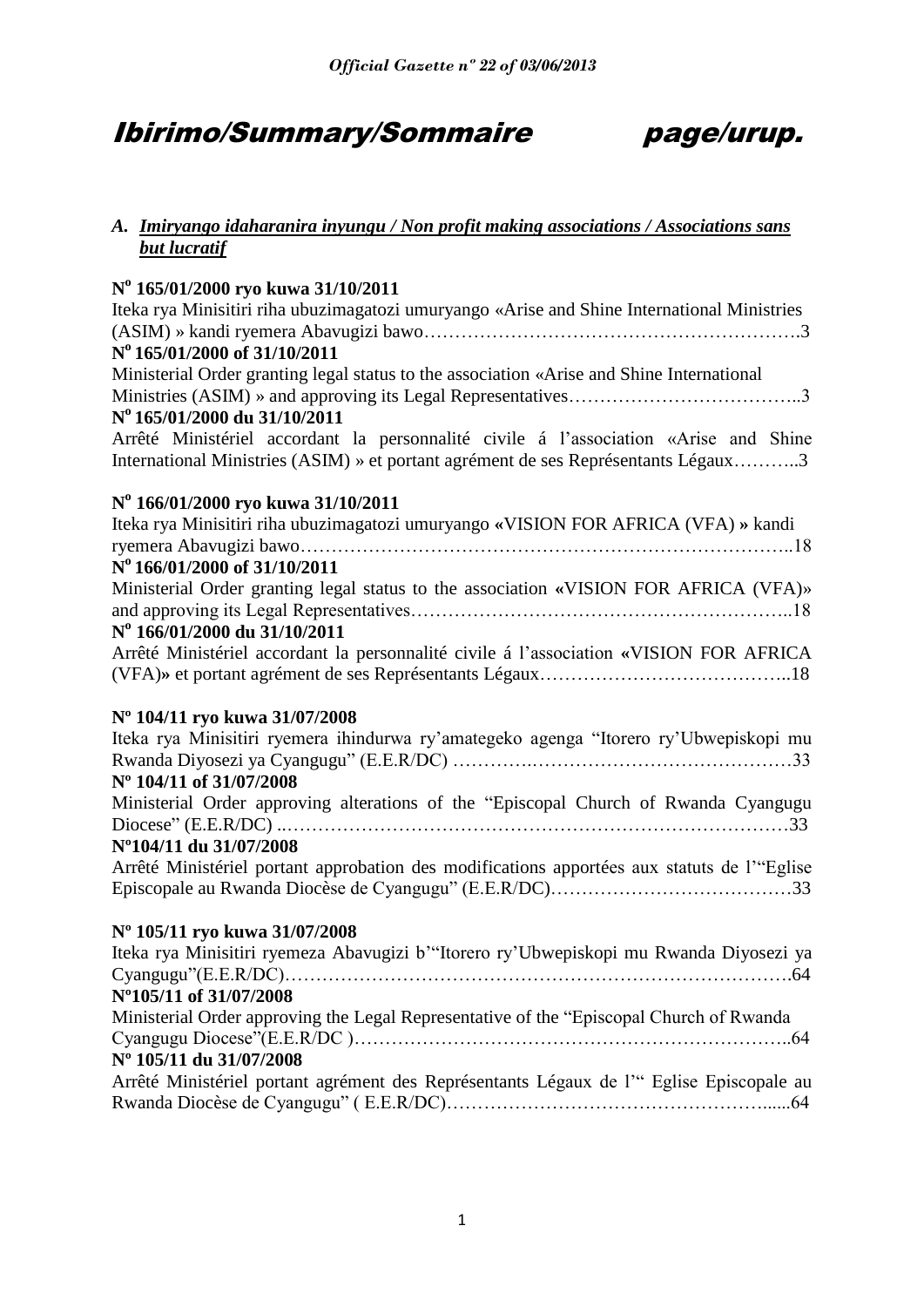## *B. Guhindura amazina / Alteration of names / Changement de noms*

| Nº 32 ryo kuwa 30/03/2009 |  |
|---------------------------|--|
|                           |  |
| Nº 32 of 30/03/2009       |  |
|                           |  |
| Nº 32 du 30/03/2009       |  |
|                           |  |

### **-Ingingo z'ingenzi z'urwandiko rusaba guhindura izina** : **NKUMBYUYINKA R. Yves** ……74

## *C. Amakoperative/Cooperatives/ Coopératives*

|                          | 75  |
|--------------------------|-----|
|                          | 76  |
|                          |     |
|                          | .78 |
| $\overline{\phantom{0}}$ |     |
|                          |     |
|                          |     |
|                          |     |
|                          |     |
|                          |     |
|                          |     |
|                          |     |
|                          |     |
|                          |     |
|                          |     |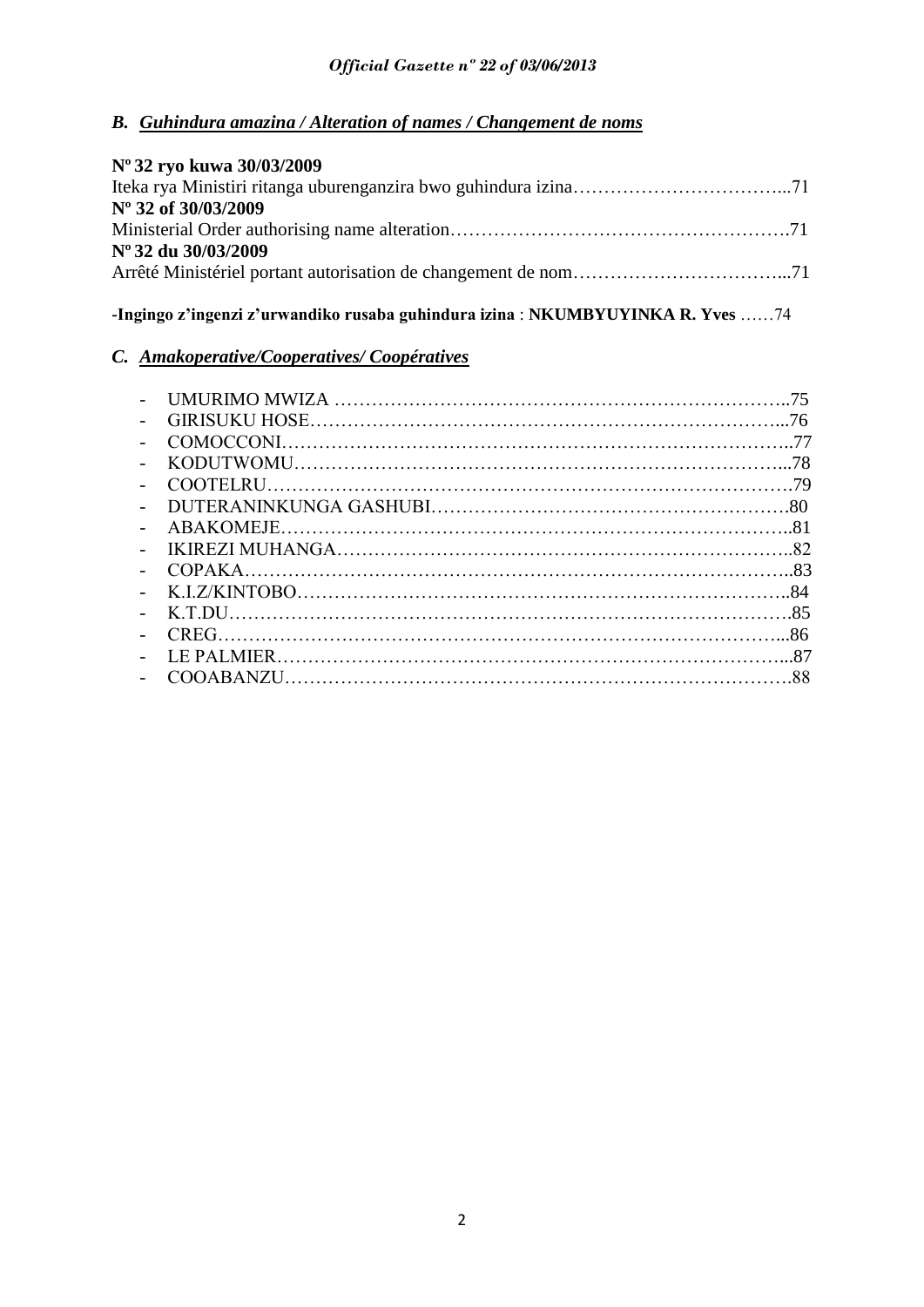| ITEKA RYA MINISITIRI Nº 165/01/2000 RYO<br>KUWA 31/10/2011 RIHA UBUZIMA GATOZI<br><b>AND</b><br><b>SHINE</b><br><b>UMURYANGO</b><br><b>«ARISE</b><br>INTERNATIONAL MINISTRIES (ASIM) »<br>KANDI RYEMERA ABAVUGIZI BAWO | <b>ORDER Nº165/01/2000 OF</b><br><b>MINISTERIAL</b><br>31/10/2011 GRANTING LEGAL STATUS TO<br>THE ASSOCIATION «ARISE AND SHINE<br>INTERNATIONAL MINISTRIES (ASIM) »<br><b>APPROVING</b><br><b>ITS</b><br><b>AND</b><br><b>LEGAL</b><br><b>REPRESENTATIVES</b> | ARRETE MINISTERIEL Nº 165/01/2000 DU<br><b>ACCORDANT</b><br>31/10/2011<br>LA<br><b>CIVILE</b><br><b>PERSONALITE</b><br>A<br><b>SHINE</b><br>L'ASSOCIATION<br>«ARISE<br>AND<br>INTERNATIONAL MINISTRIES (ASIM) »<br><b>PORTANT</b><br><b>AGREMENT</b><br>DE<br><b>SES</b><br>ET<br>REPRESENTANTS LEGAUX |
|------------------------------------------------------------------------------------------------------------------------------------------------------------------------------------------------------------------------|---------------------------------------------------------------------------------------------------------------------------------------------------------------------------------------------------------------------------------------------------------------|--------------------------------------------------------------------------------------------------------------------------------------------------------------------------------------------------------------------------------------------------------------------------------------------------------|
| <b>ISHAKIRO</b>                                                                                                                                                                                                        | <b>TABLE OF CONTENTS</b>                                                                                                                                                                                                                                      | <b>TABLE DE MATIERES</b>                                                                                                                                                                                                                                                                               |
| Ingingo ya mbere: Izina n'icyicaro<br>by'umuryango                                                                                                                                                                     | Article one: Name and head office of<br>the association                                                                                                                                                                                                       | Article premier: Dénomination et siège<br>de l'association                                                                                                                                                                                                                                             |
| Ingingo ya 2: Intego z'umuryango                                                                                                                                                                                       | <b>Article 2: Objectives of the association</b>                                                                                                                                                                                                               | <b>Article 2: Objectifs de l'association</b>                                                                                                                                                                                                                                                           |
| Ingingo ya 3: Abavugizi b'umuryango                                                                                                                                                                                    | <b>Article 3: Legal Representatives</b>                                                                                                                                                                                                                       | <b>Article 3: Représentants Légaux</b>                                                                                                                                                                                                                                                                 |
| Ingingo ya 4: Igihe iteka ritangira<br>gukurikizwa                                                                                                                                                                     | <b>Article 4: Commencement</b>                                                                                                                                                                                                                                | Article 4: Entrée en vigueur                                                                                                                                                                                                                                                                           |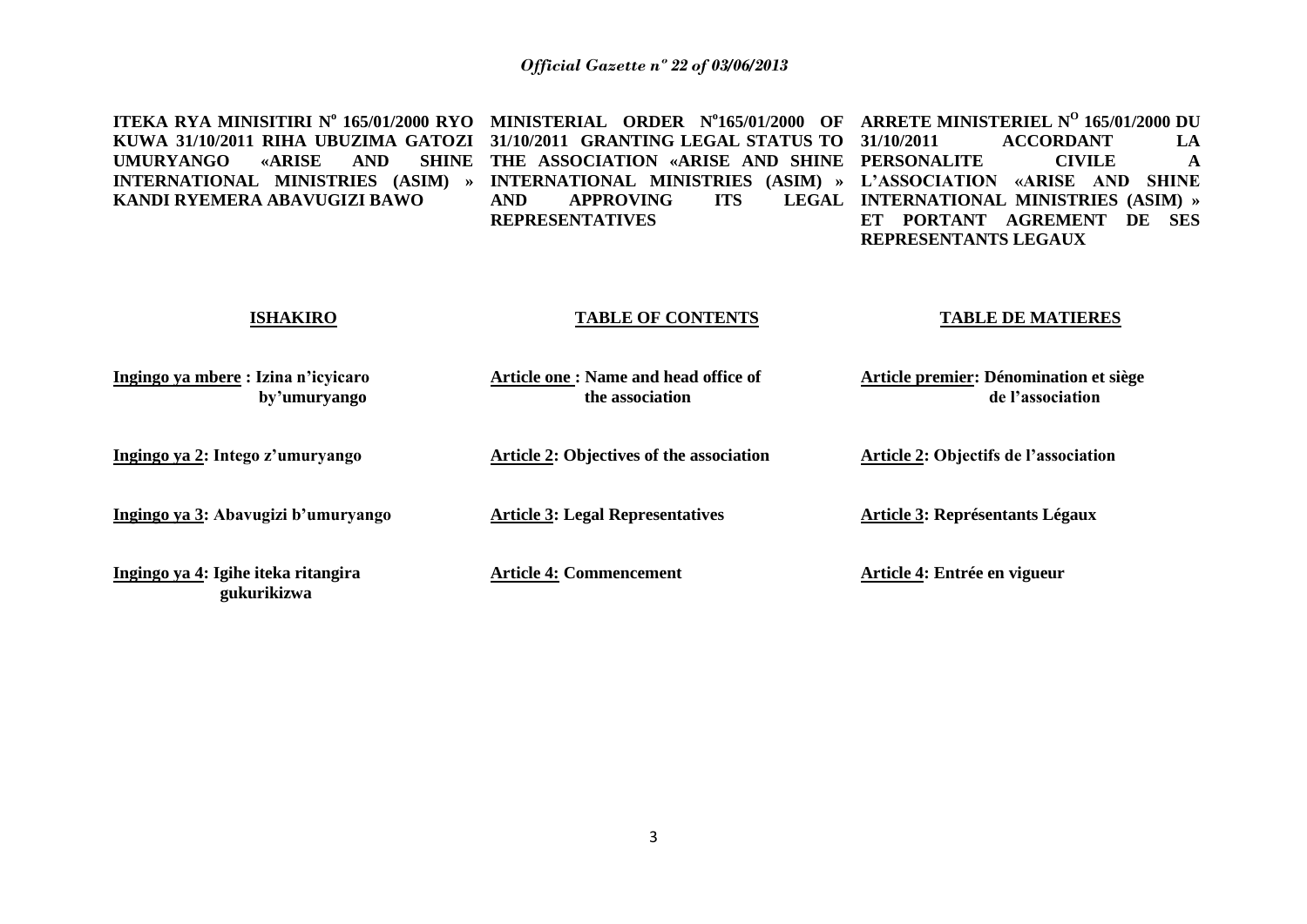| ITEKA RYA MINISITIRI Nº 165/01/2000 RYO<br>KUWA 31/10/2011 RIHA UBUZIMA GATOZI<br><b>UMURYANGO</b><br><b>«ARISE</b><br><b>AND</b><br><b>SHINE</b><br>INTERNATIONAL MINISTRIES (ASIM) »<br>KANDI RYEMERA ABAVUGIZI BAWO                                    | MINISTERIAL ORDER Nº165/01/2000 OF<br>31/10/2011 GRANTING LEGAL STATUS TO<br>THE ASSOCIATION «ARISE AND SHINE<br>INTERNATIONAL MINISTRIES (ASIM) »<br><b>ITS</b><br><b>LEGAL</b><br><b>AND</b><br><b>APPROVING</b><br><b>REPRESENTATIVES</b> | ARRETE MINISTERIEL Nº 165/01/2000 DU<br>31/10/2011<br><b>ACCORDANT</b><br>LA<br><b>PERSONALITE</b><br><b>CIVILE</b><br>$\mathbf A$<br>L'ASSOCIATION «ARISE AND<br><b>SHINE</b><br><b>INTERNATIONAL MINISTRIES (ASIM) »</b><br>ET PORTANT AGREMENT<br>DE SES<br>REPRESENTANTS LEGAUX |
|-----------------------------------------------------------------------------------------------------------------------------------------------------------------------------------------------------------------------------------------------------------|----------------------------------------------------------------------------------------------------------------------------------------------------------------------------------------------------------------------------------------------|-------------------------------------------------------------------------------------------------------------------------------------------------------------------------------------------------------------------------------------------------------------------------------------|
| Minisitiri w'Ubutabera/Intumwa Nkuru ya Leta,                                                                                                                                                                                                             | The Minister of Justice / Attorney General,                                                                                                                                                                                                  | Le Ministre de la Justice /Garde des Sceaux,                                                                                                                                                                                                                                        |
| Ashingiye ku Itegeko Nshinga rya Republika y'u<br>Rwanda ryo kuwa 04 Kamena, nk'uko ryavuguruwe<br>kugeza ubu, cyane cyane mu ngingo zaryo iya 120<br>$n$ 'iya 121;                                                                                       | Pursuant to the Constitution of the Republic of<br>Rwanda of 04 June 2003, as amended to date,<br>especially in the articles 120 and 121;                                                                                                    | Vu la Constitution de la République de Rwanda<br>du 04 juin 2003, telle que révisée à ce jour,<br>spécialement en ses articles 120 et 121 ;                                                                                                                                         |
| Ashingiye ku Itegeko n° 20/2000 ryo kuwa Pursuant to Law n° 20/2000 of 26/07/2000 relating<br>ryerekeye<br>imiryango<br>idaharanira<br>26/07/2000<br>inyungu, cyane mu ngingo zaryo iya 8, iya 9, iya 10<br>$n$ 'iya 20;                                  | to Non Profit Making Organizations, especially in<br>Articles 8, 9, 10 and 20;                                                                                                                                                               | Vu la loi nº 20/2000 du 26/07/2000 relative aux<br>associations sans but lucratif, spécialement en ses<br>articles 8, 9,10 et 20;                                                                                                                                                   |
| Ashingiye ku Iteka rya Perezida n° 27/01 ryo kuwa Pursuant to the Presidential Order n° 27/01 of<br>18/07/2004<br>Mateka<br>rigena<br>amwe<br>mu<br>y'Abaminisitiri yemezwa atanyuze mu Nama<br>y'Abaminisitiri, cyane cyane mu ngingo yaryo ya<br>mbere; | 18/07/2004, determining certain Ministerial Orders<br>which are adopted without consideration by the<br>Cabinet, especially in article one;                                                                                                  | Vu l'Arrêté Présidentiel nº 27/01 du 18/07/2004<br>déterminant certains Arrêtés Ministériels qui ne<br>sont pas adoptés par le Conseil des Ministres,<br>spécialement en son article premier ;                                                                                      |
| Abisabwe n'Umuvugizi w'Umuryango «ARISE<br>AND SHINE INTERNATIONAL MINISTRIES<br>(ASIM) » mu rwandiko rwe rwakiriwe kuwa<br>19/09/2011;                                                                                                                   | On request lodged by the Legal Representative of<br><b>«ARISE</b><br><b>AND</b><br>the<br>association<br><b>SHINE</b><br><b>INTERNATIONAL MINISTRIES (ASIM) » on</b><br>19/09/2011;                                                          | du Représentant<br>Sur requête<br>Légal de<br><b>«ARISE</b><br>l'association<br><b>AND</b><br><b>SHINE</b><br>INTERNATIONAL MINISTRIES (ASIM) »<br>reçue le 19/09/2011;                                                                                                             |
| <b>ATEGETSE:</b>                                                                                                                                                                                                                                          | <b>HEREBY ORDERS:</b>                                                                                                                                                                                                                        | <b>ARRETE:</b>                                                                                                                                                                                                                                                                      |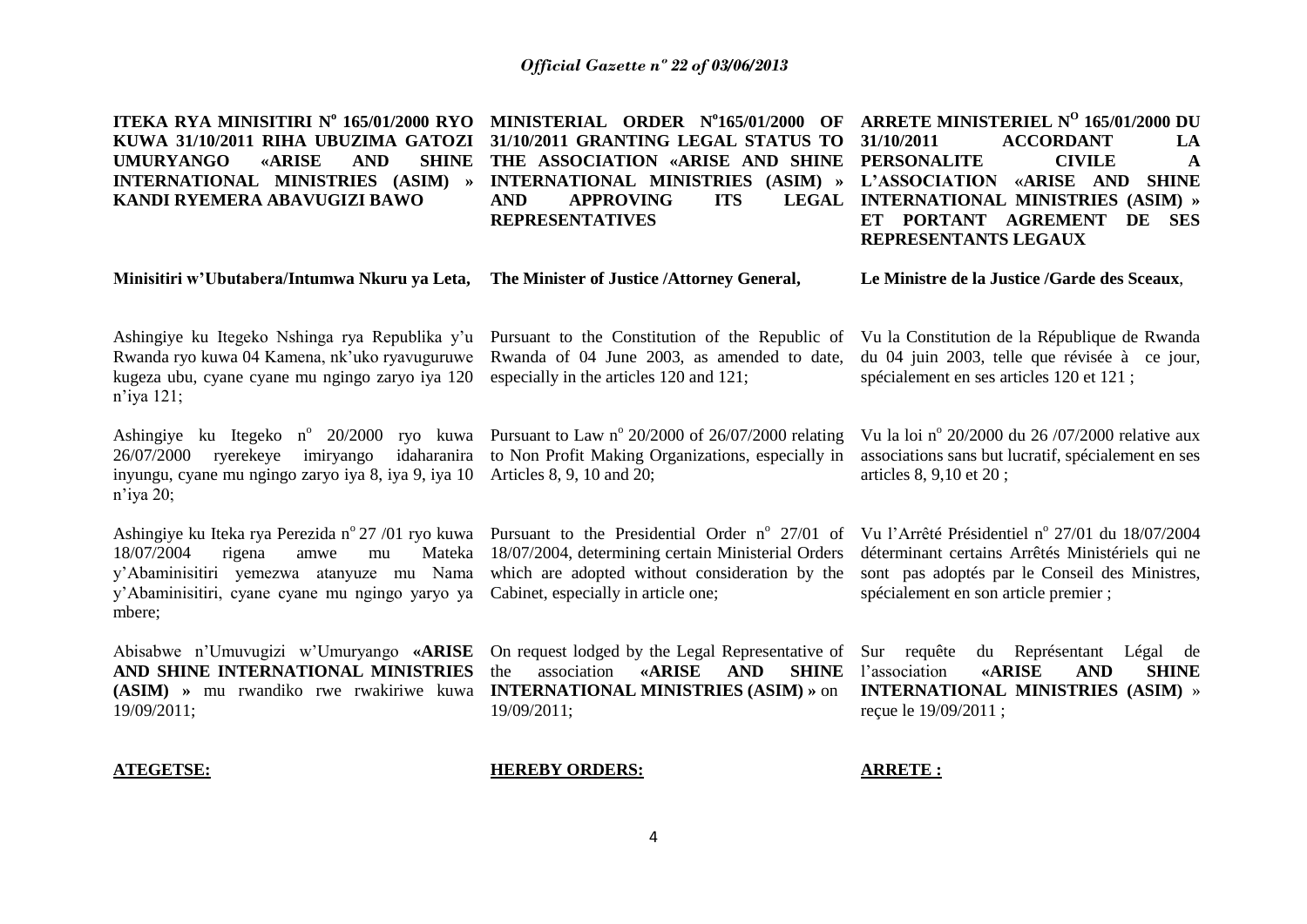## *Official Gazette nº 22 of 03/06/2013*

| Ingingo ya mbere : Izina n'icyicaro<br>by'umuryango                                                                                                                                                                                                                                                                          | Article One: Name and head office of<br>the association                                                                                                                                                                                                                                                                                    | Article premier: Dénomination et<br>siège de l'association                                                                                                                                                                                                                                                                                                  |
|------------------------------------------------------------------------------------------------------------------------------------------------------------------------------------------------------------------------------------------------------------------------------------------------------------------------------|--------------------------------------------------------------------------------------------------------------------------------------------------------------------------------------------------------------------------------------------------------------------------------------------------------------------------------------------|-------------------------------------------------------------------------------------------------------------------------------------------------------------------------------------------------------------------------------------------------------------------------------------------------------------------------------------------------------------|
| Ubuzimagatozi buhawe umuryango «ARISE AND<br><b>INTERNATIONAL</b><br><b>MINISTRIES</b><br><b>SHINE</b><br>(ASIM) » ufite icyicaro mu Karere ka Kicukiro, mu<br>Mujyi wa Kigali.                                                                                                                                              | Legal status is hereby granted to the association<br>«ARISE AND SHINE INTERNATIONAL<br><b>MINISTRIES</b> (ASIM) » situated in Kicukiro<br>District, in Kigali City.                                                                                                                                                                        | La personnalité civile est accordée à l'association<br>«ARISE AND SHINE INTERNATIONAL<br>MINISTRIES (ASIM) » dont le siège est au<br>District de Kicukiro, dans la Ville de Kigali.                                                                                                                                                                         |
| Umuryango uzakorera imirimo yawo mu gihugu<br>cyose.                                                                                                                                                                                                                                                                         | The association shall carry out its activities in the<br>entire Rwandan territory.                                                                                                                                                                                                                                                         | L'association exercera ses activités sur tout le<br>territoire du Rwanda.                                                                                                                                                                                                                                                                                   |
| Ingingo ya 2: Intego z'umuryango                                                                                                                                                                                                                                                                                             | Article 2: Objectives of the association                                                                                                                                                                                                                                                                                                   | Article 2: Objectifs de l'association                                                                                                                                                                                                                                                                                                                       |
| Umuryango ugamije:<br>Gufasha no gutangiza amatorero;<br>٠<br>amakimbirane<br>Gukemura<br>kubaka<br>no<br>amahoro arambye;<br>Uburezi;<br>$\bullet$<br>Kurwanya ubukene;<br>Kwita ku<br>buzima<br>kubungabunga<br>no<br>ibidukikije;<br>Ubujyanama mu mibereho myiza no mu<br>$\bullet$<br>buryo bw'umwuka;<br>Uburinganire. | shall have the following<br><b>The</b><br>association<br>objectives:<br>Supporting and establishing churches;<br>$\bullet$<br>Conflict management and peace building;<br>Education;<br>Poverty eradication;<br>To promote health<br>and environmental<br>protection;<br>Social and spiritual counseling;<br>$\bullet$<br>Gender promotion. | L'association a pour objectifs de :<br>Aide et plantation des églises;<br>$\bullet$<br>Résolution des c conflits et la construction<br>de la paix durable;<br>Education;<br>$\bullet$<br>Lutter contre de la pauvreté;<br>Promouvoir la santé et la conservation de<br>$\bullet$<br>l'environnement;<br>Conseil social et spirituel;<br>Promotion du genre. |
| Ingingo ya 3: Abavugizi b'umuryango                                                                                                                                                                                                                                                                                          | <b>Article 3: Legal Representatives</b>                                                                                                                                                                                                                                                                                                    | <b>Article 3: Représentants Légaux</b>                                                                                                                                                                                                                                                                                                                      |
| Uwemerewe<br>kuba<br>Umuvugizi<br>Mukuru<br><b>«ARISE</b><br><b>AND</b><br><b>SHINE</b><br>w'umuryango<br><b>INTERNATIONAL MINISTRIES (ASIM)</b> » ni<br>Bwana MUTWARE Patrick, umunyarwanda, uba<br>mu Murenge wa Kagarama, Akarere ka Kicukiro,                                                                            | Mr.MUTWARE RUNEZERWA Patrick, of<br>Rwandan nationality, residing in Kagarama Sector,<br>Kicukiro District, Kigali City. Is hereby authorized<br>to be the Legal Representative of the association<br>«ARISE AND SHINE INTERNATIONAL<br>MINISTRIES (ASIM) ».                                                                               | Et agrée en qualité de Représentant Légal de<br>l'association<br><b>«ARISE</b><br><b>AND</b><br><b>SHINE</b><br>INTERNATIONAL MINISTRIES (ASIM) »<br>Monsieur MUTWARE Patrick de nationalité<br>Rwandaise, résidant dans le Secteur Kagarama,<br>District de Kicukiro dans la Ville de Kigali.                                                              |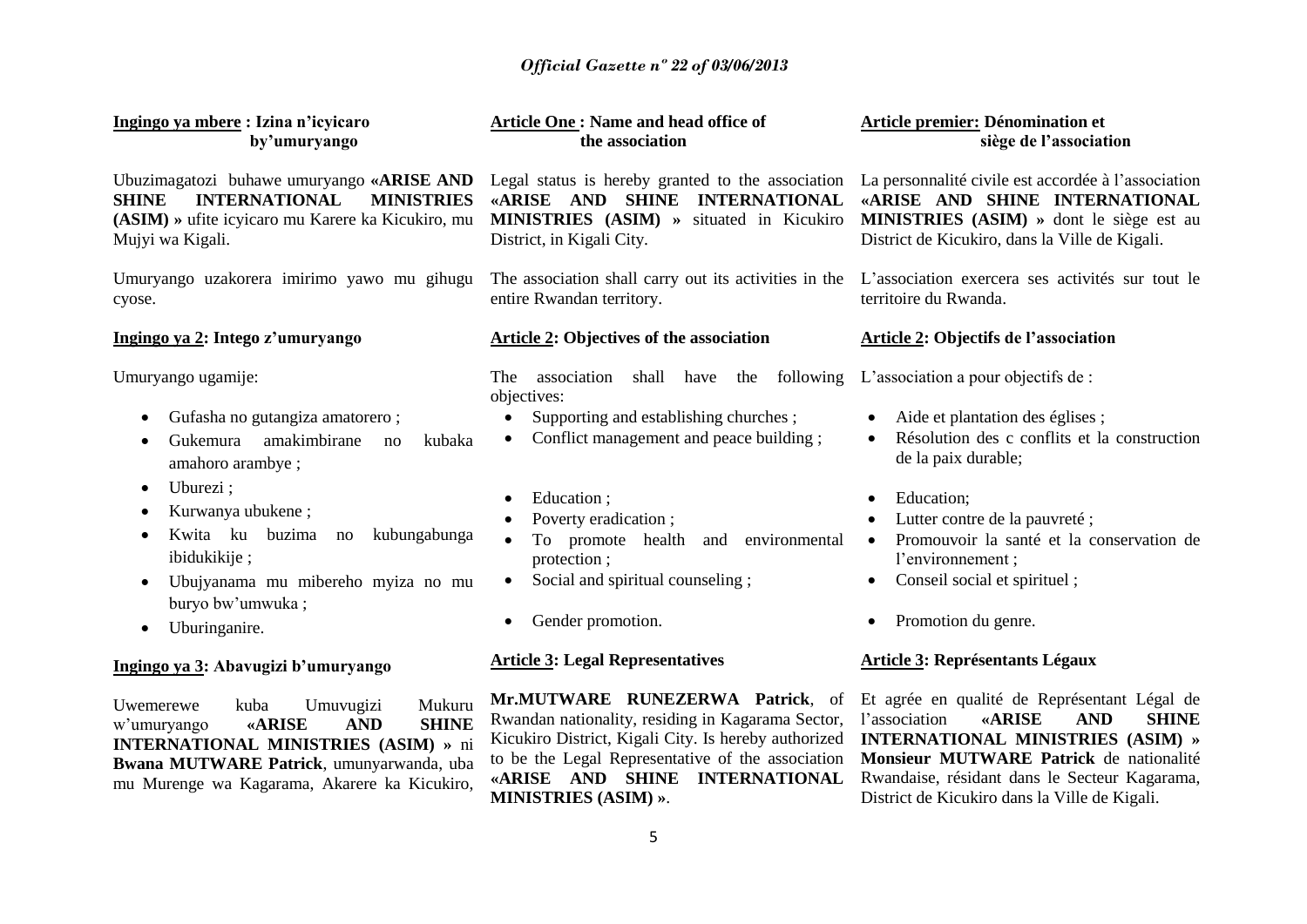### *Official Gazette nº 22 of 03/06/2013*

Umujyi wa Kigali.

| Uwemerewe kuba Umuvugizi Wungirije w'uwo Mr.RUGANIRWA Claude, of Rwandan<br>muryango ni Mr. RUGANIRWA Claude       | nationality, residing in Tumba Sector, Huye                                                                              | Et agrée en qualité de Représentant Légal<br>Suppléant de la même association, Monsieur                                                              |  |
|--------------------------------------------------------------------------------------------------------------------|--------------------------------------------------------------------------------------------------------------------------|------------------------------------------------------------------------------------------------------------------------------------------------------|--|
| Umunyarwanda, uba mu Murenge wa Tumba,<br>Akarere ka Huye, mu Ntara y'Amajyepfo.                                   | District, Southern Province is hereby Authorized to<br>be the Deputy Legal Representative of the same<br>association.    | <b>RUGANIRWA</b><br><b>Claude</b><br>de<br>Nationalité<br>Rwandaise, résidant dans le Secteur de Tumba,<br>District de Huye dans la Province du Sud. |  |
| Ingingo ya 4: Igihe iteka ritangira<br>gukurikizwa                                                                 | <b>Article 4: Commencement</b>                                                                                           | Article 4: Entrée en vigueur                                                                                                                         |  |
| Iri teka<br>gukurikizwa ku<br>ritangira<br>munsi<br>ritangarijweho mu Igazeti ya Leta ya Repubulika<br>y'u Rwanda. | This order shall come into force on the date of its<br>publication in the Official Gazette of the Republic<br>of Rwanda. | Le présent arrêté entre en vigueur le jour de sa<br>publication au Journal Officiel de la République<br>du Rwanda.                                   |  |
| Kigali, kuwa 31/10/2011                                                                                            | Kigali, on 31/10/2011                                                                                                    | Kigali, le 31/10/2011                                                                                                                                |  |
| (sé)<br><b>KARUGARAMA Tharcisse</b>                                                                                | $(s\acute{e})$<br><b>KARUGARAMA Tharcisse</b>                                                                            | $(s\acute{e})$<br><b>KARUGARAMA Tharcisse</b>                                                                                                        |  |

### **Minisitiri w'Ubutabera /Intumwa Nkuru ya Leta**

**Minister of Justice /Attorney General**

**Ministère de la Justice Sceaux**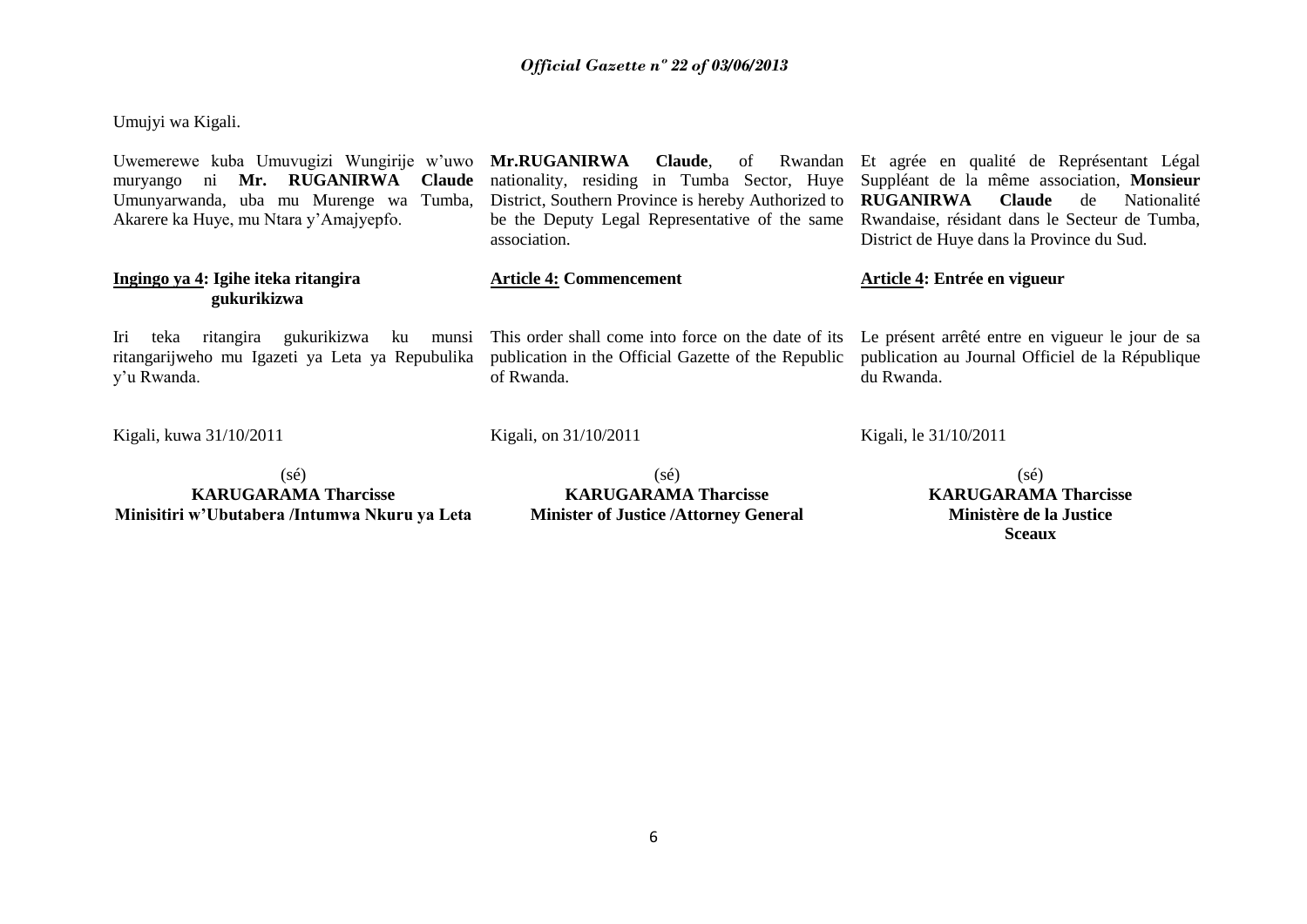### **ARISE AND SHINE MINISTRIES (ASIM)**

### **CHAPITRE PREMIER.**

### *DE LA DENOMINATION, DU SIEGE, DE LA DUREE, DU RAYON D'ACTION ET DE L'OBJET*

### **Article premier :**

Il est constitué entre les soussignés, une organisation non gouvernementale dénommée **«** ARISE AND SHINE INTERNATIONAL MINISTRIES » ASIM en sigle en Anglais, régie par la loi nº 20/2000 du 26/07/2000 relative aux associations sans but lucratif et par les présents statuts.

#### **Article 2 :**

Le siège de l'Organisation est établi à dans la Ville de Kigali, il peut néanmoins être transféré ailleurs au Rwanda sur décision de l'Assemblée Générale.

#### **Article 3 :**

Elle pourra les étendre sur toute l'étendue du territoire rwandais même extérieur sur décision de l'Assemblée Générale. Elle est créée pour une durée indéterminée. Elle peut en outre collaborée ou fusionner avec d'autres associations poursuivants les kwifatanya nayo. mêmes objectifs similaires.

### **Ingingo ya mbere:**

**MINISTRIES (ASIM)**

**UMUTWE WA MBERE.**

Abashyize umukono kuri iyi nyandiko bashinze umuryango utegamiye kuri Leta witwa « ARISE AND SHINE INTERNATIONAL MINISTRIES » ASIM mu magambo ahinnye y'icyongereza ugengwa n'itegeko nº 20/2000 ryo kuwa 26/07/2000, ryerekeye imiryango idaharanira inyungu hamwe n'aya mategeko shingiro.

*IZINA RY'UMURYANGO INTEBE YAWO, IGIHE UZAMARA ICYICARO N'INTEGO.*

#### **Ingingo ya 2:**

Icyicaro cy'Umuryango gishyizwe mu Mujyi wa Kigali, gishobora ariko kwimurirwa ahandi mu Rwanda byemejwe n'Inteko Rusange.

#### **Ingingo ya 3:**

Ushobora kuzagenda wagurira ibikorwa byawo mu Rwanda hose ndetse no hanze byemejwe n'inama rusange, igihe uzamara ntikigenwe, ushobora kandi gukorana n'indi miryango bihuje intego cyangwa

#### **ARISE AND SHINE INTERNATIONAL ARISE AND SHINE INTERNATIONAL MINISTRIES (ASIM)**

### **CHAPTER ONE.**

*NAME, DURATION, HEAD OFFICE, OBJECT AND SCOPE OF ACTIVITIES.*

#### **Article one:**

The undersigned people convene to create a nongovernmental organization named « ARISE AND SHINE INTERNATIONAL MINISTRIES» ASIM in English abbreviation. Governed by the Law nº 20/2000 of 26/07/2000 relating to non-profit making organization and by the present constitution.

#### **Article 2:**

Registered office of the organization is located in Kigali City. It may however be shifted to any other place upon decision of the General Assembly.

#### **Article 3:**

It shall however extend them throughout the Rwandan territory even outside on decision of the general assembly.

It is created for an undetermined duration. It may cooperate or combine with other organizations pursuing the same objectives.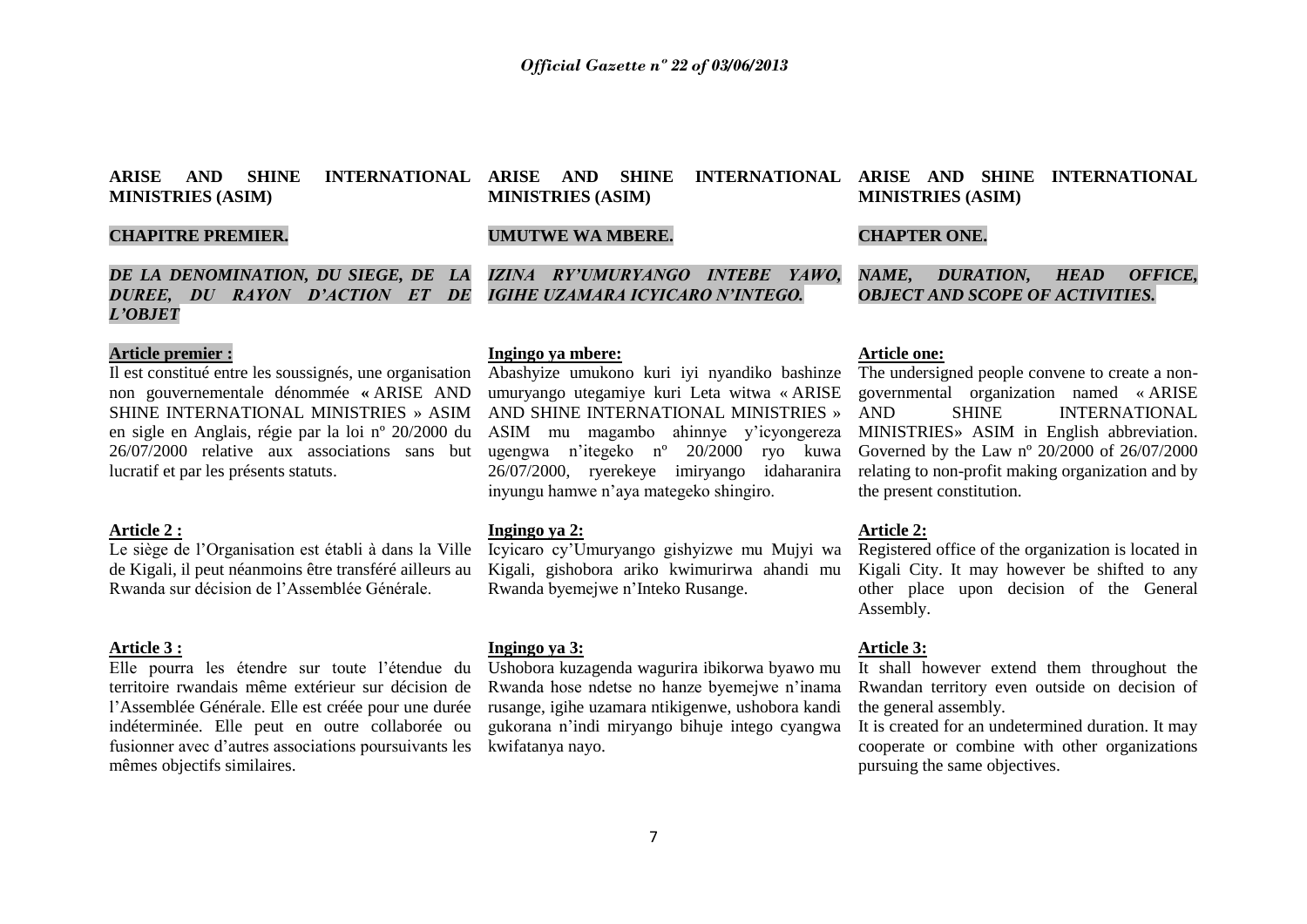#### **Article 4:**

Objectifs du Ministère:

- 1. Aide et plantation des églises ;
- 2. Résolution des conflits et la construction de la paix durable ;
- 3. Education ;
- 4. Réduction de la pauvreté ;
- 5. Santé et conservation de l'environnement ;
- 6. Counseling social et spirituel ;
- 7. Promotion du genre.

#### **CHAPITRE II : DES MEMBRES**

#### **Article 5:**

L'organisation se compose des membres fondateurs, des membres adhérents et des membres d'honneur. sont membres fondateurs les signataires des présents statuts. Sont membres adhérents des personnes physiques qui, sur demande et après avoir souscrit aux présents statuts, sont agréées par l'assemblée générale.

Les membres d'honneur sont des personnes physiques ou morales auxquelles l'assemblée générale décerne cette qualité pour leur soutien appréciable apportée à l'association. ils jouent un rôle consultatif mais n'ont pas droit aux votes.

#### **Article 6:**

Les membres fondateurs et les membres adhérents constituent les membres effectifs de l'association. Ils prennent l'engagement de participer à toutes les

activités de l'association. ils assistant aux réunions de l'Assemblée Générale avec voix délibérative et

#### **Ingingo ya 4:**

Intego z'umuryango:

- 1. Gufasha no gutangiza amatorero ;
- 2. Gukemura amakimbirane no kubaka amahoro arambye;
- 3. Ubureezi;
- 4. Kurwanyya ubukene;
- 5. Kwita kubuzima no kubungabunga ibidukikije:
- 6. Ubujyanama mu mibereho myiza no mu buryo bbw'umwuka;
- 7. Uburinganire n'ubwuzuzanye.

#### **UMUTWE WA II: ABANYAMURYANGO**

#### **Ingingo ya 5:**

Uumuryango ugizwe n'abanyamuryango bawushinze, abawinjiramo n'abicyuubahiro. Abashinze umuryango ni abashyize umukono kuri aya mategeko shingiro. Abawinjiramo ni abantu babisaba bamaze kwiyemeza gukurikiza aya mateegeko shingiro bakemerwa n'inteko rusange. Abanyamuryango b'icyubahiro ni abantu cyangwa imiryango bemerwa n'inteko rusange kubera inkunga ishimishije batera umuryango, bagishwa inama gusa ariko ntibatora.

#### **Ingingo ya 6:**

abanyamuryango nyakuri, biyemeza kugira uruhare mu bikorwa byose by'umuryango.

#### **Article 4:**

Objectives of the Ministry:

- 1. Supporting and establishing churches;
- 2. Conflict management and peace building;
- 3. Education;
- 4. Poverty reduction;
- 5. Health and environment care;
- 6. Social and spiritual counseling;
- 7. Gender promotion.

#### **CHAPTER III: MEMBERSHIP**

#### **Article 5:**

The organization composed of founder members, adherent members and honorary members. Founder members are the signatories of this Constitution, adherent members are physical persons who, upon request, and after subscription to this constitution are agreed by the general assembly. Honorary members are physical or moral persons agreed by the general assembly due to special support rendered to the association. They play consultative role but have no right to votes.

#### **Article 6:**

Abashinze umuryango n'abawinjiramo ni Founder members and adherent members baza mu nama zose z'inteko rusange bafite participate in all the activities of the association. ubureenganzira bwo gutora kandi bagomba The attend all the meetings of the general constitute the effective membership of the association. They are committed to actively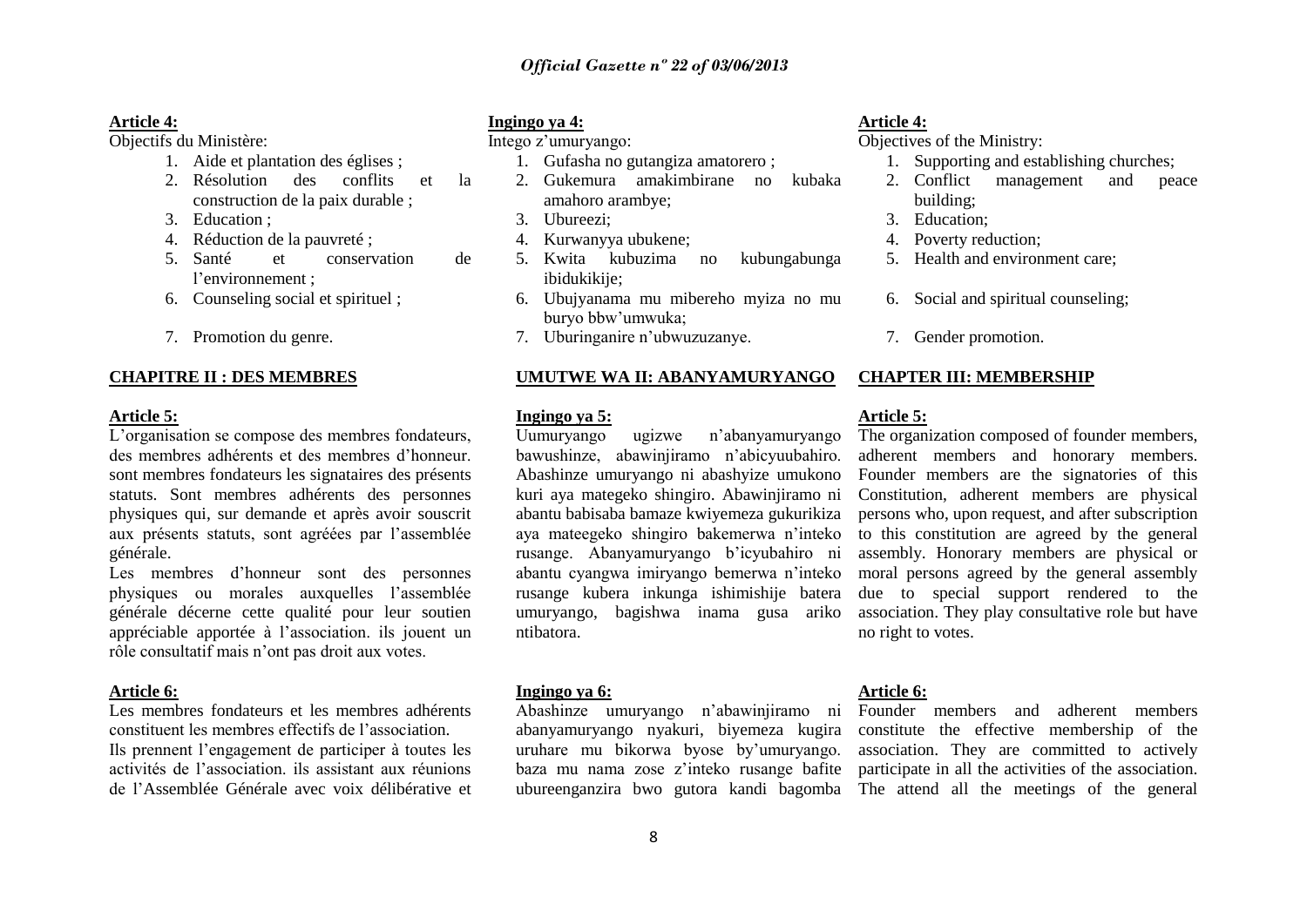doivent verser une cotisation fixée par le règlement d'ordre intérieur.

#### **Article 7:**

Les demandes d'adhésion sont adressées par écrit au Président du Conseil d'Administration et soumises à l'approbation de l'assemblée générale.

#### **Article 8:**

La qualité de membre se perd par le décès, le retrait volontaire, l'exécution ou la dissolution de l'organisation.

Le retrait volontaire est adresse par écrit au président du conseil d'administration et soumis a l'approbation de l'assemblée générale. L'exécution est prononcée par l'assemblée générale a la majorité des voix contre un membré qui ne se conforme plus aux présents statuts et au règlement d'ordre intérieur de l'association.

### **CHAPITRE III: DU PATRIMOINE**

#### **Article 9:**

L'organisation peut posséder, soit en jouissance, soit en propriété, les biens meubles et immeubles nécessaires à la réalisation de ses objectifs.

#### **Article 10:**

Le patrimoine de l'organisation provient des contributions des membres, des dons, des legs, des subventions diverses et des revenues générés par les

gutanga umusanzu ugenwa ngenga mikorere y'umuryango.

#### **Ingingo ya 7:**

Inzandiko zisaba kwinjira mu muryango zohererezwa prezida w'inama y'ubutegetsi bikemezwa n'inteko rusange.

#### **Ingingo ya 8:**

Gutakaza umunyamuryango biterwa n'urupfu, gusezera ku bushake, kwirukanwa cyangwa iseswa ry'umuryango. Usezeye ku buushake yandikira Perezida w'Inama y'Ubutegetsi bikemezwa n'Inteko Rusange. Icyemezo cyo kwirukana umunyamuryango gifatwa n'Inteko Rusange kubwiganze bw'amajwi iyo atacyubahiriza aya mategeko shingiro n'amabwiriza mbonezamikorere y'umuryango.

n'amabwiriza assembly with the right to vote and have to give contribution dated by the internal regulation of the association.

#### **Article 7:**

Application for membership are addressed to the chairperson of the board of directors and agreed by the general assembly.

#### **Article 8:**

Loss of membership is caused by death, voluntary resignation, exclusion or dissolution of the organization.

Voluntary resignation is written and addressed to the chairperson of the board of directors and is approved by the general assembly. Exclusion is adopted by the general assembly upon the simple majority votes against any other member who no longer conforms to this constitution and the internal regulations of the association.

#### **UMUTWE WA III: IBYEREKEYE CHAPTER III: HERITAGE UMUTUNGO**

#### **Ingingo ya 9**:

Umuryango ushobora gutira no gutunga ibintu byimukanwa n'ibitimukanwa ukkeneye kugirango ugere ku ntego zawo.

#### **Ingingo ya 10:**

Umutungo w'umuryango ukomoka ahanini ku misanzu y'abanyamuryango, impano, imirage,

### **Article 9:**

The assets of the organization shall be provided mainly by the contribution of the members, donations, legacies, various subsidies and revenues generated by the activities of the organization not contrary to its objectives.

#### **Article 10:**

imfashanyo zinyuranye n'umusaruro ukomoka grants for various activities of the organization The assets of the organization comes from contributions from members, donations, legacies,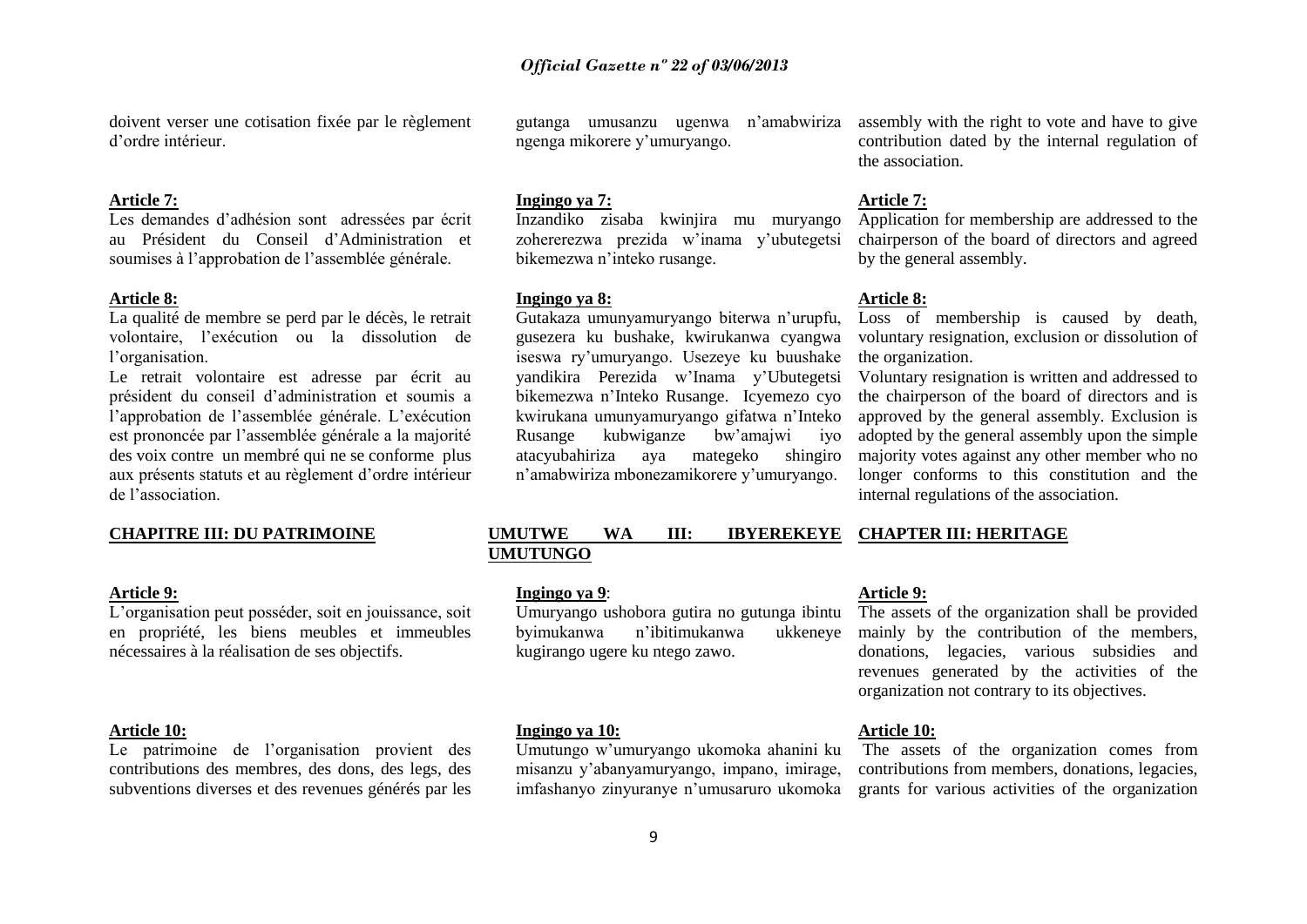activités de l'organisation au contraire a son objet social.

#### **Article 11 :**

L'organisation affecte ses ressources à tout ce qui concourt directement ou indirectement la réalisation de ces objectifs.

Aucun membres ne peut s'en arroger le droit de possession ni en exiger une part quelconque en cas de démission, d'exclusion ou de dissolution de l'association.

#### **CHAPITRE IV : DES ORGANES**

#### **Article 12 :**

Les organes de l'organisation sont l'assemblée générale, le conseil d'administration, le commissariat aux comptes et ce sont les comités locales.

#### **Section première : de l'Assemblée Générale**

#### **Article 13 :**

L'Assemblée Générale est l'organe suprême de l'organisation. elle est composée de tous les membres effectifs de l'organisation.

#### **Article 14 :**

L'assemblée générale est convoquée et dirigée par le président du conseil d'administration ou en cas d'absence, l'empêchement ou de défaillances simultanées du président et du vice- président, l'assemblée générale est convoquée par les deux tiers des Membres effectifs, dans ce cas, les

ku bikorwa byawo bitanyuranye n'intego not contrary to its objectives zawo.

#### **Ingingo ya 11:**

Umuryango ugenera umutungo wawo ibikorwa byose byatuma ugera ku ntego zawo kuburyo buziguye cyangwa butaziguye. Nta munyamuryango ushobora kwiyitirira cyangwa No member has the right to own it or claim any no agire icyo asaba igihe asezeye ku bushake bwe, iyo yirukanwe cyangwa iyo umuryango usheshwe.

#### **Article 11:**

The organization designs its assets to all that can directly or indirectly contribute to the realization of its objectives.

share in case of voluntary resignation, exclusion or dissolution of the association.

### **UMUTWE WA IV: IBYEREKEYE CHAPTER IV: ORGANS INZEGO**

#### **Ingingo ya 12:**

Inzego z'umuryango ni inteko rusange, inama y'ubutegetsi, ubugenzuzi bw'imari na za komite z'ifasi ari nazo nzego z'ibanze z'umuryyango.

#### **Igice cya mbere: ibyerekeye Inteko Rusange**

#### **Ingingo ya 13:**

Inteko Rusange ni rwo rwego rw'ikirenga rw'umuryango. Igizwe n'abanyamuryango bose.

#### **Ingingo ya 14:**

Inteko rusange ihamagazwa kandi ikayoborwa na perezida w'inama y'ubutegetsi, yabba ahari cyangwa atabonetse bigakorwa nna visi perezida. Igihe perezida na visi perezida badahari , batabonetse cyangwa banze , inteko rusange ihamagazwa na bibiri bya gatatu (2/3)

#### **Article 12:**

The organs of the organization are the General Assembly, the Board of Directors, auditing committee and zonal executives as glass roots for the association

#### **Section one: The General Assembly**

#### **Article 13:**

The General Assembly is the supreme body of the organization. It is composed of all the effective membership.

#### **Article 14:**

The General Assembly is convened and chaired by the Chairman of the Board or in case of absence , by the vice –president.

In case both chairperson and the vice – chairperson are absent or fail to convene it, the general assembly is convened by the two third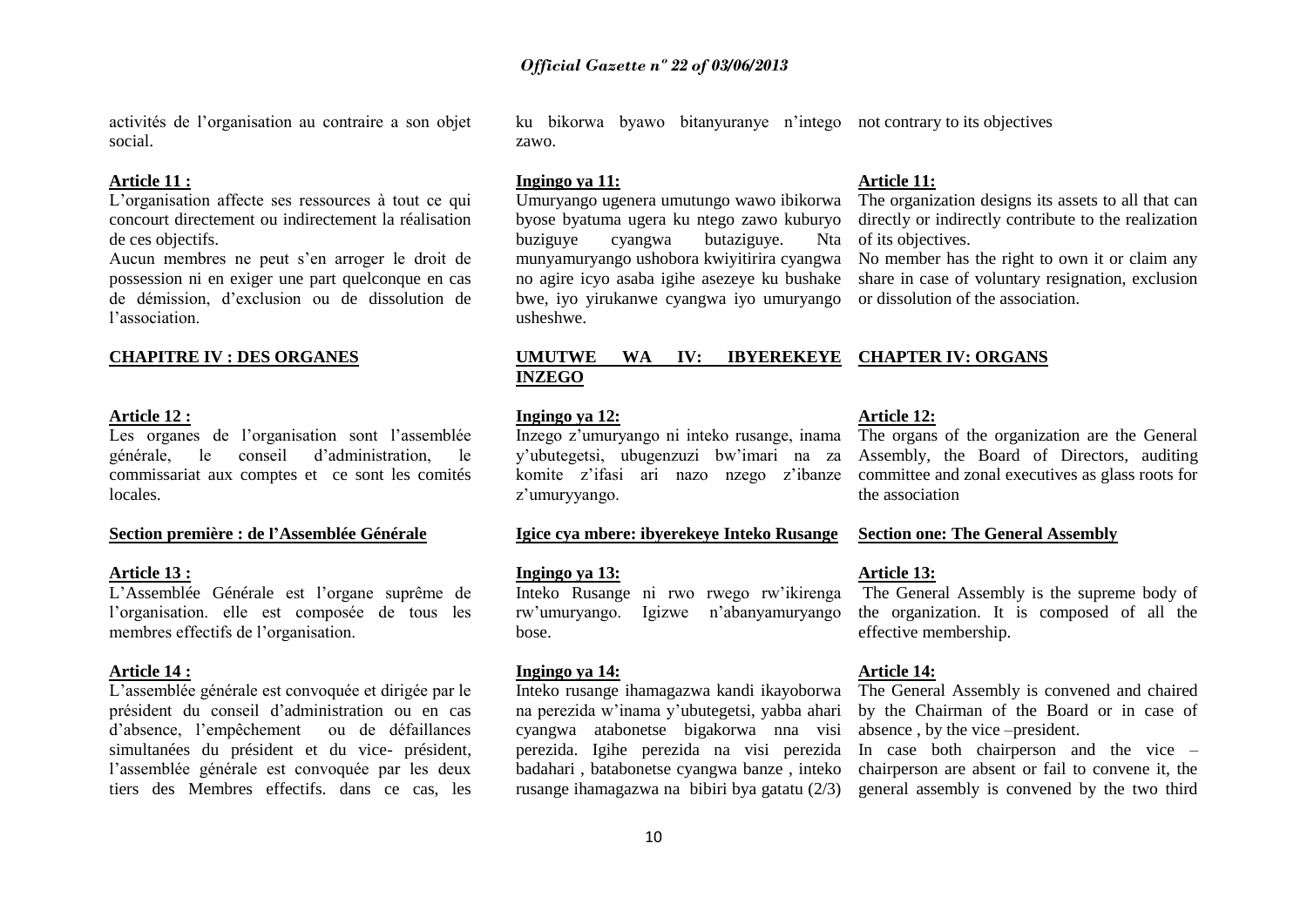membres élisent u président de la session.

#### **Article 15 :**

L'assemblée générale se réunit deux fois par an en sessions ordinaires. les invitations contentant l'ordre du jour est adressé aux membres au moins sept (7) jours avant la réunion.

Les membres absents ont le droit de voter par courrier postal ou par e-mail.

#### **Article 16 :**

L'assemblée générale siège et délibérée valablement lorsque un demi ½ des membres effectifs sont présents. Si ce quorum n'est pas atteint, une nouvelle convocation est lancée dans un délai de sept jours. a cette occasion, l'assemblée générale siégé et délibère valablement quel que soit le nombre de participants.

#### **Article 17 :**

Assemblée générale extraordinaire se tient autant de fois que de besoin. les modalités de sa convocation et de sa présidence sont les mêmes que celles de l'assemblée générale ordinaire. Les délais de sa convocation dépendent de l'urgence de la question a traiter. Les débats portent uniquement sur la question inscrite à l'ordre du jour.

#### **Article 18 :**

Sauf les cas expressément prévus par la loi relative à l'association sans but lucratif et par les présents statuts, les décisions de l'assemblée générale sont

#### **Ingingo ya 15:**

Inteko rusange iterana rimwe mu mwaka mu nama isanzwe. Inyandiko z'ubutumire zikubiyemo ibizigwa zihamagara abanyamuryango byibura mbere ho iminsi irindwi (7). Abadahari bbafite uburenganzira bwo gutora bakoreesheje iposita cyangwa Email.

#### **Ingingo ya 16:**

Inteko rusange iterana kandi igafata ibyemezo iyo kimwe cya kabiri 1/2 by'abanyamuryango nyakuri bahari. Iyo uuwo mubare utuzuye indi nama ituumizwa mu minsi irindwi. Icyo gihe inama rusange iraterana kandi igafata ibyemezo bifite agaciro ititaye ku mubare w'abaje.

#### **Ingingo ya 17:**

Inteko rusange idasanzwe iterana burigihe bibaye ngombwa. Ihamagazwa kandi ikayoborwa mu buryo bumwe nk'ubw'inteko kuyitumiza gishingira kubwihutirwe The deadline to convene the general assembly bw'ikigamijwe. Impaka zigibwa gusa ku depends upon the emergency of the matter. kibazo cyateganyijwe mu butumire.

#### **Ingingo ya 18:**

Uretse ibiteganwa ukundi n'itegeko ryereekeye Save for cases willingly provided for by the law

by'abanyamuryango nyakuri. Icyo gihe (2/3) of the effective membership. In that case, abanyamuryyango bitoramo perezida w'inama. the members elect a chairperson for the session.

#### **Article 15:**

The General Assembly gathers twice a year in ordinary sessions. Invitation letters containing the agenda are addressed to members at least seven (7) days before the meeting.

The absent members have right to vote through the post mail or e-mail.

#### **Article 16:**

The General Assembly legally meets when it gathers the ½ effective membership in case the quorum is not attained, a second meeting. Is convened within seven days. On that occasion, the general assembly gathers and takes valuable resolutions irrespectively of the numbers of participants.

#### **Article 17:**

rusange isanzwe. Icyo gihe igihe cyo ordinary one. Extraordinary general is convened as often as it deems necessary. The modalities in which it is convened and chaired are the same as for the

Debates shall deal only with the matter on the agenda.

#### **Article 18:**

imiryango idaharanira inyungu kimwe n'aya governing the nonprofit making organizations mategeko shingiro, ibyemezo by'inteko and the present constitution, the resolutions of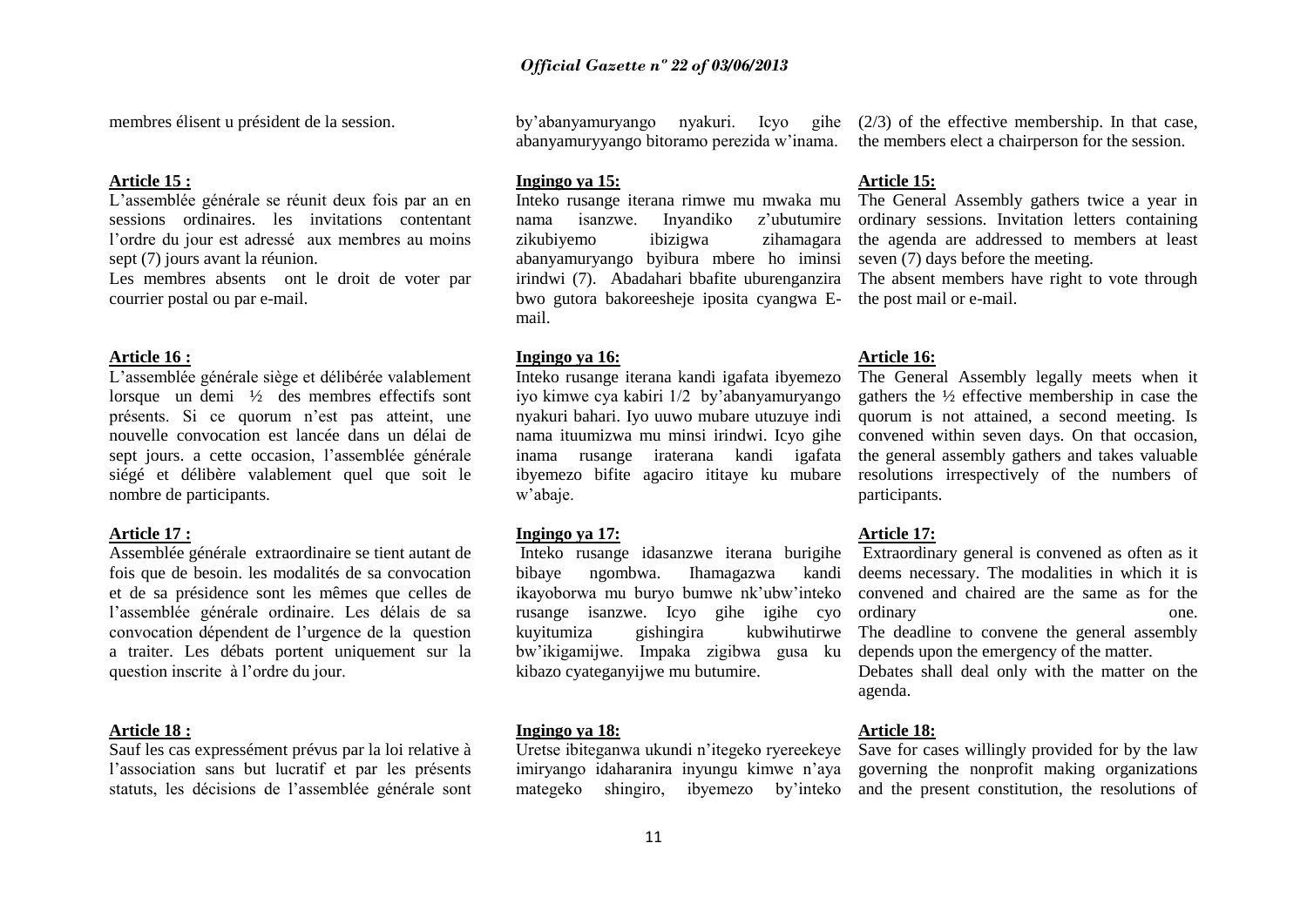prises à la majorité absolue des voix. en cas de parité de voix, celle du président compte double

#### **Article 19 :**

L'assemblée générale est dotée des pouvoirs ciaprès :

- **-** Adopter et modifier les statuts et le règlement d'ordre intérieur ;
- **-** Elire et révoquer les membres du conseil d'administration et les commissaires aux comptes ;
- **-** Déterminer les activités de l'association ;
- **-** Admettre, suspendre ou exclure un membre ;
- **-** Approuver les comptes annuels ;
- **-** Accepter les dons et legs ;
- **-** Décider de la dissolution de l'association.

buusesuye bw'amajwi. Iyo amajwi angina, irya prezida rigira uburemere bw'abiri.

#### **Ingingo ya 19:**

Inteko rusange ifite ububasha bukurikira:

- Kwemeza no guhindura amategeko shingiro n'amabwiriza gengamikorere;
- Gutora no kuvanaho abagize inama y'ubutegetsi n'abagenzuzi b'imari;
- Kwemeza ibyo umuryango uzakora ;
- Kwemerera, guhagarika no kwirukana umunyamuryango ;
- Kwemeza buri mmwaka imicungire y'imari ;
- Kwemera impano n'indagano ;
- Gusesa umuryyango.

### rusange bifatwa hakurikijwe ubwiganze the general assembly are valuable when adopted by the absolute majority votes. In case of equal votes, the chairperson has the casting vote.

#### **Article 19:**

The General Assembly has the following powers:

- **-** Adopt and to modify the constitution and internal regulations of the association;
- **-** to appoint and dismiss members of the Board of Directors and Auditors;
- **-** to state on the association's activities; • to admit, to suspend and to exclude members;
- **-** to approve the yearly accounts of the association;
- **-** Accept grants and inheritances;
- **-** Decide upon the dissolution of the association.

# **D'ADMINISTRATION**

### **Article 20 :**

Le conseil d'administration est composé :

- Du Président : Coordinateur ;
- 1<sup>ère</sup> Vice Président :
- Secrétaire Général ;
- Trésorier ;
- 1 Conseiller.

### **SECTION DEUXIEME : DU CONSEIL IGICE CYA KABIRI :IBYEREKEYE INAMA SECTION THREE: BOARD OF Y'UBUTEGGETSI**

### **Ingingo ya 20:**

Inama y'ubutegetsi igizwe na :

- Perezida: Umuvugizi w'Umuryango ;
- Vice-Prezida: Umuvugizi Wungirije ;
- Umunyamabanga ;
- Umubitsi ;
- Umujyanama 1.

# **DIRECTORS**

### **Article 20:**

The Board of Directors is composed of:

- Chairperson : Legal Representative;
- the Vice Chairman: Deputy Legal Representative;
- General Secretary;
- Treasurer:
- 1 Advisor.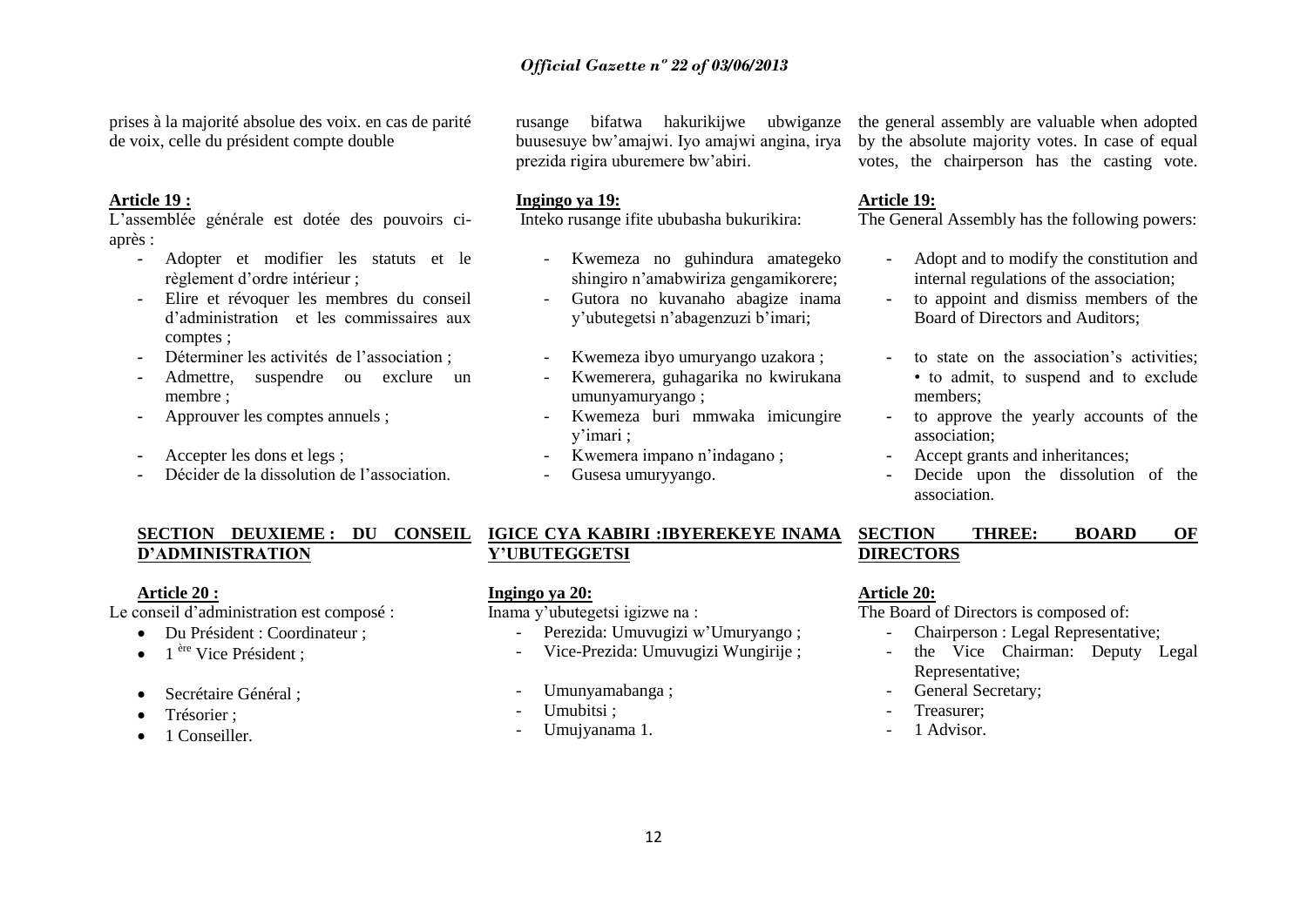#### **Article 21 :**

### Les membres du Conseil d'Administration sont élus parmi les membres effectifs par l'Assemblée Générale pour mandat de sept ans renouvelable. Sauf le visionnaire et Représentant Légal qui n'est pas concerné par cet article.

#### **Article 22 :**

Le Conseil d'Administration se réunit autant de fois que de besoin, mais obligatoirement une fois par trimestre, sur convocation et sous la direction de sons Président, ou á défaut par le Vice –Président. Il siège et délibère valablement á la majorité absolue des membres. ses décisions sont prises à la majorité simple de voix. en cas de parité de voix, celle du Président compte double.

#### **Article 23 :**

Le conseil d'administration est chargé de :

- Exécuter les décisions et les recommandations de l'Assemblée Générale ;
- S'occuper de la gestion quotidienne de l'organisation ;
- Rédiger le rapport annuel d'activités de ; l'exercice écoulé ;
- Elaborer les prévisions budgétaires à soumettre a l'Assemblée Générale ;
- Proposer á l'Assemblée Générale les modifications aux statuts et aux règlements d'ordre intérieur;
- Préparer et rédiger les sessions de l'Assemblée Générale;
- Négocier les financements avec des

**Ingingo ya 21 :** 

Abagize inama y'ubutegetsi batorwa n'inteko rusange mu banyamuryango nyakuri. Manda yabo imara imyaka irindwi (7), bashobora kongera gutorwa keretse gusa Umuyobozi Mukuru akaba ari nawe ny'iri yerekwa ntatorwa.

#### **Ingingo ya 22:**

Inama y'Ubutegetsi iterana igihe cyose bibaye ngombwa, ariko byanze bikunze rimwe mu gihembwe, ihamagawe kandi iyobowe na Perezida, yaba adahari cyangwa atabonetse, bigakorwa na Vice-Perezida. Iterana kandi igafata ibyemezo bifite agaciro hakurikijwe ubwiganze busesuye bw'abayigize. Ibyemezo bifatwa ku bwiganze busanzwe bw'amajwi. Iyo angana, irya Perezida rigira uburemere bw'abiri.

#### **Ingingo ya 23 :**

Inama y'ubutegetsi ishinzwe :

- Gushyira mu bikorwa ibyemezo n'ibyifuzo by'inteko rusange;
- Kwita ku micungire ya buri munsi y'umuryyango;
- Gukora raporo y'ibikorwa by'umwwaka urangiye;
- Gutegura ingengo y'imari igombba gushyikiriizwa inteko rusange;
- Gushyikiriza inteko rusange ingingo z'amattegeko n'amabwiriza ngengamikorere zigomba guhindurwa;
- Gutegura no kuyobora inama z'inteko rusange;
- Gushakira inkunga mu bagiraneza;

#### **Article 21:**

The Board of Director's members is elected among the effective membership by the General Assembly for seven years renewable. Except the vision bearer and Legal Representative who is not concerned by this article.

#### **Article 22:**

The board of Directors gathers as often necessary but obligatory once in three months. It is convened by chairperson or in case of absence, by the vice-chairperson. it legally meets and takes valuable resolutions when it gathers the absolute majority of the members . Its resolutions are valuable when voted by the simple majority. In case of equal votes, the chairperson has the casting vote.

#### **Article 23:**

The board of Directors has the following duties:

- To execute the decisions and recommendations of the General Assembly;
- To deal with the day management of the association;
- To elaborate annual reports of activities:
- To elaborate budget provisions to submit to the approval of the General Assembly;
- To propose to the General Assembly all the amendments to the constitution and the internal regulations;
- To prepare and chair the session of the General Assembly;
- To negotiate funding with partners;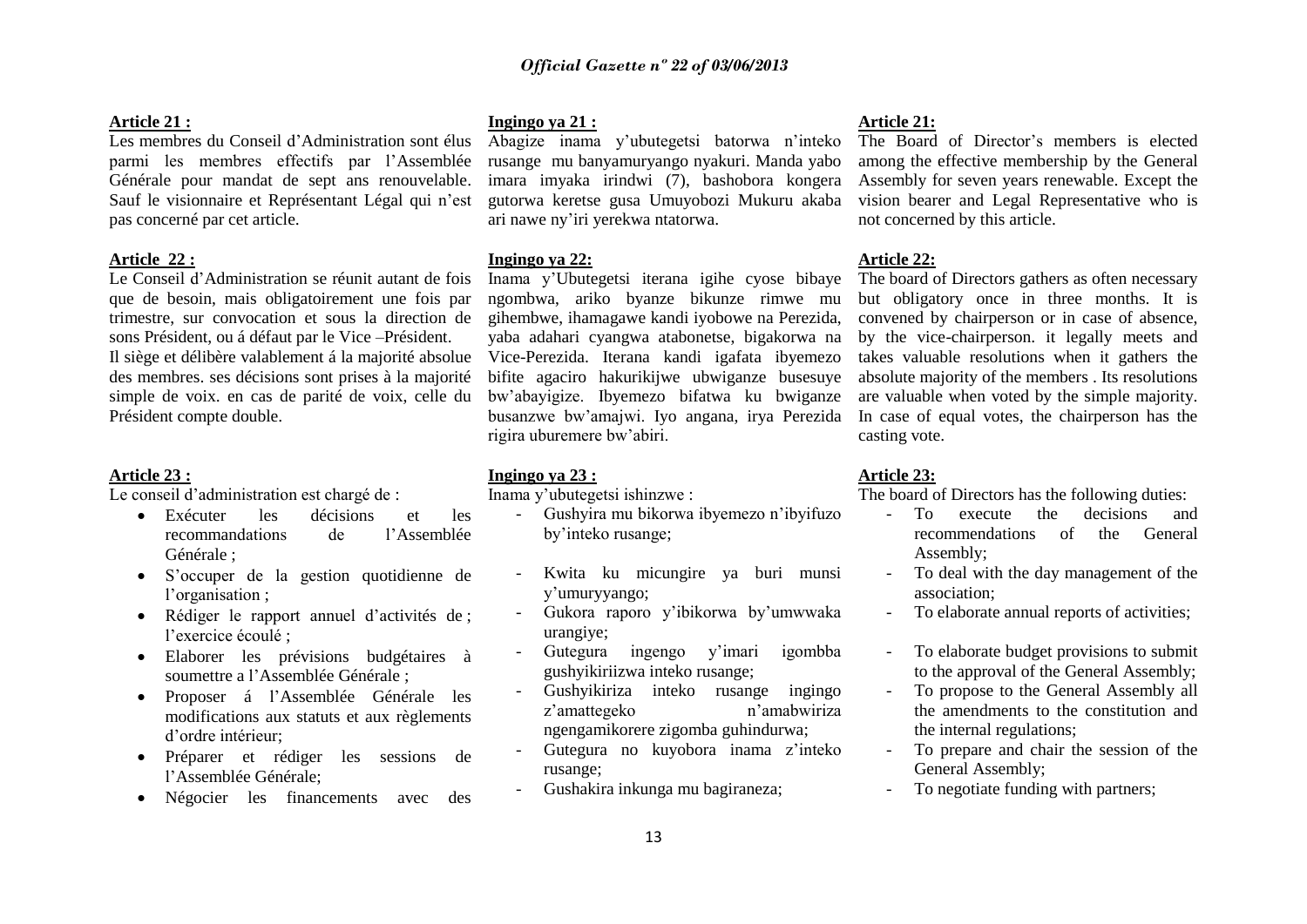partenaires ;

 Recruter, nommer et révoquer le personnel salarie.

### **TROISIEME SECTION : DU COMMISSARIAT AUX COMPTES**

#### **Article 24 :**

L'Assemblée Générale nomme annuellement deux commissaires aux comptes ayant pour mission de contrôler la gestion des finances et autre patrimoine de l'association et lui en faire rapport. Ils ont accès, sans les déplacer, aux livres et aux écritures comptables de l'association.

### **CHAPITRE V : DES MODIFICATIONS AUX STATUTS ET DE LA DISSOLUTION DE L'ASSOCIATION**

#### **Article 25 :**

Les présents statuts peuvent faire objet de modification sur décision de l'Assemblée Générale prise á la majorité absolue des voix, soit sur proposition du Conseil d'Administration, soit á la demande de la moitié (1/2) des membres effectifs.

#### **Article 26 :**

L'Assemblée Générale, sur décision de la majorité de un demi (1/2) de voix, peut prononcer la dissolution de l'association.

En cas de dissolution, après inventaire des biens meubles et immeubles de l'association. apurement du passif, l'actif du patrimoine, le reste doit être

- Gushaka, gushyiraho no gusezerera abakozi bahembwa.
- To recruit, appoint and dismiss the personnel.

### **IGICE CYA GATATU: IBYEREKEYE UBUGENZUZI BW'IMARI**

#### **Ingingo ya 24:**

Inteko rusange ishyiraho buri mwaka abagenzuzi b'imari babiri bafite inshingano yo kugenzura imicungire y'imari n'indi mitungo y'umuryango no kuyikorera raporo. Berekwa ibitabo n'izindi nyandiko by'ibarura mari by'umuryango batabijyanye hanze y'ububiko.

### **THIRD SECTION OF THE STATUTORY AUDITORS**

#### **Article 24:**

The general assembly appoints annually two auditors committed to control at any time the management of financial accounts and other properties of the association and give report.

They have access, without carrying them outside, to the books and accounting documents of the association.

### **UMUTWE WA V: IHINDURWA CHAPTER V: FINAL PROVISIONS**

#### **Ingingo ya 25:**

**RY'UMURYANGO**

Aya mategeko ashobora guhindurwa byemejwe n'inteko rusange kubwiganze busesuye bw'amajwi bisabwe n'inama y'ubutegetsi cyangwa na kimwe cya kabiri (1/2) cy'abanyamuryango nyakuri .

RY'AMATEEGEKO N'ISESWA

#### **Ingingo ya 26:**

Byemejwe ku bwiganze bwa kimwe cya kabiri (1/2) by'amajwi, Inteko Rusange ishobora gusesa umuryango.

#### **Article 25:**

The present constitution may be amended by the general assembly upon absolute majority votes, on proposal from the board of directors or upon request from half (1/2) of the effective membership.

#### **Article 26:**

Upon decision of the half (1/2) majority votes, the General Assembly may dissolve the association.

Igihe umuryango usheshwe hamaze gukorwa In case of dissolution, after inventory of movable ibarura ry'ibintu byimukanwa n'ibitimukanwa and immovable properties and payment of debts, by'umuryango no kwishyura imyenda, ibisigaye the rest will be given to other organizations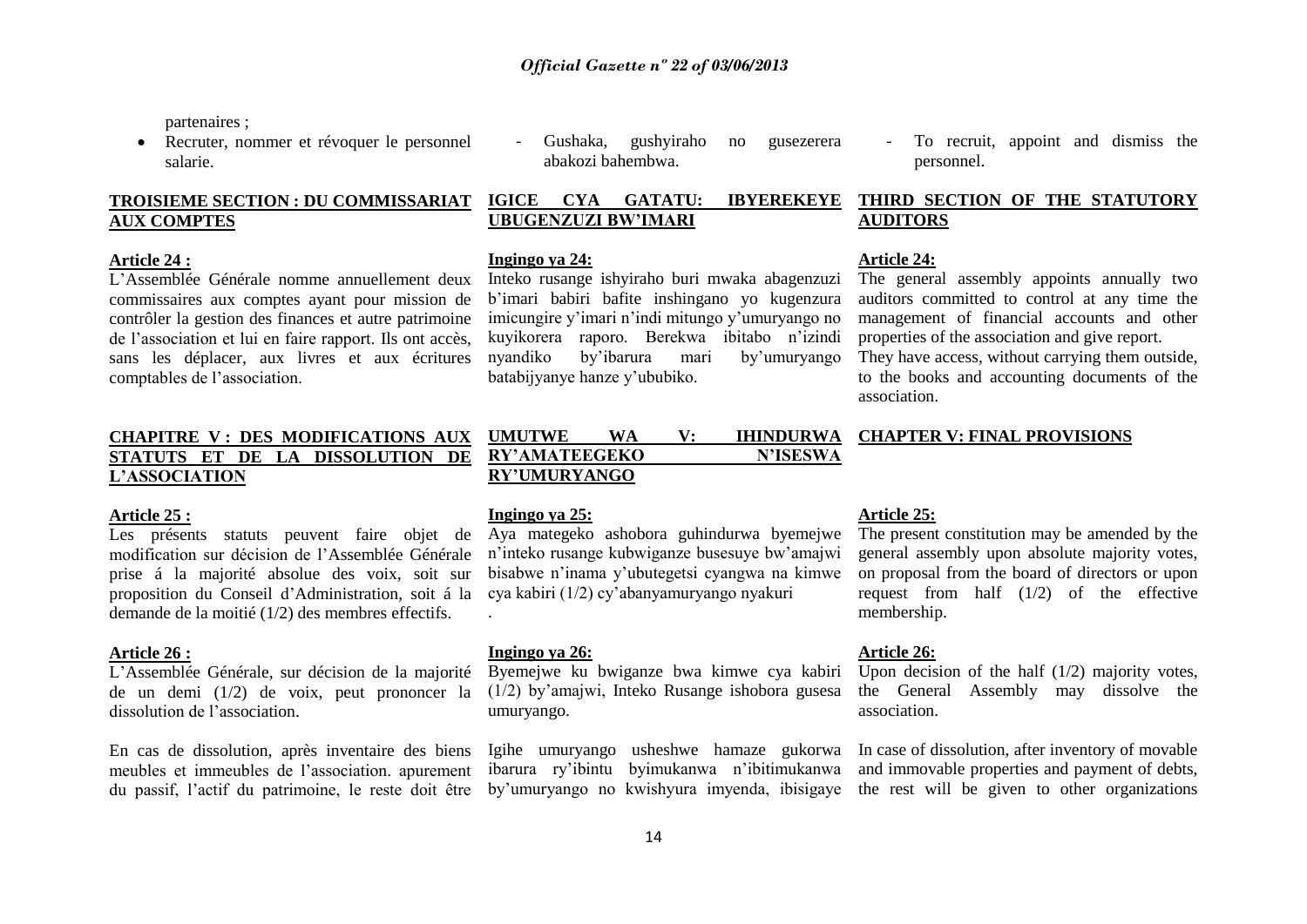confie à une autre organisation ayant les mêmes bihabwa undi muryango bihuje intego. objectifs.

**Ingingo ya 27:** 

rusange.

**Ingingo ya 28:** 

#### **CHAPITRE VI : DES DISPOSITIONS FINALES UMUTWE WA VI: IBYEREKEYE INGINGO CHAPTER VI: FINAL PROVISIONS ZISOZA**

#### **article 27 :**

Les modalités d'exécution des présents statuts et Uburyo aya mategeko shingiro azubahirizwa The modalities of implementing the constitution tout ce qui n'y est pas prévu seront déterminées dans un règlement d'ordre intérieur de l'association adopte par l'Assemblée Générale.

### **Article 28 :**

Les présents statuts sont approuvés et adoptés par les membres fondateurs du Ministère ASIM dont la n'abashinze umuryango bari kuri lisiti iyometseho. liste est en annexe.

Fait á Kigali, le 17/01/2010

(sé) **MUTWARE R, Patrick Représentant Légal**

(sé) **RUGANIRWA Claude Représentant Légal Suppléant**

 $(sé)$ **RUGANIRWA Claude Uwungirije Uhagarariye umuryango mu rwego rw'amategeko**

 $(sé)$ 

**rw'amategeko**

Amategeko yemejwe kandi ashyizweho umukono

kimwe n'andi bidategganyijwe nayo bizasobanurwa muburyo burambuye mu mabwiriza the internal regulations of the association ngemikorere y'umuryango yemejwe n'inteko and may lacking provision shall be determined in adopted by the general assembly.

### **Article 28:**

**Article 27:**

The present constitution is hereby approved and adopted by the founder members of the Ministry ASIM whose list is hereafter attached.

Done at Kigali, on 17/01/2010

 $(sé)$ **MUTWARE R, Patrick Legal Representative**

 $(sé)$ **RUGANIRWA Claude Deputy Legal Representative**

### **MUTWARE R, Patrick Uhagarariye umuryango mu rwego**

Bikorewe i Kigali, kuwa 17/01/2010

pursued the same objectives.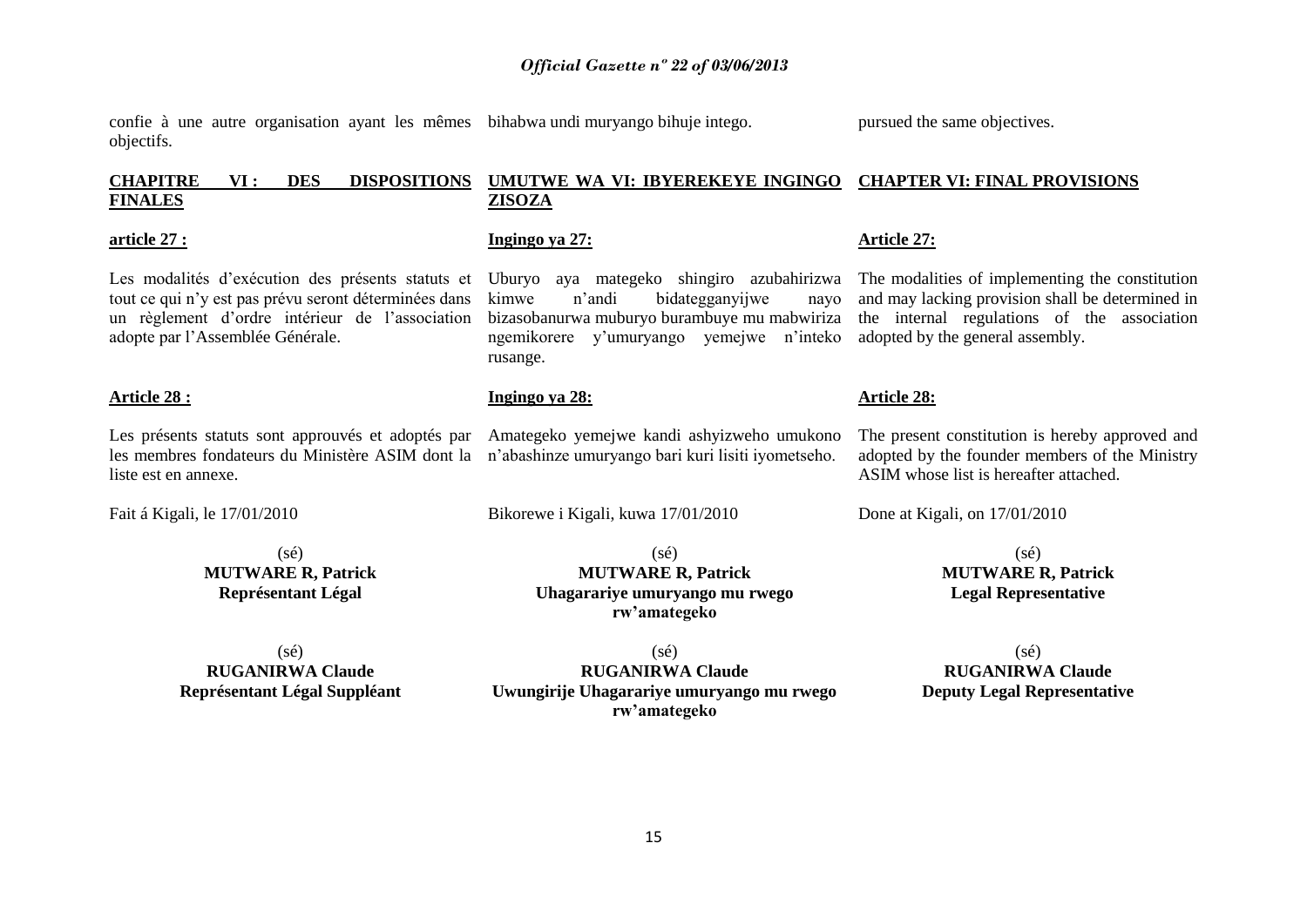### **MINUTES OF THE GENERAL ASSEMBLY MEETING CONSULTING THE FORMATION OF ARISE AND SHINE INTERNATIONAL MINISTRIES (ASIM)**

The meeting was held on  $17<sup>th</sup>$  January 2010 at the ASIM office at Kicukiro District led by MUTWARE R. Patrick

### **AGENDA**

- 1. Formation of ministry NGO
- 2. Adaption of articles of the constitution
- 3. Election of members of the executive committee
- $4 \overline{A}$   $\overline{O}$   $\overline{B}$

### **Resolution one**

After different emotion from the assembly we agreed the formation of Ministry called Arise and shine international ministries (ASIM).

It was therefore unanimously resolved that ASIM named is formed.

### **Resolution 2**

The found members also examined the memorandum and articles governing as Arise and shine international ministries (ASIM).

After a careful examination, the meeting approved and adopted them.

### **Resolution 3**

The meeting elected the following executive committee members for seven years terms office, Patrick RUNEZERWA MUTWARE: President, Legal Representative and visionary founder Claude RUGANIRWA: Deputy Legal Representative Beatrice UWINEZA: Treasurer Mechack MAHIRWE: Secretary Martin HATEGEKIMANA: Advisor

### **A.O.B**

The meeting emphasized for an expedition of the legislation process of the ASIM Ministry, so that the operational activities start as soon as possible.

Present were all the founder members of Arise and Shine International Ministries Whose names are listed below

- 1. MUTWARE R,Patrick (sé)
- 2. RUGANIRWA Claude (sé)
- 3. MAHIRWE R,Mechack (sé)
- 4. HATEGEKIMANA Martin (sé)
- 5. UWINEZA Mediatrice (sé)

Done at Kigali, on 17/01/2010

**President and Chairperson Secretary 3 All 2016 19 Secretary Secretary 3 Secretary 3 Secretary 3 Secretary 3 Secretary 3 Secretary 3 Secretary 3 Secretary 3 Secretary 3 Secretary 3 Secretary 3 Secretary 3 Secretary 3 Secre MUTWARE R, Patrick (sé) Mahirwe R, Mechack (sé)**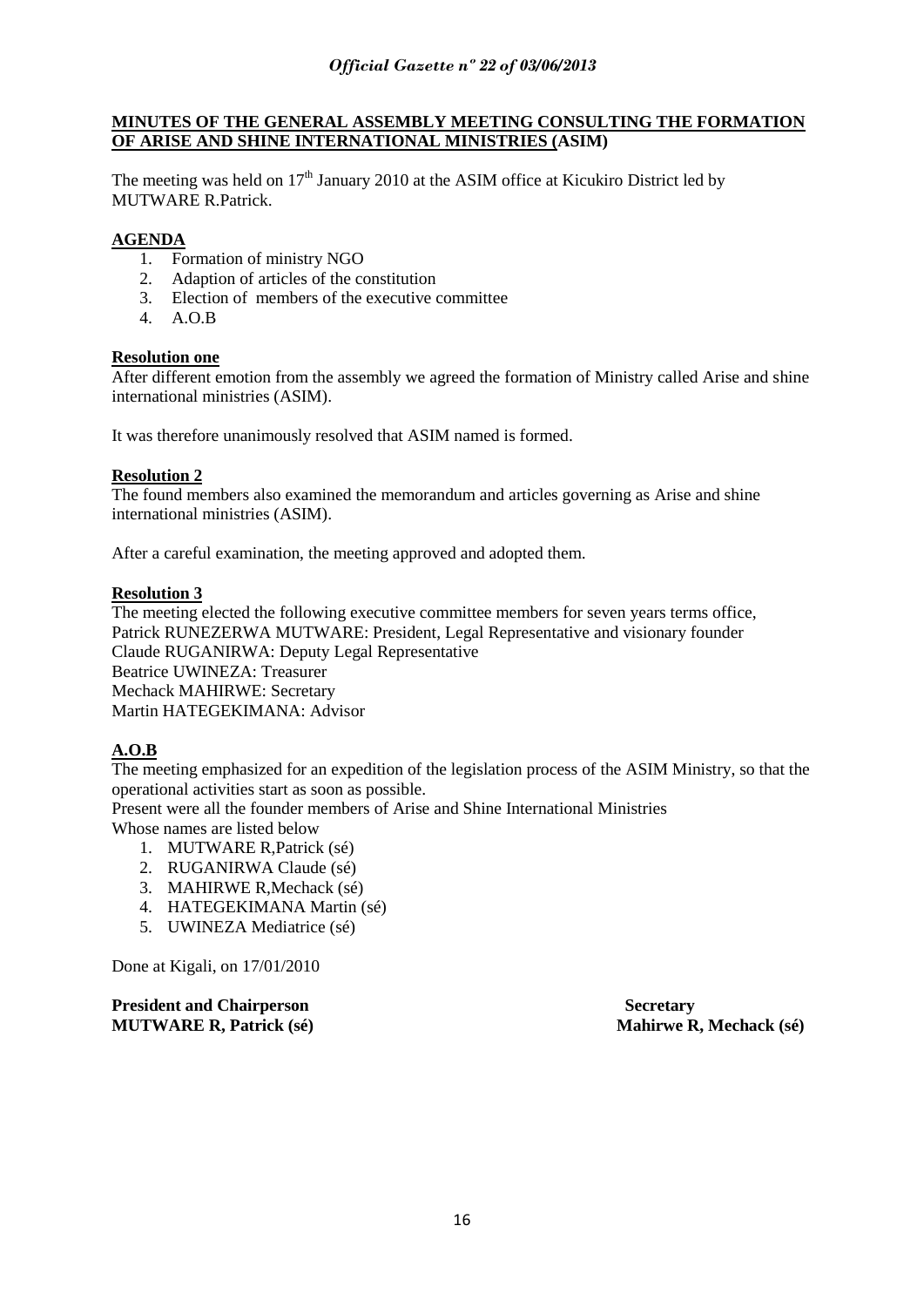### **DECLARATION OF DESIGNED FOR LEGAL REPRESENTATIVES OF ARISE AND SHINE INTERNATIONAL MINISTRIES (ASIM)**

The founder members of ARISE AND SHINE INTERNATIONAL MINISTRIES whose signatures appear below, as indicated in the minutes of the General Assembly held in Kicukiro District on 17<sup>th</sup> December 2010 at 3h00 pm declare that Mr. MUTWARE R. Patrick is the Legal Representative and visionary of ASIM organization. I, Patrick MUTWARE accepted to held this position on and RUGANIRWA Claude as Deputy-Representative. I, Claude Ruganirwa accepted to held this position.

| <b>Names</b>                  | <b>Nationalities</b> | <b>Residence</b><br>District,<br><b>Province</b> | ID               | <b>Signature</b> |
|-------------------------------|----------------------|--------------------------------------------------|------------------|------------------|
| <b>MUTWARE R.</b><br>Patrick  | Rwandese             | Kicukiro,<br>Kigali City                         | 1197580011735158 | $(s\acute{e})$   |
| <b>RUGANIRWA</b><br>Claude    | Rwandese             | Rwamagana,<br>Eastern<br>Province                | 1197780033638096 | $(s\acute{e})$   |
| <b>MAHIRWE R.</b><br>Mechack  | Rwandese             | Kicukiro,<br>Kigali City                         | 1197880050060037 | $(s\acute{e})$   |
| <b>HATEGEKIMANA</b><br>Martin | Rwandese             | Kicukiro,<br>Kigali City                         | 1196180003352044 | $(s\acute{e})$   |
| <b>UWINEZA Beatrice</b>       | Rwandese             | Nyarugenge,<br>Kigali City                       | 119700019340558  | $(s\acute{e})$   |
| <b>NYIRARUKUNDO</b><br>Alice  | Rwandese             | Kicukiro,<br>Kigali City                         | 1197880050060058 | $(s\acute{e})$   |

### **THE FOUNDER MEMBERS**

Done at Kigali, 17<sup>th</sup> December 2010

**Legal Representative Deputy Legal Representative MUTWARE R. Patrick** (sé) RUGANIRWA Claude (sé)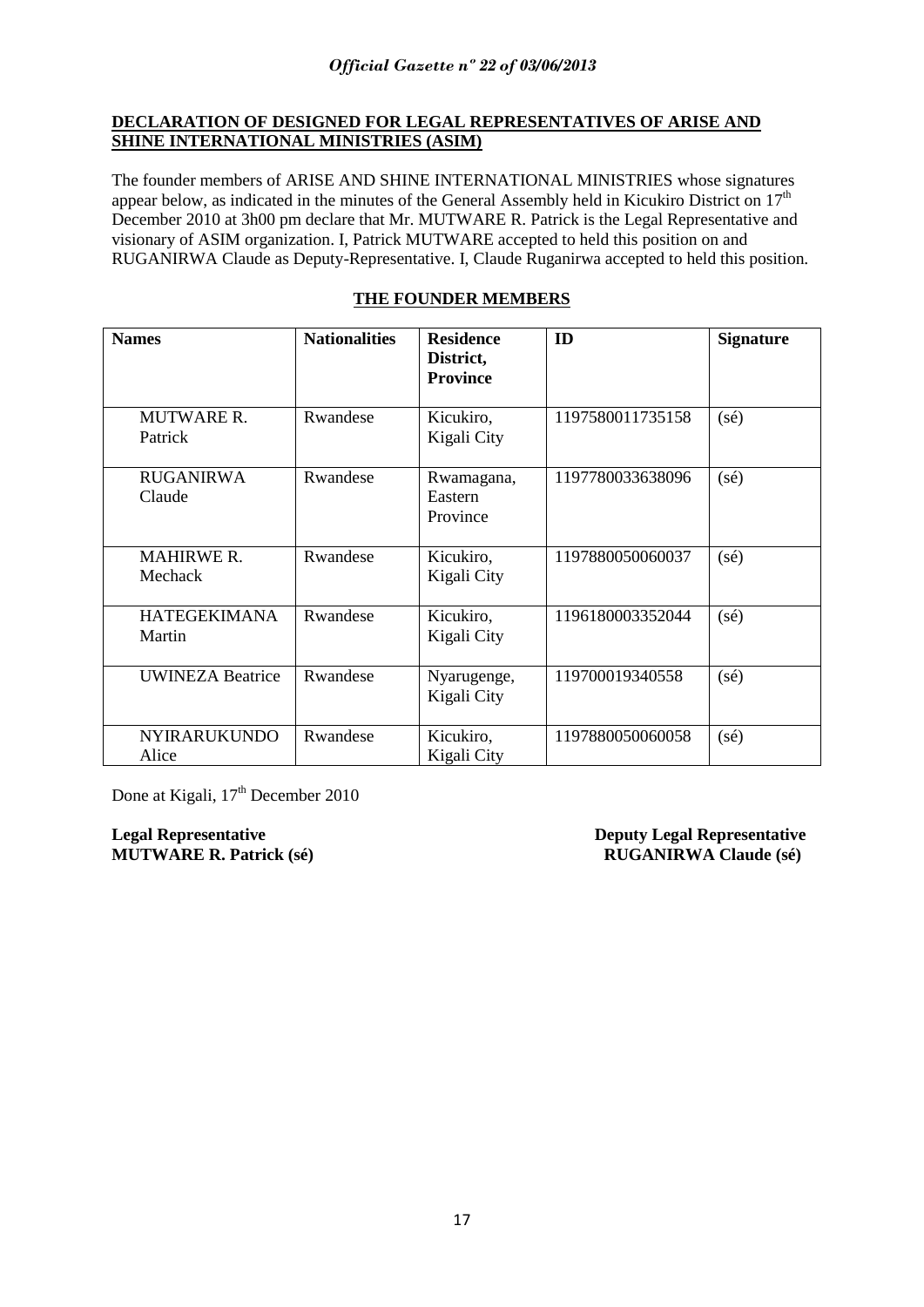**ITEKA RYA MINISITIRI N<sup>o</sup> 166/01/2000 MINISTERIAL ORDER N<sup>o</sup> 166/01/2000 OF ARRETE MINISTERIEL N<sup>o</sup> 166/01/2000 DU RYO KUWA 31/10/2011 RIHA UBUZIMA 31/10/2011 GRANTING LEGAL STATUS TO 31/10/2011 ACCORDANT LA PERSONALITE GATOZI UMURYANGO «VISION FOR THE ASSOCIATION «VISION FOR AFRICA CIVILE DE A L'ASSOCIATION «VISION AFRICA (VFA) » KANDI RYEMERA (VFA)» AND APPROVING ITS LEGAL FOR AFRICA (VFA)» ET PORTANT ABAVUGIZI BAWO REPRESENTATIVES AGREMENT DE SES REPRESENTANTS LEGAUX**

#### **ISHAKIRO**

#### **TABLE OF CONTENTS**

#### **TABLE DE MATIERES**

de l'association

**Ingingo ya mbere:** Izina n'icyicaro by'umuryango

**Ingingo ya 2:** Intego z'umuryango

**Ingingo ya 3:** Abavugizi b'umuryango

**Ingingo ya 4:** Igihe iteka ritangira gukurikizwa

**Article one**: Name and head office of the association

**Article 2:** Objectives of the association

**Article 3:** Legal Representatives

**Article 4:** Commencement

**Article 3:** Représentants Légaux

**Article 2:** Objectifs de l'association

**Article premier**: Dénomination et siège

**Article 4:** Entrée en vigueur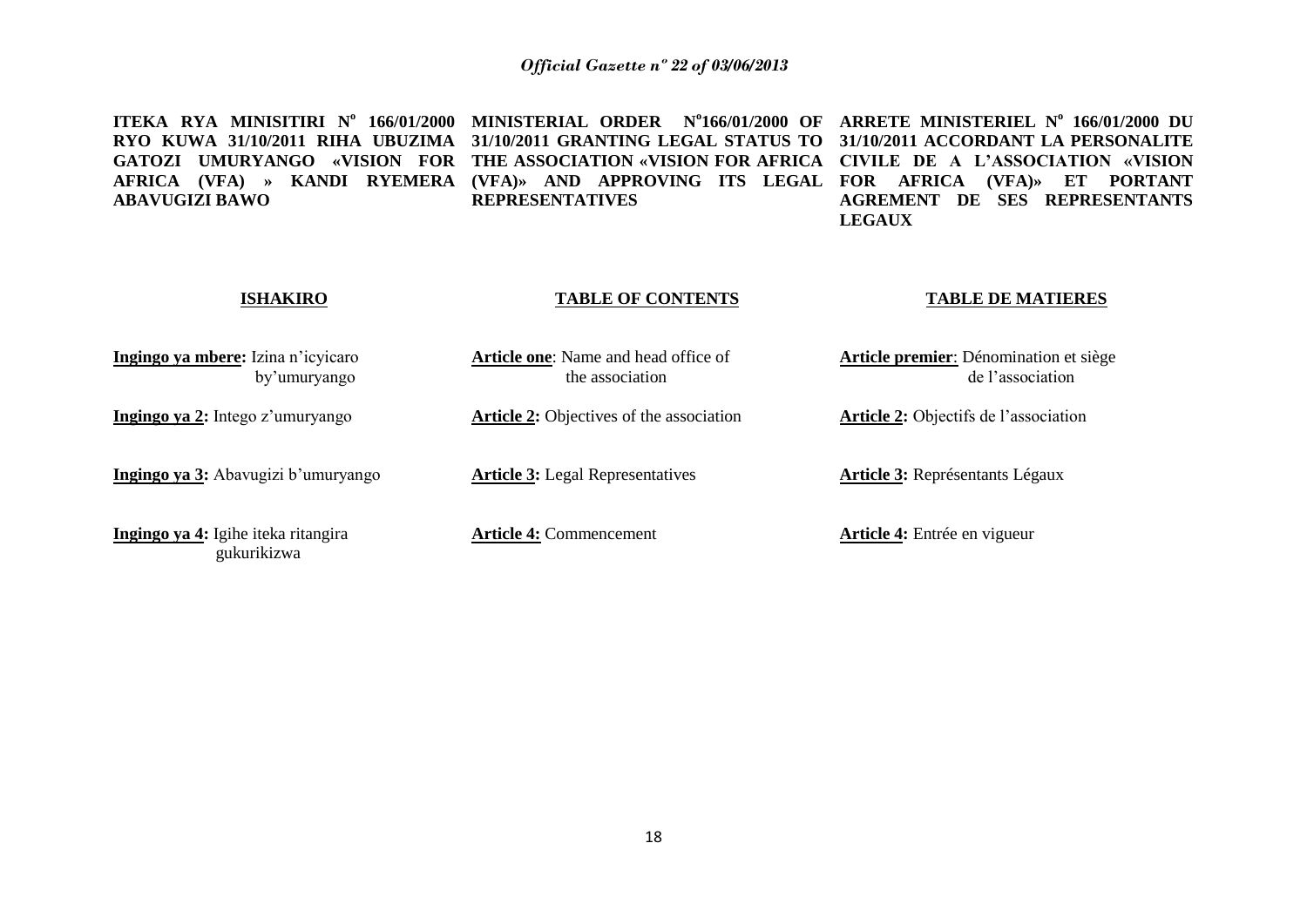**ITEKA RYA MINISITIRI N<sup>o</sup> 166/01/2000 MINISTERIAL ORDER N<sup>o</sup> 166/01/2000 OF ARRETE MINISTERIEL N o 166/01/2000 DU RYO KUWA 31/10/2011 RIHA UBUZIMA 31/10/2011 GRANTING LEGAL STATUS TO 31/10/2011 ACCORDANT LA PERSONALITE GATOZI UMURYANGO «VISION FOR THE ASSOCIATION «VISION FOR AFRICA CIVILE DE A L'ASSOCIATION «VISION**  AFRICA (VFA) » KANDI RYEMERA (VFA)» AND APPROVING ITS LEGAL FOR AFRICA (VFA)» ET PORTANT **ABAVUGIZI BAWO. REPRESENTATIVES AGREMENT DE SES REPRESENTANTS LEGAUX**

| Minisitiri w'Ubutabera / Intumwa Nkuru ya The Minister of Justice /Attorney General,<br>Leta,                                                                                                            |                                                                                                                                                                                                                            | Le Ministre de la Justice /Garde des Sceaux,                                                                                                                                                                                                                                                 |
|----------------------------------------------------------------------------------------------------------------------------------------------------------------------------------------------------------|----------------------------------------------------------------------------------------------------------------------------------------------------------------------------------------------------------------------------|----------------------------------------------------------------------------------------------------------------------------------------------------------------------------------------------------------------------------------------------------------------------------------------------|
| Rwanda ryo kuwa 04 Kamena 2003, nk'uko<br>ryavuguruwe kugeza ubu, cyane cyane mu ngingo<br>zaryo iya 120 n'iya 121;                                                                                      | Rwanda of 04 June 2003, as amended to date,<br>especially in the articles 120 and 121;                                                                                                                                     | Ashingiye ku Itegeko Nshinga rya Republika y'u Pursuant to the Constitution of the Republic of Vu la Constitution de la République de Rwanda du<br>04 juin 2003, telle que révisée à<br>ce jour,<br>spécialement en ses articles 120 et 121 ;                                                |
| 26/07/2000 ryerekeye imiryango idaharanira relating to Non Profit Making Organizations,<br>inyungu, cyane mu ngingo zaryo iya 8, iya 9, iya especially in Articles 8, 9, 10 and 20;<br>$10$ n'iya $20$ ; | Ashingiye ku Itegeko n° 20/2000 ryo kuwa Pursuant to Law n° 20/2000 of 26/07/2000                                                                                                                                          | Vu la loi nº 20/2000 du 26/07/2000 relative aux<br>associations sans but lucratif, spécialement en ses<br>articles 8, 9, 10 et 20;                                                                                                                                                           |
| y'Abaminisitiri, cyane cyane mu ngingo yaryo ya<br>mbere;                                                                                                                                                | kuwa 18/07/2004 rigena amwe mu Mateka 18/07/2004, determining certain Ministerial<br>y'Abaminisitiri yemezwa atanyuze mu Nama Orders which are adopted without consideration<br>by the Cabinet, especially in article one; | Ashingiye ku Iteka rya Perezida nº 27 /01 ryo Pursuant to the Presidential Order nº 27/01 of Vu l'Arrête Présidentiel nº 27/01 du 18/07/2004<br>déterminant certains Arrêtés Ministériels qui ne<br>sont pas adoptées par le Conseil des Ministres,<br>spécialement en son article premier ; |
| Abisabwe n'Umuvugizi w'Umuryango «VISION<br>FOR AFRICA (VFA) » mu rwandiko rwe<br>rwakiriwe kuwa 19/09/2011;                                                                                             | On request lodged by the Legal Representative of<br>the association «VISION FOR AFRICA (VFA)<br>$\ast$ on 19/09/2011;                                                                                                      | Sur requête du Représentant Légal de l'association<br>«VISION FOR AFRICA (VFA) » reçue le<br>19/09/2011 :                                                                                                                                                                                    |
| <b>ATEGETSE:</b>                                                                                                                                                                                         | <b>HEREBY ORDERS:</b>                                                                                                                                                                                                      | <b>ARRETE:</b>                                                                                                                                                                                                                                                                               |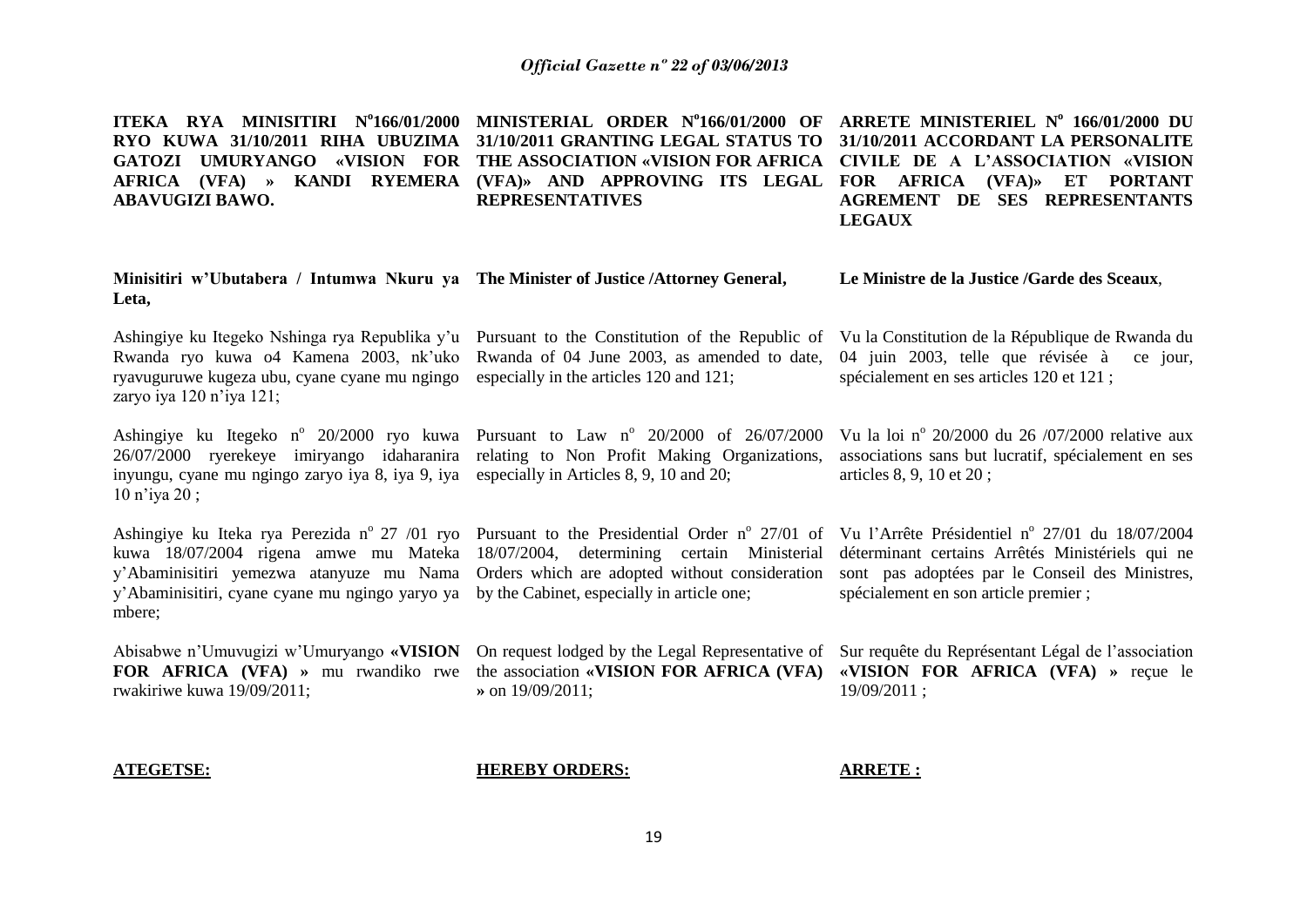## *Official Gazette nº 22 of 03/06/2013*

| Ingingo ya mbere: Izina n'icyicaro<br>by'umuryango                                                                                                                                                                                                                                                                                                                                                                                                                                                                                                               | Article one: Name and head office of<br>the association                                                                                                                                                                                                                                                                                                                                                                                                                                                                                                                                                      | Article premier : dénomination et<br>siège de l'association<br>La personnalité civile est accordée à l'association<br>«VISION FOR AFRICA (VFA) » dont le siège<br>est au District de Kicukiro, dans la Ville de Kigali.                                                                                                                                                                                                                                                                                                                                                                                           |  |
|------------------------------------------------------------------------------------------------------------------------------------------------------------------------------------------------------------------------------------------------------------------------------------------------------------------------------------------------------------------------------------------------------------------------------------------------------------------------------------------------------------------------------------------------------------------|--------------------------------------------------------------------------------------------------------------------------------------------------------------------------------------------------------------------------------------------------------------------------------------------------------------------------------------------------------------------------------------------------------------------------------------------------------------------------------------------------------------------------------------------------------------------------------------------------------------|-------------------------------------------------------------------------------------------------------------------------------------------------------------------------------------------------------------------------------------------------------------------------------------------------------------------------------------------------------------------------------------------------------------------------------------------------------------------------------------------------------------------------------------------------------------------------------------------------------------------|--|
| Ubuzima buhawe umuryango «VISION FOR Legal status is hereby granted to the association<br><b>AFRICA</b> (VFA) » ufite icyicaro mu Karere ka<br>Kicukiro, mu Mujyi wa Kigali.                                                                                                                                                                                                                                                                                                                                                                                     | «VISION FOR AFRICA (VFA) » situated in<br>Kicukiro District, in Kigali City.                                                                                                                                                                                                                                                                                                                                                                                                                                                                                                                                 |                                                                                                                                                                                                                                                                                                                                                                                                                                                                                                                                                                                                                   |  |
| Umuryango uzakorera imirimo yawo mu gihugu<br>cyose.                                                                                                                                                                                                                                                                                                                                                                                                                                                                                                             | The association shall carry out its activities in the<br>entire Rwandan territory.                                                                                                                                                                                                                                                                                                                                                                                                                                                                                                                           | L'association exercera ses activités sur tout le<br>territoire du Rwanda.                                                                                                                                                                                                                                                                                                                                                                                                                                                                                                                                         |  |
| Ingingo ya 2: Intego z'umuryango                                                                                                                                                                                                                                                                                                                                                                                                                                                                                                                                 | <b>Article 2: Objectives of the association</b>                                                                                                                                                                                                                                                                                                                                                                                                                                                                                                                                                              | <b>Article 2: Objectifs de l'association</b>                                                                                                                                                                                                                                                                                                                                                                                                                                                                                                                                                                      |  |
| Umuryango ugamije:<br>Kwita kubikorwa bigamije imibereho<br>$\bullet$<br>myiza;<br>Guteza imbere ubumenyi bwo<br>$\bullet$<br>gufataneza no kubungabunga ibidukikije;<br>Gukemura ibibazo abaturage<br>bahura<br>$\bullet$<br>nabyo;<br>kwita kuburezi<br>hamwe<br>Gukora no<br>n'imyuga;<br>Guteza imbere ubukorikori;<br>Gushimangira<br>ubufatanye<br>burambye<br>$\bullet$<br>n'imiryango<br>nterankunga<br>n'imiryango<br>isangiye intego na (VFA);<br>Guharanira<br>amahoro<br>gukemura<br>no<br>amakimbirane;<br>Guteza imbere uburinganire n'urubyiruko. | following<br>association<br>shall have the<br>The<br>objectives:<br>To promote the welfare of human being;<br>$\bullet$<br>To promote understanding conservation<br>and protection;<br>To address problems<br>faced<br>by<br>the<br>population in parks;<br>Developing and promoting education and<br>vocation training;<br>To promote artisanship;<br>$\bullet$<br>To maintain a sustainable partnership with<br>agencies as well<br>as<br>other<br>donor<br>organizations with similar aims as (VFA);<br>Peace building and conflict management;<br>$\bullet$<br>To promote gender equality and the youth. | L'association a pour objectifs de :<br>Renforcer<br>les<br>activités<br>visant<br>l'amélioration de bien être ;<br>Promouvoir la compréhension de la<br>protection et la conservation de l'environnement;<br>Traiter les problèmes rencontres par la<br>population dans des parcs;<br>Faire et promouvoir l'éducation ainsi que<br>l'enseignement professionnel;<br>Promouvoir l'art ;<br>$\bullet$<br>Maintenir le partenariat durable avec les<br>agences d'appui ainsi que celles poursuivant<br>le même objectif que (VFA);<br>Promotion de la paix et gestion de conflit;<br>Promotion de genre et jeunesse. |  |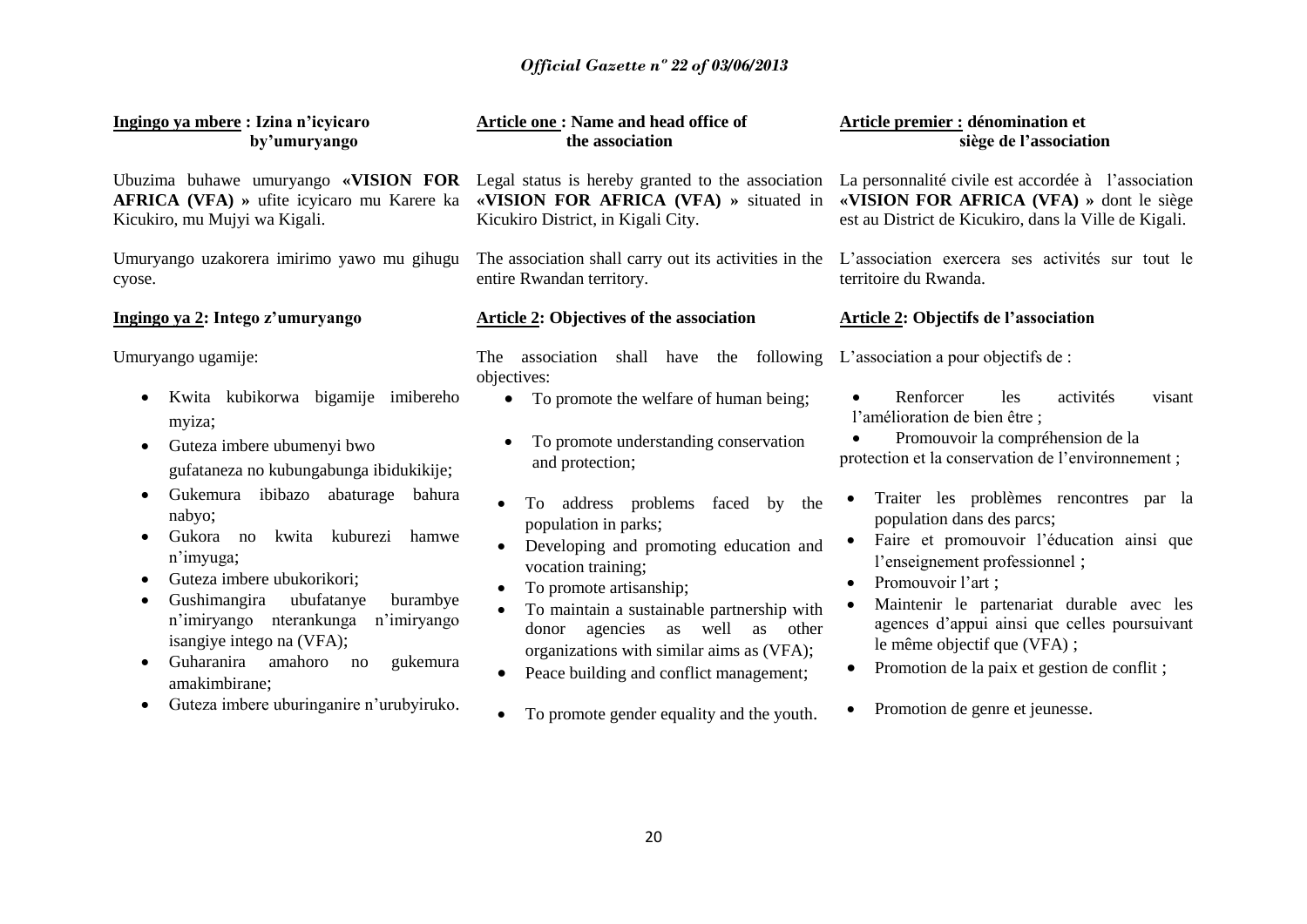### *Official Gazette nº 22 of 03/06/2013*

| Ingingo ya 3: Abavugizi b'Umuryango                                                                                                                                                                   | <b>Article 3: Legal Representatives</b>                                                                                                                                                                                              | <b>Article 3: Représentants Légaux</b>                                                                                                                                                                                                |  |
|-------------------------------------------------------------------------------------------------------------------------------------------------------------------------------------------------------|--------------------------------------------------------------------------------------------------------------------------------------------------------------------------------------------------------------------------------------|---------------------------------------------------------------------------------------------------------------------------------------------------------------------------------------------------------------------------------------|--|
| Uwemerewe<br>kuba<br>Umuvugizi<br>Mukuru<br>w'umuryango «VISION FOR AFRICA (VFA)»<br>ni Bwana MUTWARE Patrick, umunyarwanda,<br>aba mu Murenge wa Kagarama, Akarere ka<br>Kicukiro, Umujyi wa Kigali. | RUNEZERWA Patrick, of<br>Mr.MUTWARE<br>Rwandan nationality, residing in Kagarama<br>Sector, Kicukiro District, Kigali City. Is hereby<br>authorized to be the Legal Representative of the<br>association «VISION FOR AFRICA (VFA) ». | Et agréé en qualité de Représentant Légal de<br>l'association «VISION FOR AFRICA (VFA) »<br>Monsieur MUTWARE Patrick de nationalité<br>Rwandaise, résidant dans le Secteur Kagarama,<br>District de Kicukiro dans la Ville de Kigali. |  |
| Uwemerewe kuba Umuvugizi Wungirije w'uwo<br>muryango ni Bwana RUGANIRWA Claude<br>Umunyarwanda Uba mu Murenge wa Tumba,<br>Akarere ka Huye, mu Ntara y'Amajyepfo.                                     | Mr. RUGANIRWA Claude, of Rwandan<br>nationality, residing in Tumba Sector, Huye<br>District, Southern Province is hereby authorized<br>to be the Deputy Legal Representative of the same<br>association.                             | Est agréé en qualité de Représentant Légal<br>Suppléant de la même association, Monsieur<br>RUGANIRWA Claude de Nationalité Rwandaise,<br>résidant dans le Secteur de Tumba, District de<br>Huye, dans la Province du Sud.            |  |
| Ingingo ya 4: Igihe iteka ritangira<br>gukurikizwa                                                                                                                                                    | <b>Article 4: Commencement</b>                                                                                                                                                                                                       | Article 4: Entrée en vigueur                                                                                                                                                                                                          |  |
| Iri teka ritangira gukurikizwa ku munsi<br>ritangarijweho mu Igazeti ya Leta ya Repubulika<br>y'u Rwanda.                                                                                             | This order shall come into force on the date of its<br>publication in the Official Gazette of the Republic<br>of Rwanda.                                                                                                             | Le présent arrêté entre en vigueur le jour de sa<br>publication au Journal Officiel de la République du<br>Rwanda.                                                                                                                    |  |
| Kigali, kuwa 31/10/2011                                                                                                                                                                               | Kigali, on 31/10/2011                                                                                                                                                                                                                | Kigali, le 31/10/2011                                                                                                                                                                                                                 |  |

(sé) **KARUGARAMA Tharcisse Minisitiri w'Ubutabera /Intumwa Nkuru ya Leta**

(sé) **KARUGARAMA Tharcisse Minister of Justice /Attorney General**

(sé) **KARUGARAMA Tharcisse Ministère de la Justice/ Garde des Sceaux**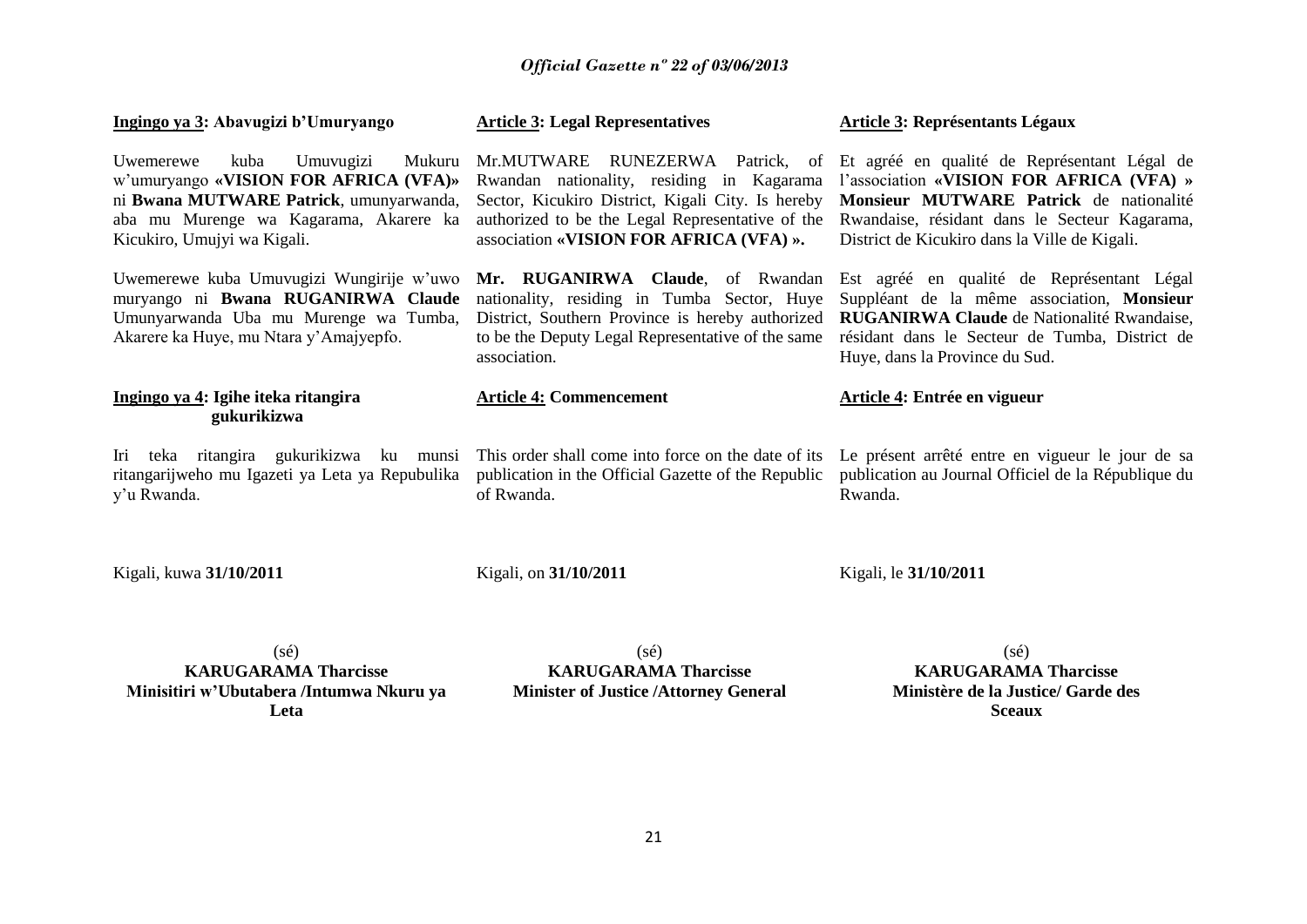### **VISION FOR AFRICA**

**ONG Nationale**

### **CHAPITRE PREMIER**

#### **DENOMINATION, SIEGE, DUREE ET OBJET**

#### **Article 1 :**

organisation Non gouvernementale dénommée umuryango utegamiye kuri leta witwa VISION Anglais, régie par la loi no : 20/2000 du 26 juillet 2000 relative aux associations sans but lucratif et kuwa 26/07/2000. par les présents statuts.

#### **Article 2 :**

transféré ailleurs au Rwanda sur décision de rwanda byemejwe n'inteko rusange. l'Assemblée Générale.

#### **Article 3 :**

territoire rwandais même extérieur sur décision de mu Rwanda hose ndetse no hanze byemejwe l'assemblée générale. Elle créée pour une durée n'inama rusange, igihe uzamara nti kigenwe, indéterminée. Elle peut en outre collaborée ou ushobora kandi gukorana n'indi miryango bihuje fusionner avec d'autres associations poursuivants intego cyangwa kwifatanya nayo. les même objectifs similaires

#### **VISION FOR AFRICA**

### **UMURYANGO NYAFRIKA**

### **UMUTWE WA MBERE**

**IZINA, ICYICARO,IGIHE N'INTEKO**

### **Ingingo ya mbere:**

Il est constitué entre les soussignés, une Abashyize umukono kuri iyi nyandiko bashinze The undersigned people convene to create a nony'icyongereza ugengwa n'itegeko no 20/2000 ryo idaharanira inyungu hamwe n'aya mategeko the present constitution. shingiro.

#### **Ingingo ya 2:**

ville de Kigali. Il peut être néanmoins être KIGALI, gishobora ariiko kwimurirwa ahandi mu

#### **Ingingo ya 3:**

Elle pourra les étendre sur toute l'étendue du Ushobora kuzagenda wagurira ibikorwa byawo

#### **VISION FOR AFRICA**

### **National NGO**

#### **CHAPTER ONE.**

### **NAME, HEAD OFFECE,DURATION AND OBJECTIVES**

#### **Article one:**

**«**VISION FOR AFRICA**»** VFA en sigle en FOR AFRICA (VFA) mu magambo ahinnye AFRICA (VFA) in English abbreviation. Governed kuwa 26/07/2000, ryerekeye imiryango Relating to non-profit making organization and by governmental organization named VISION FOR by the law number 20/2000 of 26/07/2000.

#### **Article 2:**

Le siège de l'Organisation est établi à dans la Icyicaro cy'Umuryango gishyizwe mu mujyi wa Registered office of the organization is located in KIGALI CITY. It may however be shifted to any other place upon decision of the general assembly.

#### **Article 3:**

It shall however extend them throughout the Rwandan territory even outside on decision of the general assembly.

It is created for an undetermined duration. It may cooperate or combine with other organizations pursuing the same objectives.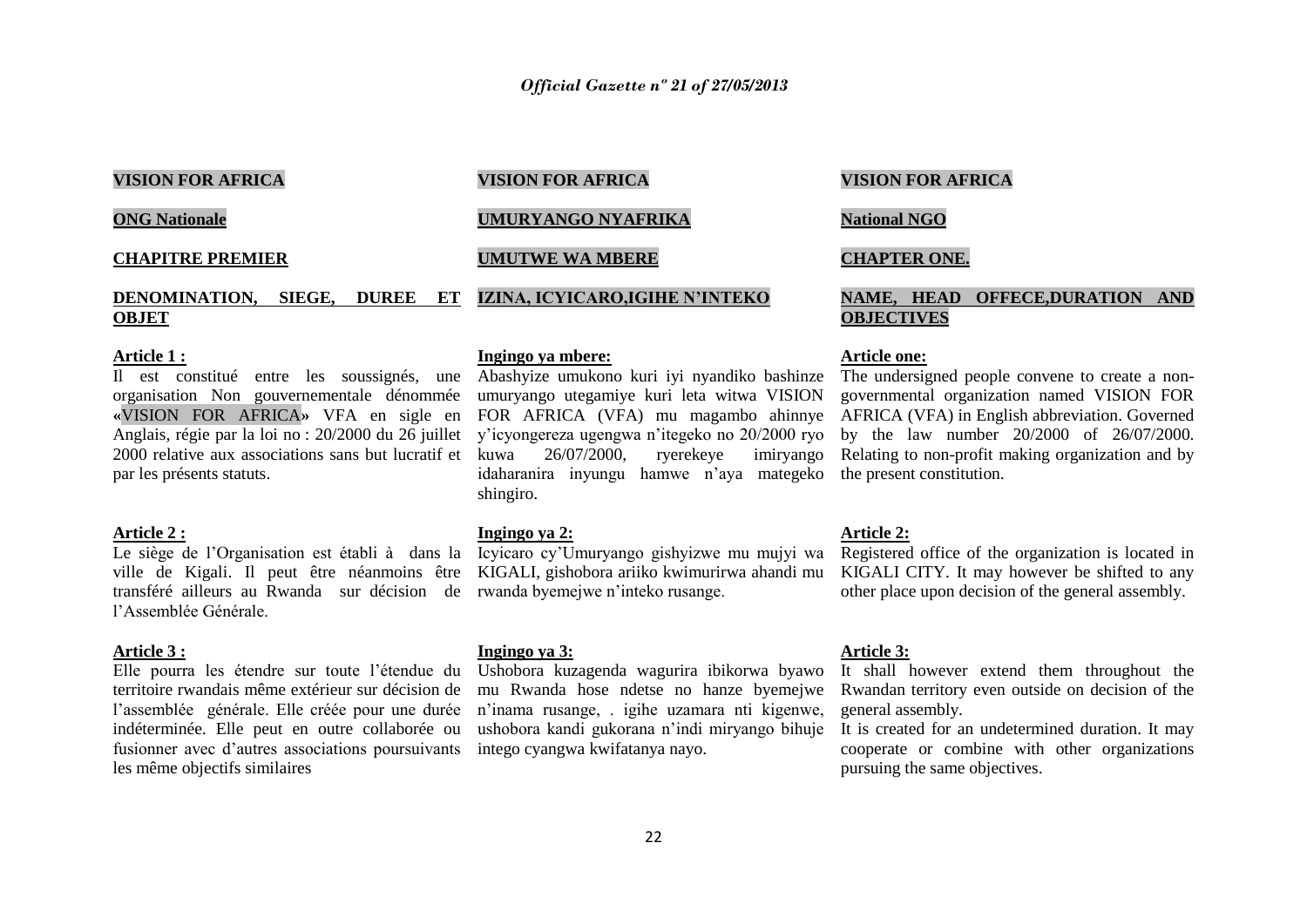#### **Article 4:**

Objectifs de l'ONG:

- 1) Renforcer les activités visant l'amélioration de bien être ;
- 2) Promouvoir la compréhension de la protection et la conservation de l'environnement ;
- 3) Traiter les problèmes rencontrés par les populations dans des parcs ;
- 4) Faire et promouvoir l'éducation formelle qu'informelle ainsi professionnelle ;
- 5) Plantation des écoles a but professionnelle
- 6) Promouvoir les affaires des arts
- 7) Maintenir le partenariat durable avec les agences d'appui ainsi que celles poursuivant le même objectif que  $(N.V.A)$ :
- 8) Promotion de la paix et gestion de conflit ;
- 9) Promotion de genre et jeunesse.

#### **CHAPITRE II : DES MEMBRES**

#### **Article 5:**

L'organisation se compose des membres fondateurs, des membres adhérents et des membres d'honneur. sont membres fondateurs les signataires des présents statuts. Sont membres adhérents des personnes physiques qui, sur demande et après avoir souscrit aux présents statuts, sont agréées par l'assemblée générale.

Les membres d'honneur sont des personnes physiques ou morales auxquelles l'assemblée

### **Ingingo ya 4:**

Intego z'umuryango

- 1) Kwita kubikorwa bigamije imibereho myiza ;
- 2) Guteza imbere ubumenyi bwo gufataneza no kubungabunga ibidukikije ;
- 3) Gukemera ibibazo abaturage bahura nabyo muri parike ya nyungwe;
- 4) Gukora no guteza imbere uburezi bw'uburyo bwose hamwe n'ubumenyi ngiro;
- 5) Kubaka amashuri y'ubumenyingiro;
- 6) Guteza imbere ubukorikori
- 7) Gushimangira ubufatanye burambye n'imiryango nterankunga n'imiryango isangiye intego na N.V ;
- 8) Guharanira amahoro no gukemura amakimbirane ;
- 9) Guteza imbere uburenganzira bw'urubyiruko.

#### **UMUTWE WA II: ABANYAMURYANGO**

#### **Ingingo ya 5:**

Uumuryango ugizwe n'abanyamuryango bawushinze, abawinjiramo n'abicyuubahiro. Abashinze umuryango ni abashyize umukono kuri aya mategeko shingiro. Abawinjiramo ni abantu babisaba bamaze kwiyemeza gukurikiza aya mateegeko shingiro bakemerwa n'inteko rusange. cyangwa imiryango bemerwa

#### **Article 4:**

Objectives of the NGO:

- 1) To promote the welfare of human being;
- 2) To promote understanding conservation and protection of the environment;
- 3) To address problems faced of the population of parks;
- 4) Develop and promote formal and informal education even professional ones;
- 5) Plant school for the above tittles;
- 6) To promote business in arts;
- 7) Maintain a sustainable partnership with donor agencies as well as with other organizations with similar aims as (N.V.A);
- 8) Peace building and conflict management;
- 9) Gender and promotion.

#### **CHAPTER III: MEMBERSHIP**

#### **Article 5:**

Abanyamuryango b'icyubahiro ni abantu the general assembly due to special support The organization composed of founder members, adherent members and honorary members. Founder members are the signatories of this Constitution. Adherent members are physical persons who, upon request, and after subscription to this constitution are agreed by the general assembly. Honorary members are physical or moral persons agreed by n'inteko rendered to the association. They play consultative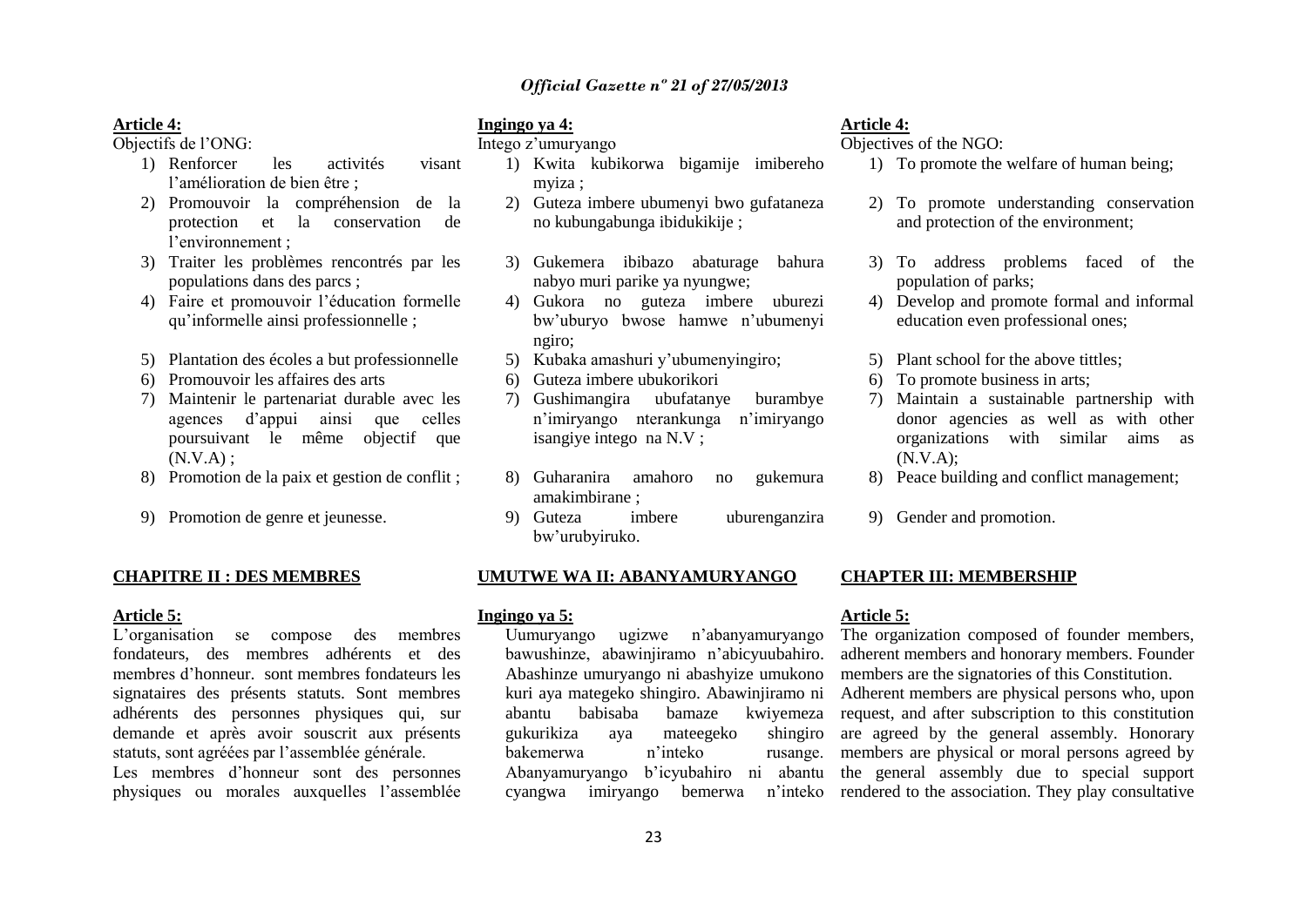générale décerne cette qualité pour leur soutien appréciable apportée à l'association. ils jouent un rôle consultatif mais n'ont pas droit aux votes.

#### **Article 6:**

Les membres fondateurs et les membres adhérents constituent les membres effectifs de l'association. Ils prennent l'engagement de participer à toutes les activités de l'association. ils assistant aux réunions de l'assemblée générale avec voix délibérative et doivent verser une cotisation fixée par le règlement d'ordre intérieur.

#### **Article 7:**

Les demandes d'adhésion sont adressées par écrit au président du conseil d'administration et soumises à l'approbation de l'assemblée générale.

#### **Article 8:**

La qualité de membre se perd par le décès, le retrait volontaire, l'exécution ou la dissolution de l'organisation.

Le retrait volontaire est adresse par écrit au président du conseil d'administration et soumis a l'approbation de l'assemblée générale. L'exécution est prononcée par l'assemblée générale a la majorité des voix contre un membré qui ne se conforme plus aux présents statuts et au règlement d'ordre intérieur de l'association.

#### **CHAPITRE III: DU PATRIMOINE**

#### **Article 9:**

L'organisation peut posséder, soit en jouissance, soit en propriété, les biens meubles et immeubles

rusange kubera inkunga ishimishije batera role but have no right to votes. umuryango, bagishwa inama gusa ariko ntibatora.

#### **Ingingo ya 6:**

Abashinze umuryango n'abawinjiramo ni abanyamuryango nyakuri, biyemeza kugira uruhare mu bikorwa byose by'umuryango. ubureenganzira bwo gutora kandi bagomba gutanga umusanzu ugenwa n'amabwiriza ngenga mikorere y'umuryango.

#### **Ingingo ya 7:**

Inzandiko zisaba kwinjira mu muryango zohererezwa prezida w'inama y'ubutegetsi bikemezwa n'inteko rusange.

#### **Ingingo ya 8**

Gutakaza umunyamuryango biterwa n'urupfu, gusezera ku bushake, kwirukanwa cyangwa iseswa ry'umuryango. Usezeye ku buushake organization. yandikira perezida w'inama y'ubutegetsibikemezwa n'inteko rusange. Icyemezo cyo kwirukana umunyamuryango gifatwa n'inteko rusange kubwiganze bw'amajwi iyo atacyubahiriza aya mategeko shingiro n'amabwiriza mbonezamikorere y'umuryango.

#### **UMUTWE WA III: IBYEREKEYE UMUTUNGO Ingingo ya 9**:

#### **Article 6:**

baza mu nama zose z'inteko rusange bafite activities of the association. The attend all the Founder members and adherent members constitute the effective membership of the association. They are committed to actively participate in all the meetings of the General Assembly with the right to vote and have to give contribution dated by the internal regulation of the association.

#### **Article 7:**

Application for membership are addressed to the chairperson of the board of directors and agreed by the general assembly.

#### **Article 8:**

Loss of membership is caused by death, voluntary resignation, exclusion or dissolution of the

Voluntary resignation is written and addressed to the chairperson of the board of directors and is approved by the general assembly. Exclusion is adopted by the general assembly upon the simple majority votes against any other member who no longer conforms to this constitution and the internal regulations of the association.

#### **CHAPTER III. HERITAGE**

#### **Article 9:**

Umuryango ushobora gutira no gutunga ibintu The assets of the organization shall be provided byimukanwa n'ibitimukanwa ukkeneye mainly by the contribution of the members,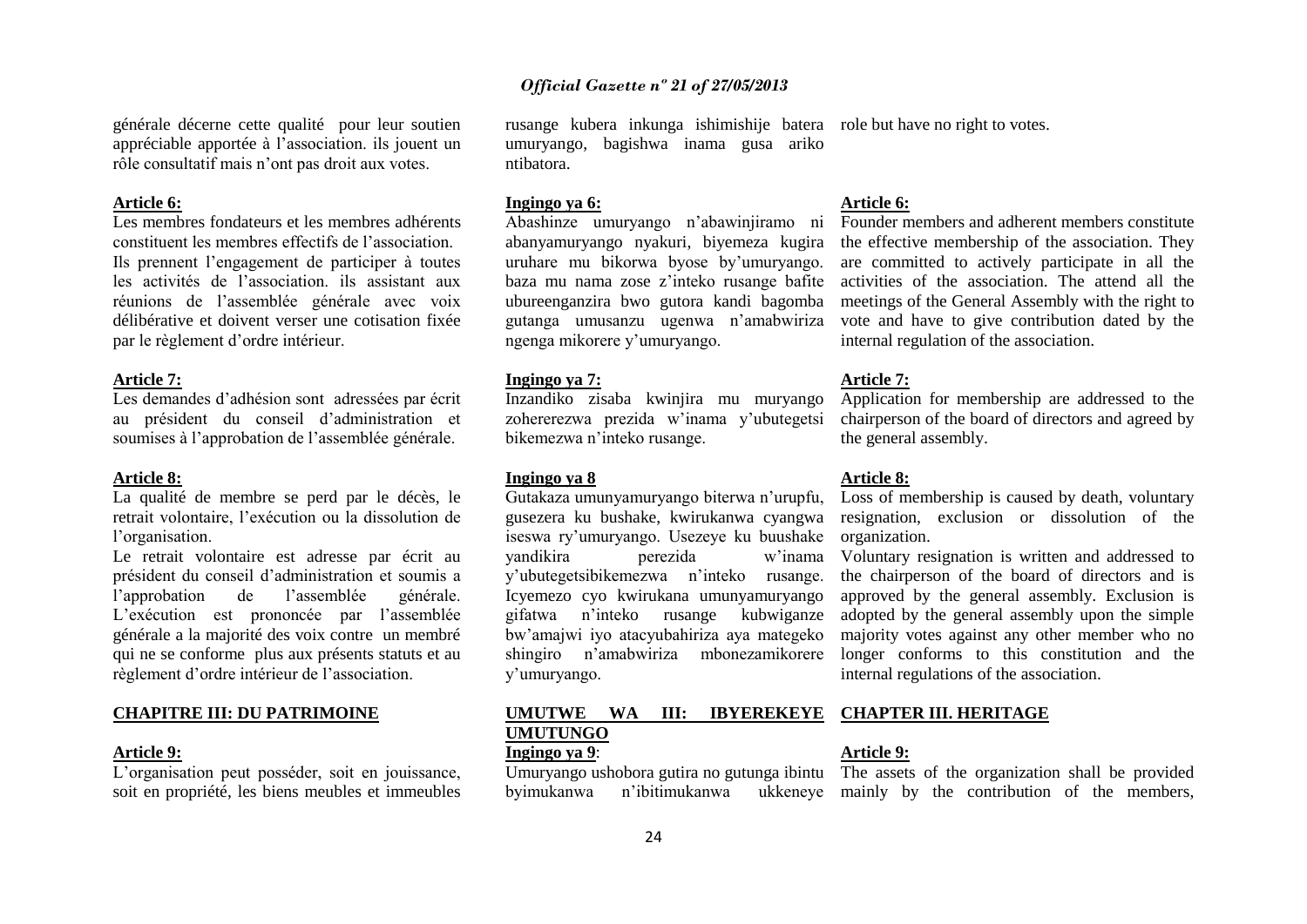nécessaires à la réalisation de ses objectifs.

#### kugirango ugere ku ntego zawo.

#### **Article 10:**

Le patrimoine de l'organisation provient des contributions des membres, des dons, des legs, des subventions diverses et des revenues générés par les activités de l'organisation au contraire a son objet social.

#### **Article 11 :**

L'organisation affecte ses ressources à tout ce qui concourt directement ou indirectement la réalisation de ces objectifs.

Aucun membres ne peut s'en arroger le droit de possession ni en exiger une part quelconque en cas de démission, d'exclusion ou de dissolution de l'association.

#### **CHAPITRE IV : DES ORGANES**

#### **Article 12 :**

Les organes de l'organisation sont : l'Assemblée Générale, le Conseil d'Administration, le Commissariat aux comptes et ce sont les comités locales.

#### **Section première : de l'Assemblée Générale**

#### **Article 13 :**

l'assemblée générale est l'organe suprême de l'organisation. elle est composée de tous les membres effectifs de l'organisation.

#### **Ingingo ya 10:**

Umutungo w'umuryango ukomoka ahanini ku misanzu y'abanyamuryango, impano, imirage, imfashanyo zinyuranye n'umusaruro ukomoka ku bikorwa byawo bitanyuranye contrary to its objectives. n'intego zawo.

#### **Ingingo ya 11:**

Umuryango ugenera umutungo wawo ibikorwa byose byatuma ugera ku ntego zawo ku buryo buziguye cyangwa butaziguye. Nta its objectives. munyamuryango ushobora bushake bwe, iyo yirukanwe cyangwa iyo dissolution of the association. umuryango usheshwe.

### donations, legacies, various subsidies and revenues generated by the activities of the organization not contrary to its objectives.

#### **Article 10:**

The assets of the organization comes from contributions from members, donations, legacies, grants for various activities of the organization not

#### **Article 11:**

The organization designs its assets to all that can directly or indirectly contribute to the realization of

cyangwa no agire icyo asaba igihe asezeye ku share in case of voluntary resignation, exclusion or kwivitirira No member has the right to own it or claim any

#### **UMUTWE WA IV: IBYEREKEYE CHAPTER IV: ORGANS INZEGO**

#### **Ingingo ya 12:**

Inzego z'umuryango ni: Inteko Rusange, z'umuryango.

#### **Igice cya mbere: ibyerekeye inteko rusange**

#### **Ingingo ya 13:**

Inteko rusange ni rwo rwego rw'ikirenga rw'umuryango. Igizwe n'abanyamuryango bose.

#### **Article 12:**

Inama y'Ubutegetsi, Ubugenzuzi bw'imari na Assembly, the Board of Directors, auditing za Komite z'ifasi ari nazo nzego z'ibanze committee and zonal executives as glass roots for The organs of the organization are the General the association.

#### **Section one: the General Assembly**

#### **Article 13:**

The General Assembly is the supreme body of the organization. It is composed of all the effective membership.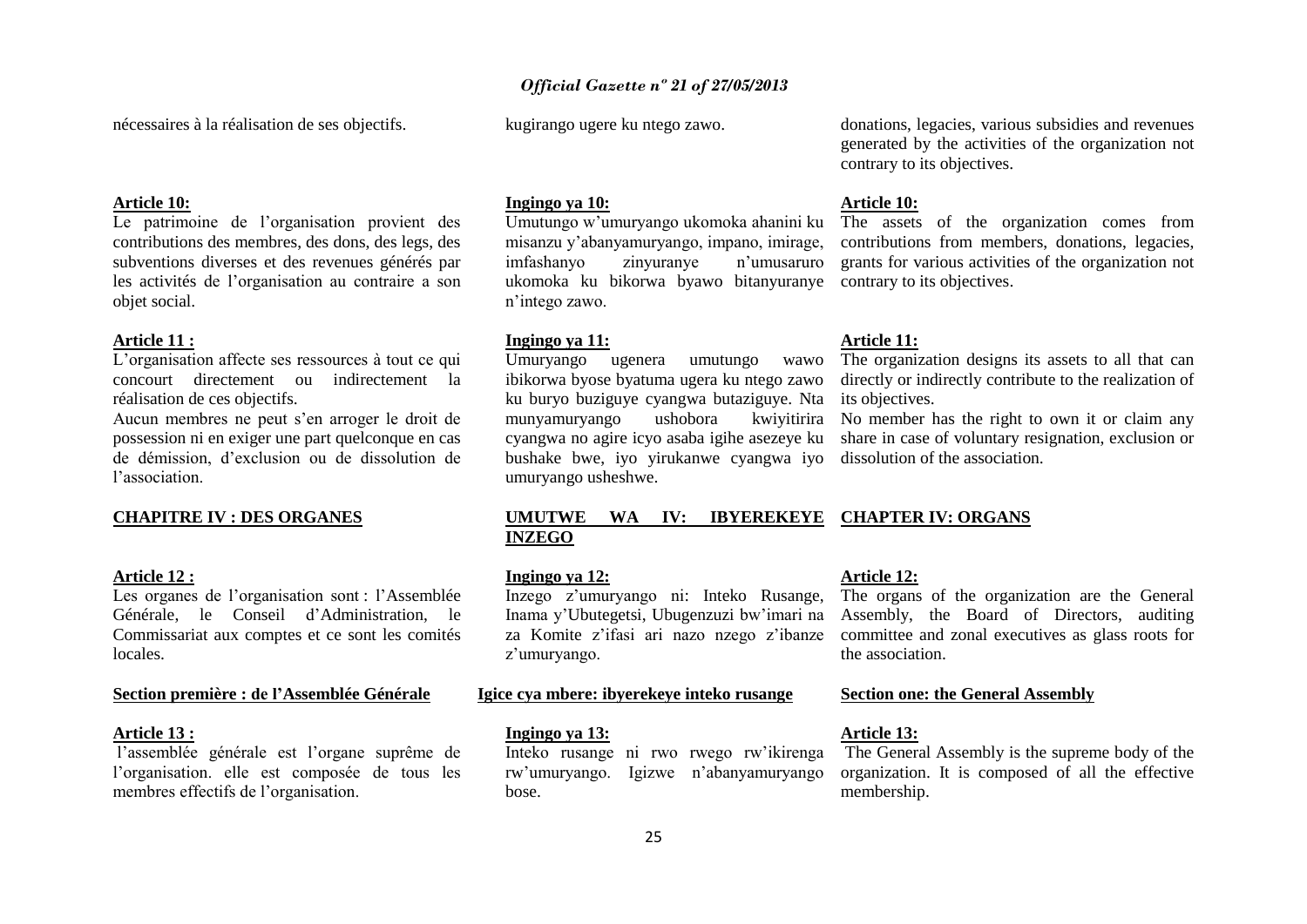#### **Article 14 :**

L'assemblée générale est convoquée et dirigée par le président du conseil d'administration ou en cas d'absence, l'empêchement ou de défaillances simultanées du président et du vice- président, l'assemblée générale est convoquée par les deux tiers des Membres effectifs. dans ce cas, les membres élisent u président de la session.

#### **Article 15 :**

L'assemblée générale se réunit deux fois par an en sessions ordinaires. les invitations contentant l'ordre du jour est adressé aux membres au moins sept (7) jours avant la réunion.

Les membres absents ont le droit de voter par courrier postal ou par e-mail.

#### **Article 16 :**

L'assemblée générale siège et délibérée valablement lorsque les ¾ des membres effectifs sont présents. Si ce quorum n'est pas atteint, une nouvelle convocation est lancée dans un délai de sept jours. a cette occasion, l'assemblée générale siégé et délibère valablement quel que soit le nombre de participants.

#### **Article 17 :**

L'Assemblée Générale Extraordinaire se tient autant de fois que de besoin. Les modalités de sa convocation et de sa présidence sont les mêmes que celles de l'assemblée générale ordinaire. Les délais de sa convocation dépendent de l'urgence

**Ingingo ya 14:** 

Inteko rusange ihamagazwa kandi ikayoborwa na perezida w'inama y'ubutegetsi, yabba ahari cyangwa atabonetse bigakorwa nna visi perezida. Igihe perezida na visi perezida badahari, batabonetse cyangwa banze, inteko rusange ihamagazwa na bibiri bya gatatu (2/3) by'abanyamuryango nyakuri. Icyo gihe abanyamuryyango bitoramo w'inama.

#### **Ingingo ya 15:**

Inteko ruusange iterana rimwe mu mwaka mu nama isanzwe. Inyandiko z'ubutumire zikubiyemo ibizigwa zihamagara abanyamuryango byibura mbere ho iminsi irindwi (7). Abadahari bbafite uburenganzira bwo gutora bakoreesheje iposita cyangwa Email.

#### **Ingingo ya 16:**

Inteko rusange iterana kandi igafata ibyemezo iyo bitatu bya kane ¾ by'abanyamuryango nyakuri bahari. Iyo uuwo mubare utuzuye indi nama ituumizwa mu minsi irindwi. Icyo gihe inama rusange iraterana kandi igafata ibyemezo bifite agaciro ititaye ku mubare w'abaje.

#### **Ingingo ya 17:**

ikayoborwa mu buryo bumwe nk'ubw'inteko rusange isanzwe. Icyo gihe igihe cyo ordinary one.

#### **Article 14:**

The General Assembly is convened and chaired by the Chairman of the Board or in case of absence, by the vice –president.

In case both chairperson and the vice –chairperson are absent or fail to convene it, the general assembly is convened by the two third (2/3) of the effective membership. in that case, the members perezida elect a chairperson for the session.

#### **Article 15:**

The General Assembly gathers twice a year in ordinary sessions. Invitation letters containing the agenda are addressed to members at least seven (7) days before the meeting.

The absent members have right to vote through the post mail or e-mail.

#### **Article 16:**

The General Assembly legally meets when it gathers the ¾ effective membership in case the quorum is not attained, a second meeting. Is convened within seven days. On that occasion, the general assembly gathers and takes valuable resolutions irrespectively of the numbers of participants.

#### **Article 17:**

Inteko rusange idasanzwe iterana burigihe Extraordinary general is convened as often as it bibaye ngombwa. Ihamagazwa kandi deems necessary. the modalities in which it is convened and chaired are the same as for the

kuyitumiza gishingira kubwihutirwe The deadline to convene the general assembly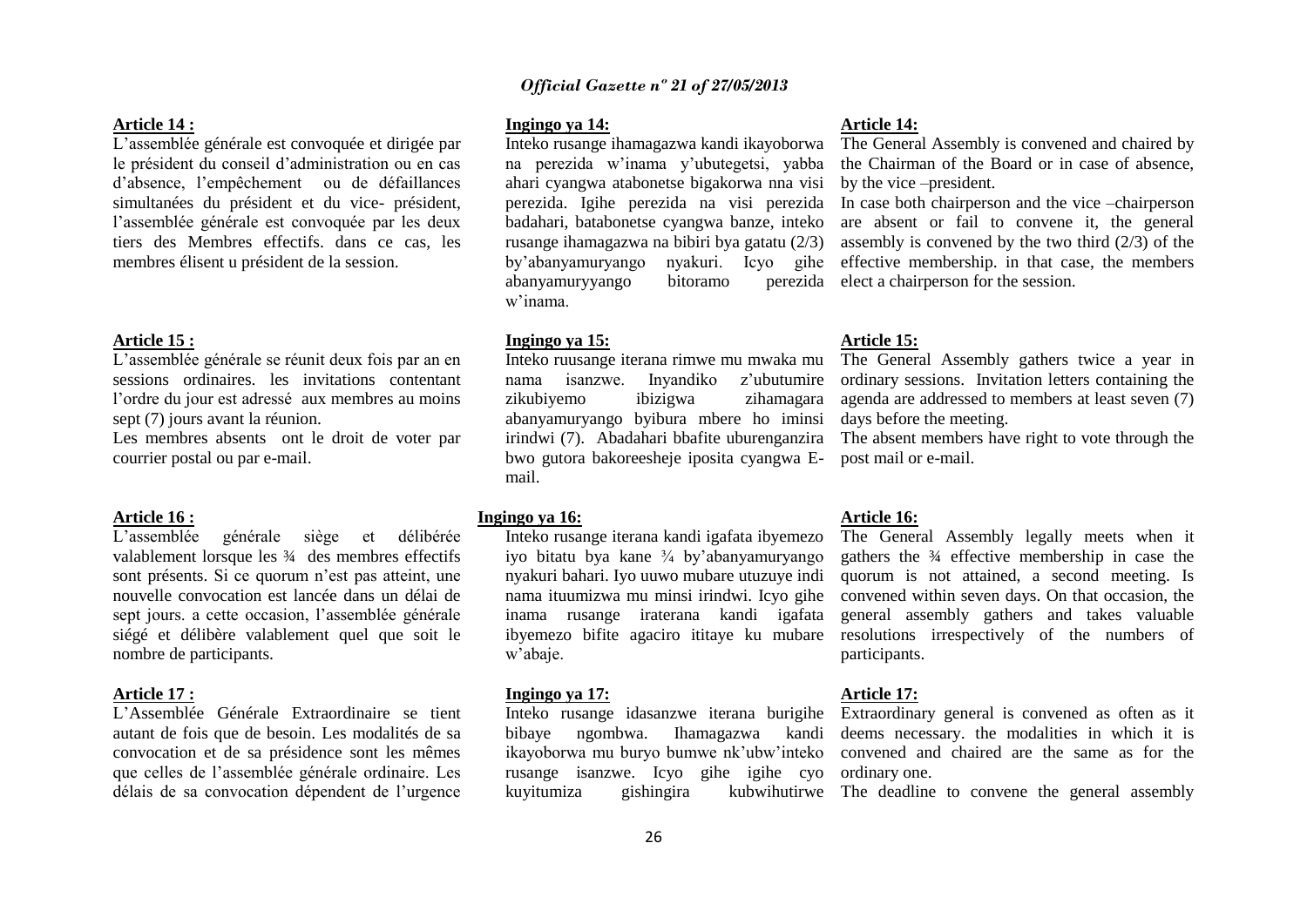de la question a traiter. Les débats portent uniquement sur la question inscrite à l'ordre du jour.

#### **Article 18 :**

Sauf les cas expressément prévus par la loi relative à l'association sans but lucratif et par les présents statuts, les décisions de l'assemblée générale sont prises à la majorité absolue des voix. en cas de parité de voix, celle du président compte double.

#### **Article 19 :**

L'assemblée générale est dotée des pouvoirs ciaprès :

- Adopter et modifier les statuts et le règlement d'ordre intérieur ;
- Elire et révoquer les membres du conseil d'administration et les commissaires aux comptes ;
- Déterminer les activités de l'association
- Admettre, suspendre ou exclure un membre ;
- Approuver les comptes annuels ;
- Accepter les dons et legs ;
- Décider de la dissolution de l'association.

### **Section deuxieme : du Conseil d'Administration**

**Article 20 :**  Le conseil d'administration est composé : kibazo cyateganyijwe mu butumire.

#### **Ingingo ya 18:**

Uretse ibiteganwa ukundi n'itegeko ryereekeye imiryango idaharanira inyungu kimwe n'aya mategeko shingiro, ibyemezo by'inteko rusange bifatwa hakurikijwe ubwiganze buusesuye bw'amajwi. Iyo amajwi angina, irya prezida rigira uburemere chairperson has the casting vote. bw'abiri.

#### **Ingingo ya 19:**

Inteko rusange ifite ububasha bukurikira:

- Kwemeza no guhindura amategeko shingiro **n'amabwiriza** regulations of the association; gengamikorere;
- Gutora no kuvanaho abagize inama y'ubutegetsi n'abagenzuzi b'imari;
- Kwemeza ibyo umuryango uzakora ;
- umunyamuryango ;
- y'imari ;
- Kwemera impano n'indagano
- Gusesa umuryyango.

### **Igice cya kabiri : Ibyerekeye Inama y'ubutegetsi**

**Ingingo ya 20:**  Inama y'ubutegetsi igizwe na:

bw'ikigamijwe. Impaka zigibwa gusa ku depends upon the emergency of the matter.

Debates shall deal only with the matter on the agenda.

#### **Article 18:**

Save for cases willingly provided for by the law governing the nonprofit making organizations and the present constitution, the resolutions of the general assembly are valuable when adopted by the absolute majority votes. In case of equal votes, the

#### **Article 19:**

The General Assembly has the following powers:

- Adopt and to modify the constitution and internal
- to appoint and dismiss members of the Board of Directors and Auditors;
- to state on the association's activities;
- Kwemerera, guhagarika no kwirukana to admit, to suspend and to exclude members;
- Kwemeza buri mwaka imicungire to approve the yearly accountsof the association;
	- Accept grants and inheritances;
	- Decide upon the dissolution of the association.

#### **Section three: Board of Directors**

**Article 20:** The Board of Directors is composed of: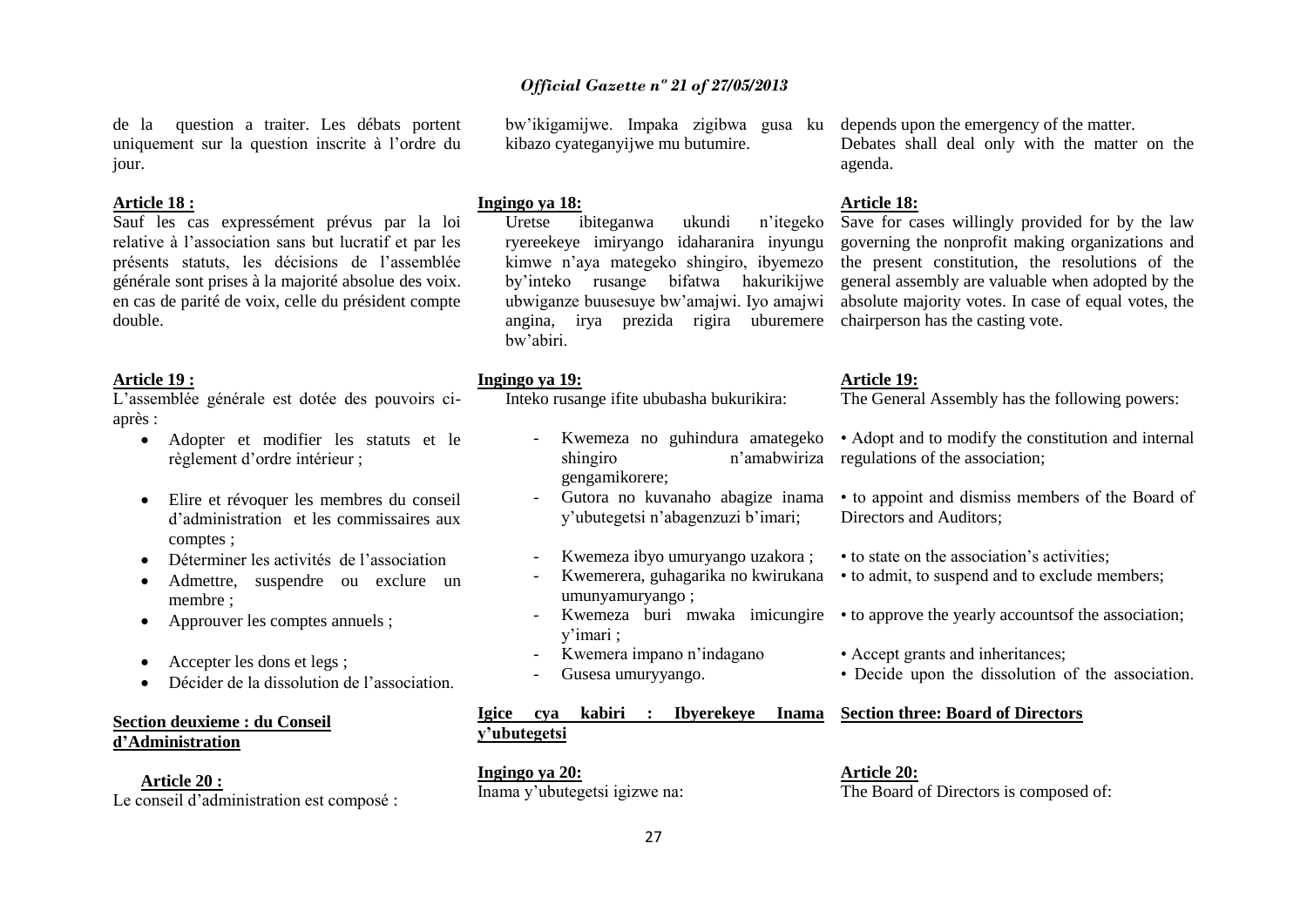- du Président
- du Vice président
- du Secrétaire
- Trésorier
- Affaires sociales
- Mobilizateur
- Informaticien
- **Protocole**

#### **Article 21:**

Les membres du Conseil d'Administration sont élus parmi les membres effectifs par l'Assemblée Générale pour mandat de trois ans renouvelable une fois.

#### **Article 22 :**

Le conseil d'administration se réunit autant de fois que de besoin, mais obligatoirement une fois par trimestre, sur convocation et sous la direction de sons président, ou a défaut, Vice –Président. Il siégé et délibéré valablement a la majorité absolue des membres. ses décisions sont prises à la majorité simple de voix. en cas de parité de voix, celle du président compte double.

#### **Article 23 :**

Le conseil d'administration est chargé de :

- Exécuter les décisions et les recommandations de l'Assemblée Générale,
- S'occuper de la gestion quotidienne de l'organisation ;
- *Official Gazette nº 21 of 27/05/2013*
- Perezida: Umuvugizi w'umuryango
- Vice-Perezida: Umuvugizi wungirije
- Umunyamabanga
- Umubitsi
- Ushinzwe imibereho myiza
- Umukangurambaga
- Ushinzwe itangazamakuru
- Ushinzwe gahunda

#### **Ingingo ya 21 :**

Abagize inama y'ubutegetsi batorwa n'inteko rusange mu banyamuryango nyakuri. Manda yabo imara imyaka irindwi (7) bashobora kongerra gutorwa keretse gusa umuyobozi mukuru akaba ari nawe nyiri iriyerekwa ntatorwa.

#### **Ingingo ya 22:**

Inama y'ubutegetsi iterana igihe cyose bibaye ngombwa, ariko byanze bikunze rimwe mu gihembwe, ihhamagawe kandi iyobowe na pereziida, yaba adahari cyangwa atabonetse, bigakorrwa na vice-perezida .iterana kandi igafata ibyemezo bifite agaciro hakurikijwe ubwiganze busesuye bw'abayigize. Ibyemezo bifatwa ku bwiganze busanzwe bw'amajwi. iyo angana, irya votes, the chairperson has the casting vote. perezida rigira uuburemere bw'abiri.

#### **Ingingo ya 23 :**

Inama y'ubutegetsi ishinzwe :

- Gushyira mu bikorwa ibyemezo n'ibyifuzo by'inteko rusange;
- Kwita ku micungire ya buri munsi y'umuryyango;

28

#### **Article 23:**

The board of Directors has the following duties:

- To execute the decisions and recommendations of the general assembly;
- To deal with the day management of the association;

## The board of Directors gathers as often necessary

- The Chairperson : Legal Representative of the association
- General Secretary
- **Treasurer**
- **Mobilizer**
- Disciplinary secretary
- Publicity secretary
- **Protocol**

#### **Article 21:**

The board of director's members is elected among the effective membership by the general assembly for seven years renewable. Accept vision bearer and legal representative is not concern for this article.

but obligatory once in three months. It is convened by chairperson or in case of absence, by the vicechairperson. it legally meets and takes valuable resolutions when it gathers the absolute majority of the members . Its resolutions are valuable when voted by the simple majority. In case of equal

#### **Article 22:**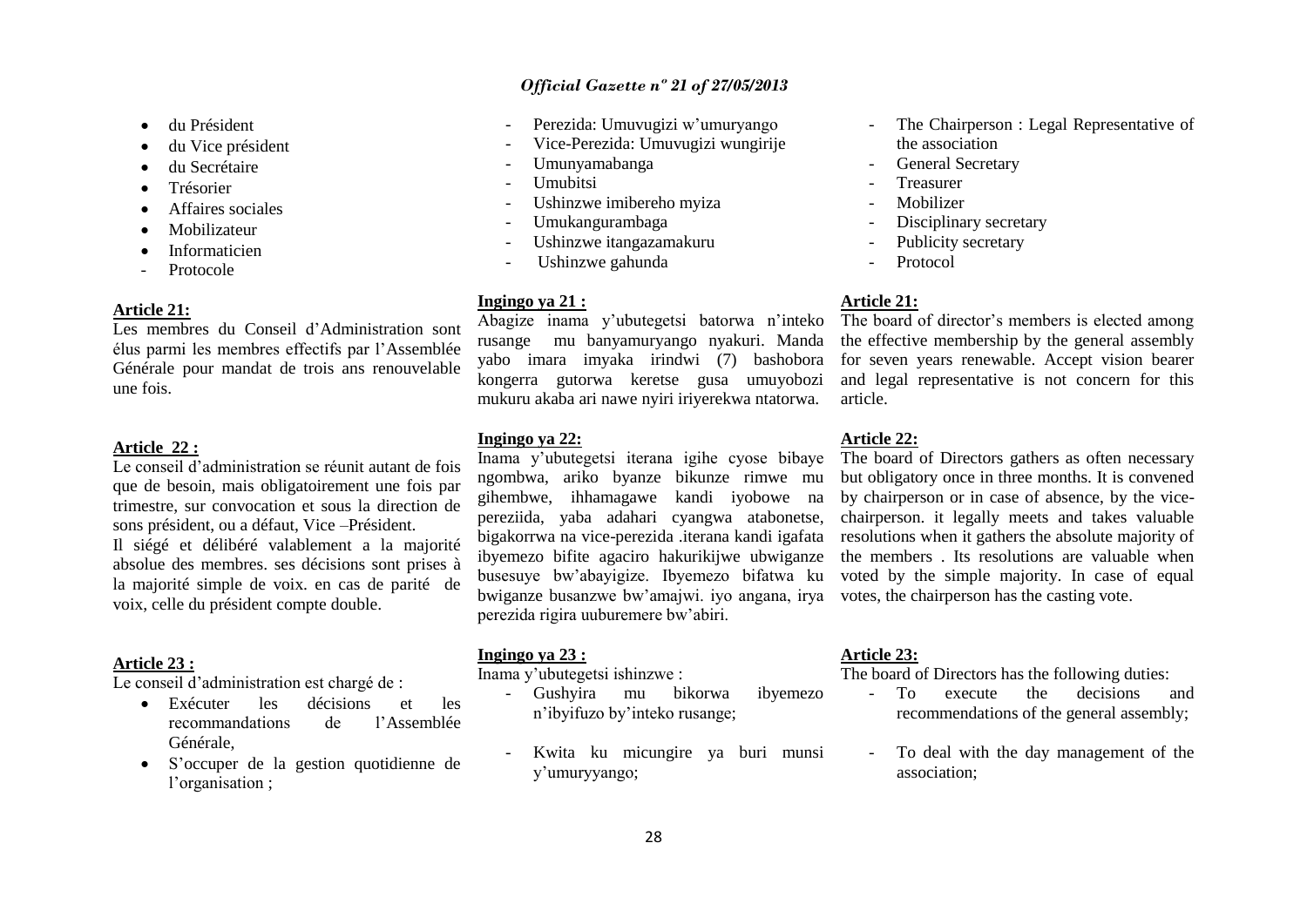- Rédiger le rapport annuel d'activités de l'exercice écoulé,
- Elaborer les prévisions budgétaires à soumettre a l'assemblée générale ;
- Proposer a l'assemblée générale les modifications aux statuts et aux règlements d'ordre intérieur ;
- Préparer et rédiger les sessions de l'assemblée générale;
- Négocier les financements avec des partenaires ;
- Recruter, nommer et révoquer le personnel salarie.

### **Troisième section : du commissariat aux comptes**

### **Article 24 :**

L'assemblée générale nomme annuellement deux commissaires aux comptes ayant pour mission de contrôle la gestion des finances et autre patrimoine de l'association et lui en faire rapport. ils ont accès, sans les déplacer, aux livres et aux écritures comptables de l'association.

### **CHAPITRE V : DES MODIFICATIONS AUX STATUTS ET DE LA DISSOLUTION DE L'ASSOCIATION**

#### **article 25 :**

Les présents statuts peuvent faire objet de modification sur décision de l'assemblée générale prise a la majorité absolue des voix, soit sur proposition du conseil d'administration, soit a la demande de la moitie (1/2) des membres effectifs.

- Gukora raporo y'ibikorwa by'umwwaka urangiye;
- Gutegura ingengo y'imari igombba gushyikiriizwa inteko rusange;
- Gushyikiriza inteko rusange ingingo z'amattegeko n'amabwiriza ngengamikorere zigomba guhindurwa;
- Gutegura no kuyobora inama z'inteko rusange;
- Gushakira inkunga mu bagiraneza;
- Gushaka, gushyiraho no gusezerera abakozi bahembwa.

### **Igice cya gatatu: ibyerekeye ubugenzuzi bw'imari**

### **Ingingo ya 24:**

Inteko rusange ishyiraho oburi mwaka abagenzuzi b'imari babiri bafite inshingano yo kugenzura imicungire y'imari n'indi mitungo y'umuryango no kuyikorera raporo. Berekwa ibitabo n'izindi nyandiko by'ibarura mari batabijyanye hanze y'ububiko.

### **UMUTWE WA V: IHINDURWA**  RY'AMATEEGEKO N'ISESWA **RY'UMURYANGO**

#### **Ingingo ya 25:**

Aya mategeko ashobora guhindurwa byemejwe n'inteko rusange kubwiganze busesuye bw'amajwi bisabwe n'inama y'ubutegetsi cyangwa na kimwe cya kabiri (1/2) cy'abanyamuryango nyakuri.

- To elaborate annual reports of activities;
- To elaborate budget provisions to submit to the approval of the general assembly;
- To propose to the general assembly all the amendments to the constitution and the internal regulations;
- To prepare and chair the session of the general assembly;
- To negotiate funding with partners;
- To recruit, appoint and dismiss the personnel.

#### **Third section of the statutory auditors**

#### **Article 24:**

the general assembly appoints annually two auditors committed to control at any time the management of financial accounts and other properties of the association and give report .

They have access, without carrying them outside, to the books and accounting documents of the association.

### **CHAPTER V: FINAL PROVISIONS**

#### **Article 25:**

The present constitution may be amended by the general assembly upon absolute majority votes, on proposal from the board of directors or upon request from half (1/2) or the effective membership.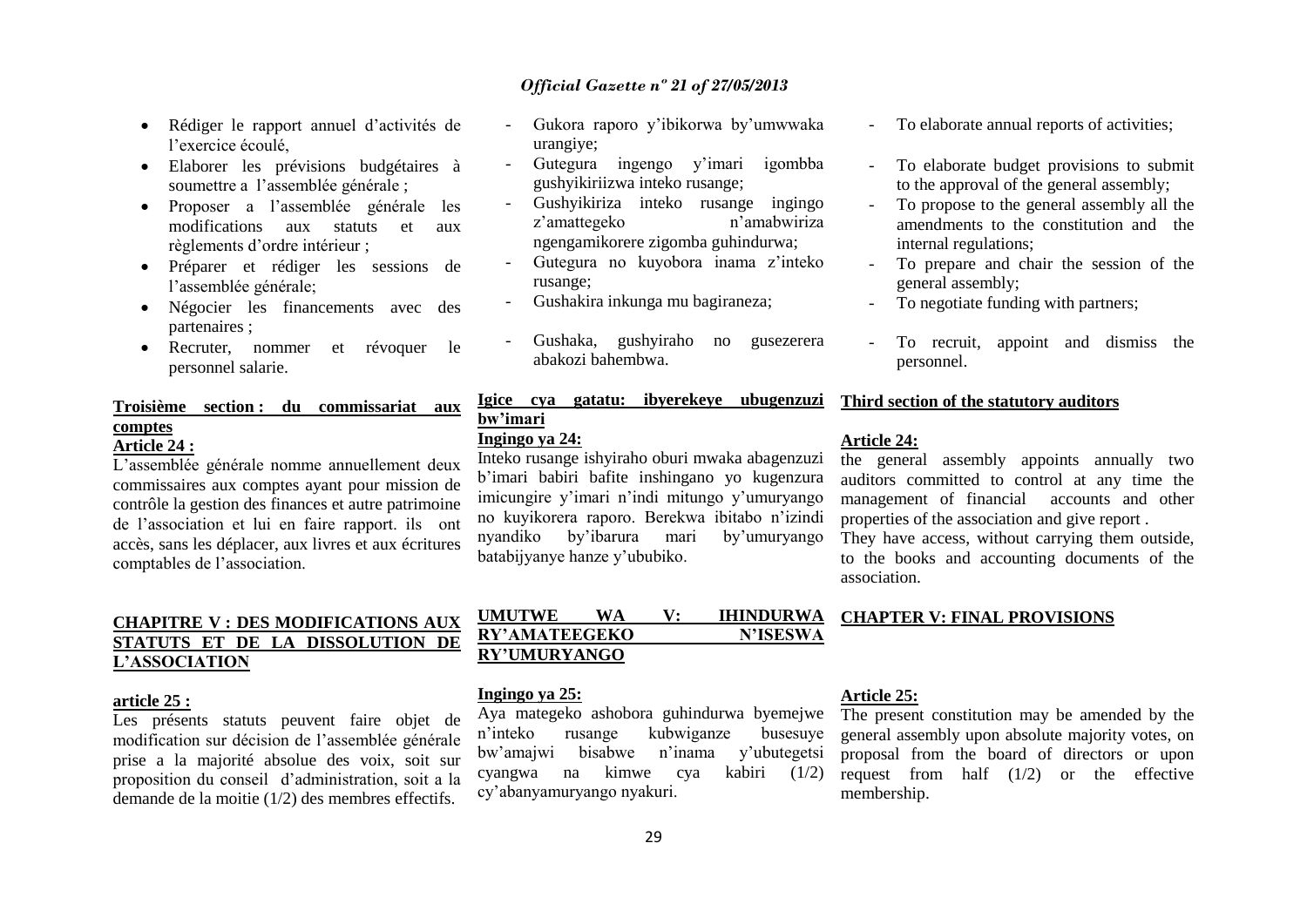### 30

### *Official Gazette nº 21 of 27/05/2013*

#### **Article 26 :**

L'assemblée générale, sur décision de la majorité de deux tiers (2/3) de voix, peut prononcer la dissolution de l'association.

En cas de dissolution, âpres inventaire des biens meubles et immeubles de l'association. apurement du passif, l'actif du patrimoine.

#### **CHAPITER VI: DES FINALES Article 27 :**

Les modalités d'exécution des présents statuts et tout ce qui n'y est pas prévu seront déterminées l'association adopte par l'Assemblée Générale.

#### **Article 27 :**

Les présents statuts sont approuvés et adoptés par les membres fondateurs de l'organisme VFA dont la liste est en annexe.

Kigali, le 12/12/2010

**(sé) MUTWARE R, Patrick Représentant Légal**

### **(sé) RUGANIRWA Claude Représentant Légal Suppléant**

#### **Ingingo ya 26:**

Byemejwe ku bwiganze bwa bibiri bya gatatu (2/3) by'amajwi, inteko rusange ishobora gusesa umuryango, igihe umuryanggo usheshwe hamaze gukorwa ibarura ry'ibintu byimukanwa imyenda.

#### **UMUTWE WA VI: IBYEREKEYE INGINGO CHAPTER VI: FINAL PROVISIONS ZISOZA Ingingo ya 27:**

dans un règlement d'ordre intérieur de bizasobanurwa muburyo burambuye mu Uburyo aya mategeko shingiro azubahirizwa kimwe n'andi bidategganyijwe nayo mabwiriza ngemikorere y'umuryango yemejwe by the General Assembly. n'Inteko Rusange.

#### **Ingingo ya 27:**

### Aya mategeko yemejwe kandi ashyizweho umukono n'abashinze umuryango VFA bari kuri lisiti iyometseho.

Kigali, kuwa 12/12/2010

**(sé) MUTWARE R, Patrick Umuvugizi w'Umuryango**

**(sé) RUGANIRWA Claude Umuvugizi Wungirije w'Umuryango**

#### **Article 26:**

Upon decision of the three third (2/3) majority votes, the general assembly may dissolve the association.

n'ibitimukanwa by'umuryango no kwiishyura and immovable properties and payment of debts. In case of dissolution, after inventory of movable

#### **Article 27:**

The modalities of implementing the constitution and may lacking provision shall be determined in mu the internal regulations of the association adopted

### **Article 27:**

The present constitution is hereby approved and adopted by the founder members of the organization VFA whose list is hereafter attached.

Kigali, on 12/12/2010

**sé) MUTWARE R, Patrick Legal Representantive**

**(sé) RUGANIRWA Claude Deputy Legal Representantive**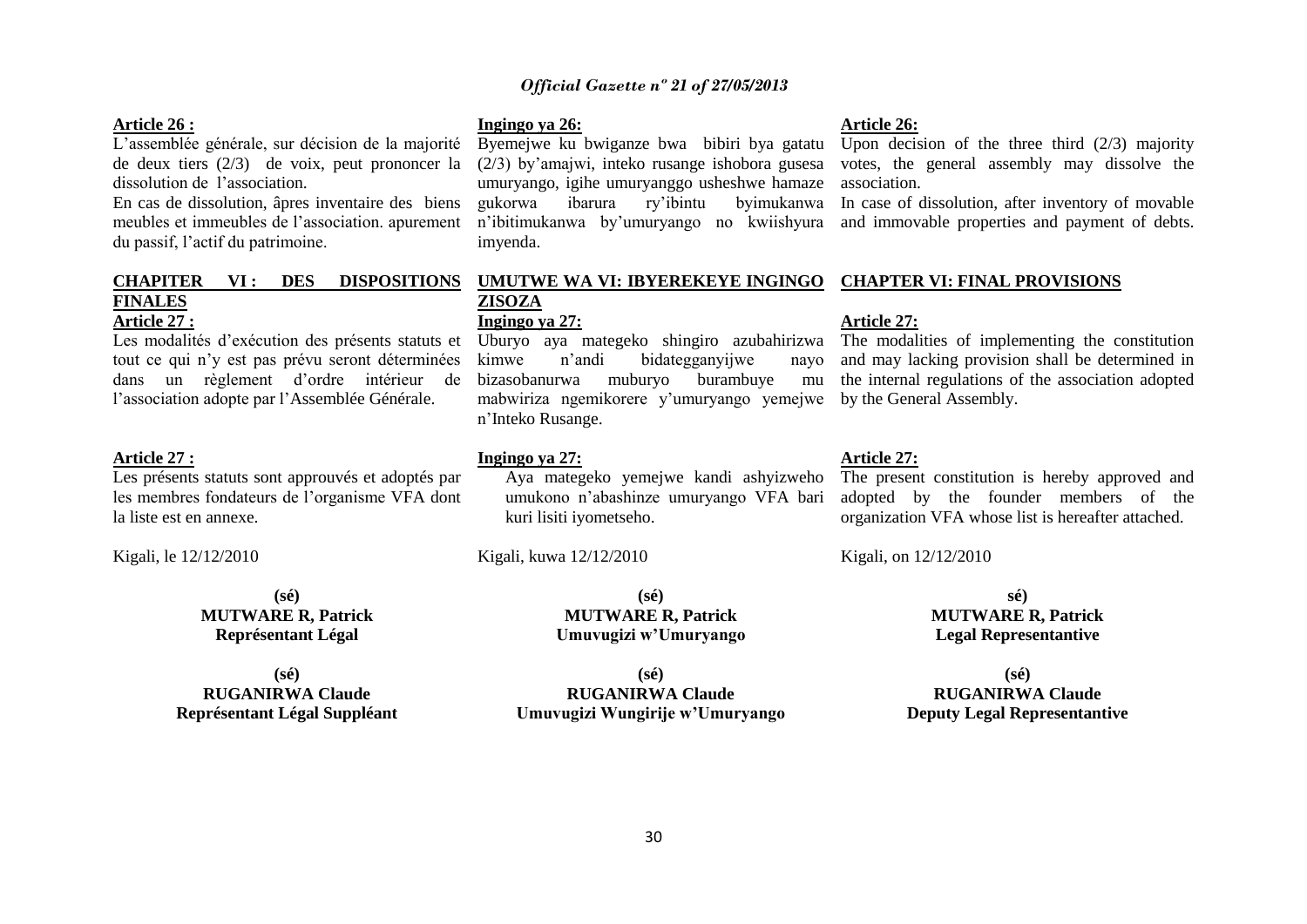### **MINUTES OF THE GENERAL ASSEMBLY MEETING CONSTUTING THE FORMATION OF VISION FOR AFRICA (VFA)**

The meeting was held on  $12<sup>th</sup>$  December 2010 at the VFA office at Kicukiro District led by MUTWARE Patrick.

### **AGENDA:**

- 1. Formation of NGO Vision for Africa
- 2. Adaption of articles of the constitution
- 3. Elections of members of the executive committee
- 4. A.O.B

### **Resolution one:**

After different motions from the assembly we agreed the formation of an organization called Vision for Africa (VFA)

It was therefore unanimously resolved that VFA named is formed.

### **Resolution 2:**

The found members also examined the memorandum and articles governing Vision for Africa After a careful examination, the meeting approved and adopted them.

### **Resolution 3:**

The meeting elected the following executive committee members for seven years terms office, Patrick RUNEZERWA MUTWARE: President, Legal Representative and Visionary Founder Claude RUGANIRWA: Deputy Legal Representative Beatrice UWINEZA: Treasurer Mechak MAHIRWE: Secretary Martin HATEGEKIMANA: Adviser NYIRARUKUNDO Alice second Deputy

### **A.O.B**

The meeting emphasized for an expedition of the legislation process of the (VFA) Organization so that the operational activities start as soon as possible Present were all the founder members of VISION FOR AFRICA Whose names are listed below:

- 1. MUTWARE R, Patrick
- 2. RUGANIRWA Claude
- 3. MAHIRWE R, Mechack
- 4. HATEGEKIMANA Martin
- 5. UWINEZA Beatrice
- 6. NYIRARUKUNDO Alice

### **Done at Kigali, 12th December 2010**

**President and Chairperson Secretary Secretary And Secretary 3. Secretary 3. Secretary 3. Secretary 3. Secretary 3. Secretary 3. Secretary 3. Secretary 3. Secretary 3. Secretary 3. Secretary 3. Secretary 3. Secretary 3. Se MUTWARE R, Patrick Mahirwe R, Mechack (sé) (sé)**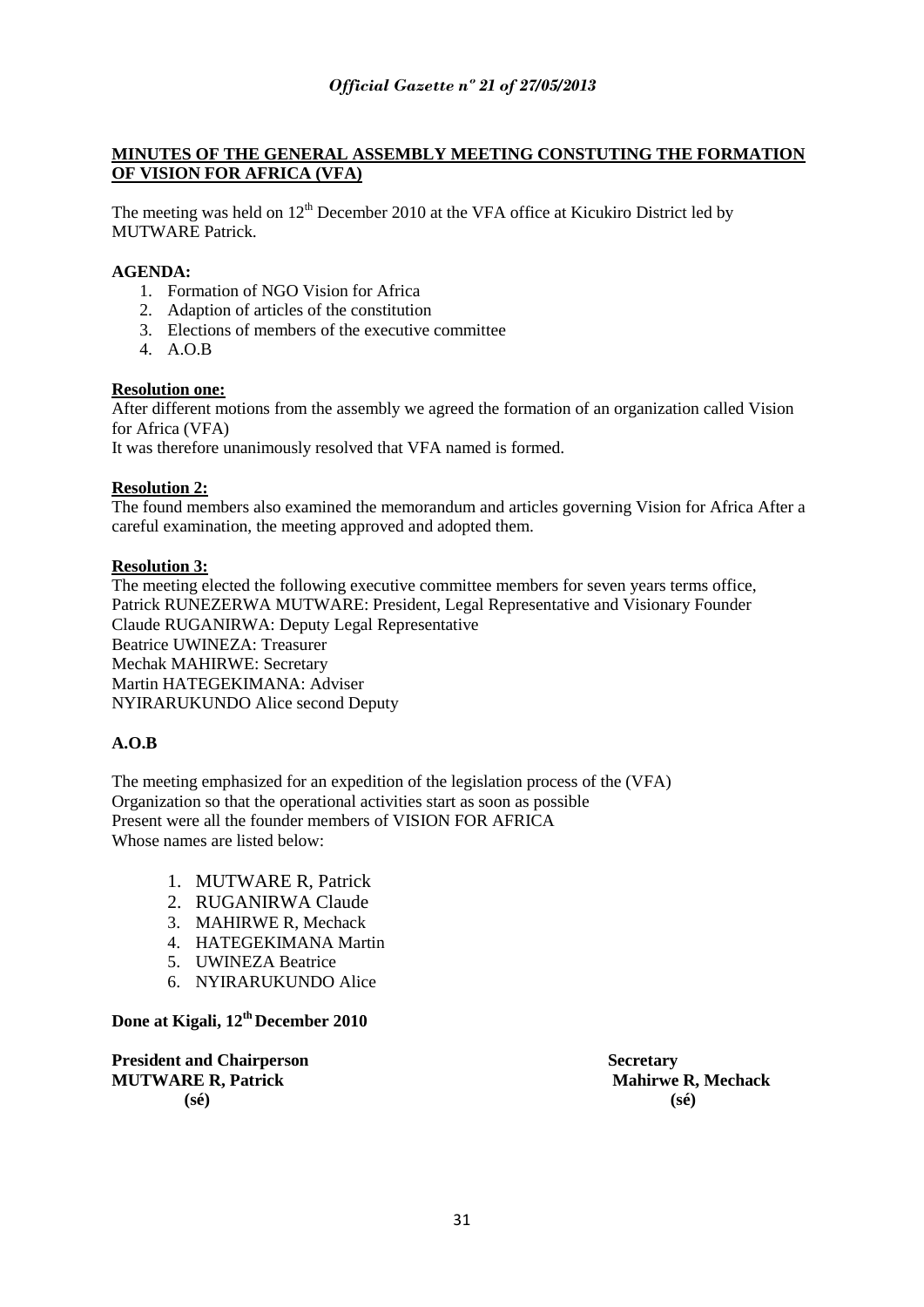### **DECLARATION OF DESIGNED FOR LEGAL REPRESENTATIVES OF VISION FOR AFRICA (VFA)**

The founder members of **Vision for Africa** whose signatures appear below, as indicated in the minutes of the general assembly held in Kicukiro District, on  $12<sup>th</sup>$  December 2010 3h00; pm declare that Mr.MUTWARE R, Patrick is the Legal Representative and Visionary of VFA organization I Patrick Mutware accepted to held this position on and RUGANIRWA Claude as Deputy-Representative. I Claude Ruganirwa accepted to hold this position.

### **The founder members:**

| <b>Names</b>            | <b>Nationalities</b> | <b>Residence</b> | ID               | <b>Signature</b> |
|-------------------------|----------------------|------------------|------------------|------------------|
|                         |                      | District,        |                  |                  |
|                         |                      | <b>Province</b>  |                  |                  |
| <b>MUTWARE R.</b>       | Rwandese             | Kicukiro, Kigali | 1197580011735158 | $(s\acute{e})$   |
| Patrick                 |                      | City             |                  |                  |
| <b>RUGANIRWA</b>        | Rwandese             | Rwamagana,       | 1197780033638096 | $(s\acute{e})$   |
| Claude                  |                      | Eastern          |                  |                  |
|                         |                      | Province         |                  |                  |
| <b>MAHIRWE R,</b>       | Rwandese             | Kicukiro, Kigali | 1197880050060037 | $(s\acute{e})$   |
| Mechack                 |                      | City             |                  |                  |
| <b>HATEGEKIMANA</b>     | Rwandese             | Kicukiro, Kigali | 1196180003352044 | $(s\acute{e})$   |
| Martin                  |                      | City             |                  |                  |
| <b>UWINEZA Beatrice</b> | Rwandese             | Nyarugenge,      | 119700019340558  | $(s\acute{e})$   |
|                         |                      | Kigali City      |                  |                  |
| <b>NYIRARUKUNDO</b>     | Rwandese             | Kicukiro, Kigali | 1197880050060058 | $(s\acute{e})$   |
| Alice                   |                      | City             |                  |                  |

Done at Kigali, 12<sup>th</sup> December 2010

**MUTWARE R, Patrick**  $(s\acute{e})$  (sé)

**Legal Representative Server Exercise Server Allen Server Server Allen Server Allen Server Allen Server Allen Server Allen Server Allen Server Allen Server Allen Server Allen Server Allen Server Allen Server Allen Server A**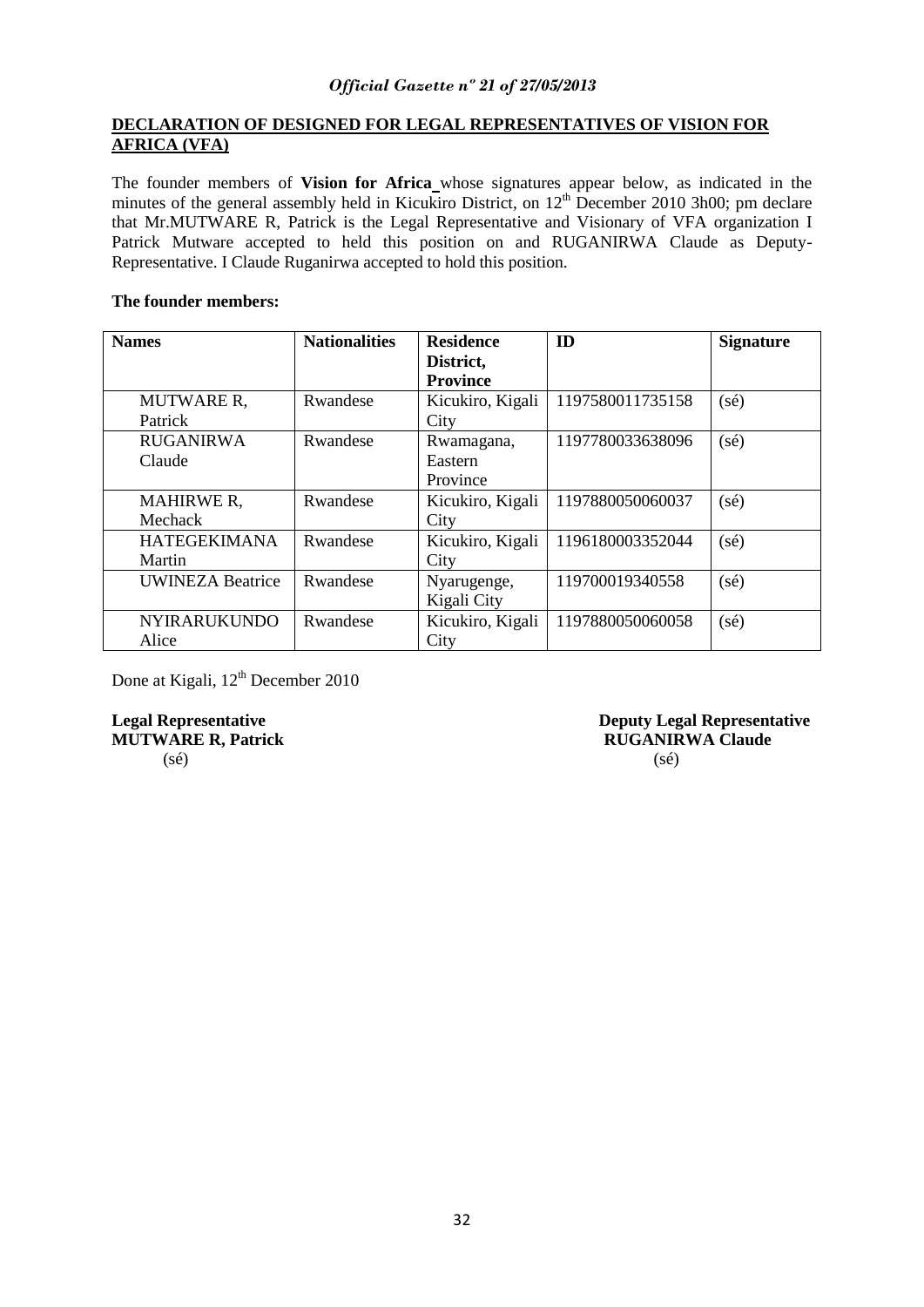**ITEKA RYA MINISITIRI Nº104/11 RYO KUWA 31/07/2008 RYEMERA IHINDURWA 31/07/2008 APPROVING ALTERATIONS**  RY'AMATEGEKO AGENGA **RY'UBWEPISKOPI MU DIYOSEZI YA CYANGUGU" (E.E.R/DC) ISHAKIRO Ingingo ya mbere: Icyemezo cyo guhindura amategeko agenga Umuryango Ingingo ya 2**: **Ivanwaho z'Ingingo zinyuranyije n'iri Teka ORDER Nº104/11 OF ARRETE "ITORERO MADE TO STATUTES OF THE "EPISCOPAL CHURCH OF RWANDA CYANGUGU DIOCESE"(E.E.R/DC ) TABLE OF CONTENTS Article One : Decision of altering the Legal Statutes Article 2: Repealing of inconsistent provisions ARRETE MINISTERIEL Nº104/11 DU 31/07/2008 PORTANT APPROBATION DES MODIFICATIONS APPORTEES AUX STATUTS DE L'" EGLISE EPISCPALE AU RWANDA DIOCESE DE CYANGUGU" (E.E.R/DC) TABLE DES MATIERES Article premier: Décision modificative des Statuts Article 2: Disposition abrogatoire**

**Ingingo ya 3: Igihe Iteka ritangirira gukurikizwa**

**Article 3: Commencement**

**Article 3: Entrée en vigueur**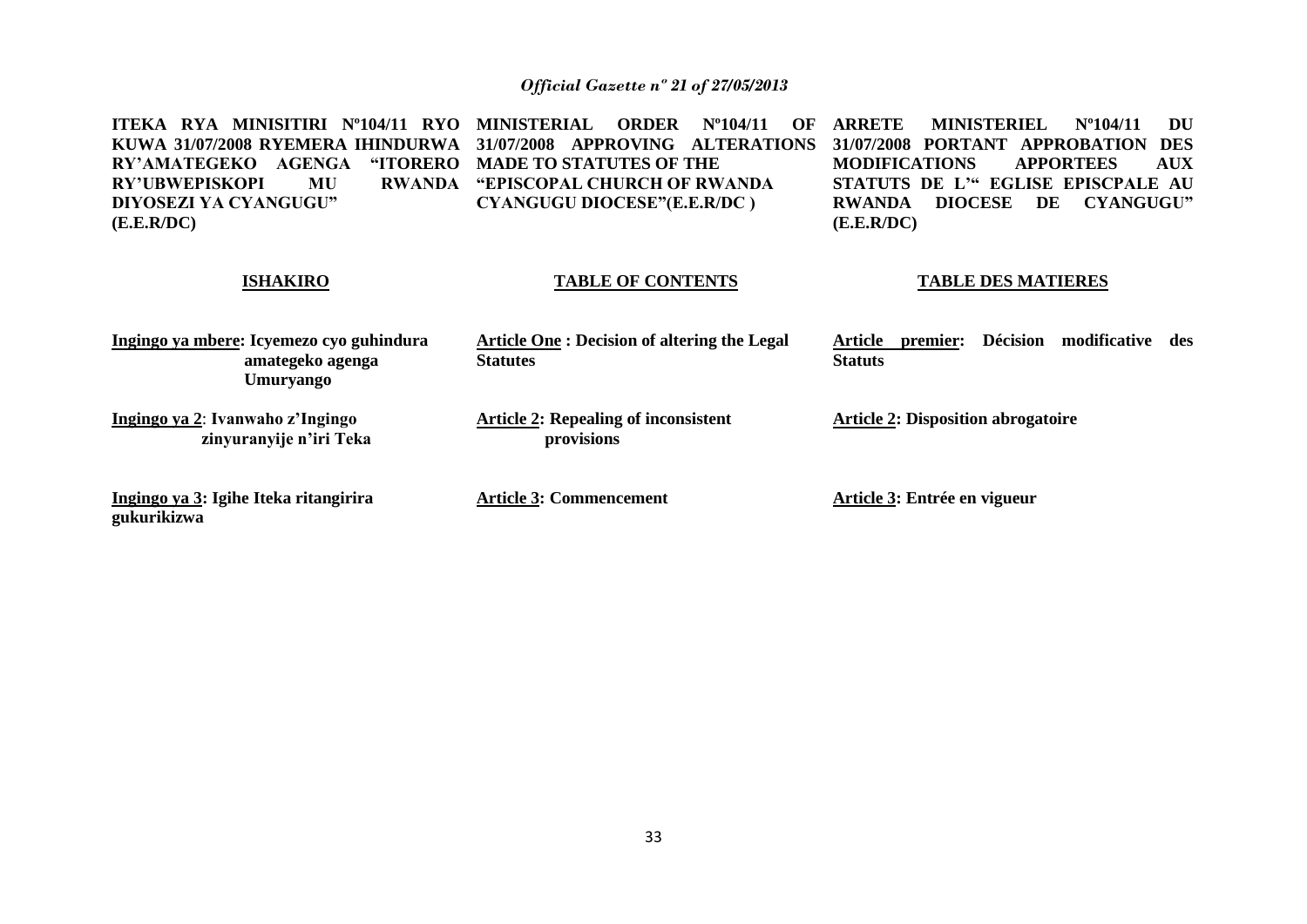**ITEKA RYA MINISITIRI Nº104/11 RYO MINISTERIAL ORDER Nº104/11 OF KUWA 31/07/2008 RYEMERA IHINDURWA RY'AMATEGEKO AGENGA "ITORERO OF THE "EPISCOPAL CHURCH OF MODIFICATIONS APPORTEES AUX RY'UBWEPISKOPI MU RWANDA DIYOSEZI YA CYANGUGU" (E.E.R/DC) Minisitiri w'Ubutabera /Intumwa Nkuru ya Leta,** Ashingiye ku Itegeko Nshinga rya Repubulika y'u Rwanda ryo kuwa 4 Kamena 2003, nk'uko ryavuguruwe kugeza ubu, cyane cyane mu ngingo to date, especially in Articles 120 and 121; zaryo iya 120 n'iya 121; Ashingiye ku Itegeko nº 20/2000 ryo kuwa 26/07/2000 ryerekeye imiryango idaharanira inyungu,cyane cyane mu ngingo zaryo iya 12, iya Organizations especially in Articles 12, 14, and 14 n'iya 42; Amaze kubona Iteka rya Perezida nº 27/01 ryo Pursuant to the presidential Order nº 27/01 of Considérant l'Arrêté Présidentiel nº 27/01 du kuwa 18/07/2004 rigena amwe mu mateka 18/07/2004,determining certain Ministerial y'Abaminisitiri yemezwa atanyuze mu nama y'Abaminisitiri ,cyane cyane mu ngingo yaryo ya mbere; Asubiye ku Iteka rya Minisitiri n° 85/05 ryo kuwa Revised Ministerial Order n° 85/05 of Revu l'Arrêté Ministériel n° 85/05 du 18/02/1994 18/02/1994 riha ubuzima gatozi "ITORERO RY'UBWEPISKOPI MU RWANDA DIYOSEZI **31/07/2008 APPROVING ALTERATIONS RWANDA CYANGUGU STATUTS DE L'"EGLISE EPISCOPALE AU DIOCESE"(E.E.R/DC) The Minister of Justice/ Attorney General,** Pursuant to the Constitution of the of the Republic of Rwanda of 4 June 2003, as amended to Law  $n^{\circ}20/2000$ 26/07/2000,relating to Non profit making  $42:$ Orders which are adopted without Consideration by the Cabinet, especially in article One; 18/02/1994 granting the Legal status to the accordant la personnalité civile l'"EGLISE "EPISCOPAL CHURCH OF RWANDA EPISCOPALE AU RWANDA DIOCESE DE **ARRETE MINISTERIEL Nº104/11 DU 31/07/2008 PORTANT APPROBATION DES RWANDA DIOCESE DE CYANGUGU" (E.E.R/DC) Le Ministre de la Justice/Garde des Sceaux,** Vu la Constitution de la République du Rwanda du 4 Juin 2003, telle que révisée à ce jour, spécialement en ses articles 120, et 121; Vu la loi nº 20/2000 du 26/07/2000 relative aux associations sans but lucratif, spécialement en ses articles 12, 14 et 42; 18/07/2004 déterminant certains Arrêtés Ministériels qui ne sont pas adoptés par le Conseil des Ministres, spécialement en son article premier;

34

especially in article One;

CYANGUGU DIOCESE" (E.E.R/DC ), CYANGUGU" (E.E.R/DC) spécialement en son

article premier;

YA CYANGUGU"(E.E.R/DC) cyane cyane mu

ngingo yaryo ya mbere;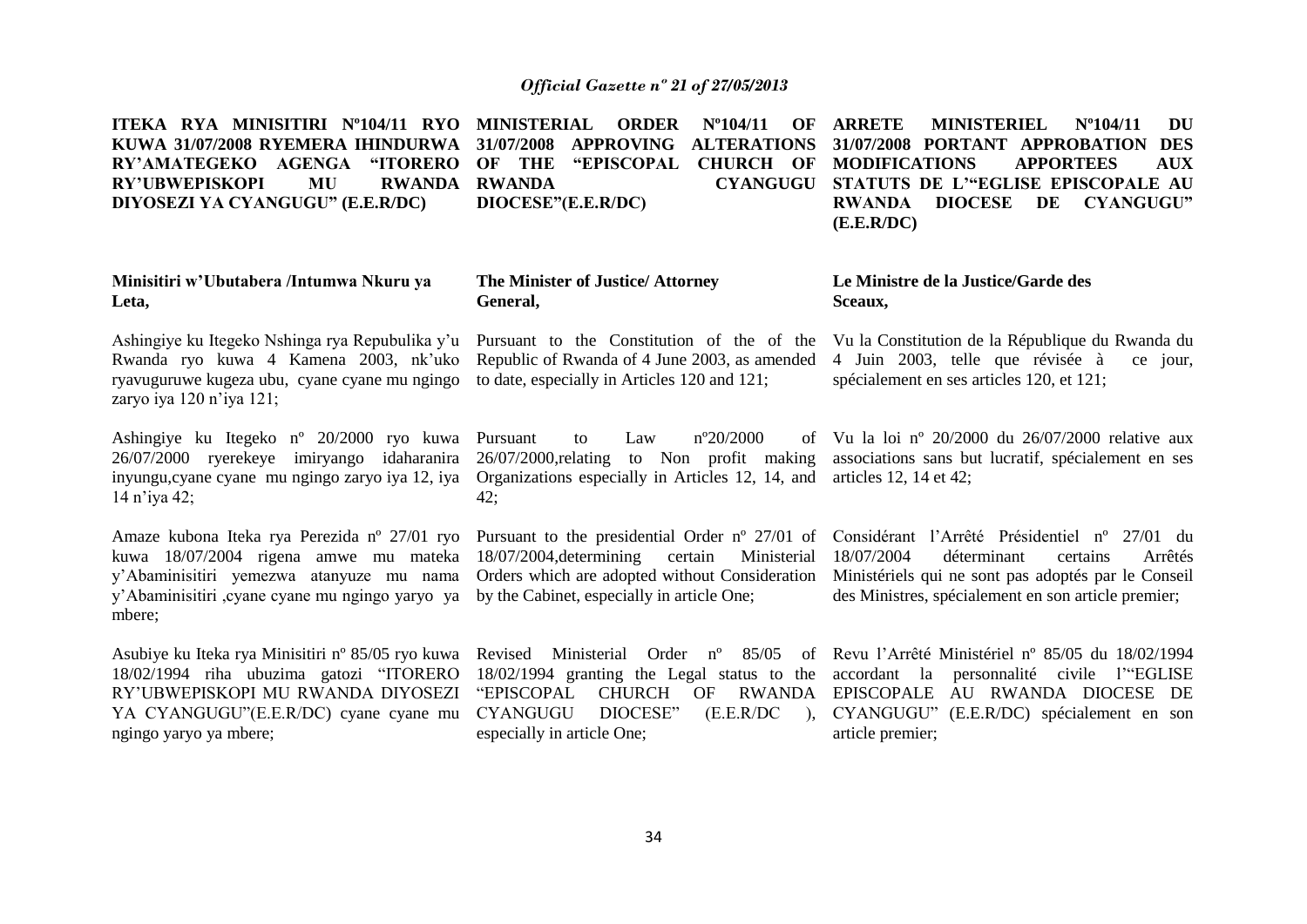Abisabwe n'Umuvugizi w'umuryango "ITORERO RY'UBWEPISKOPI MU RWANDA DIYOSEZI YA CYANGUGU" (E.E.R/DC) Mu rwandiko rwakiriwe kuwa 15/03/2002;

**ATEGETSE:**

zinyuranyije naryo zivanyweho.

Upon request lodged by the Legal Representative Sur requête du Représentant Légal de l'"EGLISE of the "EPISCOPAL CHURCH OF RWANDA EPISCOPALE AU RWANDA DIOCESE DE CYANGUGU DIOCESE" (E.E.R/DC), on CYANGUGU" (E.E.R/DC), reçue le 15/03/2002; March  $15<sup>th</sup>$  2002;

### **HEREBY ORDERS:**

hereby repealed.

#### **ARRETE:**

présent arrêté sont abrogées.

| Ingingo ya mbere: Icyemezo cyo guhindura<br>amategeko agenga<br><b>Umuryango</b>                                                                                                               | <b>Article One: Decision of altering the Legal</b><br><b>Statutes</b>                                                                                                              | <b>Décision</b><br>modificative des<br>Article<br>premier:<br><b>Statuts</b>                                                                                                                                                                                                                   |
|------------------------------------------------------------------------------------------------------------------------------------------------------------------------------------------------|------------------------------------------------------------------------------------------------------------------------------------------------------------------------------------|------------------------------------------------------------------------------------------------------------------------------------------------------------------------------------------------------------------------------------------------------------------------------------------------|
| Icyemezo cyafashwe n'abagize ubwiganze bw'<br>"ITORERO RY'UBWEPISKOPI MU RWANDA<br>DIYOSEZI YA CYANGUGU"(E.E.R/DC) kuwa<br>01/03/2002 cyo guhindura amategeko agenga<br>uwo muryango kiremewe. | passed by the majority members of the<br>"EPISCOPAL"<br><b>CHURCH</b><br>RWANDA<br>OF<br><b>CYANGUGU</b><br>DIOCESE"<br>March $01st$ 2002, is hereby approved for<br>registration. | The decision of changing the Legal Statutes Est approuvée la décision de la majorité des<br>membres de l'"EGLISE<br>EPISCOPALE<br>AU<br><b>DIOCESE</b><br>RWANDA<br>CYANGUGU"<br>DE.<br>$(E.E.R/DC)$ , on $(E.E.R/DC)$ , prise le 01/03/2002 de modifier les<br>statuts de ladite association. |
| Ingingo ya 2: Ivanwaho z'Ingingo<br>zinyuranyije n'iri Teka                                                                                                                                    | <b>Article 2: Repealing of inconsistent</b><br>provisions                                                                                                                          | <b>Article 2: Disposition abrogatoire</b>                                                                                                                                                                                                                                                      |
| Ingingo zose z'amateka yabanjirije iri kandi                                                                                                                                                   |                                                                                                                                                                                    | All prior provisions contrary to this Order is Toutes les dispositions antérieures contraires au                                                                                                                                                                                               |

35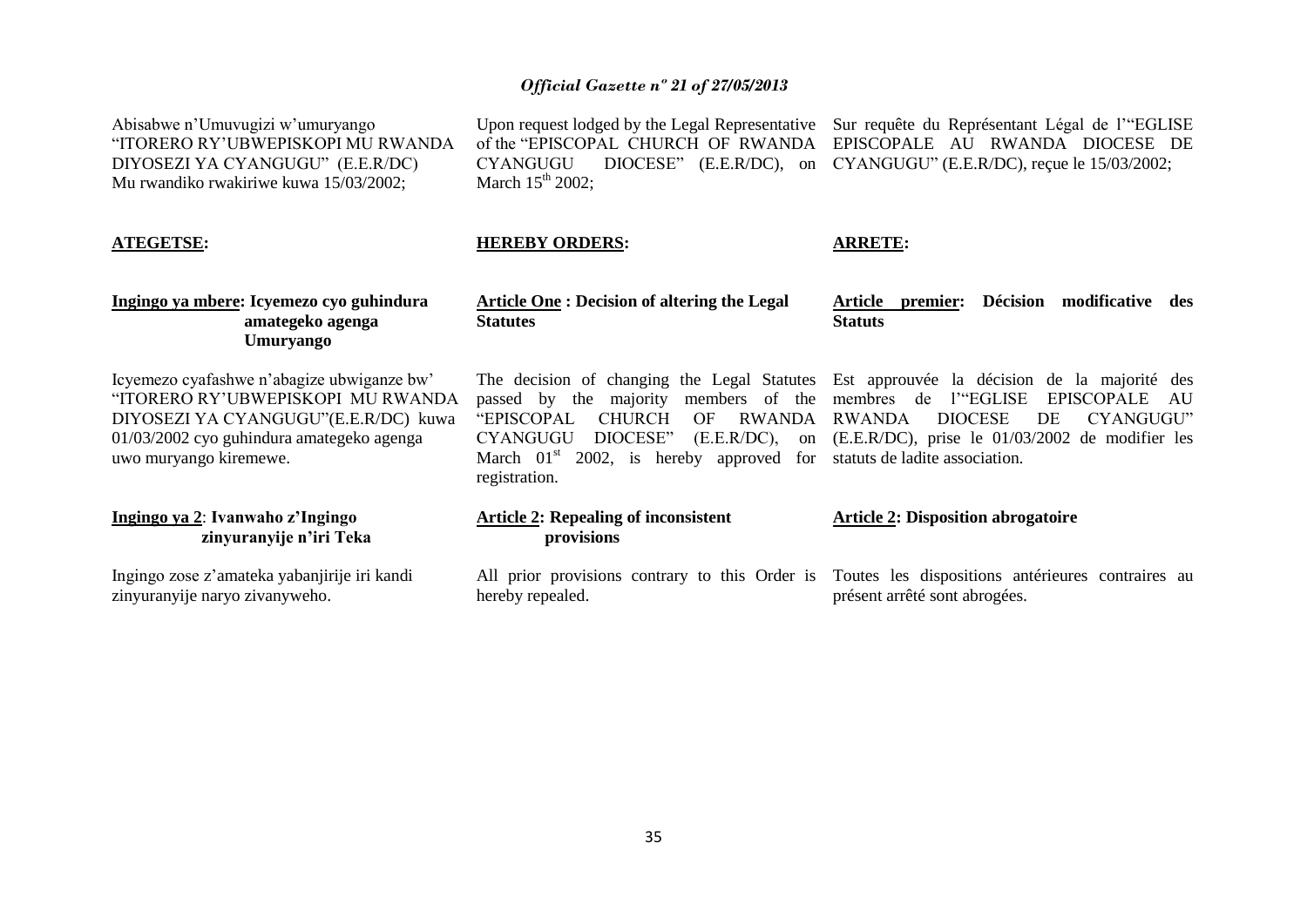| Ingingo ya 3: Igihe iteka ritangira gukurikizwa                                                                                                          | <b>Article 3: Commencement</b>                                                                                                 | Article 3: Entrée en Vigueur                                   |
|----------------------------------------------------------------------------------------------------------------------------------------------------------|--------------------------------------------------------------------------------------------------------------------------------|----------------------------------------------------------------|
| gukurikizwa<br>Iri<br>Teka<br>ritangira<br>ritangarijweho mu Igazeti ya Leta ya Repubulika its publication in the Official Gazette of the<br>y'u Rwanda. | umunsi This Order shall come into force on the date of Le présent arrêté entre en Vigueur le jour de sa<br>Republic of Rwanda. | publication au Journal Officiel de la République du<br>Rwanda. |
| Kigali, kuwa 31/07/2008                                                                                                                                  | Kigali, on 31/07/2008                                                                                                          | Kigali, le 31/07/2008                                          |
|                                                                                                                                                          |                                                                                                                                |                                                                |

(sé) **KARUGARAMA Tharcisse Minisitiri w'Ubutabera/Intumwa Nkuru ya Leta**

(sé) **KARUGARAMA Tharcisse Minister of Justice /Attorney General**

(sé) **KARUGARAMA Tharcisse Ministre de la Justice/Garde des Sceaux**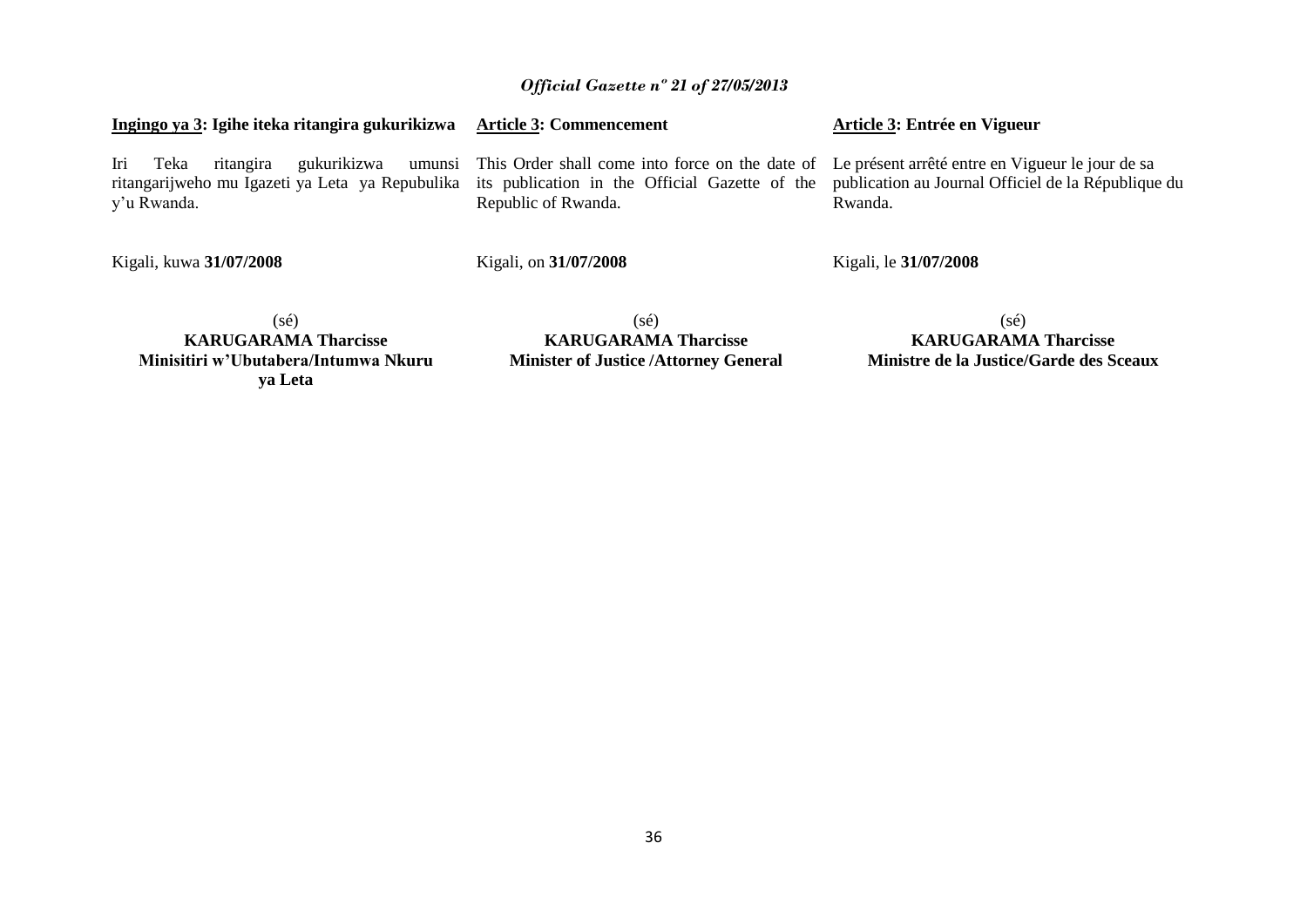# **ITORERO RY'UBWEPISIKOPI MU RWANDA EGLISE EPISCOPALE AU RWANDA EPISCOPAL CHURCH OF RWANDA**

**DIOCESE of CYANGUGU** BP 52 CYANGUGU Rwanda



**AMATEGEKO- SHINGIRO STATUTES STATUTS**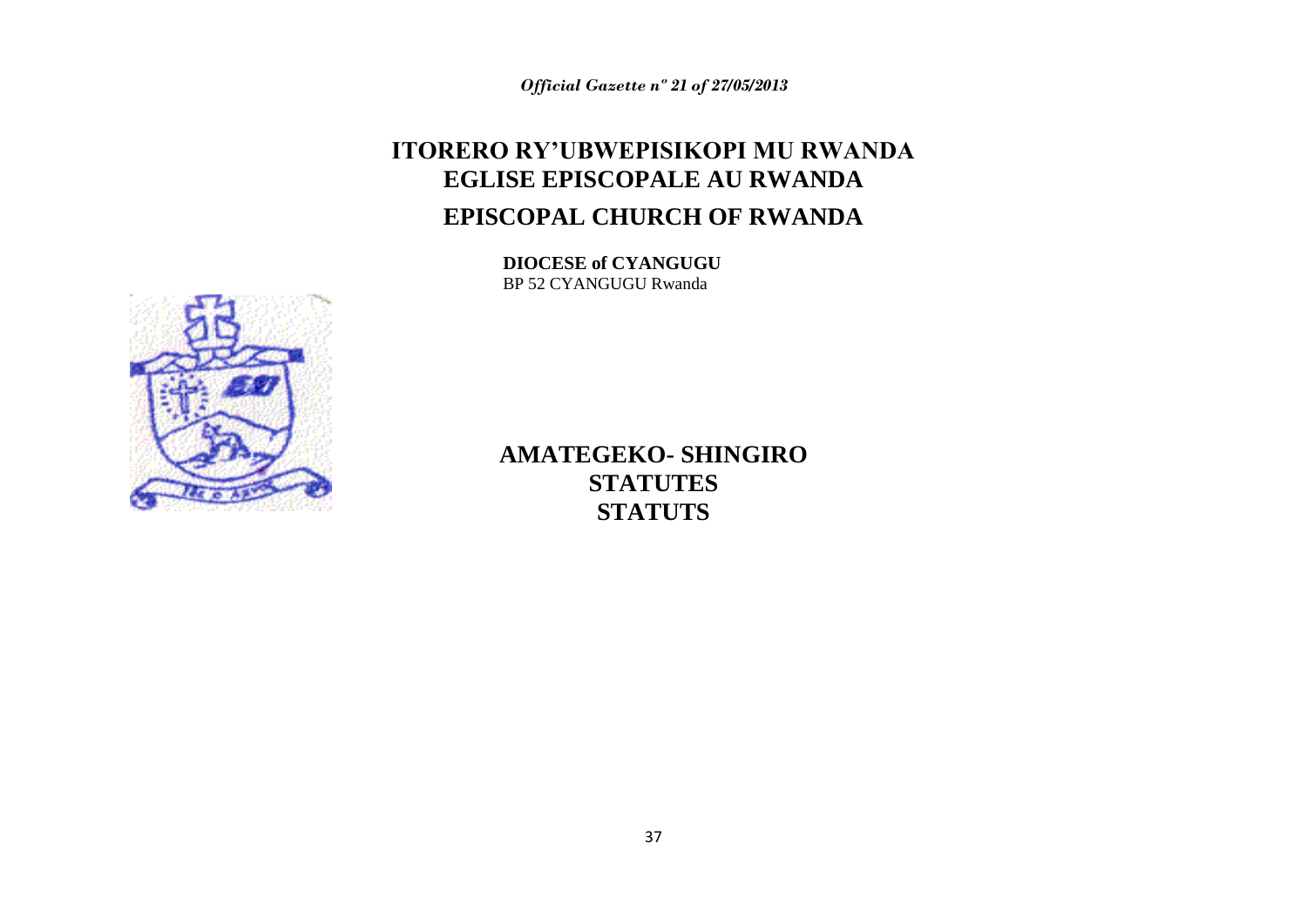## **IBIRIMO CONTENTS CONTENU**

| 1-Iriburiro                                                                                                                                                                    | 1-Preamble                                                                                                                                                                               | 1- Préambule                                                                                                                                                                         |
|--------------------------------------------------------------------------------------------------------------------------------------------------------------------------------|------------------------------------------------------------------------------------------------------------------------------------------------------------------------------------------|--------------------------------------------------------------------------------------------------------------------------------------------------------------------------------------|
| 2-Umutwe wa mbere: Izina ry'umuryango,<br>intebe yawo, aho ukorera n'ishingano (intego)<br>zawo.                                                                               | 2-Chapter One: Name of the organisation, head<br>offices, where it operates from and its objectives.                                                                                     | 2 Chapitre Un: Désignation de l'organisation,<br>siège, lieu d'activités, et objectifs                                                                                               |
| 3-Umutwe wa kabiri: Abanyamuryango, igihe<br>umuryango uzamara uko umutungo wamera<br>uramutse uvuyeho, guhindura amategeko agenga<br>umuryango, imyemerere, nimisengeshereze. | 3-Chapter Two: Members, duration of the<br>organisation, ownership in case the<br>association resolved, change of the laws<br>governing the association, ways of worship<br>and praying. | 3 Chapitre Deux: Membres, durée de l'<br>organisation, propriété en cas de dissolution de<br>l'association, changement des statuts<br>de<br>l'association, l'adoration et la prière. |
| 4-Umutwe wa gatatu: Ubuyobozi n'inama nkuru                                                                                                                                    | 4- Chapter Three: Administration and the synod                                                                                                                                           | 4 Chapitre Trois: Administration et synode de                                                                                                                                        |
| (Sinode) bya Diyosezi ya Cyangugu.                                                                                                                                             | of Cyangugu diocese.                                                                                                                                                                     | diocèse de Cyangugu.                                                                                                                                                                 |
| 5-Umutwe wa kane: Gutorwa k'Umwepisikopi.                                                                                                                                      | 5- Chapter four: Election and appointment of<br>the new bishop                                                                                                                           | 5 Chapitre quatre: Élection et nomination du<br>nouvel évêque                                                                                                                        |
| 6-Umutwe wa gatanu : Gutorwa kw'abakozi<br>bakuru ba Diyosezi.                                                                                                                 | <b>6-Chapter Five:</b> Appointment of<br>diocesan<br>workers                                                                                                                             | <b>6 Chapitre Cinq:</b> Nomination des agents<br>diocésains                                                                                                                          |
| 7- <b>Umutwe wa gatandatu</b> : Abarinzi b'umutungo<br>w'Itorero.                                                                                                              | 7- Chapter six: Accounts committee                                                                                                                                                       | 7 - Chapitre six: Comité des comptes                                                                                                                                                 |
| 8-Umutwe<br>karindwi:<br>Ubutabera<br>wa<br>n'uburenganzira bw'umuntu.                                                                                                         | individual.                                                                                                                                                                              | 8- Chapter seven: Justice and rights of an 8 - Chapitre sept: Justice et droits de la<br>personne                                                                                    |
| 9- <b>Umutwe wa munani</b> : Inama ya Diyosezi.[CD].                                                                                                                           | 9- Chapter Eight: Diocesan council [CD]                                                                                                                                                  | 9 - Chapitre Huit: Conseil diocésain [CD]                                                                                                                                            |
| 10-Umutwe wa cyenda: Ubucidikoni n'imirimo<br>y'Abacidikoni.<br>11- <b>Umutwe wa cumi</b> : Paruwase.                                                                          | 10-Chapter<br>Nine:<br>Archdeaconry<br>and<br>responsibilities of archdeacons<br>11-Chapter Ten: Parishes                                                                                | 10 Chapitre Neuf: Archdeaconary et leurs<br>responsabilités.<br>11 Chapitre Dix: Paroisses                                                                                           |
| 12-Umutwe wa cumi n'umwe: Amahame<br>y'Ubupasitori.                                                                                                                            | 12- <b>Chapter Eleven</b> : Ethics of pastors                                                                                                                                            | 12 - Chapitre Onze: Éthique de pasteurs                                                                                                                                              |
| 13-Ingingo zisoza.                                                                                                                                                             | 13- Last provisions                                                                                                                                                                      | $13 -$ Dernières dispositions                                                                                                                                                        |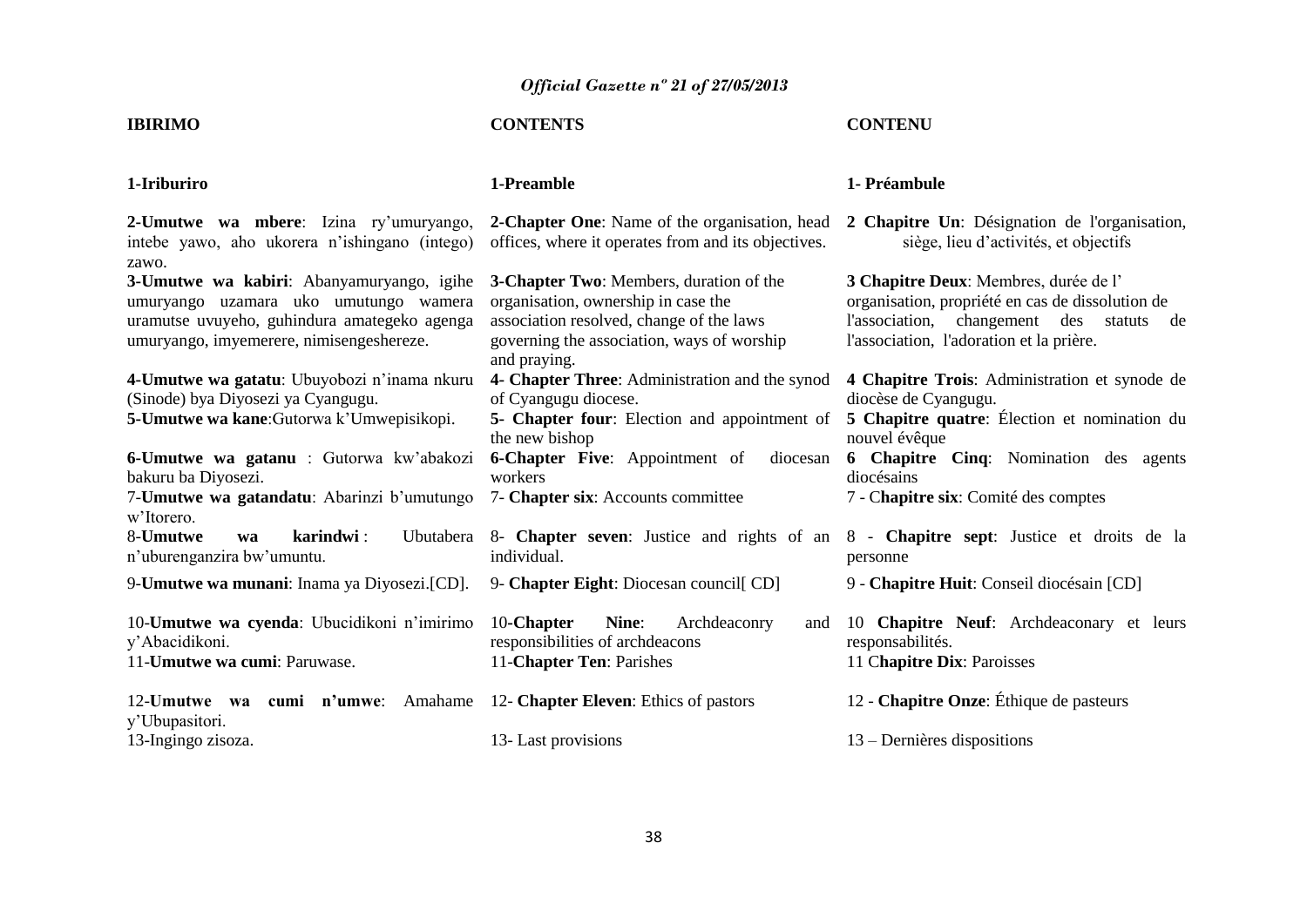#### **1. IRIBURIRO**

Dukurikije Itegeko-nshinga rya Porovensi y'Itorero ry'Ubwepisikopi mu Rwanda, Dukurikije Inama y'Abangilikani kw'isi yose Considering the Anglican World Wide Vu le Conseil de la Communion Mondiale n'iteraniro rya Sinode,

itegeko nshinga,

yihariye agenga Kominiyo Angilikani (Anglican Communion ) kw'isi yose,

Mu izina ry'Imana Data wa twese n'Umwana In the name of the Father the Son and the Holy n'Umwuka wera, Amen. Twemeje,

#### **UMUTWE WA MBERE:**

**n'inshingano[intego] zawo**

#### **Ingingo ya 1:**

Izina ry'umuryango wacu ni ry'Ubwepisikopi mu Rwanda Diyosezi ya Church of Rwanda Cyangugu Diocese" Cyangugu "Mu magambo y'Igifaransa Eglise abbreviated in French words as [**E.E.R/DC**]" Episcopale Au Rwanda Diocèse Cyangugu [**E.E.R/DC**]".

#### **Ingingo ya 2:**

Intebe ya Diyosezi ya Cyangugu iri mu Murenge wa Kamembe, Akarere ka Rusizi mu Ntara y'iburengerazuba. Agasanduku k'iposita ni 52 Cyangugu. Iyo ntebe ishobora kwimurirwa ahandi mu Turere twa Rusizi na Nyamasheke kuko ariyo iyo Diyosezi ikoreramo byemejwe na 2/3 by'Inama ya Sinode ya Diyosezi ya Cyangugu.

#### **1. PREAMBLE**

## **1. PRÉAMBULE**

Dukurikije yuko buri Diyosezi ikwiriye kugira Given the fact that each Diocese should have its Etant donné que chaque Diocèse devrait avoir Dukurikije andi mategeko n'andi mabwiriza Considering other laws that govern Anglican Considérant autres statuts de la Communion Considering the Constitution of the Province of Vu les Statuts de la Province de l'Église the Episcopal Church of Rwanda, Communion Council, Constitution, communion in the whole world,

> Spirit, Amen, Here by adopt,

#### **CHAPTER ONE:**

**Izina ry'umuryango, intebe yawo, aho ukorera Name of the organization, where it operates from and its objectives**

#### **Article 1:**

The name of our organisation is the Episcopal

#### **Article 2:**

Western Province. The post office is 52 members of the Synod of Cyangugu Diocese.

Episcopale de Rwanda,

Anglicane,

son statut,

Anglicane dans le monde,

Au nom du Père du Fils et du Saint-Esprit, Amen, Avons adopté.

#### **CHAPITRE PREMIER:**

**Nom de l'organisation, lieu d'activités et ses objectifs** 

#### **Article 1:**

Notre organisation est dénommée Église épiscopale au Rwanda Diocèse Cyangugu " abrégée en français [**E.E.R/DC**] "

#### **Article 2:**

The head offices of Cyangugu Diocese are Le siège du Diocèse Cyangugu est localisé dans located in Kamembe Sector, Rusizi District, in le Secteur Kamembe, District de Rusizi dans le Cyangugu. The head offices can be shifted to any Le siège peut être transféré à un autre endroit other place in the Districts of Rusizi and dans les districts de Rusizi et Nyamasheke sur Nyamasheke with the agreement of 2/3 of the l'accord de 2/3 des membres du Synode de Province de l'Ouest. Boite postale 52 Cyangugu. Diocèse Cyangugu.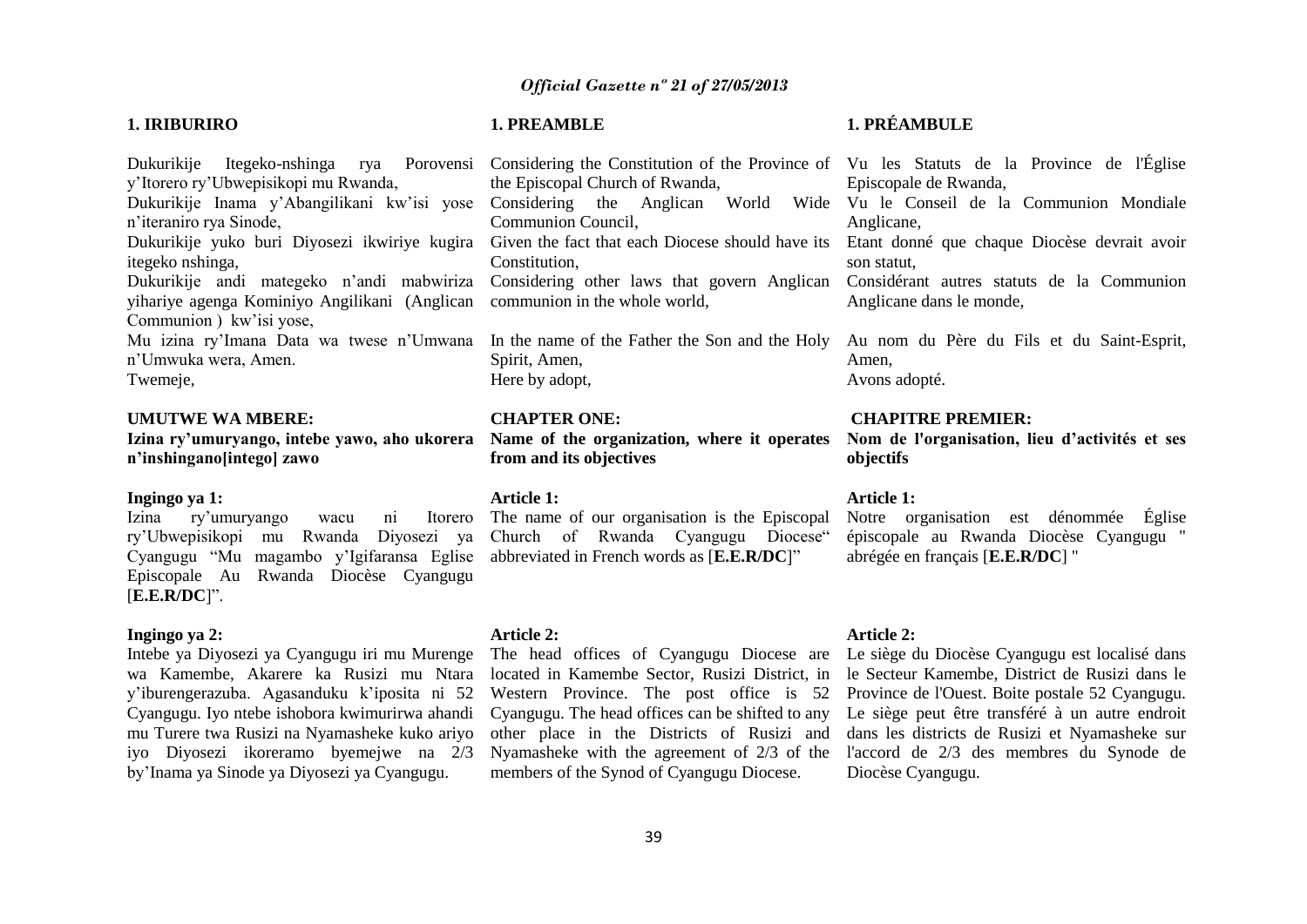#### **Ingingo ya 3**

## Itorero ry'Ubwepisikopi mu Rwanda Diyosezi ya Cyangugu rikorera mu Ntara y'iburengerazuba, mu turere twa Nyamasheke na Rusizi. Imbago zayo zingana n'icyari ntara ya Cyangugu.

Itorero ry'Ubwepisikopi mu Rwanda Diyosezi ya Cyangugu ubu rifite Paruwase cumi n'eshatu arizo izi; Banda, Bugarama, Bweyeye, Cyangugu Cyimbogo, Gakenke, Gisuma, Kamembe, Kanzu, Mpinga, Ntendezi, Nyarusange na Nkombo.

Izi Paruwase zishobora kwiyongera bitewe n'umubare w'Abakristo uko wiyongera.

#### **Ingingo ya 4:**

Inshingano cyangwa intego za Diyosezi ya Cyangugu ni:

- Guhesha Imana icyubahiro hamamazwa
- ubutumwa bwiza bwa Yesu Kristo ku bantu bose; - guteza imbere amajyambere n'imibereho myiza

y'abaturage;

- kurinda ubumwe bw'abanyamuryango

binyujijwe mu ivugabutumwa, uburezi, ubuvuzi, ubuhinzi n'ubworozi.

#### **UMUTWE WA KABIRI:**

**Abanyamuryango, igihe umuryango uzamara, uko umutungo wamera uramutse uvuyeho, guhindura amategeko agenga umuryango, imyemerere, n'imisengeshereze.**

#### **Article 3:**

The Episcopal Church of Rwanda Diocese of Cyangugu operates in the Western Province, in the Districts of Rusizi and Nyamasheke. Its boundaries are the same as the former Province of Cyangugu.

The Episcopal Church of Rwanda Diocese of Cyangugu has thirteen parishes and these are Banda, Bugarama Bweyeye Cyimbogo, Cyangugu, Gakenke, Gisuma, Kamembe, Kanzu, Mpinga, Ntendezi, Nyarusange and Nkombo.

These parishes can be increased depending on the increase of member Christians.

#### **Article 4:**

The mission and objectives of Cyangugu diocese  $i_{S}$ :

-To worship and praise the glorified Lord Jesus Christ, by proclaiming his Gospel to all the people;

- To promote the development and improve the standards of its people;

through evangelism, education, medical care, l'agriculture et l'élevage. agriculture and husbandry.

#### **CHAPTER TWO:**

**Members, duration of the organisation, ownership in case the association resolved, change of the laws governing the association, de l'association, l'adoration et la prière. ways of worship and praying.**

#### **Article 3:**

L'Eglise Episcopale au Rwanda Le diocèse de Cyangugu opère dans la Province de l'Ouest, dans des Districts de Rusizi et Nyamasheke. Ses limites sont les mêmes que celles de l'ancienne Province de Cyangugu.

L'Eglise Episcopale au Rwanda diocèse de Cyangugu a treize paroisses dont Banda, Bugarama, Bweyeye, Cyangugu, Cyimbogo, Gakenke, Gisuma, Kamembe, Kanzu, Mpinga, Ntendezi, Nyarusange et Nkombo.

Ces paroisses peuvent augmenter selon que le nombre des fidèles augmente.

#### **Article 4:**

La mission et objectifs du diocèse de Cyangugu sont :

- Adorer et louer le Seigneur Jésus Christ en proclamant son Evangile ;

-Promouvoir le développement et l'amélioration du niveau de vie de la population ;

- To promote unity among all its members l'évangélisation, l'éducation, les soins médicaux, -Promouvoir l'unité parmi ses membres à travers

#### **CHAPITRE DEUX:**

**Membres, durée de l'organisation, propriété en cas de dissolution, changement des statuts**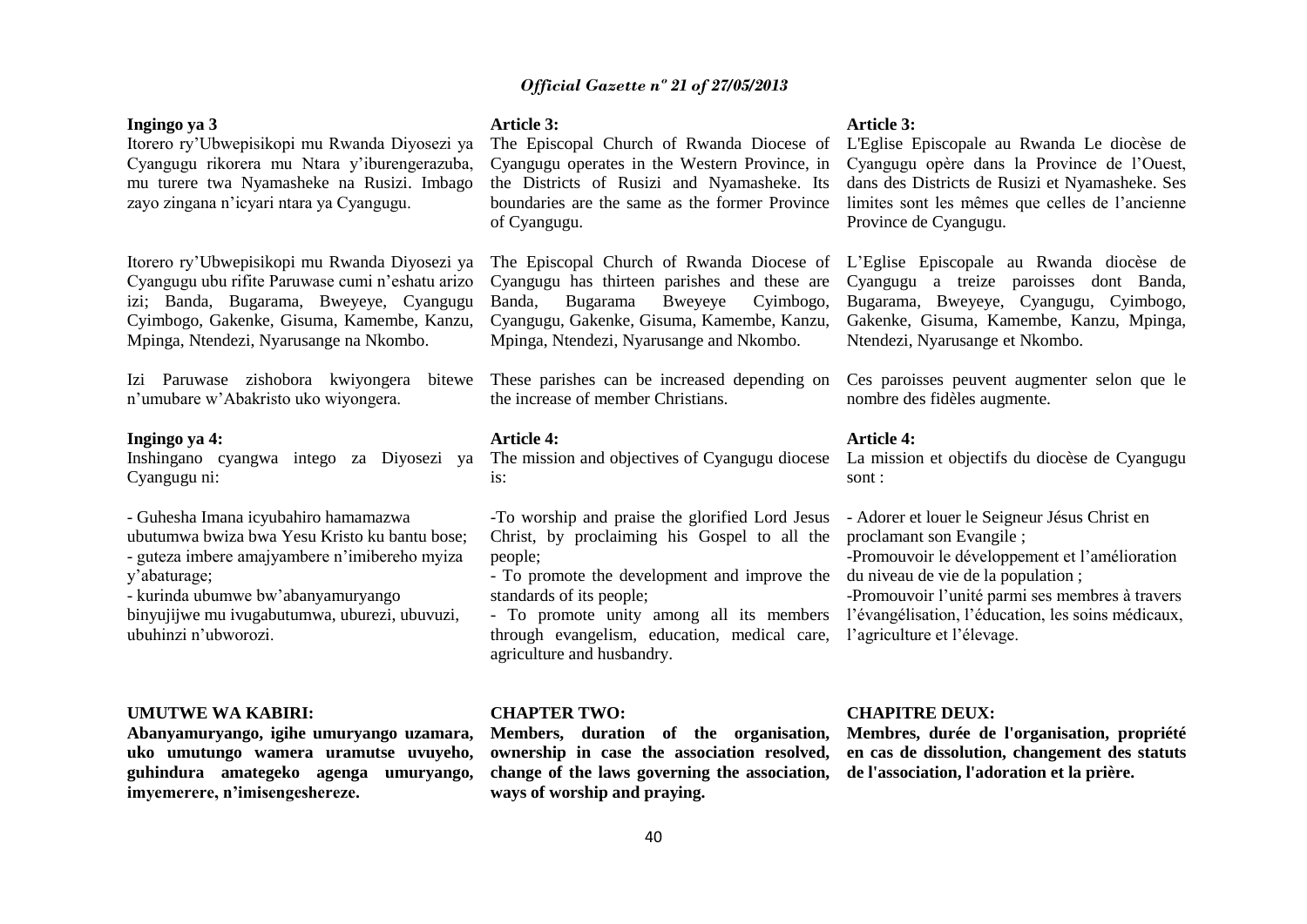41

## *Official Gazette nº 21 of 27/05/2013*

**Article 5:**

#### **Ingingo ya 5**:

Umuryango ugizwe n'abanyamuryango bawushinze, abemerewe kuwinjiramo n'abanyamuryango b'icyubahiro. Muri abo banyamuryango harimo abarobanuriwe gukora imirimo n'imihango y'idini n'abandi bakristo basanzwe. The members of the association are the founding members, the adhesive members and the members of honor. Among those members some are clergymen/women and the laic people.

Abanyamuryango bemerewe kwinjiramo ni abinjiye mu muryango waramaze gushingwa. Abanyamuryango bawushinze n'abemerewe kuwinjiramo ni bo banyamuryango nyirizina.

Uwemeye kubatizwa cyangwa kwakirwa abisaba Pasitoro wa Paruwasi abarizwamo. Pasitoro na we akamubatiza cyangwa akamwakira amaze kwigishwa no kumenya neza Ijambo ry'Imana.

Abakristo bakomejwe bazaba banditswe muri za Paruwase zigize itorero ry'Ubwepiskopi mu Rwanda Diyosezi ya Cyangugu ku munsi aya mategeko azatangirira gukurikizwa bazaba ari abanyamuryango nyirizina igihe biyemeje gufatanya n'abandi mu mirimo yose ya Diyosezi no kugengwa n'amategeko yose agenga umuryango.

Muri abo banyanyamuryango harimo abarobanuriwe gukora imirimo n'imihango y'idini bitwa Abepisikopi, Abacidikoni, Abapasitori n'Abadiyakoni cyangwa andi mazina ajyanye n'inzego ziteganywa mu Itorero ry'Ubwepiskopi.

The adhesive members are those that will subscribe subsequently. The founding members and the adhesive members Constitute the efficient membership of the association.

The one to get baptized or confirmed seeks their home parish priest. The Priest performs religious duties on them after teaching and understanding well the word of God.

The right members of the association are those members who are fully confirmed in the church will be registered in the parishes of the Episcopal church of Rwanda, Diocese of Cyangugu from the date of the entry into force of the present statutes on condition that they accept to participates in the activities of the Diocese and submit to the statutes and regulations of the association.

Among those members there are ecclesiastical members who carry the Titles of Bishop, Archdeacons, Pastors, Deacons as well as all other titles provided in the Episcopal church.

Les membres de l'association sont les membres fondateurs, les membres adhérents et les membres d'honneur. Ils comprennent des personnes laïques et des ecclésiastiques.

**Article 5:** 

Les membres adhérents sont ceux qui s'y souscriront ultérieurement. Les membres fondateurs et les membres adhérents constituent les membres effectifs de l'association.

Celle iou celui qui veut devenir un membre, qui veut être baptisé, confirmé et savoir en profondeur des doctrines de l'Association parle avec le Pasteur concernant. Ce Pasteur accomplit ses taches après avoir compris la parole de Dieu.

Les fidèles confirmés seront inscrits dans les paroisses de l'Eglise Episcopale au Rwanda. Diocèse de Cyangugu à la date de l'entrée en vigueur des présents statuts qui participent aux activités du Diocèse et se soumettent aux statuts et règlements de l'association sont de plein droit membres de l'association.

Parmi ces membres, il y a les membres ecclésiastiques qui portent les titres d'Evêque, d'Archidiacres, de Pasteurs et de Diacres ainsi que tout autre titre en usage dans l'Eglise Episcopale.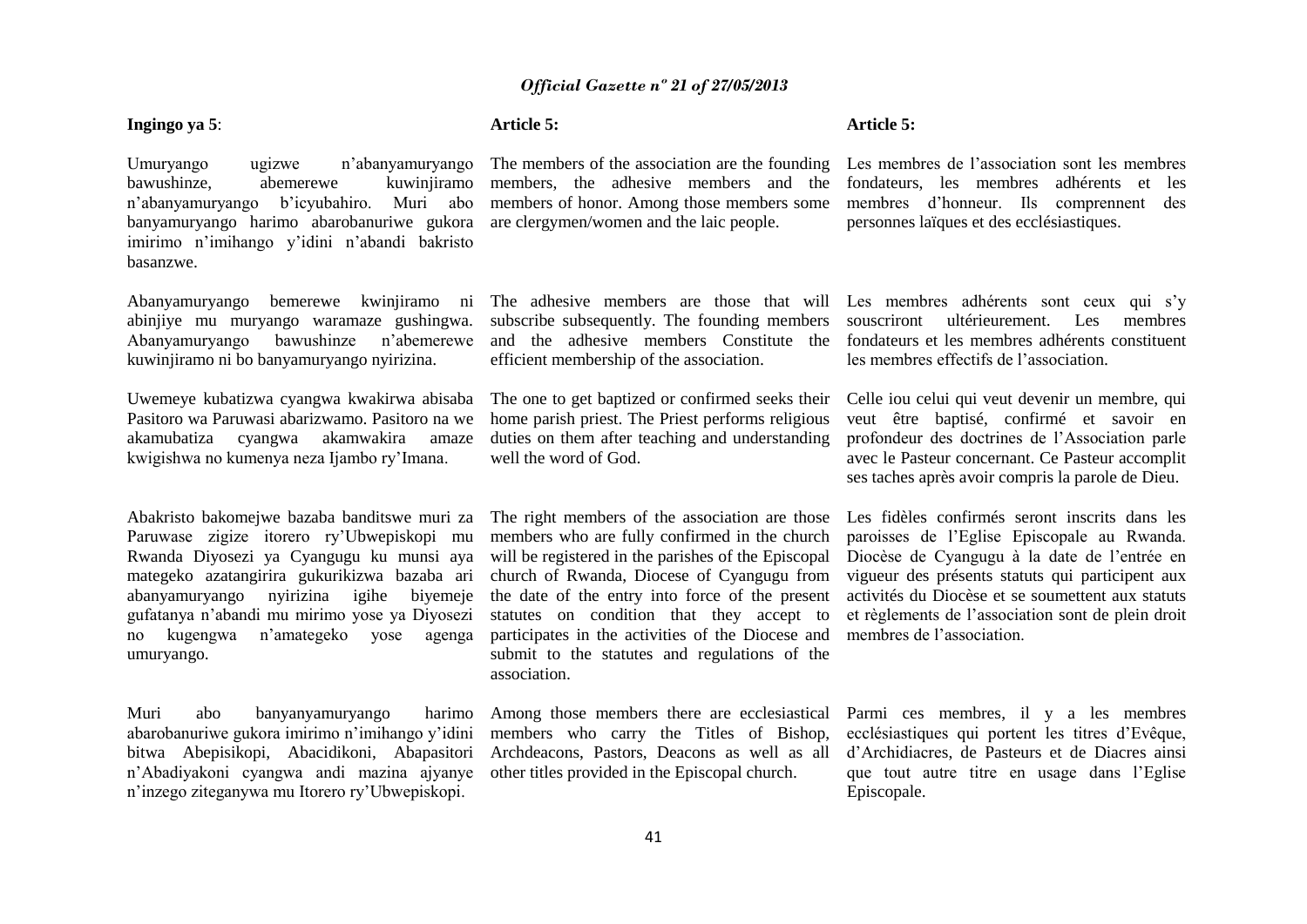Uburyo bwo gushyirwa muri izo nzego buteganywa mu mategeko y'umwihariko agenga imikorere y'umuryango.

umukono kuri aya mategeko-shingiro.

#### **Ingingo ya 6:**

Abanyamuryango nyir'izina biyemeza gukorera Diyosezi nta buhemu. Baza mu ma nama kandi bafite uburenganzira bwo gutora.

Bagomba gushyigikira umuryango no kuwutera inkunga muri byose, byemewe n'amategeko agenga umuryango.

#### **Ingingo ya 7:**

Umunyamuryango w'icyubahiro ni umuntu wese ubyemerewe n'inama ya Sinode kubera ibikorwa by'agahebuzo azaba yakoreye umuryango.

Abanyamuryango b'icyubahiro batangwa n'Abajyanama ba Sinode bakemerwa n'Inama ya Diocesan synod member and accepted by the membres du Synode et acceptes par la réunion du Sinode.

Ntibatora ariko bagishwa inama**.**

#### **Ingingo ya 8:**

Umuntu aba umunyamuryango wa Diyosezi ya To become a member of the Diocese you must Devenir membre du Diocèse, il faut avoir été Cyangugu iyo abatijwe mu Itorero ry'Ubwepisikopi mu Rwanda cyangwa yarakiriwe Rwanda or being accepted in the Diocese of être accepté dans le Diocèse de Cyangugu.mw'Itorero rya Diyosezi ya Cyangugu.

order or regulation of the association.

signatories of the present statutes.

#### **Article 6:**

Effective members agree to work for the Diocese without deception. They come in the meetings and they have the rights to vote.

They must sustain morally and materially the Church in accordance with the statutes and regulations governing the Diocese.

**Article 7:**

Honorary members are those persons who Est membre d'honneur toute personne qui, en and who are fully accepted by the Diocesan l'association et agréés par le Diocèse. synod.

Diocesan Synod meeting.

advice.

#### **Article 8:**

Cyangugu.

The conditions and modes of assignment to the Les conditions et modalités d'attribution de ces aforementioned titles are defined in the interior titres sont définies dans le règlement d'ordre intérieur.

Abanyamuryango bawushinze ni abashyize The founding members of the association are the Les membres fondateurs de l'association sont les signataires des présents statuts.

#### **Article 6:**

Les membres effectifs prennent l'engagement de participer inconditionnellement aux activités de l'Eglise. Ils assistent aux assemblées générales avec voix délibérative.

Ils ont l'obligation de soutenir moralement et matériellement l'Eglise, conformément aux statuts et règlements régissant le Diocèse.

#### **Article 7:**

provide exceptional services to the association raison des services exceptionnels rendus à

Honorary members are suggested by the Les membres d'honneur sont suggérés par les synode Diocesain.

They are not allowed to vote but they give Ils jouent un rôle consultatif mais ne prennent pas part aux votes.

#### **Article 8:**

have been baptised in the Episcopal Church of baptisé dans l'Église épiscopale au Rwanda ou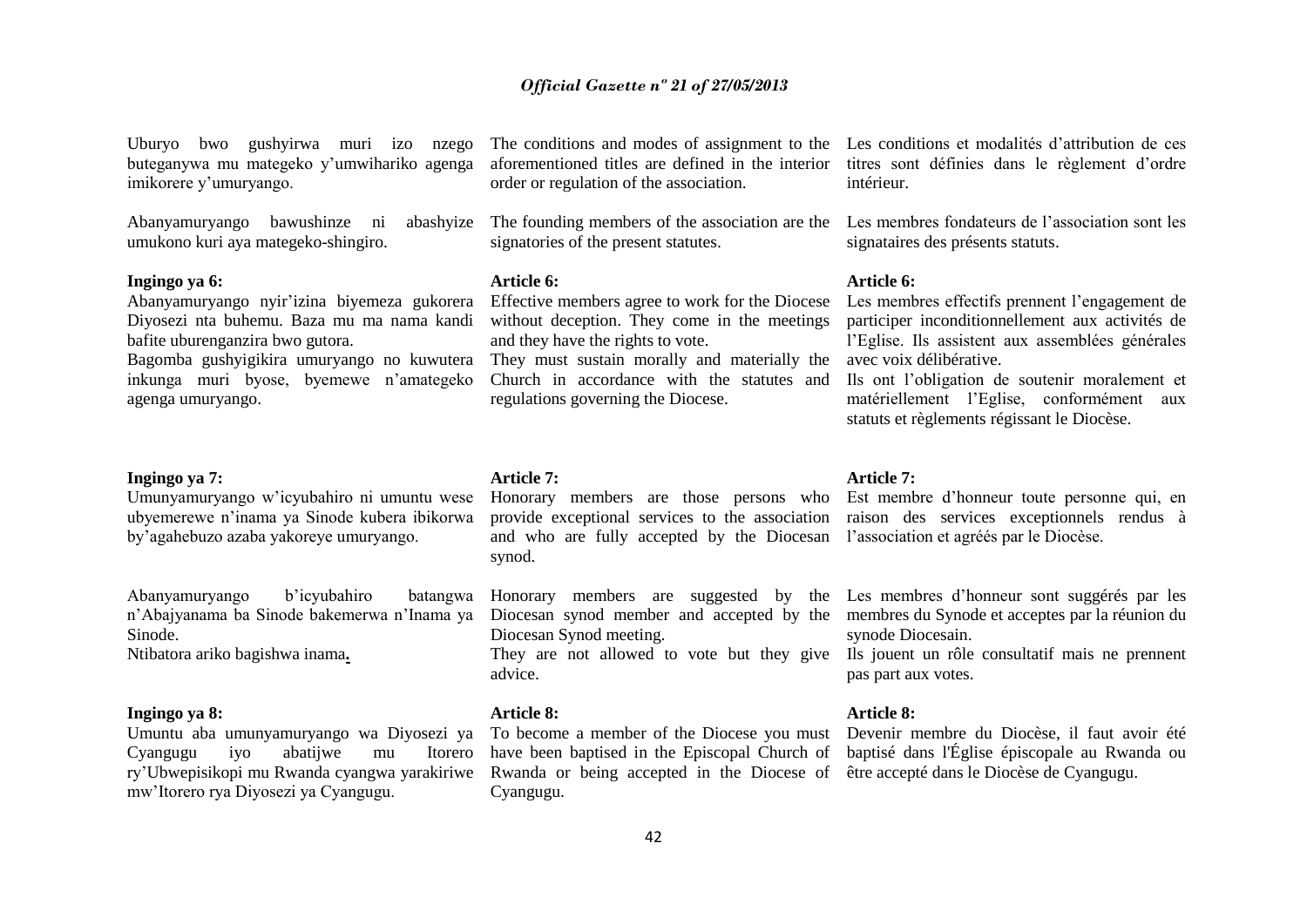#### **Ingingo ya 9:**

zikurikira:

-Kubahiriza amategeko yose n'amabwiriza yose association; y'umuryango;

-Kubahiriza no gushyira mu bikorwa ibyemezo byafashwe n'inzego z'ubuyobozi bw'umuryango; -Gushyigikira umuryango no kuwutera inkunga muri byose, byemewe n'amategeko agenga umuryango.

#### **Ingingo ya 10:**

Umuntu areka kuba umunyamuryango iyo apfuye, iyo asezeye ku bushake, iyo aciwe cyangwa iyo umuryango usheshwe.

ikaba ari na yo ibyemeza.

Icyemezo cyo guca umunyamuryango gifatwa n'Inteko Rusange ari yo Nama ya Sinode ku bwiganze bwa 2/3 by'amajwi iyo atacyubahiriza aya mategeko shingiro n'amabwiriza ngengamikorere y' umuryango.

#### **Ingingo ya 11:**

Diyosezi ya Cyangugu yashyizweho kubaho igihe cyose. Hakurikijwe inkomoko yacu y'Itorero ry'Abangilikani ku isi yose rishingiye kuri Bibiliya Yera, Igitabo cy'amasengesho, n'imyemerere ya Gikristo ku isi yose.

#### **Ingingo ya 12:**

Diyosezi ya Cyangugu ifite umutungo utimikanwa n'uwimukanwa.

#### **Article 9:**

Inshingano z'abanyamuryango nyir'izina ni izi The efficient members have the following duties: - To respect the statutes and regulations of the

- To execute the decisions of the organs;

- To sustain morally and materially the -Exécuter les décisions des organes; association, in accordance with the statutes and regulations governing the organization.

#### **Article 10:**

The membership ends when someone dies, gives La qualité de membre se perd par le décès, le committee which makes a decision on the demande. request.

obey the rules and regulations governing the statuts et au règlement intérieur de l'association. organization.

#### **Article 11:**

Diocese of Cyangugu will operate forever. This Le diocèse de Cyangugu fonctionnera tout le beliefs in the whole world.

#### **Article 12:**

and immovable property.

#### **Article 9:**

Les membres effectifs ont le devoir notamment de:

-Respecter les statuts et règlements de l'association;

-Soutenir moralement et matériellement l'association, conformément aux statuts et règlements régissant l'organisation.

#### **Article 10 :**

Usezeye ku bushake abisaba Inama ya Paruwasi themselves, they write a letter to the parish au Comité paroissial qui prend la décision à la up, chased or when the Church is no longer in retrait volontaire, l'exclusion ou la dissolution de existence. When someone gives up by l'Eglise. Le retrait volontaire est adressé par écrit

> The decision of chasing any member of the L'exclusion est prononcée par le synode Church is taken by the diocesan synod to the diocésain à la majorité de 2/3 des voix contre un majority of 2/3 of voting in the time they don't membre qui ne se conforme plus aux présents

#### **Article 11:**

is in conformity with the origin of Anglican temps. C'est en conformité avec l'origine de Church in the whole world depending on the l'Église Anglicane dans le monde selon la Sainte Holy Bible, prayer book and other Christian Bible, livre de la prière et autres croyances chrétiennes dans le monde.

#### **Article 12:**

The Diocese of Cyangugu has both moveable Le Diocèse de Cyangugu a les biens mobiles et immobiles.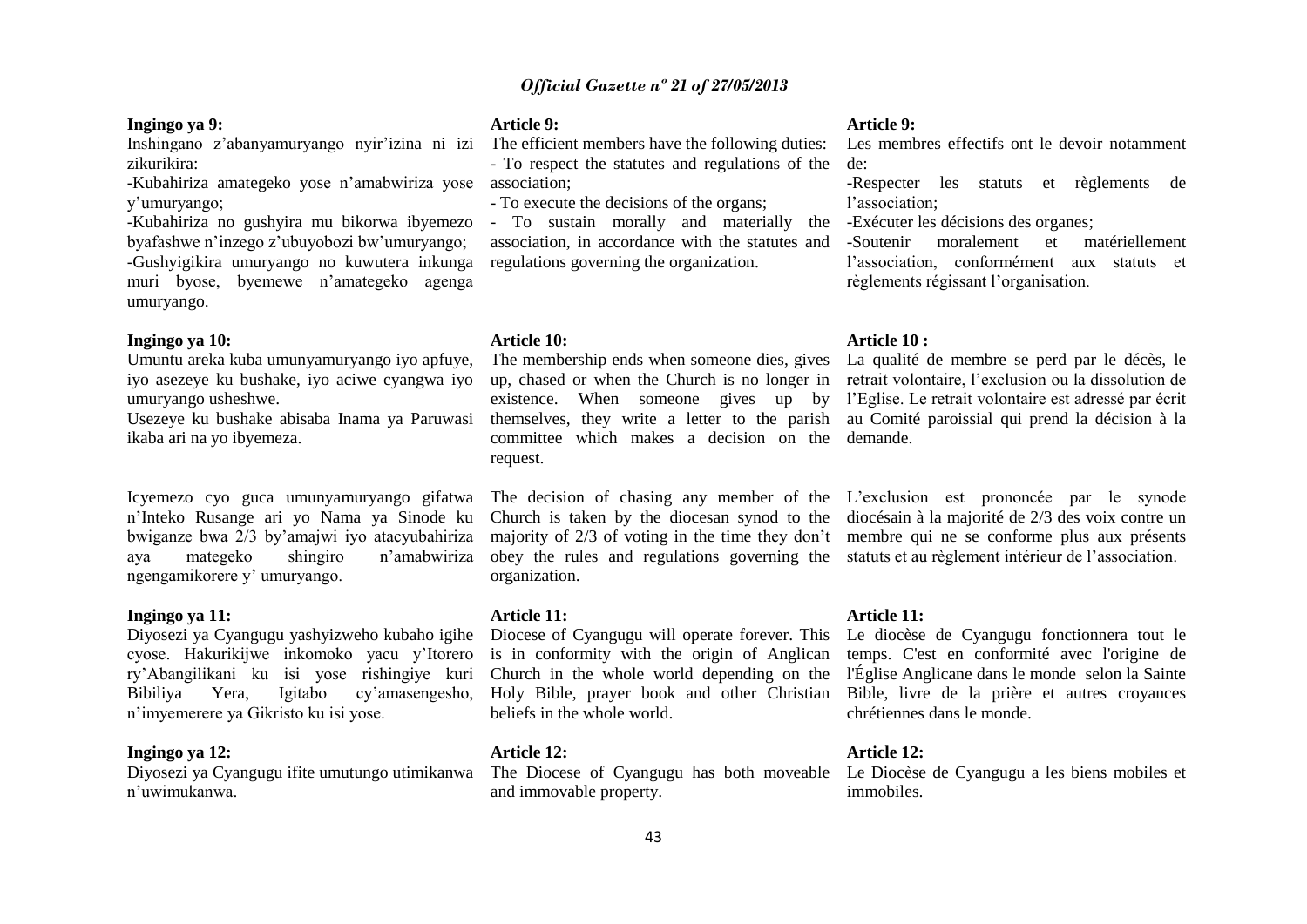Umutungo wa diocese ugizwe n'inkunga z'abanyamuryango, impano, imirage n'imfashanyo zinyuranye n'umusaruro uva mu bikorwa by'itorero.

Itorero rigenera umutungo wawo ibikorwa byose byatuma ugera ku ntego zawo ku buryo buziguye cyangwa butaziguye. Nta munyamuryango ushobora kuwiyitirira cyangwa ngo agire umugabane asaba igihe asezeye ku bushake, iyo yirukanywe cyangwa iyo itorero risheshwe.

Igihe itorero rivuyeho, hamaze gukorwa ibarura ry' ibintu byimukanwa n' ibitimukanwa by'itorero no kwishyura imyenda, umutungo usigaye uhabwa Proviensi y'Ubwesisikopi mu Rwanda.

#### **Ingingo ya 13:**

Itorero ry'Ubwepisikopi mu Rwanda Diyosezi ya Cyangugu ryemera kandi ryigisha kwizera Yesu Kristo, ariwe mukiza kandi umwami w'abantu bose; ryemera, amasakaramento abiri ariyo Batisimu n' igaburo ryera n'amategeko y'Itorero Angilikani ku isi yose by'umwihariko n'andi Matorero ya Gikristo akurikiza ibyanditswe byera [Bibiliya yera], igizwe n'ibitabo 66, n'Igitabo cy'amasengesho.

Inheritance of the association is made by contribution of the association members, gifts, heritages, different donations and the harvest that comes from the activities of the church.

The Church offers its inheritance in all activities that can help it to reach its goals in an easy way or hard way. No member can have a share of themselves or claim some shares whenever they gives up, when they are chased or when the Church is shattered.

When the Church ceases after taking census of the shifted or unshifted things of the Church, and paying debts, other inheritance is given to the Province of the Episcopal Church of Rwanda.

**Article 13:**

The Episcopal Church of Rwanda Diocese of Cyangugu believes, preaches and teaches the acceptance of Jesus Christ who is the saviour of all people. It accepts two sacraments namely that of baptism and Holy Communion and other Canon laws governing Anglican Church in particular and other laws which govern churches that believe Holy scriptures [Holy Bible] which is composed of 66 books and prayer book.

Le patrimoine de l'association est constitué par les cotisations des membres, les dons, les legs, les subventions diverses et les revenus issus des activités de l'association.

L'Eglise affecte ses ressources à tout ce qui concourt directement ou indirectement à la réalisation de son objet. Aucun membre ne peut s'en arroger le droit de possession ni en exiger une part quelconque en cas de retrait volontaire, d'exclusion ou de dissolution de l'Eglise.

En cas de dissolution, après inventaire des biens meubles et immeubles de l'Eglise et apurement du passif, l'actif du patrimoine sera cédé à la Province de l'Eglise Episcopale au Rwanda

#### **Article 13:**

L'Église épiscopale au Rwanda Le diocèse de Cyangugu de croit, prêche et enseigne aux gens de croire en Jésus Christ, le sauveur de tous. Il accepte deux sacrements notamment le baptême et la Sainte Communion et autres lois canoniques qui regissent les églises Anglicanes en particulier, celles qui croient aux Saintes Ecritures (Sainte Bible) composée de 66 livres et livres de prière.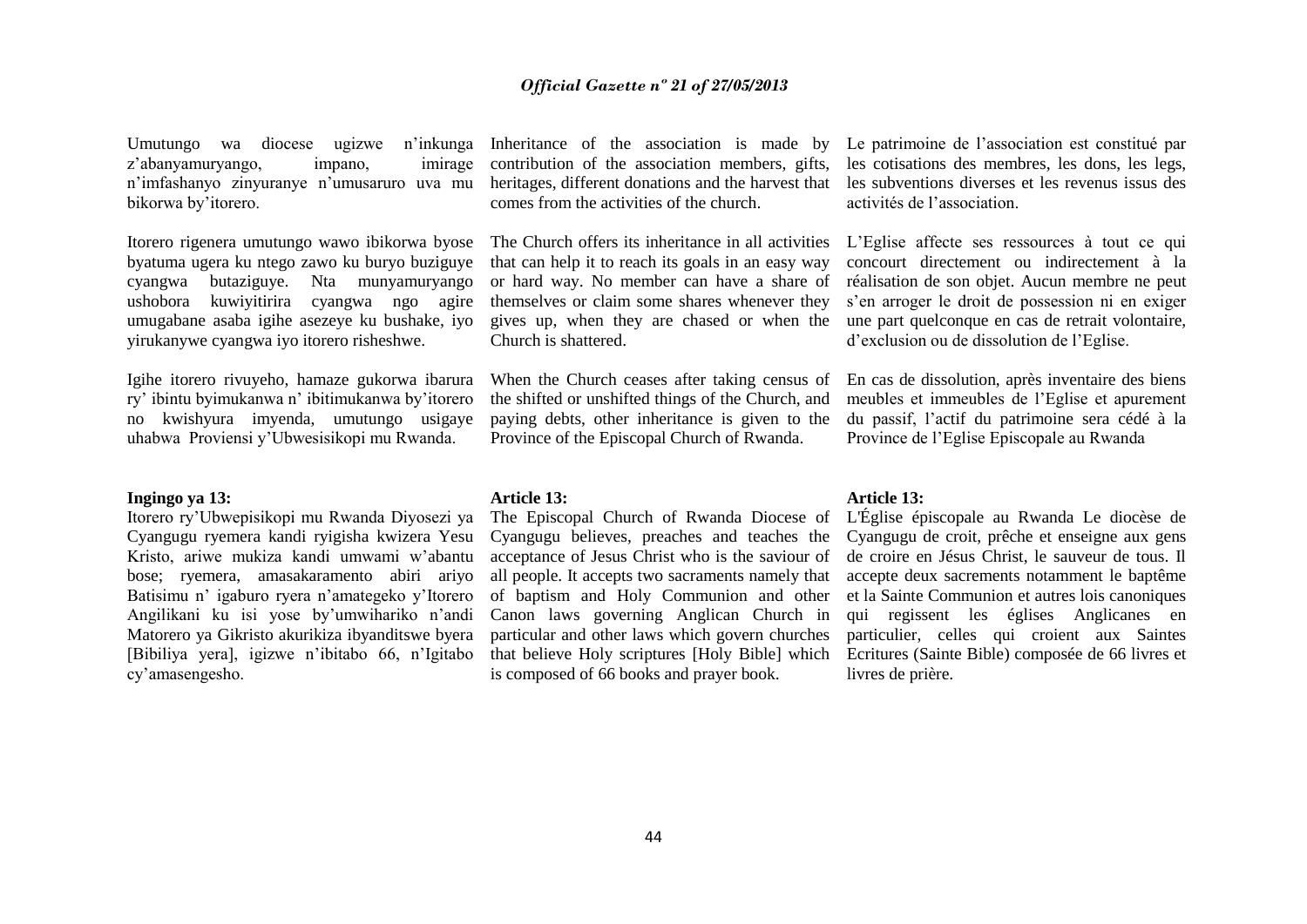| <b>UMUTWE WA GATATU:</b>                     |  |
|----------------------------------------------|--|
| Ubuyobozi, Inzego, n'inama nkuru[Sinode] bya |  |
| Diyosezi ya Cyangugu.                        |  |

#### **Ingingo ya 14:**

| Diyosezi ya Cyangugu Igizwe n'abayobozi    |
|--------------------------------------------|
|                                            |
|                                            |
| n'Ubutegetsi                               |
|                                            |
|                                            |
| Ushinzwe iterambere n'Imibereho myiza      |
| y'Abaturage (Ubuzima, Ubuhinzi, Ubworozi). |
|                                            |
|                                            |
|                                            |
|                                            |
|                                            |

Aba bakozi bashobora kwiyongera hakurikijwe uko Diyoseze ikura. Ibyo bashinzwe biri mu mategeko y'umwihariko w'itorero.

Abandi bantu bafasha ubuyobozi bukuru bwa Diyosezi ni Abacidikoni, aba Kanoni n'abapasitori aribo bakorera mu maparuwase yose.

#### **Ingingo ya 15:**

Inzego z'Itorero ry'Ubwepisikopi mu Rwanda Diocese ya Cyangugu ni:

- Sinode ya Diyoseze ari rwo rwego Rukuru, iyoborwa n'Umwepisikopi;
- Inama y'ubucidikoni;
- Inama ya Paruwasi.

**CHAPTER THREE: Administration, Organs, and the synod of Administration, Des organes et le synode de Cyangugu Diocese.**

#### **Article 14:**

The Diocese of Cyangugu is headed and Le Diocèse de Cyangugu est administré par les administered by the following: Bishop Administrator (in charge of administration and logistics) Financial controller Development officer in charge of rural development, healthy, agriculture and husbandry. Mothers union worker. Education and youth Evangelism Treasurer.

These workers may increase in number as the diocese expands. Their job description is on the internal laws of the Church.

Other members who help in the administration of the church are the Archeadecons, the Canons and the Pastors in their respective parishes.

#### **Article 15:**

The organs of the Episcopal Church of Rwanda Cyangugu Diocese are:

- The Diocesan Synod chaired by the Bishop ;
- The Archdeaconry councils :
- The parish councils.

## **CHAPITRE TROIS:**

**Diocèse Cyangugu.** 

#### **Article 14:**

personnes suivantes; Évêque Administrateur (en charge d'administration et logistique) Directeur Financier Chargé du développement en milieu rural, santé, agriculture et élevage. Chargé du Genre. Éducation et jeunesse Évangélisation Trésorier.

Ces travailleurs peuvent augmenter selon l'expansion du Diocèse. Leurs cahiers de charge sont dans les règlements d'ordre intérieur de l'Eglise.

Autres personnes qui aident dans l'administration de l'église sont les Archidiacres, Canons et Pasteurs dans leurs paroisses respectives.

#### **Article 15:**

Les organes de l'Eglise Episcopale au Rwanda Diocèse de Cyangugu sont :

- Le Synode Diocésain dirigé par le Monseigneur ;
- Les assemblées des Archdeaconries.
- Les assemblées paroissiale.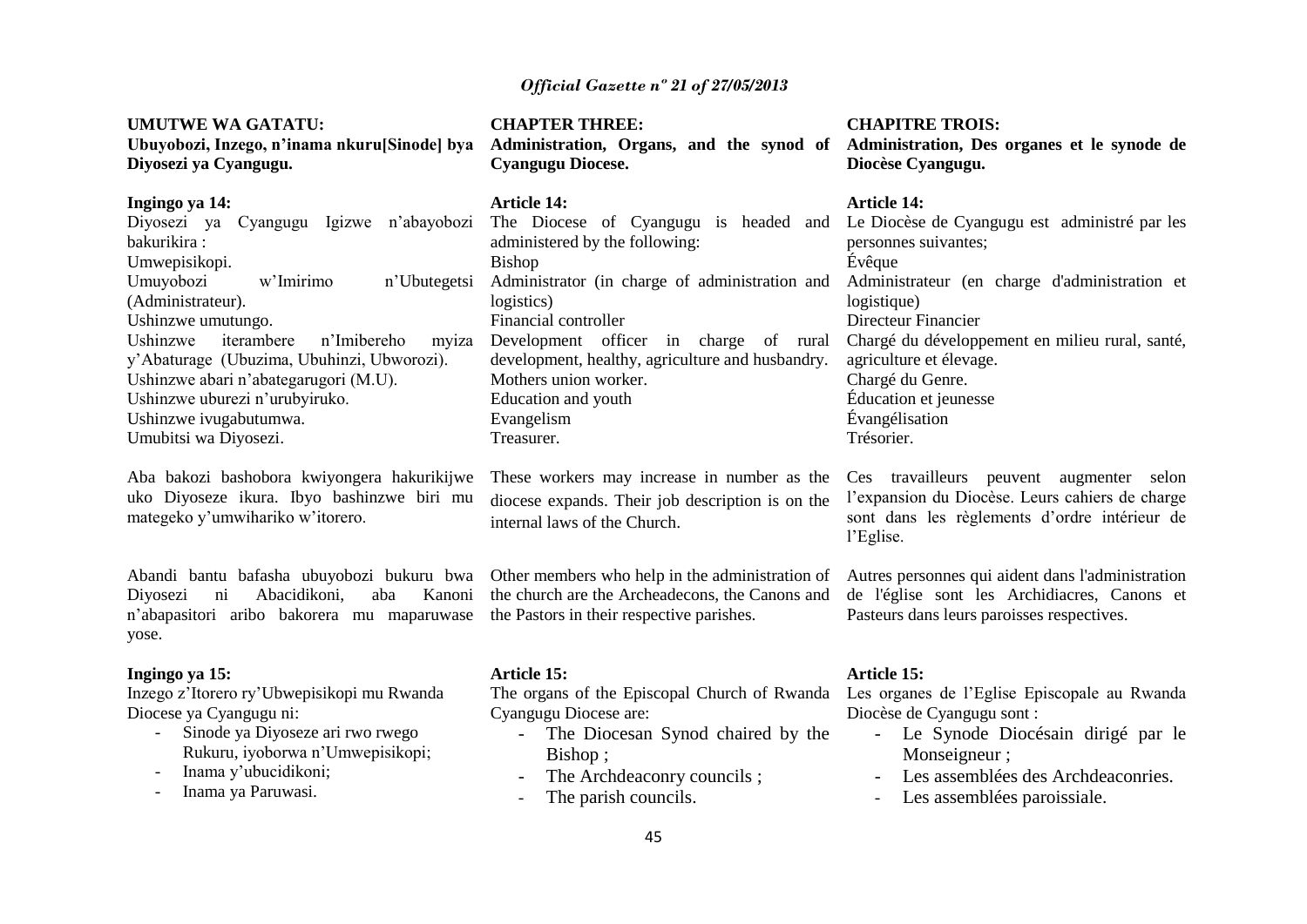#### **Ingingo ya 16 :**

Inama ya Sinode nirwo rwego rukuru rufite ubushobozi bwo gushinga amategeko, kuyahindura cg kuyasesa igihe bibaye ngombwa. Sinode niyo itora ikanemeza abayisimbura, n'uhagarariye umuryango. Sinode iba rimwe mu myaka ine. Inama ya Diyosezi[CD] isimbura Sinode igakora imirimo yayo.

Inama ya Sinode cyangwa inama ya CD itumizwa kandi ikayoborwa n'Umwepisikopi wa Diyosezi, ariwe uhagarariye umuryango, iyo atabonetse Umwepisikopi mukuru wa Provense y'Ubwepisikopi mu Rwanda niwe uyihagararira.

Sinode ya Diyosezi ya Cyangugu igizwe n'aba bakurikira:

Umwepisikopi.

Abapasitori n'abadiyakoni bemerewe gukorera muri Diyosezi, bararobanuwe nk'uko amategeko abihamya.

Umubare w'abapasitori ntugomba kurenga 20. Iyo bibaye gutyo bitoramo intumwa zitarenze uwo mubare. Umubare w'abantu baza mu nama ya sinode ntuzarenga 38 batabariyemo abazaza kubw'ubukuru bwabo. Uwo mubare ushobora kuziyongera bitewe n'uko umubare wa Paruwase uziyongera.

#### **Ingingo ya 17 :**

Sinode ya Diyoseze Cyangugu n'abajyanama batorwa n'abadatorwa.

#### **Article 16:**

The synod of the Diocese is the highest rank in charge of implementing and changing laws when necessary. The Synod appoints its members, its successors and the legal representatives. The Synod meets once in four years. The Diocesan Council [CD] works in the absence of the synod.

Bishop who is the legal representative of the who takes the responsibilities.

the following:

Bishop

Pastors and Deacons who were officially ordained and allowed to work in the Diocese of Cyangugu.

The number of pastors should not exceed 20. If Le nombre de pasteurs ne devrait pas dépasser so they chose among themselves the number equivalent to 20. Members of the synod will not exceed 38 not including those who attend due to their responsibilities. This list can be increased depending on the increased number of parishes.

#### **Article 17:**

The synod of Cyangugu Diocese is composed of Le synode de Diocèse Cyangugu est composé elected and non elected members;

#### **Article 16:**

Le synode du Diocèse est l'instance la plus haute en charg d'observation et changement de statuts si de besoin. Le Synode nomme ses membres, ses successeurs et les représentants légaux. Le Synode réunit une fois pour quatre ans. Le Conseil Diocésain [CD] travaille en l'absence du synode.

The synod or CD meetings are chaired by the Les réunions du Synode ou CD sont présidées Diocese, in his absence; it is the Archbishop of Diocèse. A son absence c'est l'Archevêque de the Province of Episcopal Church of Rwanda l'Eglise Episcopale qui assure les responsabilités. par l'Évêque qui est le représentant légal du

The Synod of Cyangugu Diocese is composed of Le Synode de Diocèse Cyangugu est composé par :

L'Évêque

Pasteurs et Diacres qui ont été officiellement ordonnés et autorisés à travailler dans le Diocèse de Cyangugu.

20. Si tel est le cas, ils choisissent parmi eux le nombre n'excédant pas 20. Les membres du synode n'en dépasseront pas 38 moins ceux-là qui participent dû à leurs responsabilités. Cette liste peut s'allonger selon le nombre de paroisses.

#### **Article 17:**

des membres élus et non élus ;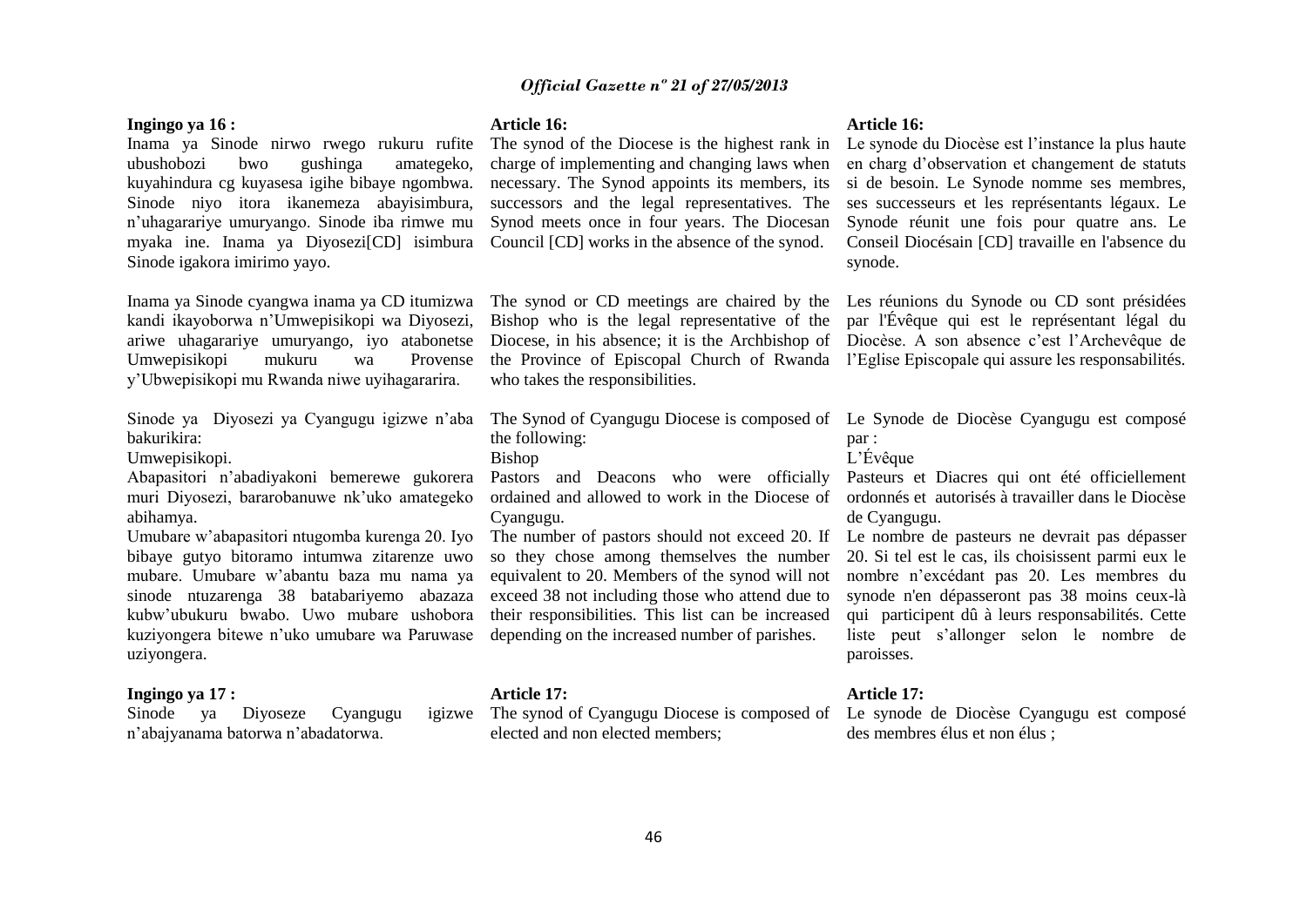#### **Abajyanama batorwa ni aba bakurikira:**

Abigisha b'Itorera intumwa imwe mu Bucidikoni yo kuza muri Sinode.

Umuntu umwe muri buri paruwase atowe mu bakristo bakomejwe.

Inama y'Ubucidikoni yitorera intumwa imwe mu rwego rw'abari n'abategarugori yo kuza muri Sinode.

Inama ya CD itora abamisiyoneri nibura bane bo kujya muri Sinodi [mugihe bahari].

Umwepisikopi afite uburenganzira bwo gutora abantu nibura bane bo kujya muri Sinode.

#### **Ingingo ya 18**

Abanditsi ba Sinode batorwa n'inama ya Sinode. Bagomba kuba ari babiri, umwe ari umupasitori undi ari umurayiki.

#### **Ingingo ya 19:**

Acidikoni yoherereza umwanditsi wa Sinode amazina y'intumwa zatowe mu nama y'Ubucidikoni.

Abatorewe kuba abajyanama ba Sinodi bazamara ibihe bibiri byayo [imyaka 8].

Umujyanama wa Sinodi iyo apfuye, agakora icyaha cyangwa akivanamo, inama y'Ubucidikoni itora undi wo kumusimbura. Utowe arangiza igihe cyari gisigaye.

#### **Ingingo ya 20:**

Ububasha bwa Sinode :

Sinodi nirwo rwego rw'ikirenga rwa Diyosezi. Zimwe mu nshingano za Sinode ni izi zikurikira:

-Gushyiraho no guhindura amategeko-shingiro - To adopt and to bring some modifications

#### **Elected members:**

Catechist chose among them one representative Les Catéchistes élissent parmi eux un in each Archdeaconry

One representative in each parish chosen by the Christians among them selves.

selves one woman representative.

they are present in the Diocese.

members as his representatives to attend the pour participer au synode. synod.

#### **Article 18:**

Pastor another a layman

#### **Article 19:**

Members appointed in the Archdeaconry committee are sent to the secretary of the synod by the archdeacon.

for two terms [8 years].

In case of the death, resignation or sin of the member of the synod, the Archdeaconry committee appoints another member to replace him who will serve for the last stipulated time.

## **Article 20:**

Rights of synod:

The Synod is the ruling body. The Synod has the Le Synode est l'instance suprême du Diocèse. following duties:

#### **Membres élus**:

représentant dans chaque Archidiacre.

Un représentant dans chaque paroisse élu par les Chrétiens parmi eux.

The Archdeaconry committee chose among them Le comité Archidiacre élise parmi eux, une femme représentante.

The CD chooses at least four missionaries in case Le CD choisit au moins quatre missionnaires au cas où ils sont présents dans le Diocèse.

The Bishop has the right to nominate four L'Évêque a le droit de nommer quatre personnes

#### **Article 18:**

Members of the synod choose among themselves Les membres du synode choisissent parmi eux the secretaries of the synod. One must be the les secrétaires du synode. L'un doit être un Pasteur l'autre un laïque.

#### **Article 19:**

Les membres nommés dans le comité Archidiacre sont envoyés au secrétaire du synode par l'archidiacre.

The mandate of the Members of the synod lasts Le mandat des Membres du synode dure pour deux termes [8 années].

> En cas de la mort, démission ou péché du membre du synode, le comité Archidiacre nomme un autre membre pour le remplacer et qui servira pour le reste de temps.

#### **Article 20:**

Pouvoir du Synode

Le Synode a notamment les attributions suivantes:

-Adopter et apporter des modifications aux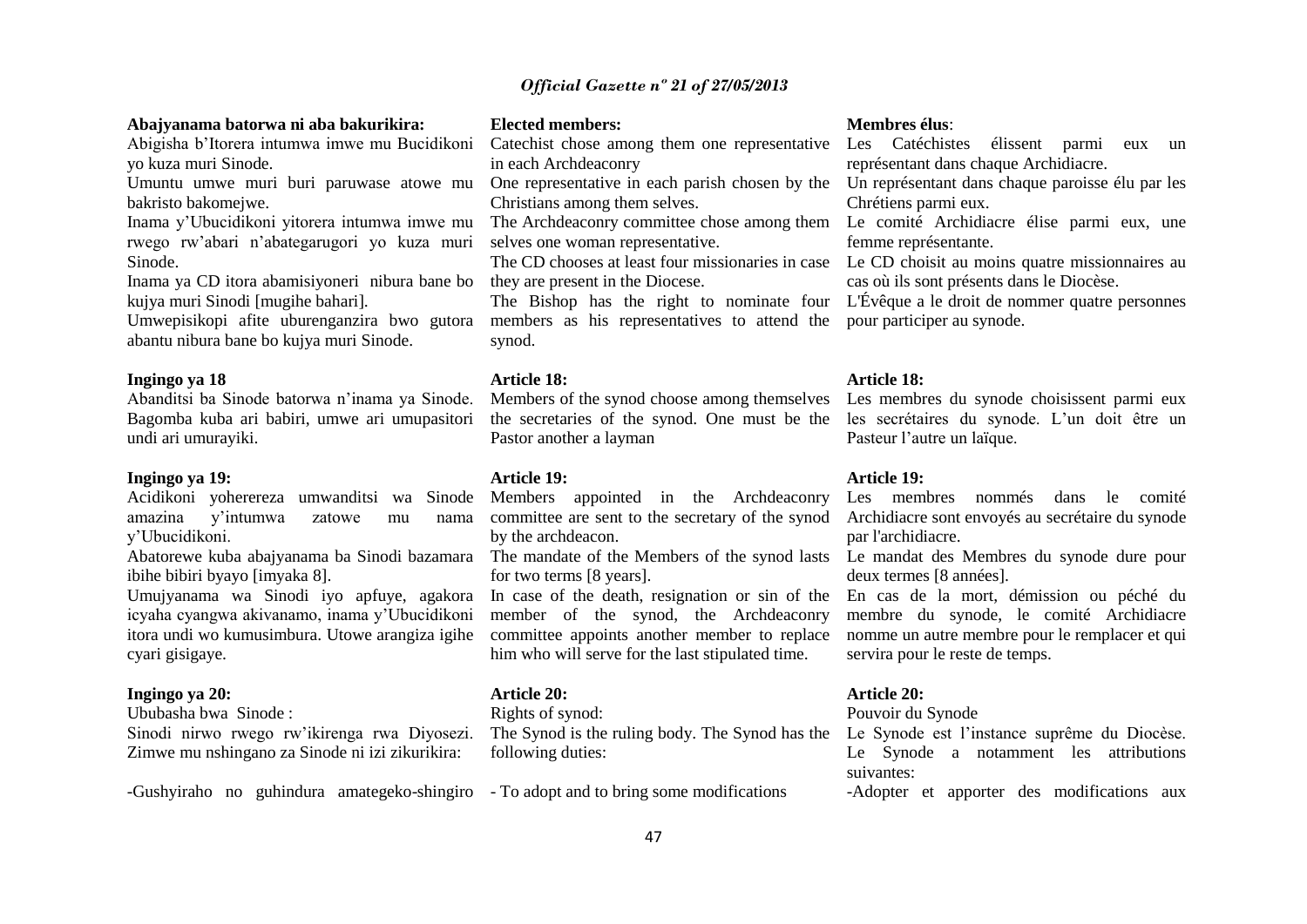n'ay'umwihariko y'umuryango.

-Gutora uhagarariye umuryango;

-Gutora no gusezerera abungirije uhagarariye umuryango;

-Gutoranya abakandida babiri bavanwamo ugirwa umushumba wa Diyosezi hakurikijwe amategeko y;umwihariko agenga umuryango;

-Kwemeza ibyo umuryango uzakora;

-Gutora no gusezerera abajyanama b'inama ya Diyosezi batabiheshwa n;imirimo bakora;

-Kwemera no guhagarika umunyamuryango; -Kwemera impano n'indagano

-Guha abahagarariye umuryango uburenganzira bwo gutanga no kugwatiriza umutungo wa Diyoseze; cyangwa kwaka inguzanyo iyo bibaye ngombwa;

-Gufata imyanzuro ku kibazo cyose kirebana n'imyemerere -shingiro ya Diyoseze cyangwa ikindi kibazo, cyerekeye imikorere y'umuryango kitagenewe kwigwa n'urundi rwego rw'umuryango;

-Gusesa umuryango.

## **Ingingo ya 21**:

Umuyobozi wa Sinode ni;

Umwepisikopi.

Umwepisikopi niwe Perezida w'inama ya Sinode. Sinode ntizahamagazwa idafite Umwepisikopi wayo. Mugihe adahari, Umwepisikopi mukuru[Archeveque] niwe uyitumira kandi akayiyobora, abyemeranijweho n'Inama y'Abepisikopi bagize Porovinsi.

to the statutes and regulations of the association.

- To elect the legal representative

- To elect and to dismiss the Legal

- Representatives legal substitutes

- To choose two candidates among whom will be designated the bishop of the Diocese in accordance with the procedure described in the internal regulations of the association,

association.

- To name and to dismiss the members of the diocesan advisory council which are designated by their duties in the association,

- To accept and to suspend a member ,

- To accept the grants and bequests,

- To allow the acts of disposition, of mortgage and loan.

- To examine all doctrinal question as well as all stands and question concerning the working of the Diocese that is not designated to a specific organ of the association.

- To decide the dissolution of the association.

#### **Article 21:**

Synod is Chaired by: The Bishop The Bishop is the president of the synod

The synod can not be chaired without the Bishop. In case he is not present, the synod can be chaired by the archbishop but with the consent of all Bishops of the province of Episcopal church Rwanda.

statuts et aux règlements d'ordre intérieur.

-Elire le Représentant Légal

-Elire et révoquer les représentants légaux suppléants

-Choisir deux candidats parmi lesquels sera désigné l'Evêque du Diocèse conformément à la procédure décrite dans le règlement d'ordre intérieur,

- To approve the calendar of the activities of the -Arrêter le calendrier des activités de l'association

> -Nommer et révoquer les membres du conseil diocésain qui n'y siègent pas de par leurs fonctions,

-Agréer et suspendre un membre effectif,

-Agréer des dons et legs,

-Autoriser les actes de disposition,

d'hypothèque et d'emprunt.

-Examiner toute question doctrinale ainsi que toute question en rapport avec le fonctionnement du Diocèse qui n'est pas réservé à un autre organe. -Décider de la dissolution de l'association.

#### **Article 21:**

Le synode est Présidé par L'Évêque

L'évêque est le président du Conseil synodal.

 Le synode ne peut avoir lieu sans l'Évêque. Au cas où il n'est pas présent, le synode peut être présidé par l'archevêque mais avec le consentement de tous les Évêques de la province d'église épiscopale du Rwanda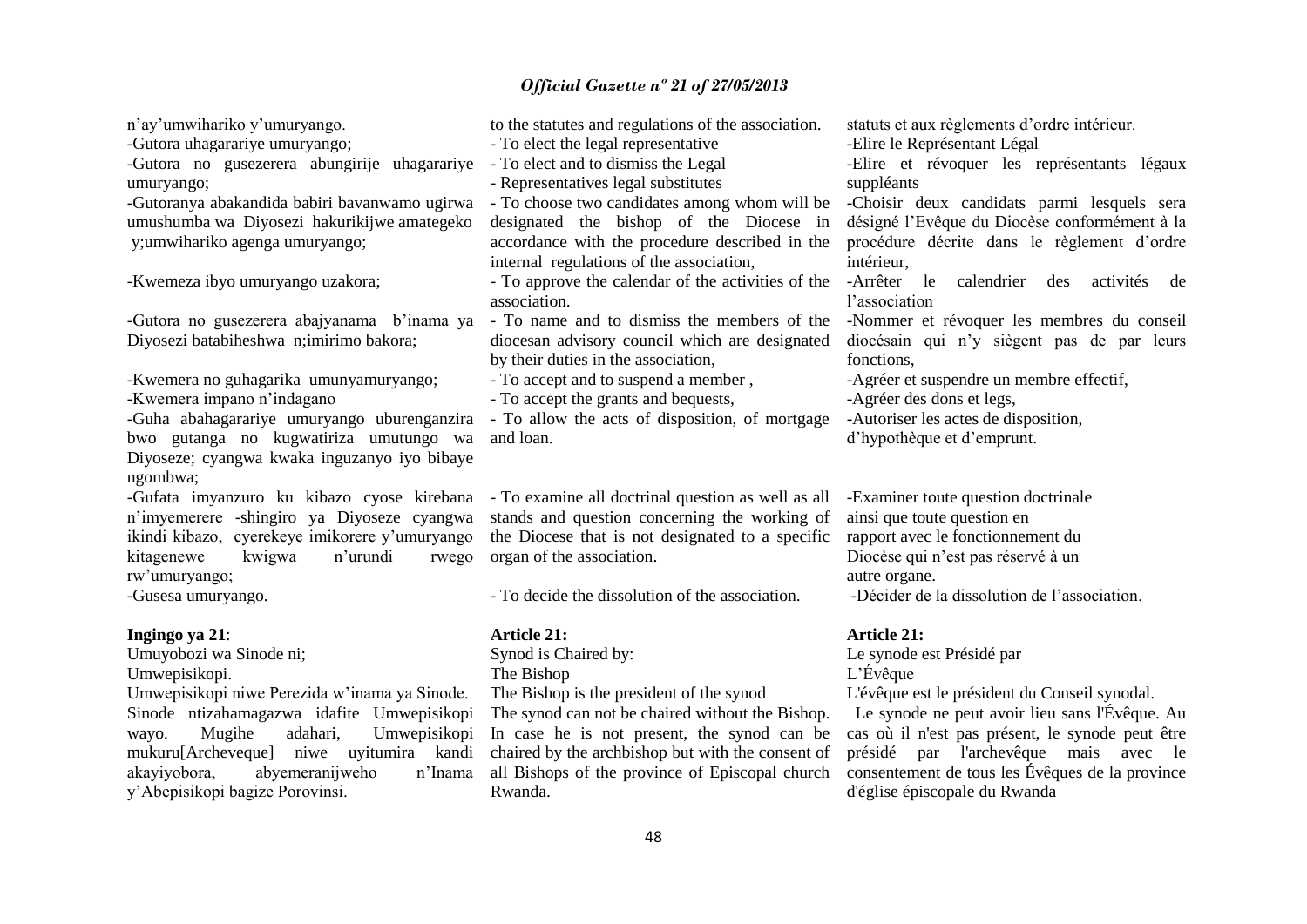#### **ngingo ya 22:**

Igihe Sinodi ihamagarirwa naho bizagenwa n'Umwepisikopi.

Ni ngombwa ko inama ya Sinodi ihamagarwa rimwe mumyaka ine ariko Umwepisikpi afite ububasha bwo gutumiza inama ya Sinodi call for the emergency synod in case it is needed. idasanzwe bibaye ngombwa.

#### **Ingingo ya 23:**

Inama ya Sinodi itangizwa n'Igaburo ryera mu rusengero. Umwepisikopi niwe utora ubwiriza ubutumwa bw'uwo munsi.

Kugira ngo Sinodi iterane, ishobore gukora imirimo yayo, Umwepisikopi agomba kuba ahari na 2/3 by'abajyanama. Iyo Umwepisikopi adahari, hakurikizwa ibivugwa mu ngingo ya 21 y'iri tegeko.

#### **Ingingo ya 24:**

Abanditsi babiri ba Sinodi batorwa n'inama ya Sinode, ibatoye mu ntumwa zigize Sinode.

## **Ingingo ya 25:**

Uko sinode ifata ibyemezo.

Ibyemezo bifatwa n'ubwiganze bw'amajwi y'Intumwa zigize sinode. Iyo habayeho kungana, Umuyobozi w'inama akemura impaka.

Sinode izategeka uko imirimo yayo ikorwa, ariyo kwandika ibyemejwe no kurinda ibitabo byayo, n'ibindi byayo byose, bitanyuranya n'aya mategeko.

Sinode iterana kandi igafata ibyemezo iyo 2/3 by'abagize Inama ya Sinode bahari. Iyo uwo

#### **Article 22:**

sessions of the synod.

The session of the synod is once in four years. The bishop is the only one who has the right to

#### **Article 23:**

The meeting of the synod starts with holy communion in the church. The Bishop appoints the preacher of the day. In order for the synod to start the Bishop must be present with the 2/3 of the members of the synod. In case the Bishop is not present rules of stipulated in article 21 of this présent, l'article 21 de cette loi est appliqué. law are followed.

#### **Article 24:**

Two secretaries of the synod are elected among the members of the synod.

#### **Article 25:**

Decision making process in the synod.

Decision making depends on the majority voting of the members of the synod. In case of equality, the chairman of the meeting has the right to decide.

The synod determines how it works, ways of writing it minutes, book keeping and all other works not in contradiction with the law.

The synod meeting is held and decisions are taken when the 2/3 of the members is present. In

#### **Article 22:**

The Bishop determines the place and date of the L'Évêque détermine la place et date des sessions du synode.

> La session du synode est tenue une fois les quatre années. Une réunion extraordinaire peut se tenir sur demande de l'Evêque si de besoin.

#### **Article 23:**

La réunion du synode commence par la Sainte communion dans l'église. L'Évêque nomme le pasteur du jour. Pour que le synode commencer l'Évêque doit être présent avec les 2/3 des membres du synode. Au cas où l'Évêque n'est pas

#### **Article 24:**

Deux secrétaires du synode sont choisis parmi les membres du synode.

#### **Article 25:**

Processus de la prise de décision par le synode.

La prise de décision est inhérente à la majorité des voix des membres du synode. En cas d'égalité, le président a le droit de décider.

Le synode détermine le déroulement de la séance, la prise du procès verbal, et conservation des documents, et toute autre activité non contraire à la loi.

La réunion synodale est tenue décisions prises lorsque 2/3 du synode sont présents. Au cas présents n'arrivent pas a 2/3 du synode, après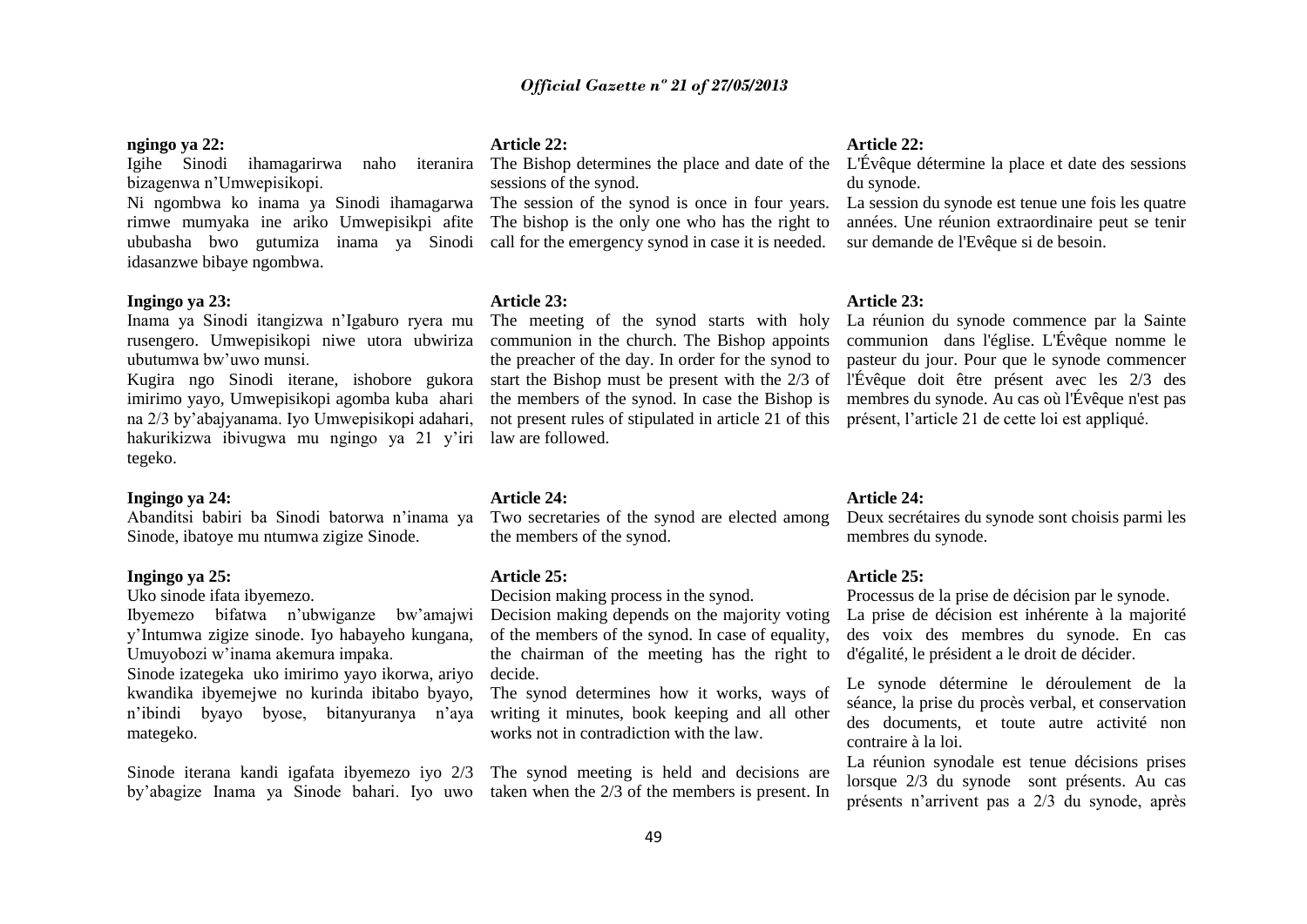mubare utagezweho, indi nama itumizwa mu minsi mirongo itatu (30). Icyo gihe iyo umubare wa ngombwa utabonetse, Inama irongera igatumizwa mu minsi cumi n'itanu (15). Icyo gihe Inama ya Sinode iraterana kandi igafata ibyemezo bifite agaciro uko umubare w'abahari waba ungana kose.

Inama ya Sinode idasanzwe iterana buri gihe iyo bibaye ngombwa. Ihamagazwa kandi ikayoborwa mu buryo bumwe nk'ubw'Inama ya Sinode muri Sinode isanzwe. Ihamagarwa mbere y'iminsi *15.*  Impaka zigibwa gusa ku kibazo cyateganyijwe mu butumire.

#### **Ingingo ya 26:**

Uko ibivuye mu nama za Sinodi byandikwa. Umwepisikopi ubwe afite uburenganzira bwo kohereza ingingo zo gusuzumwa mu nama. Nta ngingo itanditse ku murongo w'ibyigwa

igibwaho impaka muri Sinode. Ariko biremewe yuko ubwiganze bwa 2/3 by'abari muri Sinode babisabye, ingingo itari ku murongo w'ibyigwa ibasha gusuzumwa mu nama.Urupapuro rutumira abagize inama ya Sinode rwoherezwa igihe cyayo kitaragera kandi rukagaragaza ibiri ku murongo w'ibyigwa.

#### **Ingingo ya 27:**

Ururimi rukoreshwa muri sinode ni ikinyarwanda n'izindi ndimi zemewe gukoreshwa mu Rwanda.

#### **Ingingo ya 28:**

Abatari intumwa za Sinodi bemerewe kuba mu nama nk'indorerezi, igihe

meeting will be held after thirty days. The meeting is to be announced during fifteen days, when the number of synod members is not 2/3. reaching 2/3.At least, the synod meeting is held and the decisions are taken seriously.

Whenever the need is raised the emergency synod. Meeting is held. It is announced and lead as the normal synod meeting according to the laws. It is announced before fifteen days. The discussions are made on the matter (minute) that is in the agenda.

#### **Article 26:**

Ways of writing the resolutions of the synod. The Bishop has the right to send in advance the minutes of the synod which will be discussed. There is no issue which will be discussed in the synod unless it was on the agenda. But with the agreement of 2/3 of the members some thing not on the agenda can be discussed. The invitation inviting members of the synod is sent before time and it must be indicating what is on the agenda.

#### **Article 27:**

The language used in the synod is kinyarwanda and other languages officially used in Rwanda.

#### **Article 28:**

Some times people who are not members of the D'autres personnes n'étant pas membres du

case this number is not fully present another trente jours cette réunion sera retenue quoi qu'il en soit la réunion sera retenue âpres quinze jours même si le nombre des membres est au dessus de

> La réunion extraordinaire du synode est tenue chaque foi qu'on a le besoin. Cette réunion est annoncée et dirigée comme la réunion ordinaire. Elle doit être annoncée âpres quinze jours. Les points (sujets) a débattre sur sont envoyés avec L'invitation concernant l'ordre du jour.

#### **Article 26:**

Façons d'écrire les résolutions du synode. L'Évêque a le droit d'envoyer en avance les points à l'ordre du jour qui seront débattus. Aucune question ne sera débattue s'il n'est pas à l'ordre du jour. Mais avec l'accord de 2/3 des membres, un point ne figurant pas à l'ordre du jour, peut être discuté. Les invitations sont envoyés tôt et indiquent les points à l'ordre du jour.

#### **Article 27:**

Le Kinyarwanda est la langue utilisée, aussi bien que les langues officielles en usage au Rwanda.

#### **Article 28 :**

synod are accepted to be observers, but they must Synode peuvent participer aux séances mais en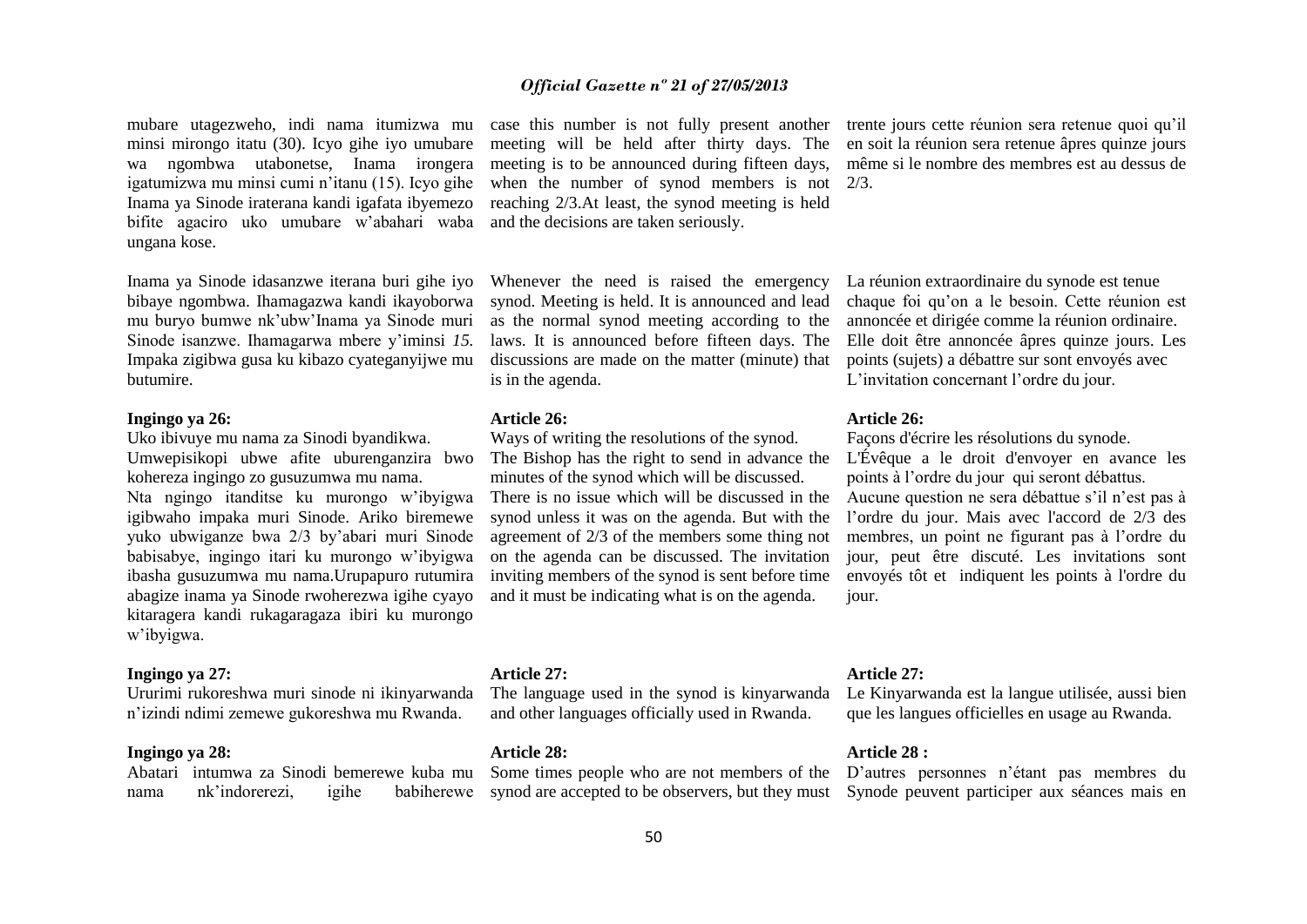uburenganzira n'Umwepisikopi, n'ubwiganze bw'abagize inama.

#### **UMUTWE WA KANE:**

Gutorwa k'Umwepisikopi

#### **Ingingo ya 29:**

Kungira ngo Umwepisikopi wa EER Diyosezi ya Cyangugu atorwe, Sinode ya EER Diyosezi ya Cyangugu itanga abakandida bavuye mu bapasitori bagize iyo Diyosezi cyangwa mu bandi bemewe muri Kominiyo y'Angilikani.

Inama ya Sinode itora akanama kagizwe n'abapasitori batatu n'abakristo batatu. Ako kanama k'abantu batandatu Sinode izagashikiriza amazina y'abapasitori batanu kugira ngo bakuremo abakandida babiri bazashyikirizwa inama y'Abepisikopi igatoramo umwe.

Iyo inama y'Abepisikopi itabemeye ibasubiza muri Sinodi ya Diyosezi kugira ngo ibahe abandi bakandida bashya.

Utorerwa kuba Umwepisikopi agomba kuba afite imyaka 45 kandi akaba amaze imyaka itanu[5] mu bupasitori kandi akorera muri Paruwase. Agomba kuba afite Diplome y'icyiciro cya mbere cya Kaminuza muri Tewolojiya (Théologie) yemewe na Porovinsi.

Agomba kuba afite ubuhamya bwiza n'imyizerere idakemwa mu bikorwa no mu mibanire ye n'abandi

Umwepisikopi ayobora Diyosezi guhera igihe yicarijwe mu ntebe akajya mu kiruhuko cy'izabukuru agejeje ku myaka 65 y'amavuko. Mugihe Umwepisikopi abishatse, ashobora

be accepted by the Bishop, and the 2/3 of the qualité d'observateurs, sur approbation de members of the synod.

**CHAPTER FOUR:**  Election of the new Bishop

#### **Article 29:**

In order for the bishop of Cyangugu to be elected, the synod of EER Cyangugu diocese presents candidates among the pastors of the diocese of Cyangugu or from other diocese of the Anglican communion.

made up of three pastors and three laymen, and then the synod gives that committee five name. In order for it to choose in two candidates who will be presented to the provincial Bishops meeting which will chose one candidate.

In case the House of Bishops does not accept them, it orders the synod to choose other new candidates.

45 years of age, having five years in pastoral work and working in the parishes. He must be having a university diploma in theology recognised by the province of Rwanda.

He must be of great integrity and socially good within the society.

The bishop rules the diocese from the day of enthronement and retires at the age of 65 years. In case the Bishop wants he can decide to retire before the age of 65. The Bishop of the diocese can not lead the Diocese for more than 20 years.

l'Évêque, et les 2/3 des membres du synode.

# **CHAPITRE QUATRE:**

Élection du nouvel Évêque

#### **Article 29 :**

Pour qu'un Evêque du Diocèse EER Cyangugu soit élu, le synode de la diocèse d'EER Cyangugu présente des candidats parmi les pasteurs du diocèse de Cyangugu ou d'autres diocèses de la Communion Anglicane.

The synod appoints a committee of six people Le synode nomme un comité de six personnes dont trois pasteurs et trois laïques, ainsi, le synode pourra donner cinq noms à ce comité en vue de choisir deux candidats qui seront présentés au Conseil des Évêques, qui choisiront à leur tour un candidat.

> Au cas où ces candidats sont rejetés par le conseil des Évêques, le Synode présente d'autres nouveaux candidats.

In order to be a Bishop the candidate must be of Pour être Évêque, le candidat doit avoir 45 ans d'âge, avoir cinq ans dans le ministère pastoral et travaillant au sein des paroisses. Il doit avoir un diplôme d'université en Théologie reconnu par la province.

Il doit être intègre et socialement bon.

L'évêque est à la tete du diocèse dès le jour de son intronisation, jusqu'à l'âge de la retraite à 65 ans. L'Évêque peut demander la retraite avant cet age s'il le veut. Il ne peut pas diriger le Diocèse pour plus de 20 ans.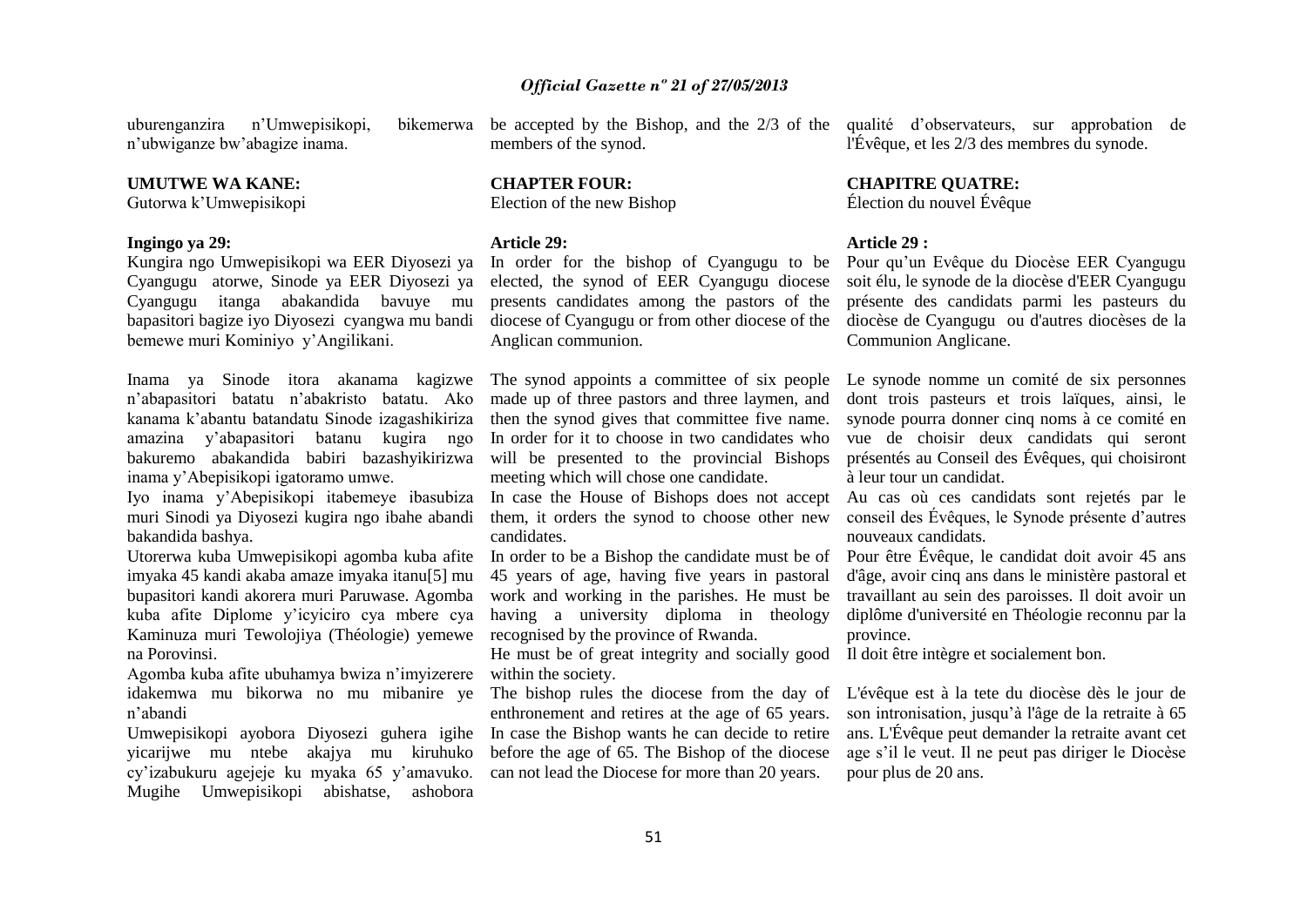gusaba kujya mu kiruhuko cy'izabukuru mbere y'iyo myaka kandi ntashobora kurenza imyaka makumyabiri[20] ayobora Diyosezi.

#### **Ingingo ya 30 :**

Imirimo yo kurobanura Umwepisikopi iyoborwa n'Umwepisikopi mukuru [Archeveque] afatatanije n'abandi Bepisikopi bagize porovinsi y'u Rwanda [PEER], n'abandi bo muri Kominiyo ya Angilikani. Mu bihe bidasanzwe nibura afatanije n'Abepisikopi babiri [2].

Umwepisikopi asezeranira y'Umwepisikopi mukuru [Archeveque], akabihamirisha gushyiraho umukono we yuko azakurikiza amategeko n'ibyemejwe uko Sinode yabyemeje, kandi yuko azahamagaza Sinode mu gihe cyayo nk'uko bitegetswe.

Umwepisikopi azabitsa Umuyobozi w'imirimo n'ubutegetsi [administrateur] ibyanditswemo amasezerano n'indahiro yarahiye kandi biriho umukono we n'uw'Umwepisikopi Mukuru [Archeveque] ngo birindirwe ahantu hakwiye.

#### **UMUTWE WA GATANU : Gutorwa kw'abakozi bakuru ba Diyosezi**

#### **Ingingo ya 31**:

Umwepisikopi ashobora gutora abakozi bakuru bo muri Diyosezi abyemeranijweho n'inama ya CD.Abo bakozi ni aba:

Acidikoni, Umucungamutungo wa Diyosezi, Umuyobozi w'imirimo n'ubutegetsi [administrateur] muri Diyosezi, n'umucamanza

#### **Article 30:**

emergency the Archbishop can do it with two bishops.

he will follow all the rules made by the synod sessions as it is stated so.

The new enthroned bishop will give his testimony signed by him and the archbishop to the administrator to keep them safely.

**CHAPTER FIVE: Election of the senior staff of the diocese**

#### **Article 31:**

The senior staff are :

canons.

#### **Article 30:**

The enthronement ceremonies of the new Bishop La séance d'élire le nouvel Évêque est conduite are done by the archbishop together with other par l'archevêque avec d'autres Évêques de la Bishops of the province of Rwanda and others province du Rwanda et autres de la Communion from Anglican communion. In case of Anglicane. En cas d'urgence l'Archevêque peut le faire avec deux évêques.

The enthroned Bishop testifies in front of the L'Évêque intronisé témoigne devant archbishop by himself signing and accepting that l'archevêque, signe et accepte qu'il obéira à la loi and that he will chair the synod in its right sessions ordinaires Synodales tel qu'elles sont établie par le synode et qu'il observera les prévues.

> Le nouvel évêque intronisé donnera son témoignage document signé par lui et l'archevêque, à l'administrateur pour une bonne conservation.

**CHAPITRE CINQ: Élection des hautes autorités du diocèse**

#### **Article 31:**

The bishop can appoint senior staff of the L'évêque peut nommer en accord avec le Conseil diocese in agreement with the diocesan council. diocésain, les cadres supérieurs du diocèse. Ceux-ci sont:

Archdeacons, head of finance, administrator and Archidiacres, chargé des finances, administrateur et canons.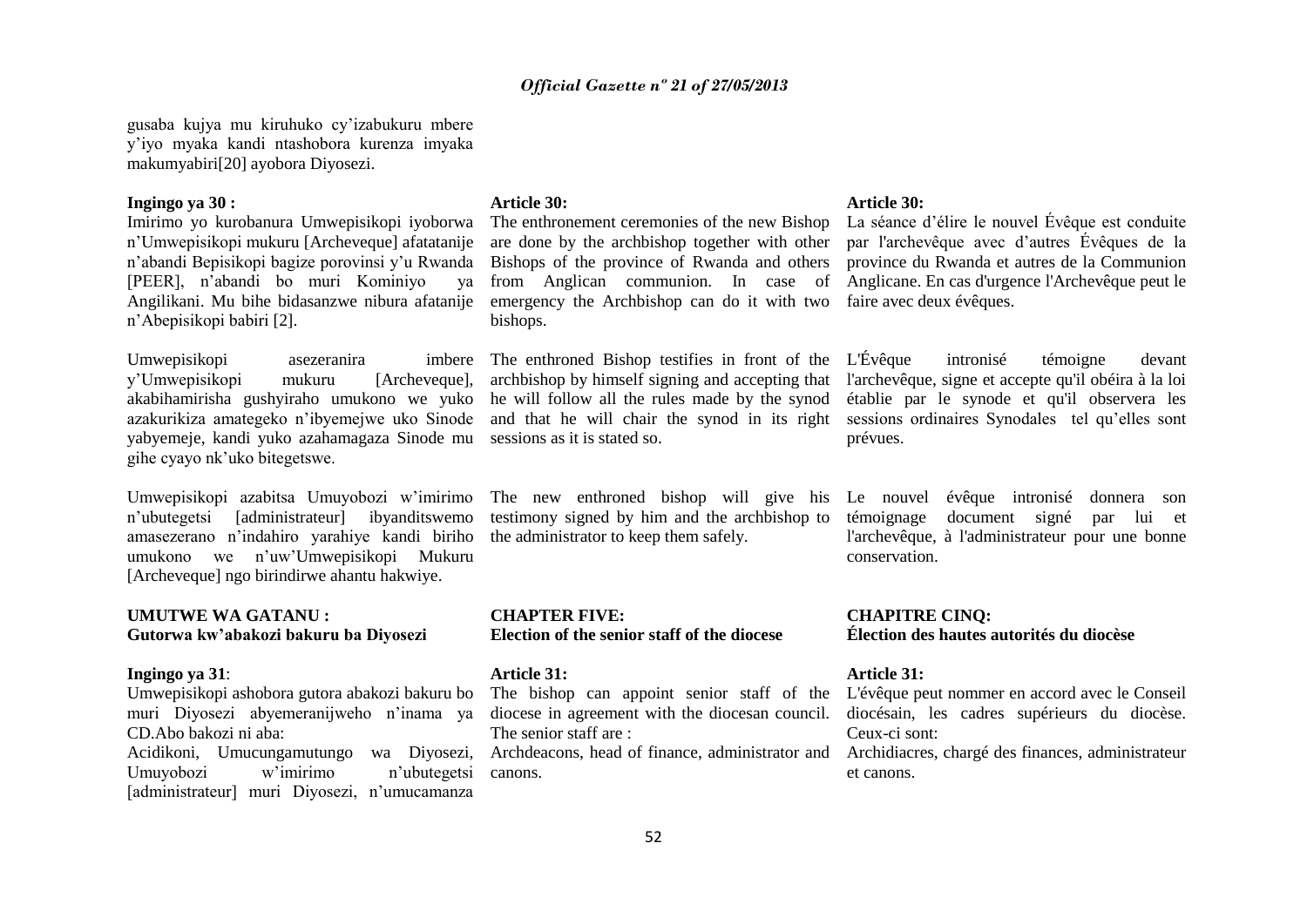wa Diyosezi [ ariwe Kanoni].

Umwepisikopi afite uburenganzira bwo gutora abandi bakozi bakuru no kubahindurira imirimo igihe abonye ari ngombwa nk'uko bigaragara mu ngingo ya 14 y'iri tegeko.

#### **Ingingo ya 32:**

Umwepisikopi afatanije na CD ashobora kugabanya Diyosezi mo uturere tuyoborwa n'Abacidikoni.

Acidikoni atorwa mu bapasitori bamaze imyaka irindwi ari abapasitori ubariyemo n'Ubudiyakoni. Uko gutorwa kwemezwa n'urwandiko rw'Umwepisikopi ruriho umukono we.

#### **Ingingo ya 33:**

Umucungamutungo yereka inama ya CD n'iya Sinode uko amafaranga yose yakoreshejwe mu mirimo ya Diyosezi. Yerekana ibitabo by'amafaranga bimaze gusuzumwa n'abahanga accountability books approved by experts. babyo.

#### **Ingingo ya 34:**

Iyo Umwepisikopi atari muri Diyosezi kumara igihe kirenze amezi abiri atora mu Bacidikoni uwo kumusigarira ku mirimo afatanije n'Umuyobozi w'imirimo n'ubutegetsi [Administrateur], Kanoni n'Umukristo umwe.

#### **UMUTWE WA 6: Abarinzi b'Umutungo w'Itorero**

#### **Ingingo ya 35:**

CD itora akanama kagizwe n'abantu bane [4] ko The CD appoints four people to take care of the Le CD nomme un comité de quatre personnes

staff and to change their responsibilities in case he deems it necessary as it is stipulated in article 10 of this law.

#### **Article 32:**

The bishop together with diocesan council can divide the diocese into many archdeaconries. The archdeacon is appointed among other pastors he must be having seven years in pastoraliar The appointment of the archdeacon is confirmed by the signature of the bishop.

#### **Article 33:**

Head of finance presents to the diocesan council and the synod how the money was used in the diocese; this is done by showing all the

#### **Article 34:**

In case the Bishop is not being in the diocese for more than two months he appoints the commissary to take care of the diocese and these are; one of the archdeacons, administrator, one of canon, et un fidèle. the canons and one Christian.

**CHAPTER SIX: People in charge of property of the church**

**Article 35:**

The bishop has the right to appoint other senior L'évêque a le droit de nommer un autre cadre et peut changer leurs responsabilités s'il l'estime nécessaire, comme prévu à l'article 14 de ces statuts.

#### **Article 32**:

L'évêque, conjointement avec le Conseil diocésain peut diviser le diocèse en plusieurs archidiacres.

L'archidiacre est nommé parmi d'autres pasteurs, il doit avoir une ancienneté de sept ans dans le ministère pastoral.

La nomination de l'archidiacre est confirmée par la signature de l'Evêque.

#### **Article 33:**

Le chargé des finances présente au conseil diocésain et le synode la situation financière diocésaine sur présentation des documents financiers approuvé par les experts.

#### **Article 34 :**

En cas d'absence de l'Évêque pour une durée de deux mois, il nomme parmi les Archidiacres son remplaçant, secondé par l'administrateur, le

#### **CHAPITRE SIX :**

**Personnes chargées du patrimoine de l'église**

**Article 35:**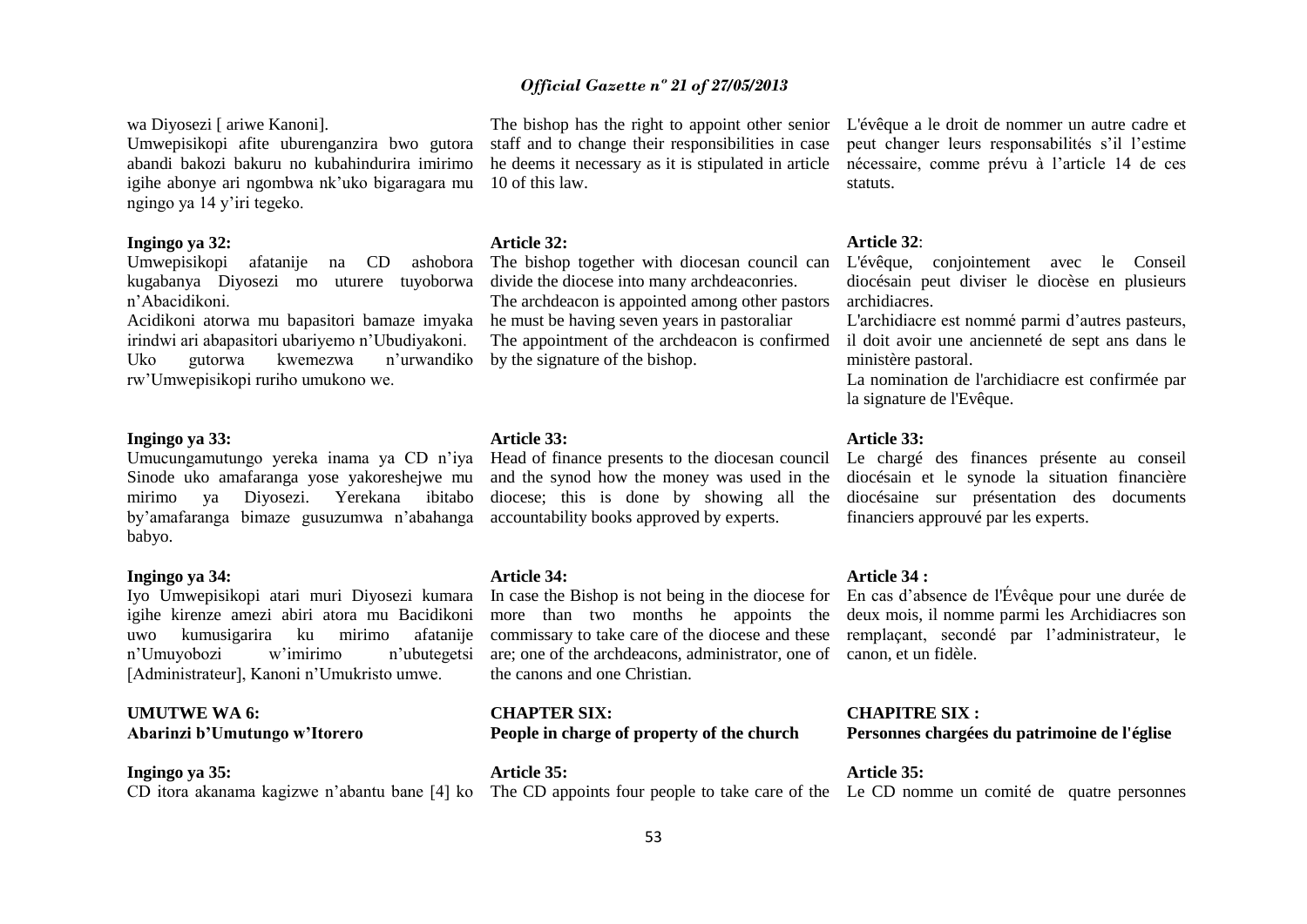kurinda no kugenzura imikoreshereze y'umutungo wose w'Itorero.

Perezida w'ako kanama agomba kuba ari umwe mu Bacidikoni bagize Diyosezi.

#### **UMUTWE WA KARINDWI: Ubutabera n'uburenganzira bw'umuntu**

#### **Ingingo ya 36:**

Hakurikijwe imyigishirize n'imyemerere y'Itorero rya EER Diyosezi ya Cyangugu yemeza ko abantu bose bareshya, bafite uburenganzira bumwe n'agaciro kangana imbere y'Imana.

EER Diyosezi ya Cyangugu irwanya ivangura iryo ari ryo ryose ryaba rishingiye ku myizerere, ku moko, ku gitsina cyangwa ku ibara kandi mu bayoboke baryo yamagana uburyo ubwo ari bwo bwose butera amacakubiri mu bantu.

Umwepisikopi, Umupasitori, Umudiyakoni, n'Umukristo w'iyi Diyosezi akwiriye kwerekana imyifatire idakemwa mu kurwanya ikintu cyose cyazana ivangura n'ihohoterwa mu bantu.

#### **Ingingo ya 37:**

Hariho urukiko ruca imanza ku byerekeye gucumura kw'Abapasitori, Abakozi bakuru, n'Abakristo b'Itorero. Umwepisikopi atora afatanije na CD abantu barindwi aribo Abapasitori batatu abagore babiri n'abagabo babiri. Perezida n'umwanditsi batorwa n'abajyanama b'urwo rukiko.

the church are being used.

The president of that committee must be one of Le président de ce comité doit être un des the archdeacons.

#### **CHAPTER SEVEN: Justice and rights of individuals**

#### **Article 36:**

Considering the beliefs of the Episcopal Church of the Diocese of Cyangugu, all people are equal, and they have equal rights before God.

EER Diocese of Cyangugu prohibits any segregation depending on religious beliefs, tribe, sex, and colour to its followers. It prohibits all the ways that can promote division in the people.

Bishop, Pastors, Deacons, and Christians of this Diocese must be shown of good characters and must be examples to fight any division and any insult to people.

#### **Article 37:**

There is a disciplinary committee which judges cases of sins committed by pastors, diocesan staff, and the Christians. The bishop appoints together with the CD seven people that is three pastors, two ladies and two men. The president and the secretary are appointed by the members of the disciplinary committee.

property of the diocese and how the finances of chargées de la finance et audit du trésor de l'église

archidiacres.

#### **CHAPITRE SEPT : Justice et droits de la personne**

#### **Article 36**:

Considérant les croyances de l'Église épiscopale du Diocèse de Cyangugu, toutes les personnes sont égales, ont les mêmes droits et la même valeur devant Dieu.

Le Diocèse EER de Cyangugu interdit toute ségrégation liée à la croyance religieuse, tribu, sexe, à la couleur, et à ses partisans, il interdit formellement toutes formes des divisions parmi eux.

Évêque, Pasteurs, Diacres, et Chrétiens de ce Diocèse doivent faire montre de bons caractères et doivent servir de modèle pour lutter contre toute chose qui peut générer une division et violence parmi la population.

#### **Article 37:**

Est établit un comité de discipline qui juge des cas de péchés commis par les pasteurs, personnel diocésain, et Chrétiens. L'évêque nomme avec le CD sept personnes dont trois pasteurs, deux femmes et deux hommes. Le président et le secrétaire sont nommés par les membres du comité de discipline.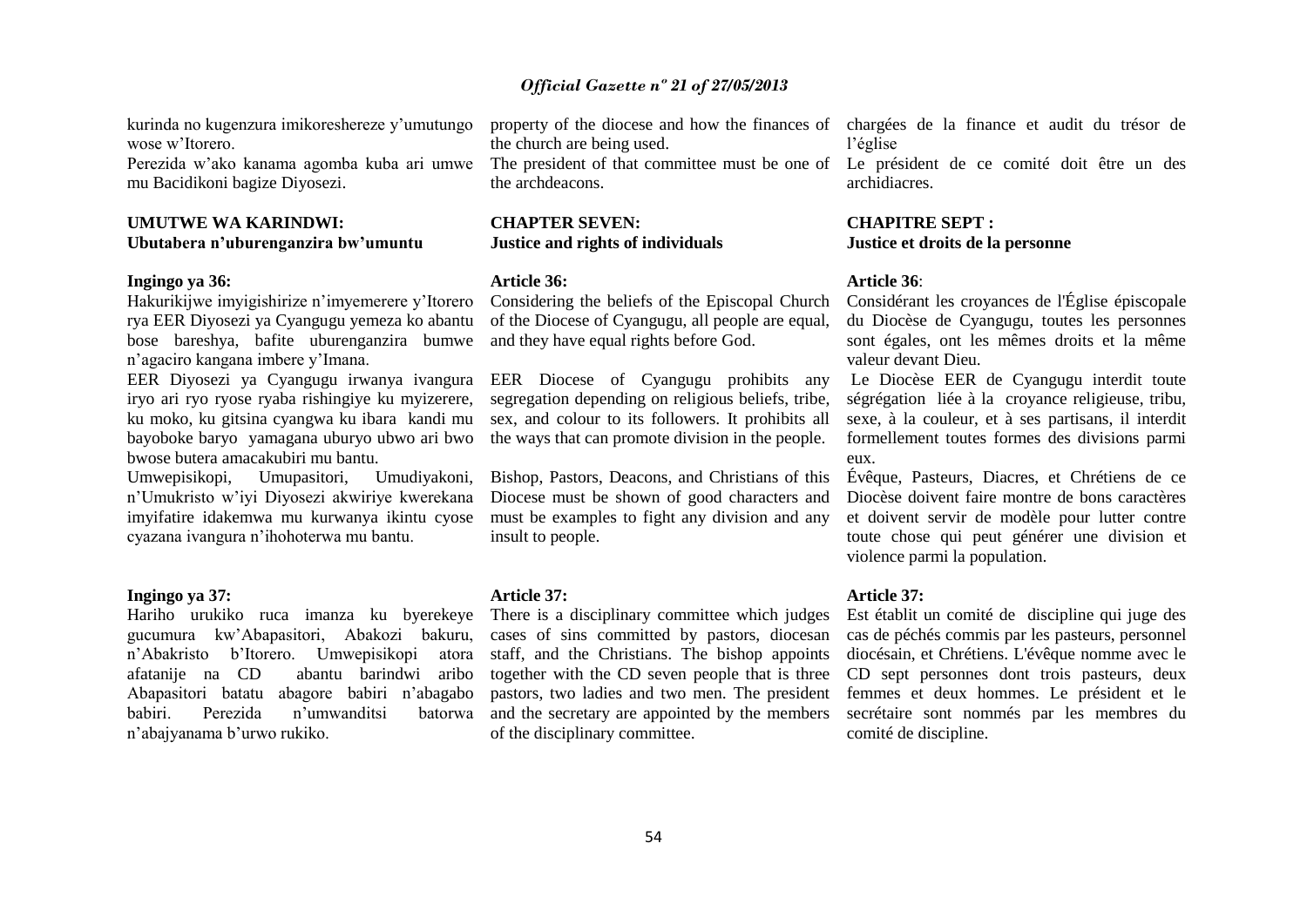#### **Ingingo ya 38:**

**U**rubanza ruzakizwa na Perezida w'urukiko yemeranijwe n'ubwiganze bw'amajwi y'abagize urukiko.

#### **Ingingo ya 39:**

Inzego zose z'Itorero zigomba kuba zifite urwo rukiko.

Kugira ngo urukiko rwakire ikirego cy'umuntu, agomba kuba yaranyuze mu nzego zose z'Itorero. Umwepisikopi afite uburenganzira bwo kugabanya igihano urwo rukiko rutegetse cyangwa kugikuraho rwose mu gihe uregwa yemeye icyaha, akacyihana, akagisabira imbabazi.

#### **Ingingo ya 40:**

Diyosezi ya Cyangugu ishobora kurega cg kuregwa mu nzego za leta.

Umwepisikopi n'abapasitori ba Diyosezi ya Cyangugu ntibemerewe kuburanira itorero mu rukiko rwa Leta cyeretse iyo bakoze icyaha cyabo bwite.

Undi muyobozi mukuru w'Itorero, Umukristo cg undi muntu wese yemerewe guhagararira Itorereo mu rukiko aramutse abyemerewe n'Umwepisikopi wa Diyosezi ya Cyangugu cg Umwepisikopi mukuru [Archeveque] wa Porovense y'Itorero ry'Ubwepisikopi mu Rwanda.

#### **Article 38:**

The case is judged by the president of the disciplinary committee with the agreement of votes of the members.

#### **Article 39:**

disciplinary committee.

In order for this disciplinary committee to Pour que ce comité de discipline recoive une receive a case it must have passed in all levels of the Church.

The Bishop has all rights to reduce the L'Évêque a droits de réduire la peine ou la punishment or to remove it provided the sinner accepts what he/she did, and confesses, and asks plaide coupable et demande pardon. for forgiveness.

#### **Article 40:**

government law courts.

The Bishop and Pastors of the Diocese of Cyangugu are not allowed to present community before the courts of law unless if they commit a crime of their own.

Any other leader of the church or a Christian can represent the church provided he is authorised by the Episcopal Church of Rwanda.

#### **Article 38:**

Le président du comité de discipline juge avec la majorité des votes des membres

#### **Article 39:**

All levels of the Diocese should be having that Tout échelon du Diocèse devrait avoir ce comité de discipline.

> doléance, celle doit d'abord passer par la hiérarchie.

> supprimer carrément à condition que le personne

#### **Article 40:**

Diocese of Cyangugu can sue or be sued in Le diocèse de Cyangugu peut intenter un procès ou être intenté dans la justice classique.

> L'Évêque et Pasteurs du Diocèse de Cyangugu ne sont pas autorisés de plaider pour l'église devant les tribunaux ordinaires à moins qu'ils aient commit une infraction qui les engage personnellement.

the bishop or the archbishop of the province of l'évêque ou l'archevêque de la province de Tout autre autorité de l'église ou un Chrétien peut représenter l'église pourvu qu'il est autorisé par l'Église épiscopale du Rwanda.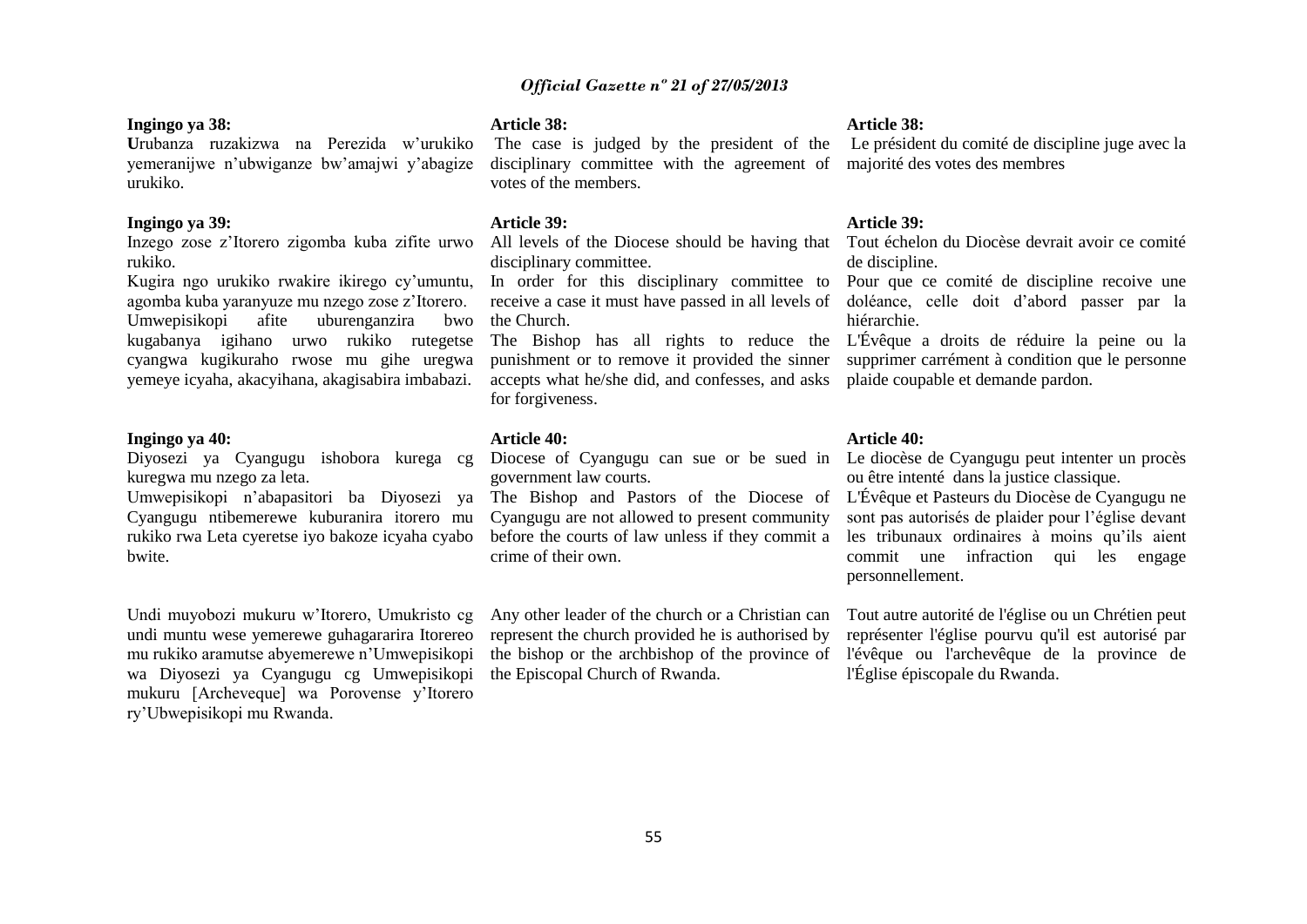**UMUTWE WA MUNANI: Inama ya Diyosezi [CD]**

#### **Ingingo ya 41:**

ibyemezo mu izina rya Sinode.

#### **Ingingo ya 42**

aba bakurikira: Umwepisikopi Abacidikoni Umuyobozi w'imirimo y'ubutegetsi Administrator [administrateur]. Umucunga mutungo Abakanoni Umukuru w'umuryango w'abategarugori

#### **Ingingo ya 43**:

Abagize CD batorwa ni aba: Mu Bucidikoni haturuka abantu icyenda basanzwe baza mu nama ya CD. Umwepisikopi atora abandi bantu bane[4] bo muri the diocese.

Diyosezi.

#### **Ingingo ya 44:**

Umwepisikopi cyangwa Umusimbura we niwe uyobora CD igihe yaba adahari.

**Ingingo ya 45:** CD itora abanditsi babiri [2] bayo.

**Ingingo ya 46:** Inama ya CD iterana rimwe mu mwaka **CHAPTER EIGHT: Diocesan Council**

**Article 41:**

ifite ubushobozi bwo gutegeka no gufata the rights to act and make decisions on the behalf droits de décider au nom du synode. of the synod.

#### **Article 42:**

Abagize CD badatorwa ku bw'ubukuru bwabo ni Members of the synod not appointed are:

The Bishop Archdeacons Head of finance Canons Mothers union worker

#### **Article 43:**

Elected members of the CD are: Nine members Les membres éligibles de l'Archidiacre du CD of the Diocesan Synod from the Archdeaconry. The Bishop appoints other four members from

**Article 44:** case the bishop is not around.

**Article 45:** CD elects 2 secretaries.

**Article 46:** CD council meets once in a year.

## **CHAPITRE HUIT: Conseil Diocésain**

#### **Article 41:**

Iyo nama ikora imirimo ya Sinode kandi ikaba This Council do the work of the synod and it has Ce Conseil fait le travail du synode et il a les

#### **Article 42:**

Les membres du synode qui ne sont pas élus sont: L'Évêque Archidiacres Administrateur Directeur financier Canons Chargé du Genre

#### **Article 43 :**

sont neuf participant actuellement au Synode Diocésain. L'Évêque nomme quatre autres membres du diocèse.

The Bishop or his assistant can chair the CD in L'Évêque ou son remplaçant peuvent présider le **Article 44 :** CD au cas où l'évêque n'est pas sur place.

> **Article 45:**  CD choisit 2 secrétaires.

**Article 46:**  Le conseil de CD se réunit une fois l'année. Une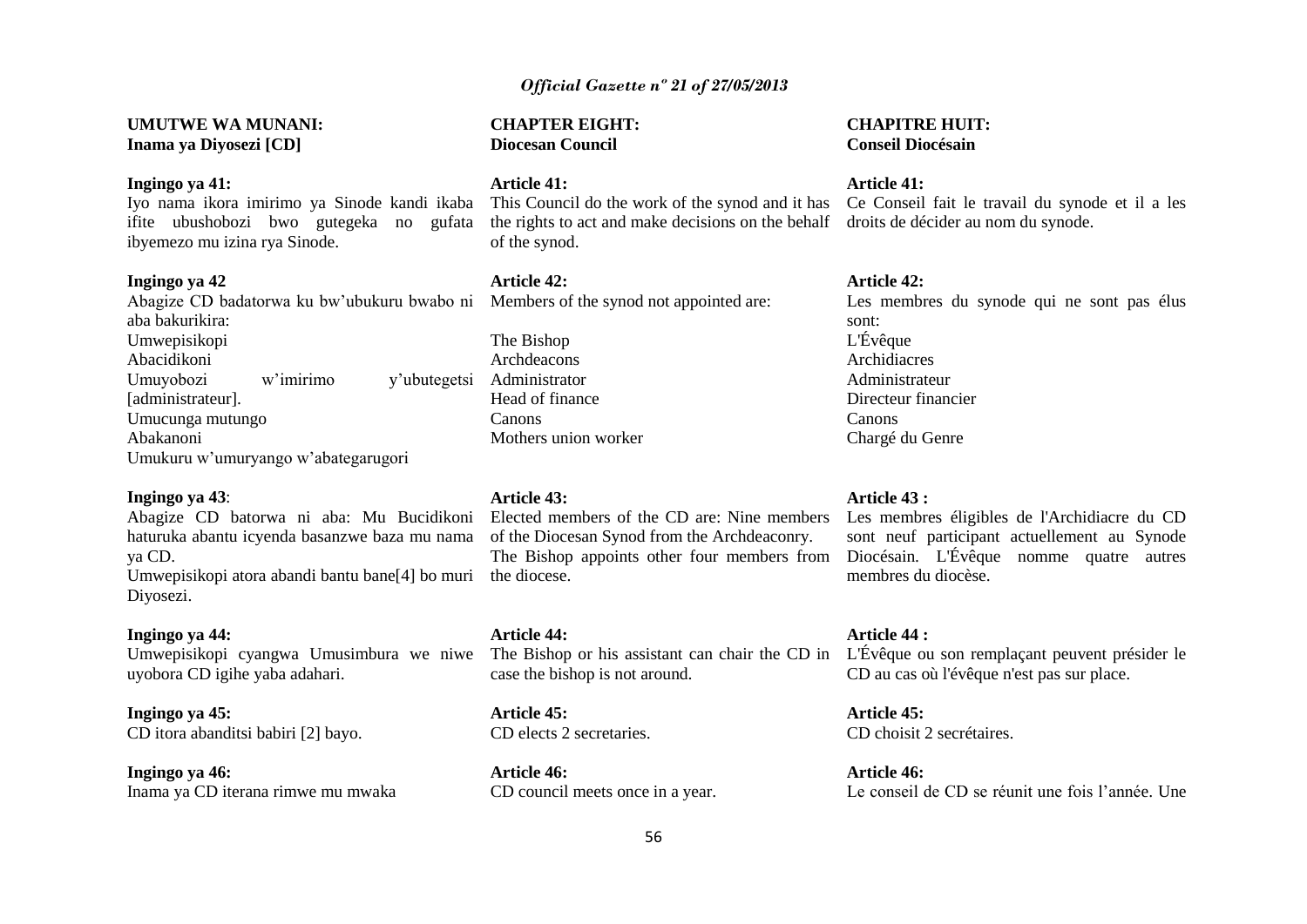Umwepisikopi ashobora guhamagaza idasanzwe.

#### **Ingingo ya 47:**

Kugira ngo CD iterane hagomba kuba nibura hari 2/3 by'intumwa zose zigize inama.

#### **Ingingo ya 48:**

Ururimi rukoreshwa muri CD n'ikinyarwanda n'izindi ndimi zemewe mu Rwanda. Inyandiko mvugo zandikwa mu kinyarwanda.

#### **Ingingo ya 49:**

Inama ya CD ifasha Umwepisikopi kugena uburyo imirimo y'Itorero ikorwa. Igena amafaranga yo ku mufuka wa Diyosezi.

Ishyikiriza Umwepisikopi amazina y'abashaka kwigira ubupasitori.

Itunganya imishinga yemejwe gukorerwa muri Diyosezi.

Ikora n'indi mirimo Sinodi ya Diyosezi iyitumye gukora.

#### **Ingingo ya 50:**

Inyandiko mvugo z'inama z'Ubucidikoni zose zohererezwa Umwepisikopi kandi Ubucidikoni bugatanga raporo yanditse muri CD. CD ishyikiriza Sinode imikorere y'inama zayo, ihereye igihe Sinode iherukira guterana.

#### **Ingingo ya 51:**

Utunama twa CD. Akanama gafasha Umwepisikopi. The Bishop can call for the CD meeting in case of emergency.

#### **Article 47:**

members should be present.

#### **Article 48:**

The language used in CD is kinyarwanda and other languages officially accepted in Rwanda. kinyarwanda.

#### **Article 49:**

the Church is being done. It also sets the budget of the Diocese.

It nominates to the Bishop names of the Il propose à l'Évêque les noms des candidats à la candidates of the Pastors.

It helps in setting up all the projects approved to Il exécute l'implantation de tous les projets du be conducted in the Diocese.

It also does other works in the Diocese with Il fait tout autre tache émanant du Synode. authorisation from the synod.

#### **Article 50:**

All the minutes of the Archdeaconry meeting are sent to the bishop and the Archdeaconry sends the report written to the CD.

CD gives synod how these meetings are done, from the last meeting of the synod.

#### **Article 51:**

committees of CD Bishops advisory committee session extraordinaire du CD peut avoir lieu sur demande de L'Évêque.

#### **Article 47:**

In order for the CD to meet at least 2/3 of the Le CD se réunit si au moins 2/3 des membres sont présents.

#### **Article 48:**

All the minutes of the meeting are written in Le compte rendu de la réunion s'écrit en La langue utilisée dans le CD est le kinyarwanda et autres langues officielles. kinyarwanda.

#### **Article 49 :**

The CD helps the Bishop on how the business of Le CD assiste l'Évêque à la gestion des affaires de l'Église. Il établit aussi le budget du Diocèse.

pastorale.

Diocèse.

#### **Article 50:**

Les comptes rendus des réunions de l'Archidiacre sont envoyés à l'évêque et l'Archidiacre envoie le rapport écrit au CD.

Le CD présente au synode son rapport de déroulement de ses rencontres à partir de la récente rencontre du Synode.

#### **Article 51:**

Les Comités de CD Comité consultatif de l'Évêque.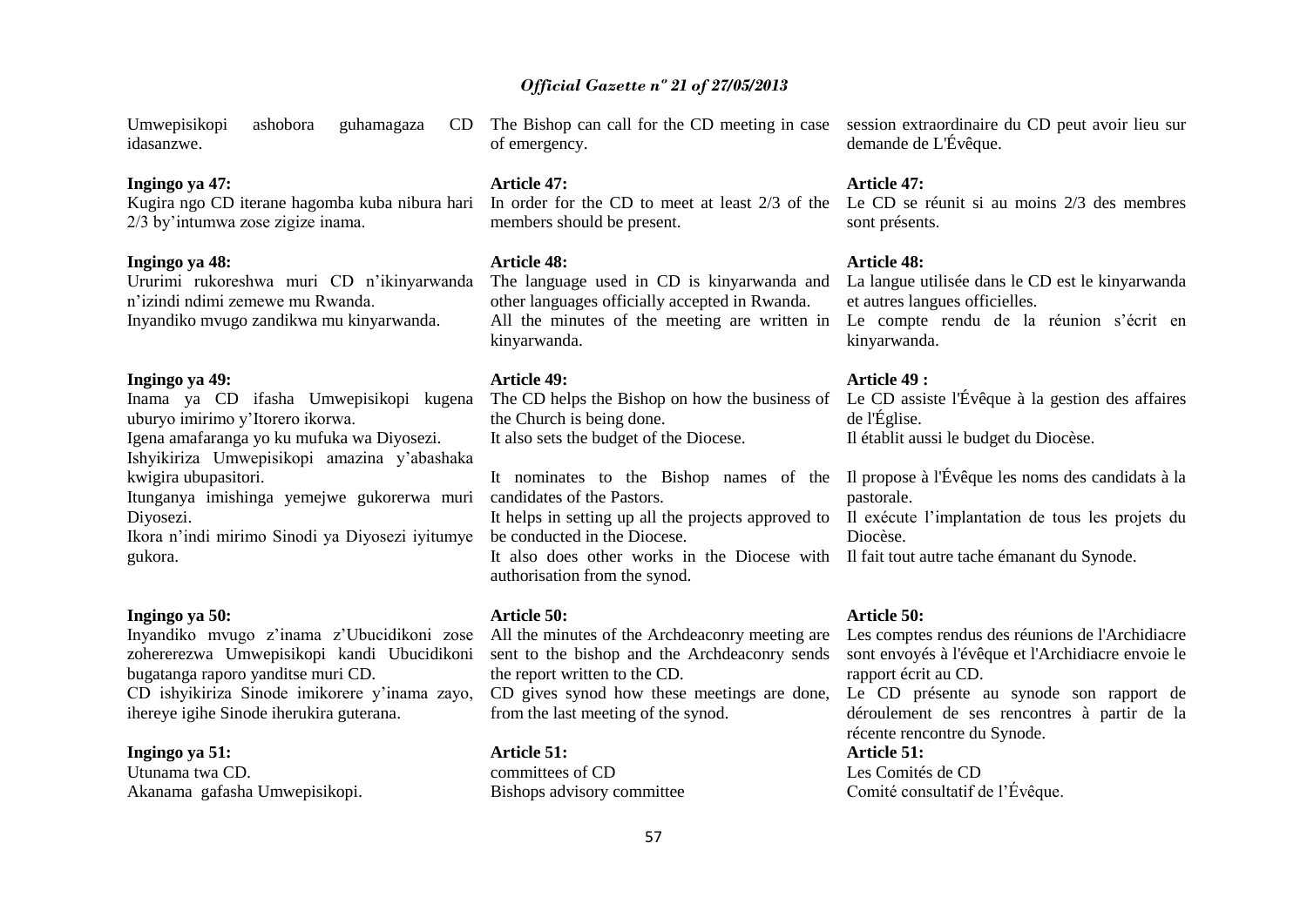Akanama k'amategeko. Akanama k'umutungo, imizamukire n'imari. Akanama k'ubuzima. Akanama k'urubyiruko n'amashuri. Akanama k'ivuga butumwa,Liturijiya n'ibyandikwa. Akanama k'abategarugori. Abanditsi ba CD. Canonical committee Finance committee and development in the diocese Healthy committee Education and youth committee Evangelism, theology and other written books Comité d'Évangélisation, théologie et les committee Mothers union committee Secretaries of the CD. Comité canonical diocèse Comité de santé Comité d'Éducation jeunesse **Ecritures** Comité de l'union femmes Secrétaires du CD.

## **UMUTWE WA CYENDA: Ubucidikoni, n'imirimo ya ba Acidikoni**

#### **Inama y'Ubucidikoni: Ingingo ya 52:**

Umubare w'abagize inama ukwiriye kutarenga abantu mirongo intandatu na batanu.

#### **Ingingo ya 53:**

Abagize inama y'Ubucidikoni kubera ubukuru bwabo ni: Acidikoni, Abapasitori n'Abadiyakoni bari muri ubwo Bucidikoni, Umumisiyoneri umwe, Umukuru w'Urubyiruko, Umukuru w'Abategarugori muri paruwasi.

Abatorwa mu Bucidikoni ni abigisha babiri, n'abakristo babiri muri Paruwase n'abandi bajyanama batumirwa bitewe n'ubuhanga cyangwa ubumenyi bafite mu biri bwigwe muri iyo nama.

#### **Ingingo ya 54**

Abatowe bamara imyaka ibiri.

#### **CHAPTER NINE:**

Archdeaconry and responsibilities **archdeacons**

#### **Archdeaconry committee: Article 52:**

v'ubucidikoni The Archdeaconry committee members should not exceed sixty five members.

#### **Article 53:**

members not appointed and these are archdeacon, pastors, deacons in the Archdeaconry, one missionary, head of youth, and president of mothers union in the parish. Christians in each parish, and other members invited due to their understanding as far as what is going to be discussed is concerned.

#### **Article 54:**

The elected members work for a period of two Les personnes élues travaillent pour une période years.

Comité des Finances et développement dans le

#### **CHAPITRE NEUF:**

#### **Archidiacre et responsabilités d'archidiacre**

#### **Comité Archidiacre: Article 52:**

Les membres du comité d'Archidiacre ne devraient pas dépasser soixante-cinq membres.

#### **Article 53:**

The Archdeaconry committee is composed of Le comité Archidiacre est composé des archidiacres, pasteurs, diacres oeuvrant au sein de ce même Archidiacre, un missionnaire, le représentant de la jeunesse, et la présidente des femmes dans la paroisse.

Appointed members are; two Catechists, two Deux évangélistes et deux fidèles sont élus dans chaque paroisse, d'autres personnes peuvent être invitées s'elles manifestent la compétence sur les points à traiter.

#### **Article 54:**

de deux ans.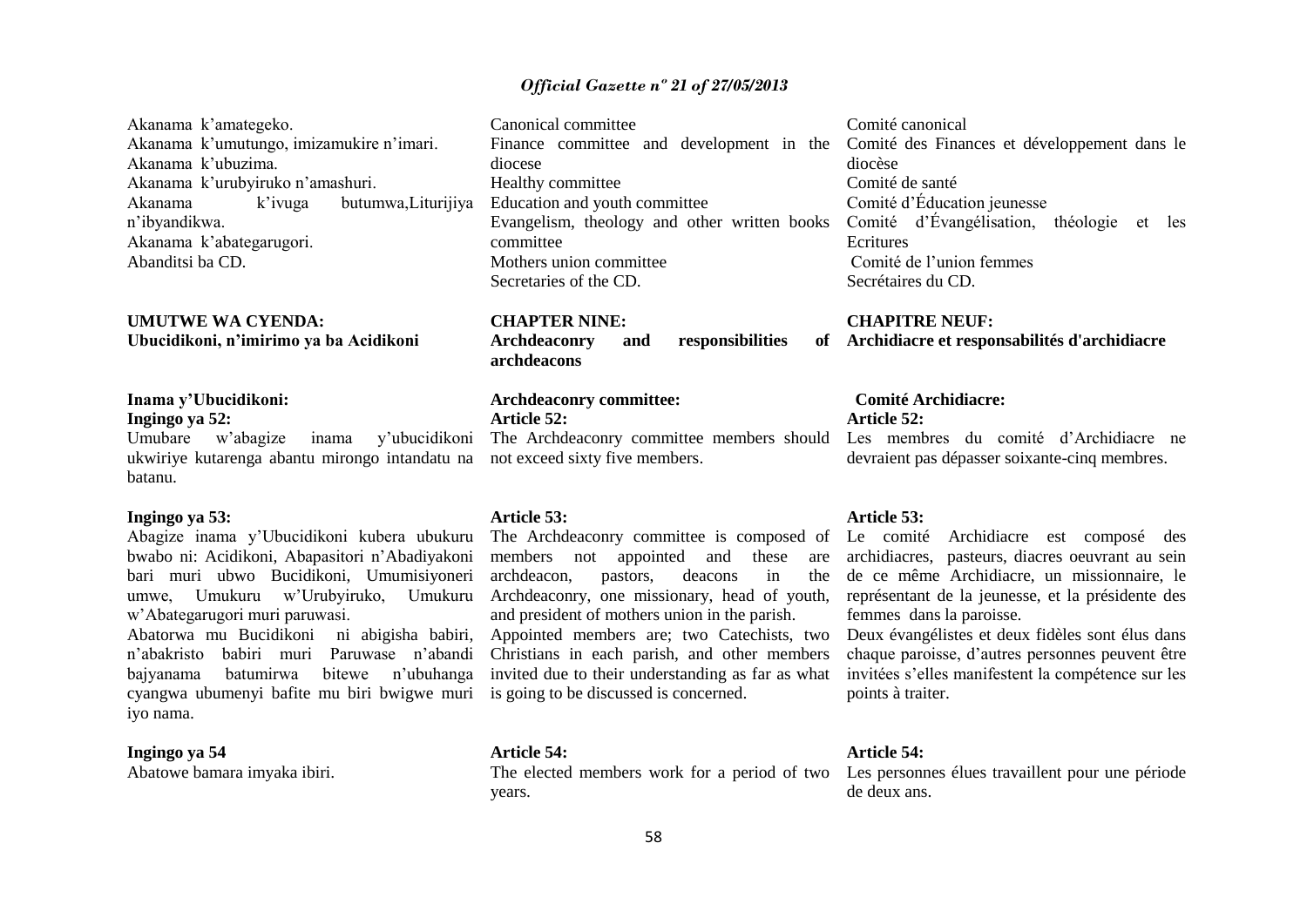#### **Ingingo ya 55**:

Acidikoni ni we muyobozi w'inama. **Ingingo ya 56:** Inama itora umwanditsi wayo.

#### **Ingingo ya 57**:

Inama iterana kabiri mu mwaka cyangwa ibihe birenzeho nkuko Acidikoni azabona bikwiriye. Umubare wa ngombwa kugira ngo inama y'Ubucidikoni iterane ungana na bibiri bya gatatu (2/3) cy'abagize inama yose.

Acidikoni ashyikirizwa inyandiko mvugo z'inama za Paruwase kandi buri Paruwase itanga raporo mu nama y'Ubucidikoni.

#### **Ingingo ya 58:**

Inama y'Ubucidikoni iyobora imirimo y'Itorero mu Bucidikoni.

Inama y'Ubucidikoni yakira ubujurire buvuye muri Paruwase bugashyirwa ku murongo w'ibyigwa.

Inama y'Ubucidikoni ishobora gushyiraho utunama two kuyunganira.

#### **Ingingo ya 59:**

Imirimo ya Bacidikoni niyi:

Gusuzuma imirimo y'Abapasitori no kubafasha mu by'ubugingo bwa gikirisito, akagenderera amaparuwasi yose.

by'Itorero.

Kugenzura imyubakire yose y'Itorero no gusuzuma uburyo bw''imyubakire mishya.

Kwitegereza abo kurobanurirwa ubudiyakoni. Gushyikiriza abakozi bashya imirimo.

## **Article 55:**

The archdeacon chairs the meeting. **Article 56:** The committee appoints its secretary.

#### **Article 57:**

The committee meets twice in a year or more than that if the archdeacon deems it necessary. In order for the Archdeaconry committee to

meet, the members should at least be 2/3 of the members.

the meeting and each parish gives a report in the Archdeaconry meeting.

#### **Article 58:**

activities in the Archdeaconry.

from parishes and is given attention in its meetings

The Archdeaconry committee can appoint other sous-commissions pour l'assister. subcommittees to help it.

#### **Article 59:**

Responsibilities of archdeacons;

To see how pastors are working and to assist them in pastoral work, and to visit all his parishes seeing how work is being done.

Gusuzuma ibitabo by'amafaranga n'ibindi bitabo Auditing cash books and other books of the paroisses. church.

> To see all the buildings of the church and how new buildings are to be constructed.

To look and verify those to be ordained to the pastoral work.

#### **Article 55:**  L'archidiacre préside la réunion. **Article 56:**

Le comité nomme son secrétaire.

#### **Article 57:**

Le comité se réunit deux fois l'année et autre fois que l'archidiacre l'estime nécessaire.

Le comité Archidiacre se réunit quand 2/3 des membres sont présents.

The archdeacon is given before the minutes of en avance à l'archidiacre et chaque paroisse Les comptes rendus des réunions sont présentés donne un rapport dans la réunion de l'Archidiacre.

#### **Article 58 :**

The Archdeaconry committee helps in all church Le comité Archidiacre supervise les activités d'église dans l'Archidiacre.

The Archdeaconry committee receives appeals Le comité Archidiacre reçoit les appels de paroisses pour l'audition.

Le comité Archidiacre peut nommer d'autres

#### **Article 59:**

Les responsabilités des archidiacres sont les suivantes:

Voir les œuvres des pasteurs et les aider dans cette tache pastorale, et visiter toutes ses

Faire l'audit des documents comptables et autres documents de l'église.

Voir tous les bâtiments de l'église et comment les nouveaux bâtiments peuvent être construits.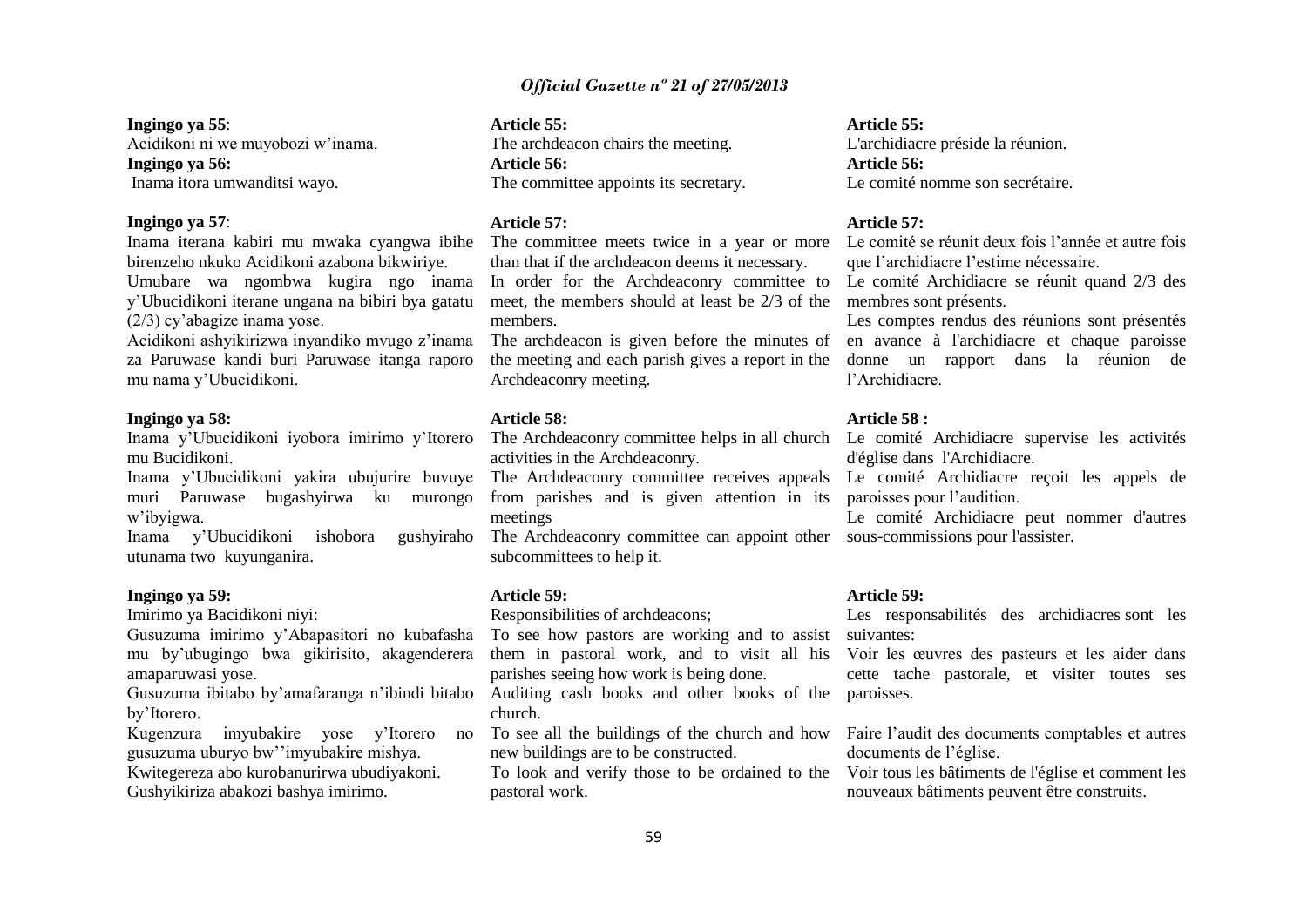Gusuzuma niba iby'idini byigishwa mu mashuri. Gutumiza inama z'Ubucidikoni.

#### **Ingingo ya 60:**

Ububasha bwa Acidikoni ni ubu:

Gusuzuma amakanisa yose

Guhamagara abapasitori, kujya inama nabo, guhugura umwe biherereye cyangwa se ku mugaragaro.

Kuyobora inama zose zo mu Bucidikoni niba he is present. zibaye ahari.

Guhagarika Umupasitori, Abarimu, n'abavugabutumwa by'agateganyo, hategerejwe icyemezo cy'Umwepisikopi. Acidikoni yashobora kureka imirimo ye

abyishakiye cyangwa ahagaritswe n'umwepisikopi.

#### **UMUTWE WA CUMI: Paruwase**

#### **Ingingo ya 61:**

Paruwase ishingwa n'Umwepisikopi afatanije na CD. Ibya ngombwa bisabwa bigenwa na CD. Paruwase yose igira inama yayo. Inama ya paruwase iterana kane mu mwaka n'ikindi gihe bibaye ngombwa.

#### **Ingingo ya 62:**

Ababa mu manama ya Paruwase ku bw'ubukuru Members of the parish council not appointed are; Les membres du conseil paroissial non élus sont;

To appoint new workers. To verify whether religious education is being taught in schools. To call for the Archdeaconry meetings.

#### **Article 60:**

Rights of the archdeacon:

Seeing all the churches,

Calling all the pastors, and to share with them their work, advising them in private or in public. To chair all the meetings in his Archdeaconry if

To stop temporarily the pastor, Catechist, and preachers waiting for the decision of the bishop. The archdeacon can resign willingly or by the bishop.

#### **CHAPTER TEN: Parishes**

#### **Article 61:**

**Article 62:**

The parish is set up by the bishop together with the CD. All the requirements are set by the CD Each parish has its own committee. The parish le CD. council meets four times in a year and more than that if it is deemed necessary.

Vérifiez la sélection de ceux-là aspirant à l'œuvre pastoral.

Nommer des personnels nouveaux.

Vérifier si l'éducation religieuse est apprise à école.

Programmer les réunions de l'Archidiacre.

#### **Article 60:**

Les pouvoirs de l'archidiacre:

Supervisez toutes les églises,

Faire appel aux pasteurs se donnant des conseils mutuellement en privé ou en public. Présider toutes les réunions dans son Archi-diacre s'il est présent.

Suspendre temporairement un pasteur, Catéchiste, et évangélistes dans l'attente du décision de l'évêque.

Un archidiacre peut cesser volontairement son service ou révoqué par l'évêque.

## **CHAPITRE DIX: Paroisses**

#### **Article 61:**

Une paroisse est conjointement établit par l'évêque et le CD. Les besoins sont proposés par

Chaque paroisse a son propre comité. Le conseil paroissial se réunit quatre fois l'année et autres fois que de besoin.

#### **Article 62:**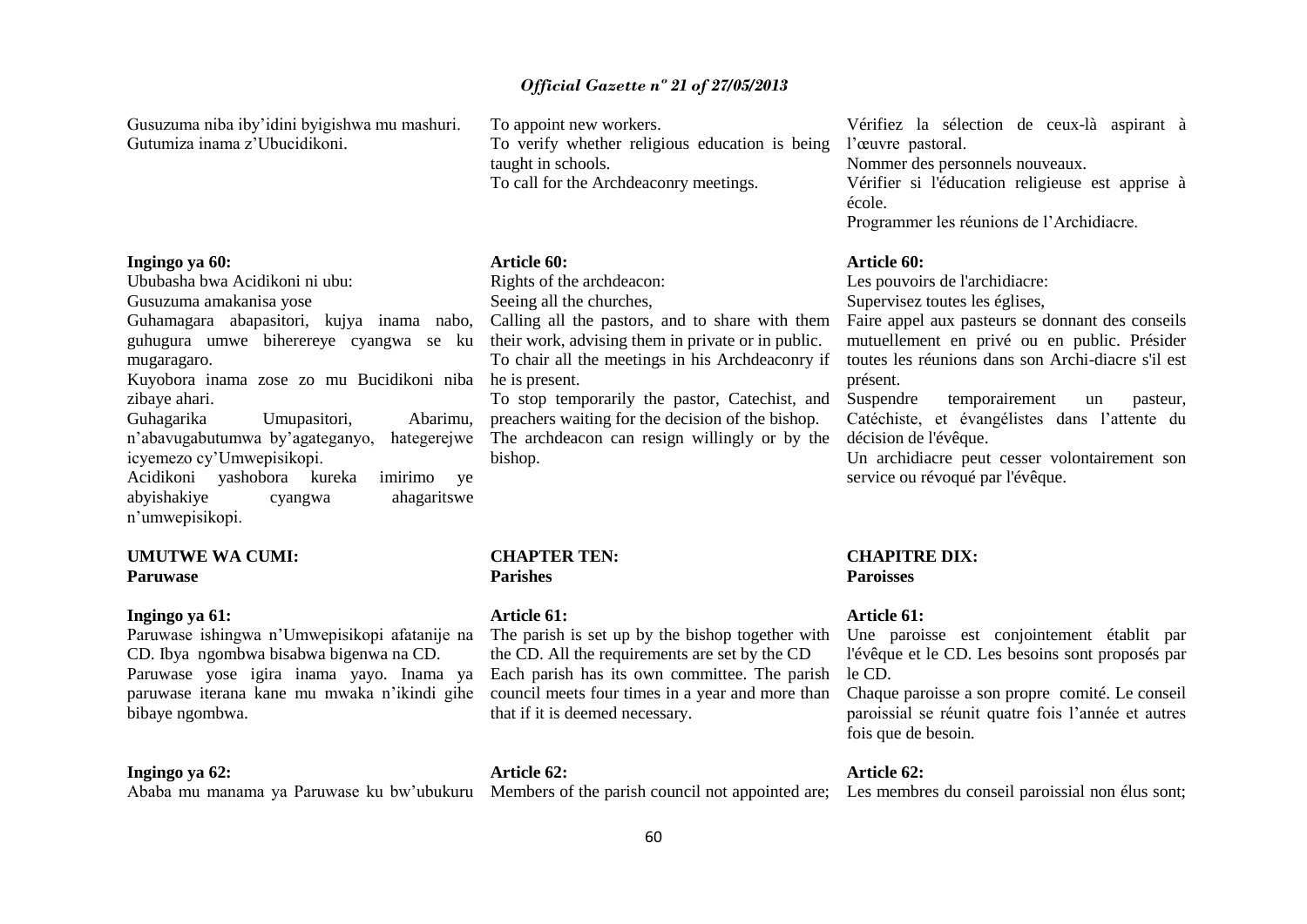bwabo ni: Apasitori, Abadiyakoni, abayobozi b'amasantarali, umukuru w'umuryango w'abategarugori n'abigisha b'amakanisa. Abatorwa ni aba: Abakristo babiri b'ibitsina byombi ba buri kanisa yose. Batorwa n'abakristo

b'iyo paruwase bagatorwa mu cyumweru cya mbere gikurikira Pasika.

Abatowe bamara imyaka ibiri muri iyo nama.

#### **Ingingo ya 63:**

Abadatorwa ku bw'ubukuru bwabo ni abapasitori n'abadiyakoni, ababwiriza butumwa, Umukuru w'abategarugori, ushinzwe urubyiruko, n'abigisha bafite inzandiko bose.

#### **Ingingo ya 64:**

Inama iterana buri mezi atatu.

Umubare w'intumwa wa ngombwa kugira ngo inama iterane ungana na 2/3 by'abagize inama ya Paruwase.

Perezida w'inama ni Pasitori wa Paruwase.

## **Ingingo ya 65:**

Imirimo y'inama ya Paruwasi; Gutuma abigisha b'amakanisa. Gukiza imanza z'ibyerekeye ubukristo. Gukiza imanza z'Abigisha b'Itorero mu makanisa.

#### **Ingingo ya 66:**

Inyandiko mvugo z'inama zizashyikirizwa Acidikoni nawe azishyire imbere y'inama y'Ubucidikoni. Ubujurire bwose buvuye muri Paruwase bushyikirizwa inama y'Ubucidikoni.

pastors, deacons, church centres, mothers union president, and church Catechist.

Members who are appointed are: two Christians of different sex. They are elected by Christians of that parish and they are elected in the first week after Easter.

years.

#### **Article 63:**

Members not elected due to their responsibilities are; pastors, deacons, church centres, mothers' union president, head of youth and church leaders with certificates.

#### **Article 64:**

The parish council meets after three months. In order for the parish council to meet 2/3 of the members of the committee must be present. The pastor of the parish chairs the meeting.

#### **Article 65:**

Activities of the parish council; To appoint church Catechist. To settle cases concerning Christians. To settle cases of church leaders in churches.

#### **Article 66:**

All the minutes of the meeting are given to the Archdeaconry committee. All the appeals from the parish are sent to the Archdeaconry paroisse est renvoyé au comité Archidiacre.committee.

pasteurs, diacres, responsables des centres, président des femmes, et les Catéchistes des églises.

Les membres élus sont : deux Fidèles de deux sexes. Ils sont choisis par les fidèles de cette paroisse et ils sont choisis dans la première semaine après Pâques.

The elected members serve for a period of two Les membres choisis servent pour une période de deux ans.

#### **Article 63:**

Les personnes non éligibles suite à leurs responsabilités sont; pasteurs, diacres, évangélistes, présidente des femmes, président des jeunes, et autres responsables.

#### **Article 64:**

Le conseil paroissial se réunit tous les trois mois si 2/3 des membres sont présents. Le pasteur de la paroisse préside la réunion.

#### **Article 65:**

Activités du conseil de paroisse : Nommer les Catéchèses des églises. Régler les problèmes spirituels des fidèles. Régler les conflits des chefs des églises au sein des églises même.

#### **Article 66:**

Les comptes rendus des réunions sont donnés au comité Archi-diacre. Tout appel émanant de la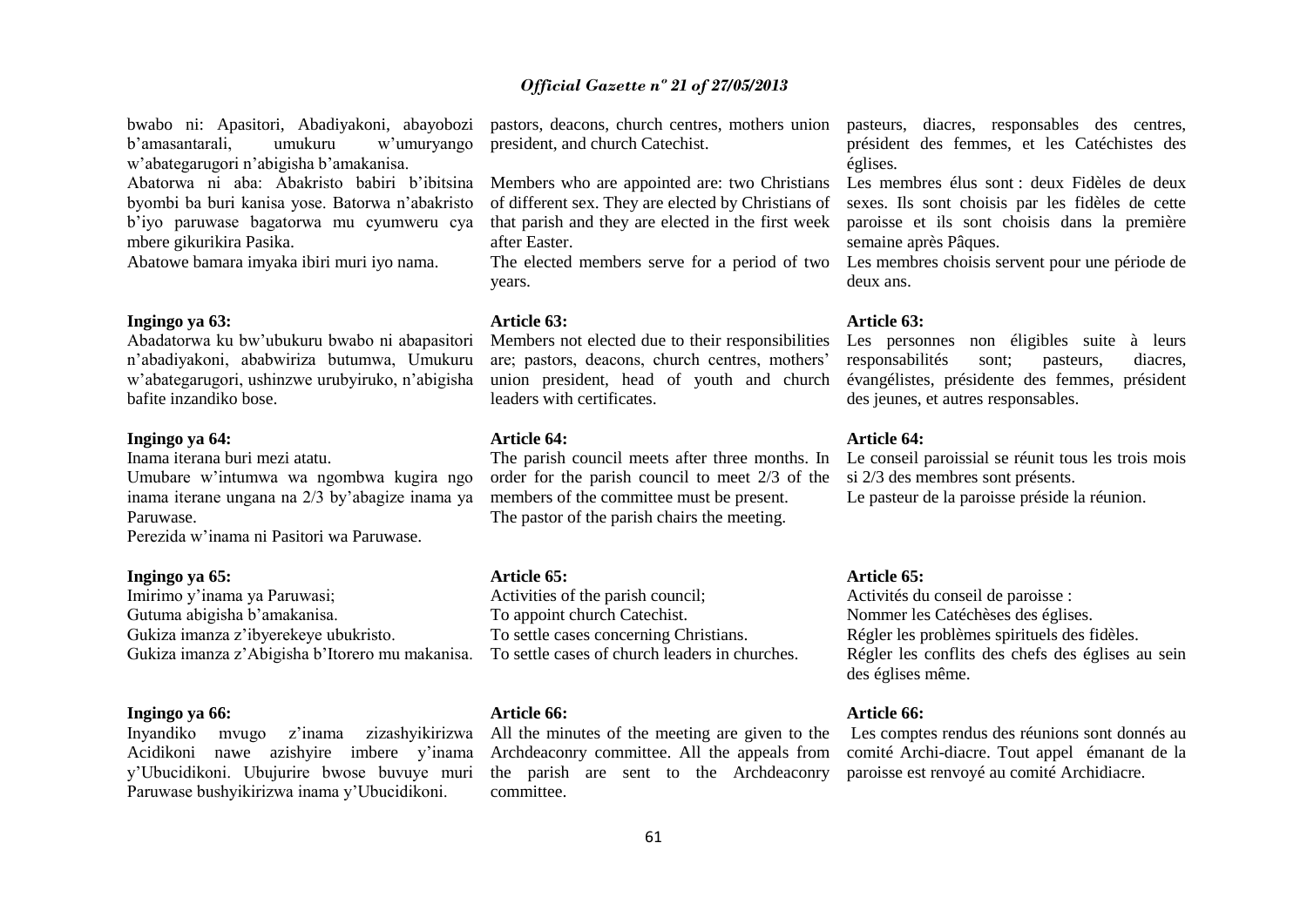#### **UMUTWE WA CUMI NUMWE: Amahame y' ubupasitori**

#### **Ingingo ya 67:**

Ubupasitori, kandi ntawe uzatumwa gukora and no body will be sent to do pastoral work in umurimo w'Ubupasitori muri Diyosezi ya the diocese of Cyangugu unless he or she accepts Cyangugu keretse abanje kwemerwa no gushyira to sign on the following agreements; umukono we ku masezerano akurikira;

Njyewe.....................................nemeye kandi isezerano rya kera no mu rishya yuko byahumetswe n'Imana kandi ko ibirimo byose bikwiriye umuntu ngo akizwe

itatu n'icyenda [39] [ziri mugitabo cy'amasengesho], n'igitabo cy'amasengesho n'uburyo bwo kurobanura Abepisikopi, Abapasitori, n'Abadiyakoni.

Nemeye imyigishirize y'Itorero ry'Ubwepisikopi uko ihamya n'igitabo cy'amasengesho yuko ihuye n'igitabo cy'Imana. Kandi mu gusenga kw'abantu bose mu rusengero no mu gutanga amasakaramentu; nzajya nsoma amagambo ategetswe muri icyo gitabo, Sinzasoma ikindi keretse ikizategekwa n'abakuru b'uwo murimo. Nemeye kumvira Itegeko-Nshinga na za Kanoni my church. bya Diyosezi ya Cyangugu[EER/DC]

Diyosezi ya Cyangugu mu Itorero ry'Ubwepisikopi mu Rwanda n'abazamusimbura Cyangugu.[EER/DC]. nk'uko bitegetswe n'amategeko y'Itorero mu ngingo zose zikwiriye kandi zitegetswe.

#### **CHAPTER ELEVEN: Ethics of pastors**

#### **Article 67:**

Ntawe urobanurirwa Ubudiyakoni cyangwa No body can be ordained as a deacon or pastor,

prayer book, and the prayer book, and all the sélection des Évêques, pasteurs, et diacres. orders followed to ordain the Bishops, pastors, and the deacons.

prayer of all Christians in the church, giving sacraments. I will be reading all the words book unless directed by other church leaders in

the canons of the diocese

## **CHAPITRE ONZE: Principes des pasteurs**

#### **Article 67**:

Personne ne peut être ordonné diacre ou pasteur, et personne ne sera envoyé pour exercer l'œuvre pastoral dans le diocèse de Cyangugu à moins qu'il /elle soit accepté(e) et signe les accords suivants;

nizeye ntashindikanya ibyanditswe byera byo mu believe without doubt all the holy scripts written crois aux Saintes Ecritures de l'Ancien et des Nemeye ingingo z'ibyo twizera uko ari mirongo I also believe in 39 articles which are in the dans le livre de prière, et la procédure de I.....................................................accept and I Moi..................................................... accepte et in the old testament and new testament that they nouveaux testaments inspirés par Dieu, et tout ce were revealed by the living God and that qui y est écrit est important pour sauver everything in it are important for one to be saved. l'homme. Je crois aussi aux 39 articles qui sont

> I also believe in the teachings and beliefs of the Je crois également aux enseignements et Episcopal church and the prayer book as it is in croyances de l'église épiscopale et le livre de conformity with the Holy scripture. Also the prière comme conforme à la parole de Dieu. Et written in that book, I will never read any other ce livre, je ne lirai jamais autre livre à moins en prière de tous les fidèles dans l'église, donnant des sacrements, Je lirai tous les mots écrits dans qu'il me soit ordonné par la hiérarchie de mon église.

Ndahiye by'ukuri kumvira Umwepisikopi wa I accept that I will abide by the constitution and J'accepte que je me conformerai à la constitution et les canons du diocèse de Cyangugu. [EER/DC].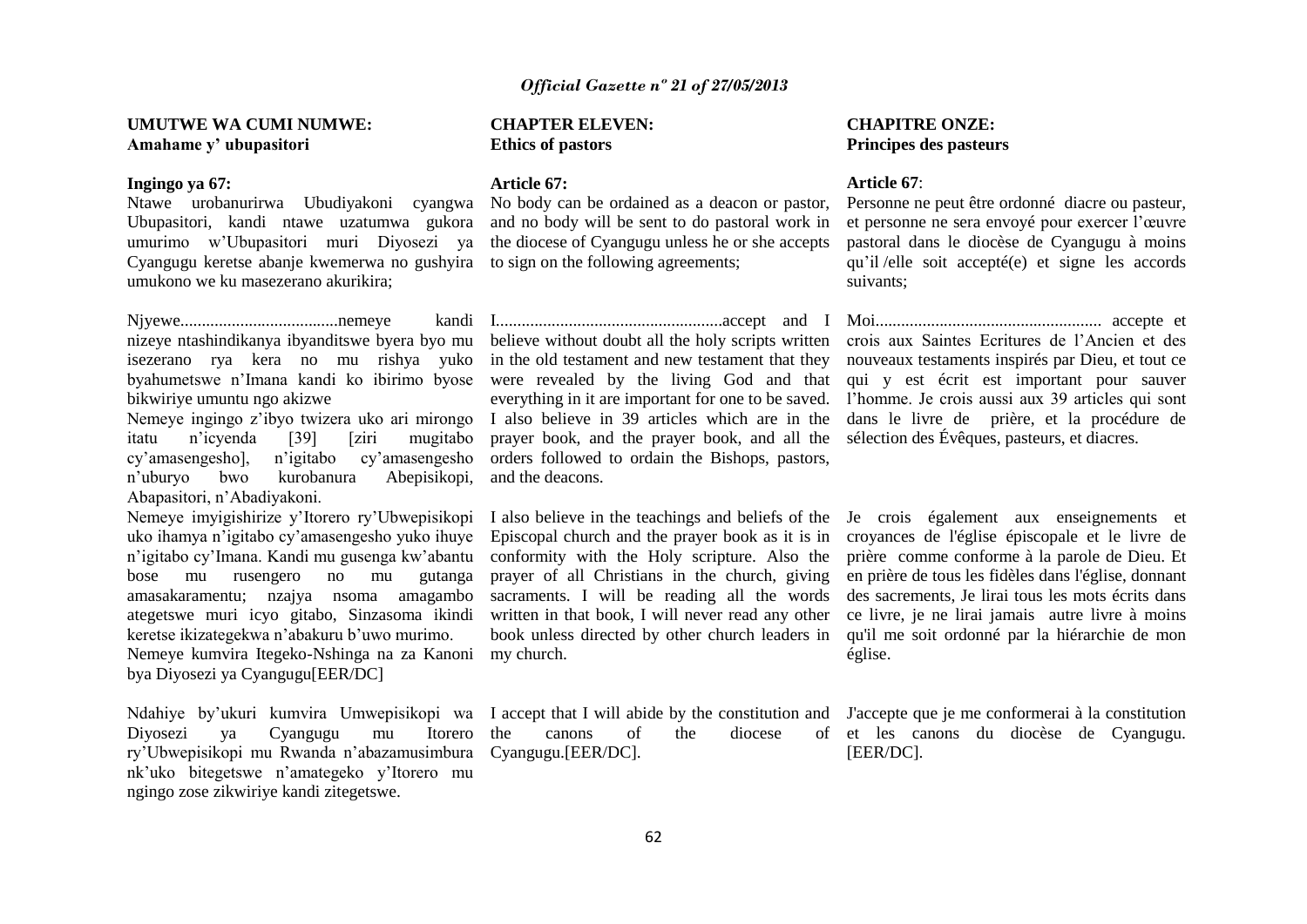muri Diyosezi aho bazantuma.

Nijyewe........................... Umukono ..................

#### **Ingingo ya 68 :**

Iri tegeko rishobora gusubirwamo bisabwe This Constitution can be changed having agreed n'ubwinganze bw'amajwi y'Abanyamuryango nyakuri bahari nibura 2/3 by'abagize inama ya least 2/3 of the members of the Synod. Sinode.

gushyirwaho umukono n'abagize inama ya Sinode. Iri tegeko rishyirwaho umokono w'Umuvugizi wa Diyosezi n'Abavugizi Bungirije Synod. mu mwanya wa Sinode

Bikorewe i Rusizi Done at Rusizi Fait á Rusizi

Cyangugu in the Episcopal church of Rwanda and others who will replace him as it is set by the law of the church.

I also accept to work any where in the diocese.

#### **Article 68:**

by the absolute majority of the association at

Iri I tegeko rizatangira gukurikizwa rimaze signed by members of the Synod. This This Constitution comes into force after it is Constitution is signed by the Legal

Kandi nemeye no gukora umurimo aho ariho hose I swear to obey the Bishop of the Diocese of Je jure obéir à l'Évêque du Diocèse de Cyangugu dans l'église épiscopale du Rwanda et ses successeurs comme prévu par la loi de l'église. J'accepte aussi de travailler partout dans le diocèse.

| Moi       |
|-----------|
| Signature |

#### **Article 68:**

Ces statuts peuvent être modifiés par consensus de la majorité absolu de l'association au moins 2/3 des membres du Synode.

Representative and his assistant on behalf of the signés par le Représentant Légal et les Ces statuts entrent en vigueur après sa signature par les membres du Synode. Ces statuts sont Représentants Légaux auxiliaires de la part du Synode.

**Umuvugizi wa EER D/C Musenyeri RWUBUSISI Geoffrey (sé) Abavugizi bungirije ba EER D/C 1-Rev. Arch. NDIZIHIWE Azariah (sé)**

**2-NIYONSABA Martin (sé)**

**Legal Representative of EER/DC Bishop RWUBUSISI Geoffrey (sé)**

**Assistant Legal Representatives**

**1-Rev. Arch. NDIZIHIWE Azariah (sé)**

> **2-NIYONSABA Martin (sé)**

**Représentant Légal d'EER/DC Évêque RWUBUSISI Geoffrey (sé)**

**Représentants Légaux Auxiliaires**

**1-Rev. Arch. NDIZIHIWE Azariah (sé)**

> **2-NIYONSABA Martin (sé)**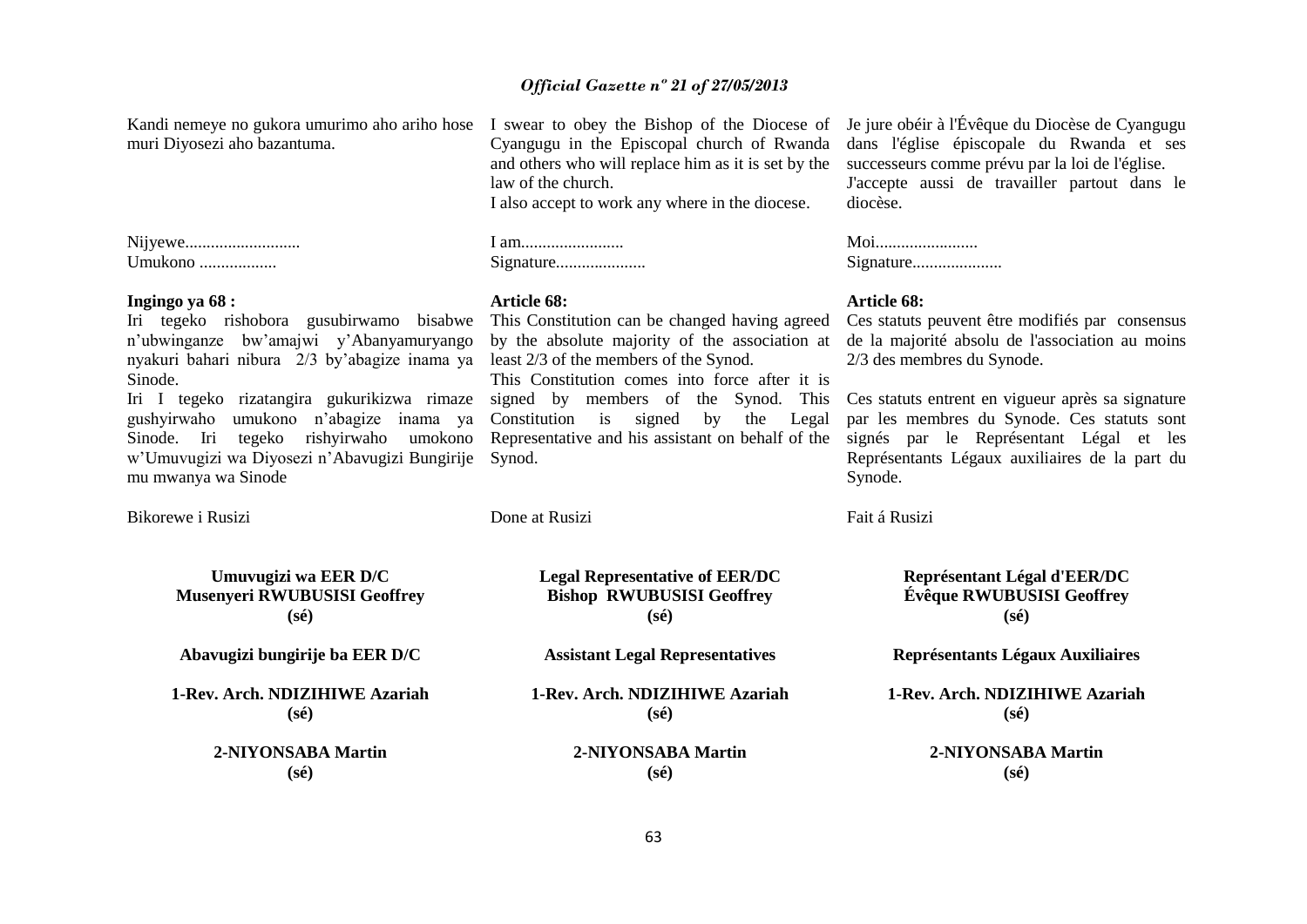**ITEKA RYA MINISITIRI Nº105/11 RYO MINISTERIAL ORDER Nº105/11 OF KUWA 31/07/2008 RYEMEZA ABAVUGIZI B'"ITORERO RY'UBWEPISKOPI RWANDA DIYOSEZI YA CYANGUGU" (E.E.R/DC) 31/07/2008 APPROVING THE LEGAL REPRESENTATIVE OF THE "EPISCOPAL CHURCH OF RWANDA CYANGUGU DIOCESE"(E.E.R/DC ) ARRETE MINISTERIEL Nº105/11 DU 31/07/2008 PORTANT AGREMENT DES REPRESENTANTS LEGAUX DE L'" EGLISE EPISCPALE AU RWANDA DIOCESE DE CYANGUGU" ( E.E.R/DC)**

## **ISHAKIRO**

#### **TABLE OF CONTENTS**

#### **TABLE DES MATIERES**

| Ingingo ya mbere: Abavugizi b'umuryango                     | <b>Article One: The Legal Representatives</b>             | Article premier: Les Représentants Légaux |
|-------------------------------------------------------------|-----------------------------------------------------------|-------------------------------------------|
| Ingingo ya 2: Ivanwaho z'Ingingo<br>zinyuranyije n'iri Teka | <b>Article 2: Repealing of inconsistent</b><br>provisions | <b>Article 2: Disposition abrogatoire</b> |
| Ingingo ya 3: Igihe Iteka ritangirira<br>gukurikizwa        | <b>Article 3: Commencement</b>                            | Article 3: Entrée en vigueur              |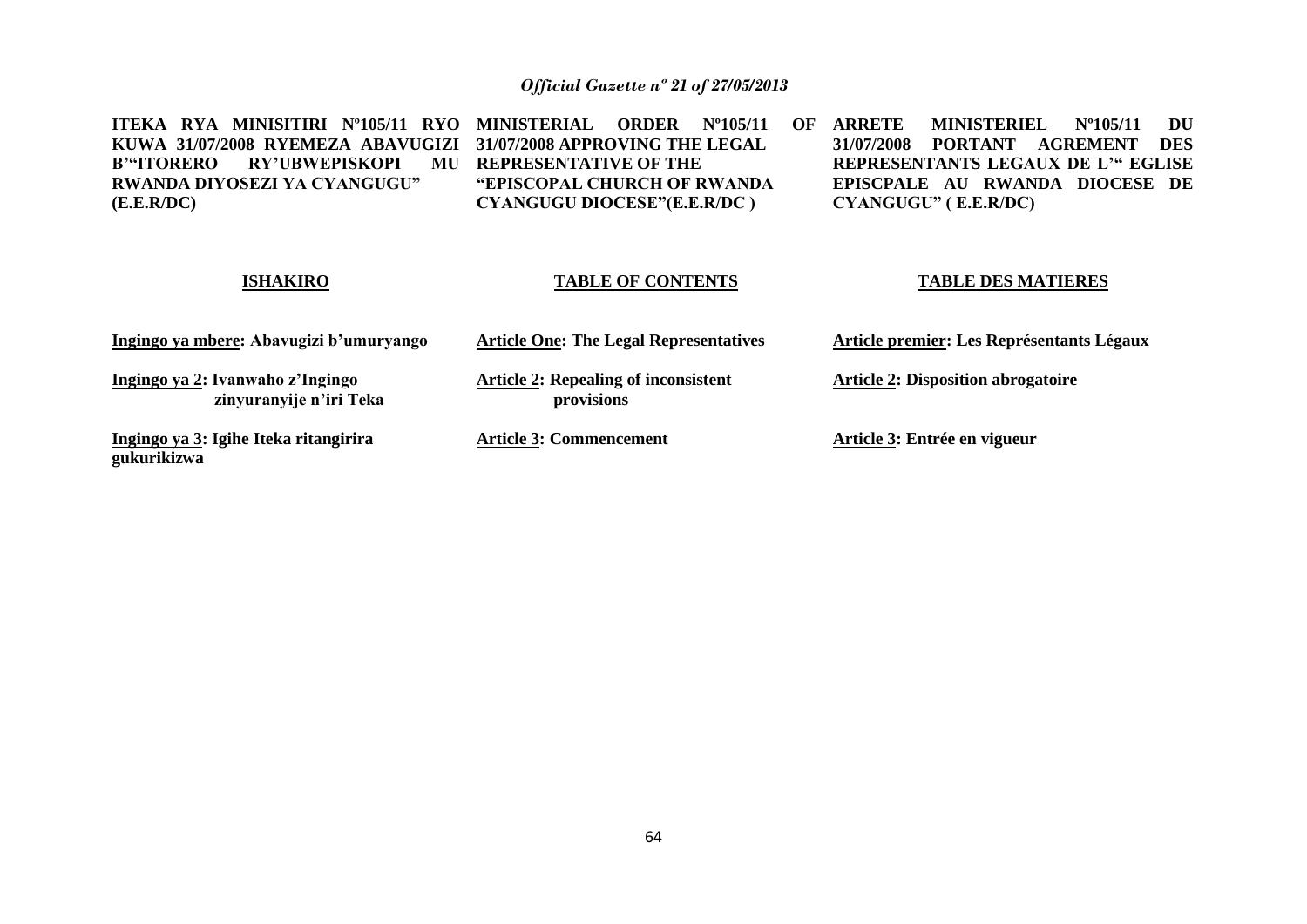| ITEKA RYA MINISITIRI Nº105/11 RYO<br>KUWA 31/07/2008 RYEMEZA ABAVUGIZI<br><b>B'"ITORERO</b><br><b>RY'UBWEPISKOPI</b><br>MU<br>RWANDA DIYOSEZI YA CYANGUGU"<br>(E.E.R/DC)                                                                                                               | <b>MINISTERIAL</b><br><b>ORDER</b><br>$N^{\circ}105/11$<br>OF<br>31/07/2008 APPROVING THE LEGAL<br><b>REPRESENTATIVES OF THE</b><br>"EPISCOPAL CHURCH OF RWANDA<br><b>CYANGUGU DIOCESE"(E.E.R/DC)</b>  | <b>ARRETE</b><br><b>MINISTERIEL</b><br>$N^{\circ}105/11$<br><b>DU</b><br><b>AGREMENT</b><br>31/07/2008<br><b>PORTANT</b><br><b>DES</b><br>REPRESENTANTS REGAUX DE L'" EGLISE<br>EPISCPALE AU RWANDA DIOCESE DE<br>CYANGUGU" (E.E.R/DC) |
|----------------------------------------------------------------------------------------------------------------------------------------------------------------------------------------------------------------------------------------------------------------------------------------|--------------------------------------------------------------------------------------------------------------------------------------------------------------------------------------------------------|----------------------------------------------------------------------------------------------------------------------------------------------------------------------------------------------------------------------------------------|
| Minisitiri w'Ubutabera /Intumwa Nkuru ya<br>Leta,                                                                                                                                                                                                                                      | The Minister of Justice/ Attorney<br>General,                                                                                                                                                          | Le Ministre de la Justice/Garde des<br>Sceaux,                                                                                                                                                                                         |
| Ashingiye ku Itegeko Nshinga rya Repubulika y'u<br>Rwanda ryo kuwa 4 Kamena 2003, nk'uko<br>ryavuguruwe kugeza ubu, cyane cyane mu ngingo<br>zaryo iya 120 n'iya 121;                                                                                                                  | Pursuant to the Constitution of the Republic of<br>Rwanda of 4 June 2003, as amended to date,<br>especially in Articles 120 and 121;                                                                   | Vu la Constitution de la République du Rwanda du<br>4 Juin 2003, telle que révisée à<br>ce jour,<br>spécialement en ses articles 120, et 121;                                                                                          |
| Ashingiye ku Itegeko n° 20/2000 ryo kuwa Pursuant to Law n° 20/2000 of 26/07/2000,<br>26/07/2000 ryerekeye imiryango idaharanira relating to Non-profit making Organizations<br>inyungu, cyane cyane mu ngingo zaryo iya 12, iya especially in Articles 12, 14 and 42;<br>14 n'iya 42; |                                                                                                                                                                                                        | Vu la loi nº 20/2000 du 26/07/2000 relative aux<br>associations sans but lucratif, spécialement en ses<br>articles 12, 14, et 42;                                                                                                      |
| Amaze kubona Iteka rya Perezida nº 27/01 ryo<br>kuwa 18/07/2004 rigena amwe mu mateka<br>y'Abaminisitiri yemezwa atanyuze mu nama<br>y'Abaminisitiri, cyane cyane mu ngingo yaryo ya<br>mbere;                                                                                         | Pursuant to the presidential Order $n^{\circ}$ 27/01 of<br>18/07/2004, determining certain Ministerial<br>Orders which are adopted without Consideration<br>by the Cabinet, especially in article One; | Vu l'Arrêté Présidentiel nº 27/01 du 18/07/2004<br>déterminant certains Arrêtés Ministériels qui ne sont<br>pas adoptés par le Conseil des Ministres,<br>spécialement en son article premier;                                          |
| Asubiye ku Iteka rya Minisitiri n° 85/05 ryo ku wa<br>18/02/1994 riha ubuzima gatozi "ITORERO<br>RY'UBWEPISKOPI MU RWANDA DIYOSEZI<br>YA CYANGUGU"(E.E.R/DC) cyane cyane mu<br>ngingo yaryo ya 2;                                                                                      | Revised Ministerial<br>18/02/1994 granting the Legal status to the<br><b>CHURCH</b><br><b>RWANDA</b><br>"EPISCOPAL<br>OF<br><b>CYANGUGU</b><br>DIOCESE"<br>(E.E.R/DC),<br>especially in article 2;     | Order nº 85/05 of Revu l'Arrêté Ministériel nº 85/05 du 18/02/1994<br>accordant la personnalité civile a l'"EGLISE<br>EPISCOPALE AU RWANDA DIOCESE DE<br>CYANGUGU" (E.E.R/DC) spécialement en son<br>article 2;                        |
| Abisabwe n'Umuvugizi w'umuryango<br>"ITORERO RY'UBWEPISKOPI MU RWANDA<br>DIYOSEZI YA CYANGUGU" (E.E.R/DC), mu                                                                                                                                                                          | Upon request lodged by the Legal Representative<br>of the "EPISCOPAL CHURCH OF RWANDA<br><b>CYANGUGU</b><br>DIOCESE" (E.E.R/DC), On                                                                    | Sur requête du Représentant Légal de l'<br>"EGLISE EPISCOPALE AU RWANDA<br>DIOCESE DE CYANGUGU" (E.E.R/DC),                                                                                                                            |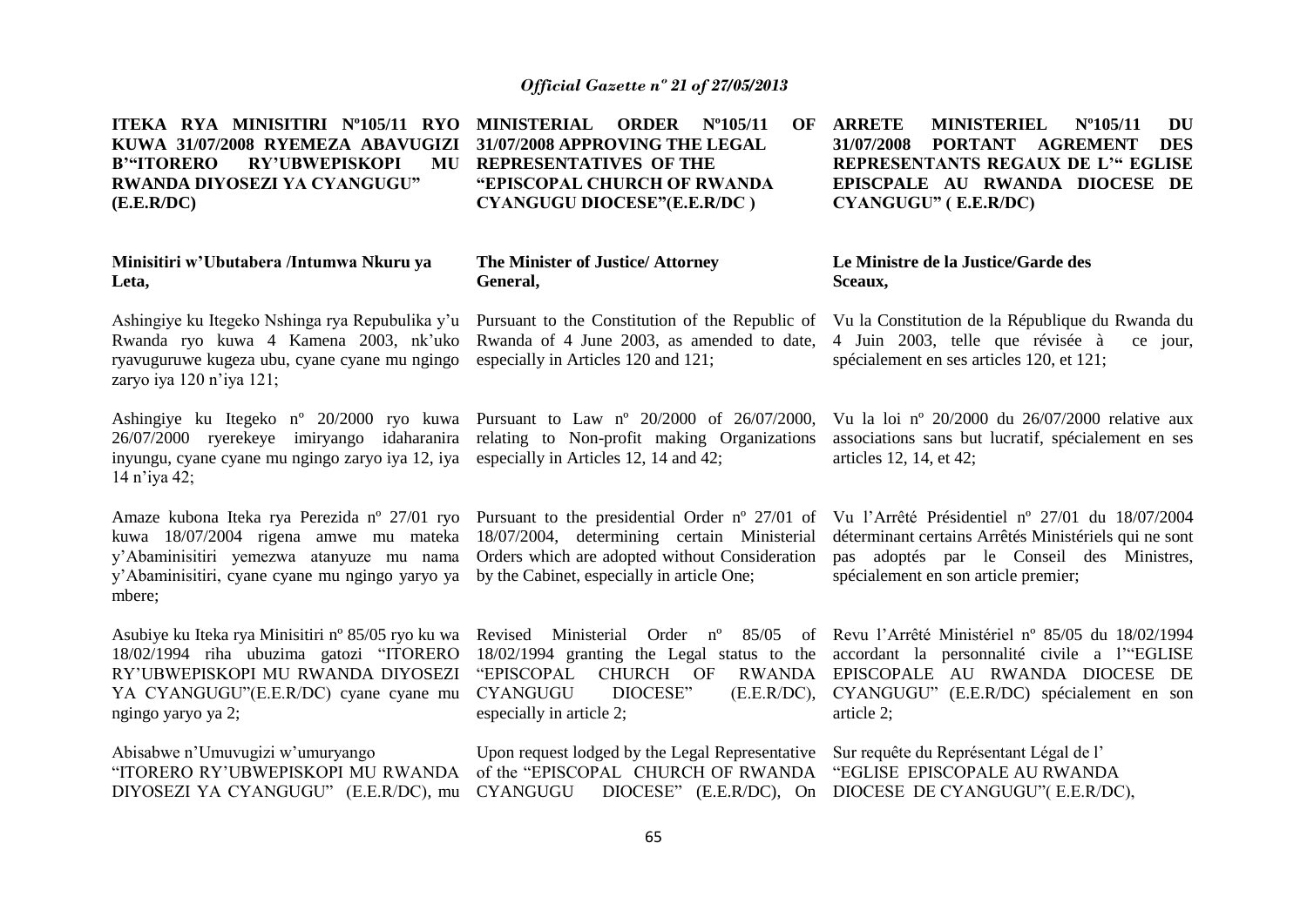rwandiko rwe rwakiriwe kuwa 15/03/2002;

March  $15<sup>th</sup>$  2002:

reçue le 15/03/2002;

#### **ATEGETSE:**

#### **Ingingo ya mbere**: **Abavugizi b'umuryango**

Uwemerewe kuba umuvugizi w'"ITORERO RY'UBWEPISKOPI MU RWANDA DIYOSEZE YA CYANGUGU" (E.E.R/DC) ni Musenyeri RWUBUSISI Geoffrey, Umunyarwanda uba mu Murenge wa Kamembe, Akarere ka Rusizi, Intara y'Iburengerazuba.

Torero ni Bwana NDIZIHIWE Azarias, Umunyarwanda, uba mu Murenge wa Kamembe, Akarere ka Rusizi, Intara y'Iburengerazuba; na Bwana NIYONSABA Martin, Umunyarwanda Nyamasheke, Intara y'Iburengerazuba.

#### **HEREBY ORDERS:**

#### **Article One: The Legal Representatives**

Bishop RWUBUSISI Geoffrey, of Rwandan Nationality, residing in Kamembe Sector, Rusizi District, Western Province is authorized to be the Legal Representative of the Association" EPISCOPAL CHURCH OF RWANDA CYANGUGU DIOCESE" (E.E.R/DC).

Nationality, residing in Kamembe Sector, Rusizi District. Western Province and NIYONSABA Martin of Rwandan Nationality, residing in Rangiro Sector, Nyamasheke District, Deputy Legal Representatives of the same Association.

#### **ARRETE:**

#### **Article premier: Les Représentants Légaux**

Est agréé en qualité de Représentant Légal De l' "EGLISE EPISCOPALE AU RWANDA DIOCESE DE CYANGUGU" (E.E.R/DC) Monseigneur RWUBUSISI Geoffrey, de Nationalité Rwandaise, résidant dans le Secteur de Kamembe, District de Rusizi, Province de l'Ouest.

Abemerewe kuba Abavugizi Bungirije b'iryo Mr. NDIZIHIWE Azarias of Rwandan Sont agréés en qualité de Représentants Légaux uba mu Murenge wa Rangiro, Akarere ka Western Province are authorized to be The NIYONSABA Martin, de Nationalité Rwandaise, Suppléants de la même Eglise, Monsieur Mr NDIZIHIWE Azarias, de Nationalité Rwandaise, résidant dans le Secteur Kamembe, en District de Rusizi, Province de l'Ouest, et Monsieur résidant dans le Secteur Rangiro, en District de Nyamasheke, Province de l'Ouest.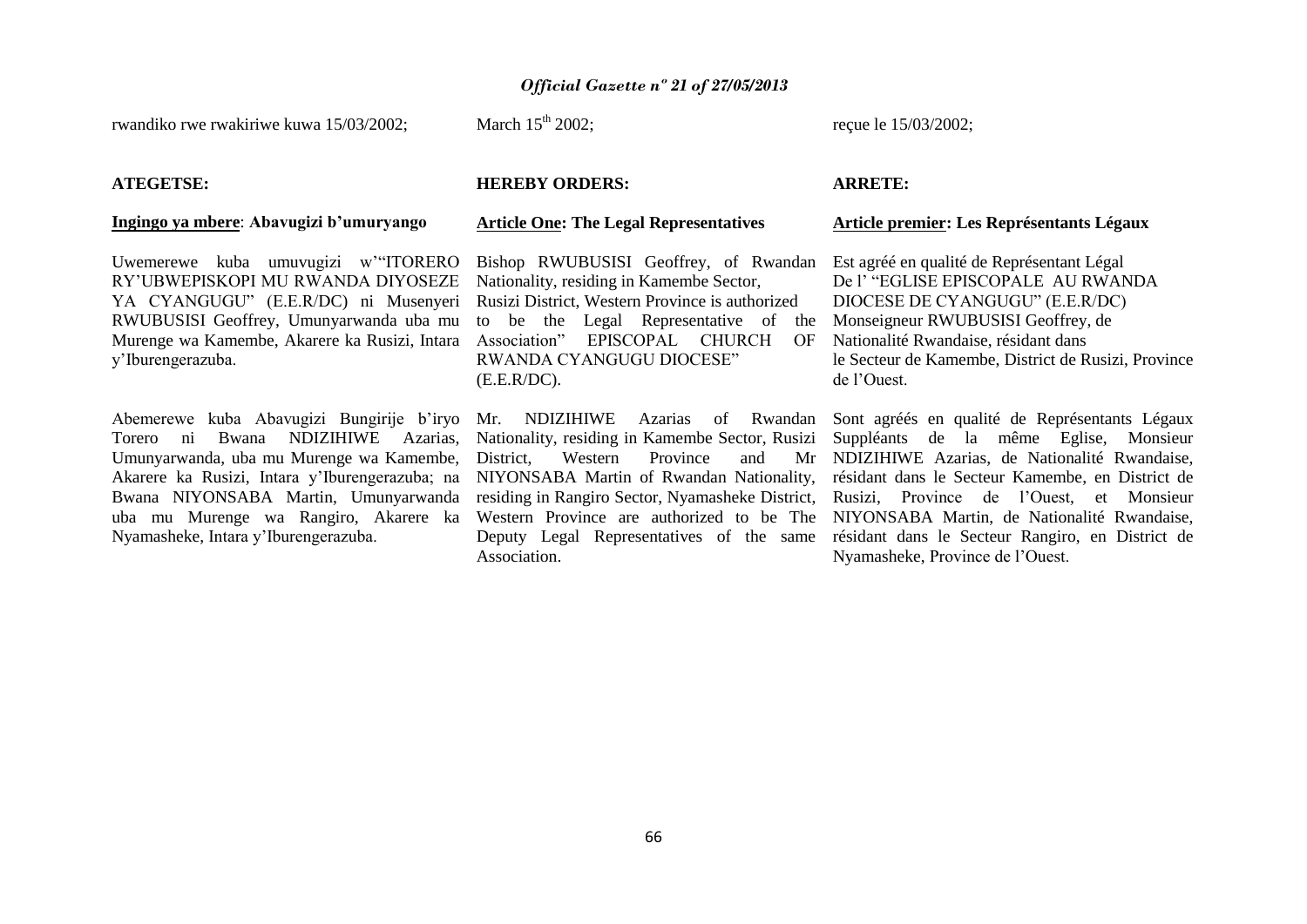| Ingingo ya 2: Ivanwaho z'ingingo<br>zinyuranyije n'iri Teka                                                         | <b>Article 2: Repealing of inconsistent</b><br>provisions                                                                | <b>Article 2: Disposition abrogatoire</b>                                                                          |
|---------------------------------------------------------------------------------------------------------------------|--------------------------------------------------------------------------------------------------------------------------|--------------------------------------------------------------------------------------------------------------------|
| Ingingo zose z'Amateka yabanjirije iri kandi<br>zinyuranyije naryo zivanyweho                                       | All prior provisions contrary to this Order are Toutes les dispositions antérieures contraires au<br>hereby repealed.    | présent arrêté sont abrogées.                                                                                      |
| Ingingo ya 3: Igihe iteka ritangira gukurikizwa                                                                     | <b>Article 3: Commencement</b>                                                                                           | Article 3: Entrée en vigueur                                                                                       |
| Iri<br>gukurikizwa<br>Teka<br>ritangira<br>umunsi<br>Ritangarijweho mu igazeti ya Leta ya Repubulika<br>y'u Rwanda. | This Order shall come into force on the date of its<br>publication in the Official Gazette of the Republic<br>of Rwanda. | Le présent arrêté entre en vigueur le jour de sa<br>publication au Journal Officiel de la République<br>du Rwanda. |
| Kigali, kuwa 31/07/2008                                                                                             | Kigali, on 31/07/2008                                                                                                    | Kigali, le 31/07/2008                                                                                              |
| (sé)<br><b>KARUGARAMA Tharcisse</b>                                                                                 | $(s\acute{e})$<br><b>KARUGARAMA Tharcisse</b>                                                                            | (sé)<br><b>KARUGARAMA Tharcisse</b>                                                                                |

Minisitiri w'Ubutabera/Intumwa Nkuru ya Leta

**KARUGARAMA Tharcisse** The Minister of Justice /Attorney General

**KARUGARAMA Tharcisse** Le Ministre de la Justice/Garde des Sceaux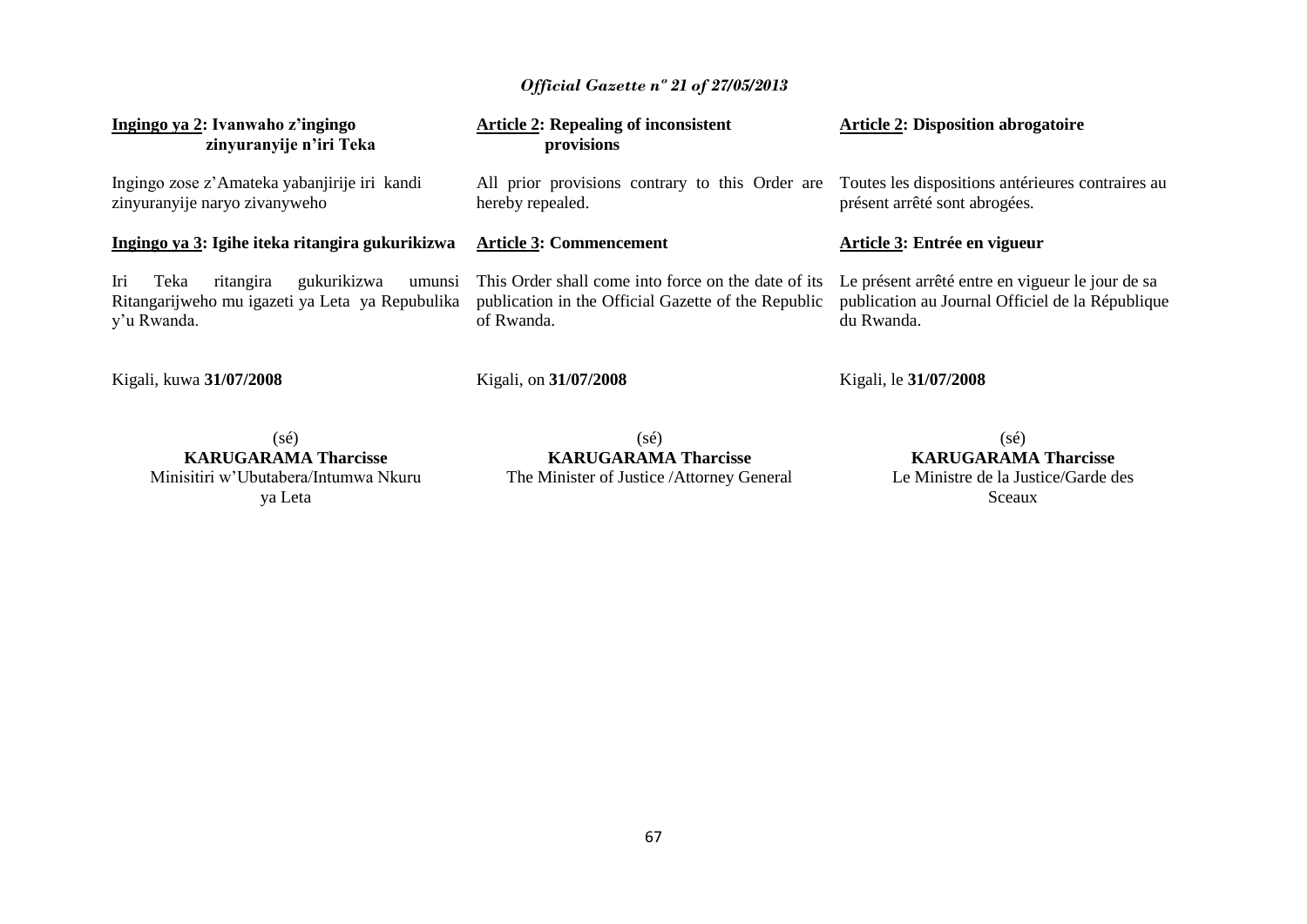## **INYANDIKOMVUGO Y'INAMA NKURU (SINODE ) Y'ITORERO IDASANZWE YA DIYOSEZE YA CYANGUGU**

## **ITORERO RY'UBWEPISIKOPI MU RWANDA YO KUWA 01/03/2002.**

Inama itangiye saa tatu za mugitondo iyobowe n'umwepisikopi. Inama itangijwe n'indirimbo ya 286 mu zo gushimisha no gusenga.

Umwepisikopi yakomeje asuhuza abaje mu nama kandi areba intumwa za buri paruwase:

-Paruwasi ya Kanzu:2 -Paruwasi ya Gisuma:2 -Paruwasi ya Bweyeye:3 -Paruwasi ya Gakenke: 3 -Paruwasi Ya mpinga: 1 -Paruwasi ya Bugarama:1 -Paruwasi ya Nyarusange:4 -Paruwasi ya Ntendezi: 2 -Paruwasi ya Banda: 3 -Paruwasi ya Cyimbogo: 2 -Paruwase Kamembe: 7 -Intumwa za Musenyeri:4

Umuyobozi w'inama ariwe Umwepisikopi asanze umubare w'Intumwa ¾ by'abajyanama bihari.

Hakurikiyeho gusangira Ijambo ry'Imana, ryatangijwe n'indirimbo ya 190, hasomwe no muri Matayo 16 :13-28 ; uko Yesu yabanye n'Abigishwa be.

Akora ibitangaza, yigisha, ashaka kumenya ko bazi uwo ariwe,….

Petero ati :Uri Kristo Umwana w'Imana Nzima, ibyo yabihishuriwe n'Umwuka Wera.

Umwepisikopi yakomeje avuga ati « Turashaka Abapastori bazi ko Yesu ari Kristo, haba ku manywa na n'ijoro, uzi ko Yesu Kristo ariwe utanga ubugingo, kuko hariho abarwanya Itorero kandi bitwa ko ari abakristo.

Bishop ati iyi Sinode idasanzwe nidukoresha neza gahunda birihuta. Yakomej atangaza ibiri ku murongo w'ibyigwa :

## **1. GUTORA ITEGEKOSHINGIRO RYA DIYOSEZE**

Yagize ati umukristo ninde ? Iyi Diyoseze ni iya nde ?

Ati « Umukristo by'ukuri, mpereye ku mateka ya Uganda aho President wa Uganda Idi Amini yishe ARCHIBISHOP, ashaka guhindura igihugu icy'abayisiramu yibwirako biri bushoboke ariko abakozi b'Imana barakomeje bakorera Imana, umurimo urakomera.

Umwami KABAKA wa Uganda nawe yatwitse abana bahamyaga Yesu ariko ntibamwihakana baremera barapfa. Baririmba indirimbo muri icyo gihe gikomeye ivugango : « Iyaba mfite amababa nk'ay'Abamalayika mba ngurutse nkagerayo nkaba isiyoni iteka » ati « Hagati y'intambara zitari zimwe ziba muri iyi si ugomba guhamya Yesu. Yakomeje agira ati tugomba kugira :

## -**ITORERO** :-ryitegeka

 -ryisunika -ryibeshaho

Nyuma ushinzwe imirimo n'ubuyobozi (Administrateur) muri Diyoseze yagize ati « Itegeko shingiro dufite ubu hano ntiryemewe ahubwo tugiye kurisoma kugira ngo twemeze ibirimo cyangwa duhindura ibidahura n'ibyifuzo by'uko Itorero ryayoborwa.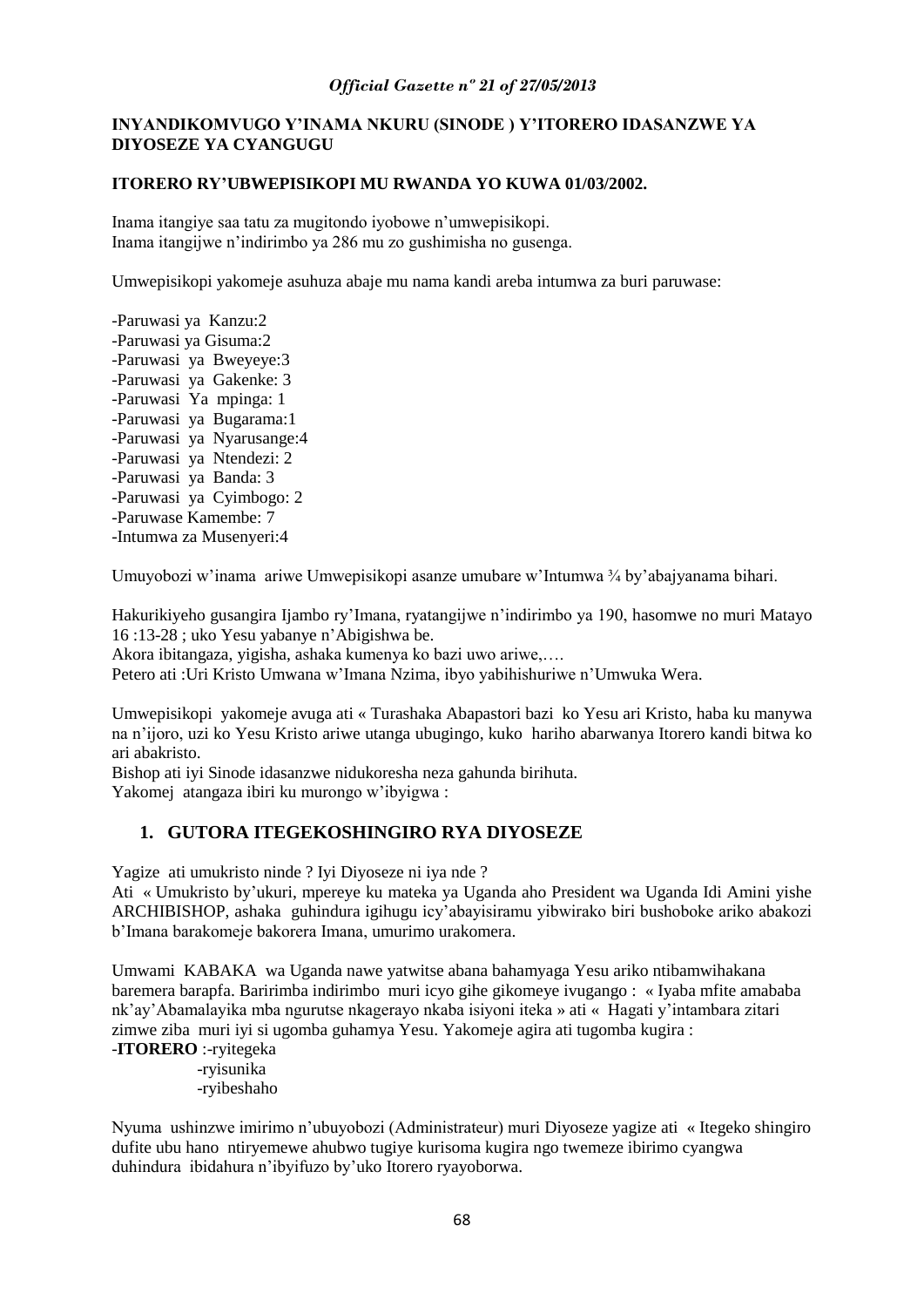Hakurikiyeho gusoma umushinga w'Itegeko shinga n'ubugororangingo bwaryo. Ingingo zagiye zihindurwa n'izongewemo ziboneka mumbanzirizamushinga w'Itegeko nshinga.

Abajyanama bamaze gusoma, gusobanukirwa ingingo zimwe na zimwe, bagiye bongeramo amagambo abuze y'ubugororangingo hanyuma hakurikiraho gutora itegeko nshinga.

Umuyobozi w'inama yabajije abajyanama niba hari abaryemeye, ubwo umwe mu bajyanama witwa Muturanyi Innocent azana igitekerezo kivuga ngo : ndaryemeye, abandi nabo bagishyigikiye ni aba : -Vincent BIZIMANA

-RWABUKAMBA Gaspard -MUTUMWINKA Ruth -NIYONSABA Martin

Umwepisikopi yongera kubaza niba hari abandi bashyigikiye igitekerezo cya Innocent, bose bemeza ko bagishyigikiye.

Iri Tegekoshingiro ryatowe 34/34, nukuvuga 100%.

Umuyobozi w'inama yabajije niba hari uwaba atashyigikiye igitekerezo cyo kwemeza Itegekoshingiro, bose bemeza ko ari ntawe.

Ushinzwe imirimo, abakozi n'imiyoborere muri Diyoseze ya Cyangugu (Administrator) ari nawe wari mubize iyo mbanziriza mushinga yasabye ko bamuha uburenganzira bwo kongera mu itegekoshinga ingingo yerekeranye n'iby'inkiko n'abahagararira Diyoseze mu nkiko z'ubutegetsi bwite za Leta; uburenganzira yabuhawe.

Yakomeje asaba kandi gutora akanama kazamufasha ku bugororangingo bw'Itegeko nshinga.

Inama yemeje aba bakurikira: -NIYONSABA Martin -Rev.MUTURANYI Innocent -Rev.BIZIMANA Vincent -Mme MUKANTWARI Christine

Inama irangiye saa kumi n'imwe n'igice irangiye dusenga, Umwepisikopi asabira abajyanama bose umugisha.

Abanditsi b'inama: -Rev.SURWANONE Viateur (sé) -Mme Christine MUKANTWARI (sé)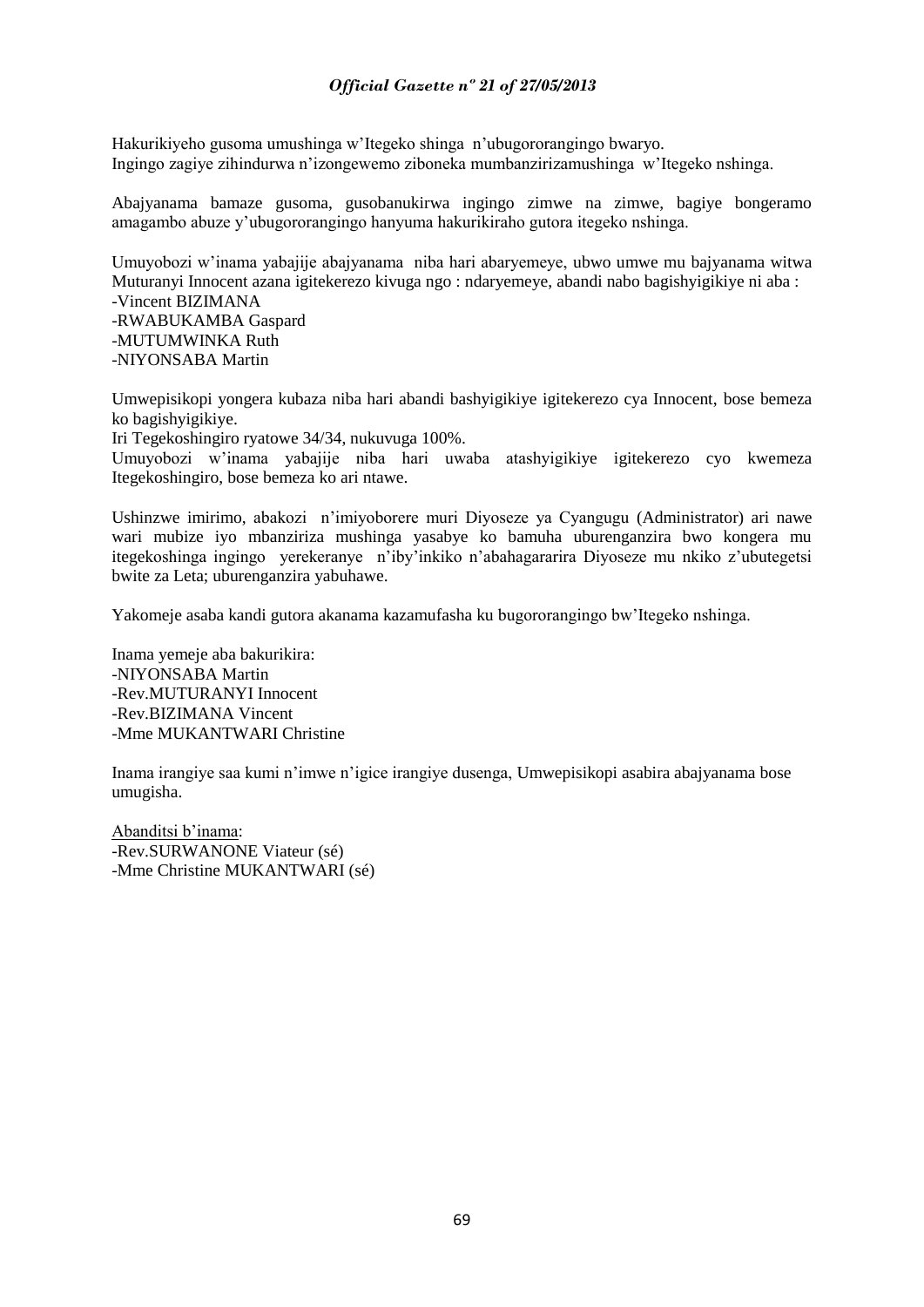| $\mathbf{N}^{\mathrm{o}}$ | <b>AMAZINA YOMBI</b>             | <b>UMUKONO</b> |
|---------------------------|----------------------------------|----------------|
| $\mathbf{1}$              | Turyahebwa Robert                | $(s\acute{e})$ |
| $\mathbf{2}$              | Arch.Ndizihiwe Azaria            | (sé)           |
| 3                         | Kalisa Patrick                   | $(s\acute{e})$ |
| $\overline{\mathcal{L}}$  | Rev.Muturanyi Innocent           | $(s\acute{e})$ |
| 5                         | Mahirwe Obadias                  | $(s\acute{e})$ |
| 6                         | Rev.Mukiza Amos                  | $(s\acute{e})$ |
| 7                         | Mme Mukeshimana Gertulde         | $(s\acute{e})$ |
| 8                         | Mme Mutumwinka Ruth              | $(s\acute{e})$ |
| 9                         | Mlle Tuyisabe Nordine            | $(s\acute{e})$ |
| 10                        | Past.Muhayeyesu Theophile        | $(s\acute{e})$ |
| 11                        | Mudeyi Modeste                   | $(s\acute{e})$ |
| 12                        | Uwayezu cyprien                  | $(s\acute{e})$ |
| 13                        | Rev.Nteziryayo Martin            | $(s\acute{e})$ |
| 14                        | Nshamihigo Isai                  | $(s\acute{e})$ |
| 15                        | Mukagasana Claudine              | $(s\acute{e})$ |
| 16                        | Rev.Baganira Fabien              | $(s\acute{e})$ |
| 17                        | Rev.Munyemana Emmanuel           | $(s\acute{e})$ |
| 18                        | Mbonyingabo Callixte             | $(s\acute{e})$ |
| 19                        | Rev.Rwabukamba Gaspard           | $(s\acute{e})$ |
| 20                        | Musoni Innocent                  | $(s\acute{e})$ |
| 21                        | Ndagijimana Ephraim              | $(s\acute{e})$ |
| 22                        | Ahishakiye Callixte              | $(s\acute{e})$ |
| 23                        | Rev.Bizimana Vincent             | $(s\acute{e})$ |
| 24                        | Rev.Kanoni. Bapfakurera Silas    | $(s\acute{e})$ |
| 25                        | Rev.Principal Niyonsaba Augustin | $(s\acute{e})$ |
| 26                        | Niyonsaba Martin                 | $(s\acute{e})$ |
| 27                        | Hagabimana Felicien              | $(s\acute{e})$ |
| 28                        | Rev.Ntirugeruka Gaspard          | $(s\acute{e})$ |
| 29                        | Rev.Habinshuti Thomas            | $(s\acute{e})$ |
| 30                        | Kidogo Faustin                   | $(s\acute{e})$ |
| 31                        | Nsanzimana Charles               | $(s\acute{e})$ |
| 32                        | Semwaga Charles                  | $(s\acute{e})$ |
|                           |                                  |                |

## **ABITABIRIYE INAMA IDASANZWE (SINODE YA DIYOSEZE) YO KUWA 01/03/2002**

## **Umuyobozi w'inama** : **Musenyeri RWUBUSISI Geoffrey** : (sé)

## **Abanditsi b'Inama** :

Mme Mukantwari Christine (sé) Rev.Surwanone Viateur : (sé)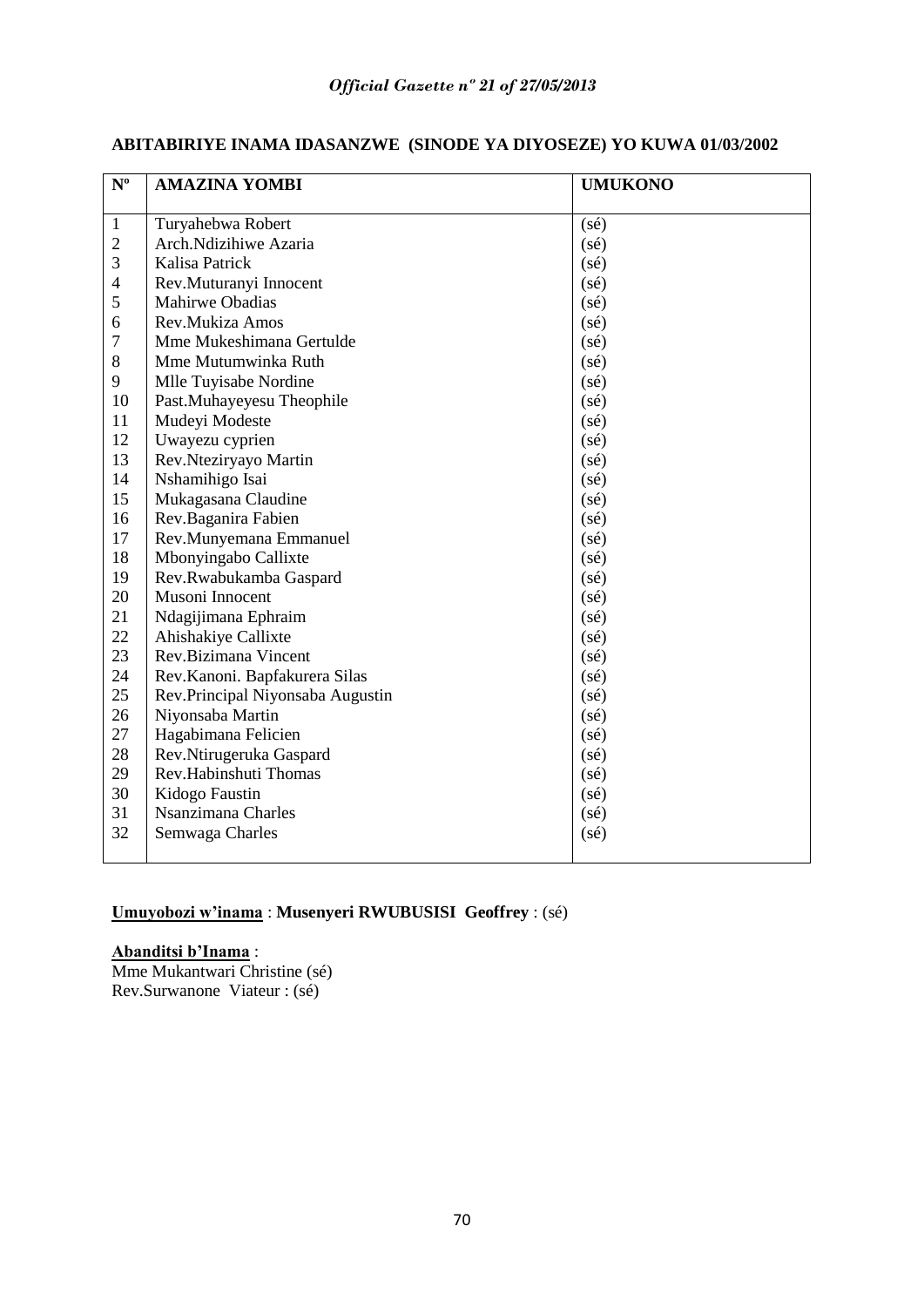#### **ITEKA RYA MINISTIRI Nº 32 RYO KUWA MINISTERIAL ORDER Nº32 OF 30/03/2009 30/03/2009 RITANGA UBURENGANZIRA AUTHORISING NAME ALTERATION BWO GUHINDURA IZINA ARRETE MINISTERIEL Nº 32 DU 30/03/2009 PORTANT AUTORISATION DE CHANGEMENT DE NOM**

#### **ISHAKIRO**

#### **TABLE OF CONTENTS**

## **TABLE DES MATIÈRES**

**Article 2: Délai de changement au registre de** 

**Ingingo ya mbere: Uburenganzira bwo guhindura izina** **Article One : Authorisation to alter name** **Article premier: Autorisation de changement de nom**

**ingingo ya 2: lgihe cyo guhinduza mu gitabo cy, irangamimerere**

**ingingo ya 3 : lgihe iteka ritangira gukurikizwa**

**Article 2: Duration for alteration in the civil registry**

**Article 3: Commencement**

**Article 3: Entrée en Vigueur**

 **l ' état Civil**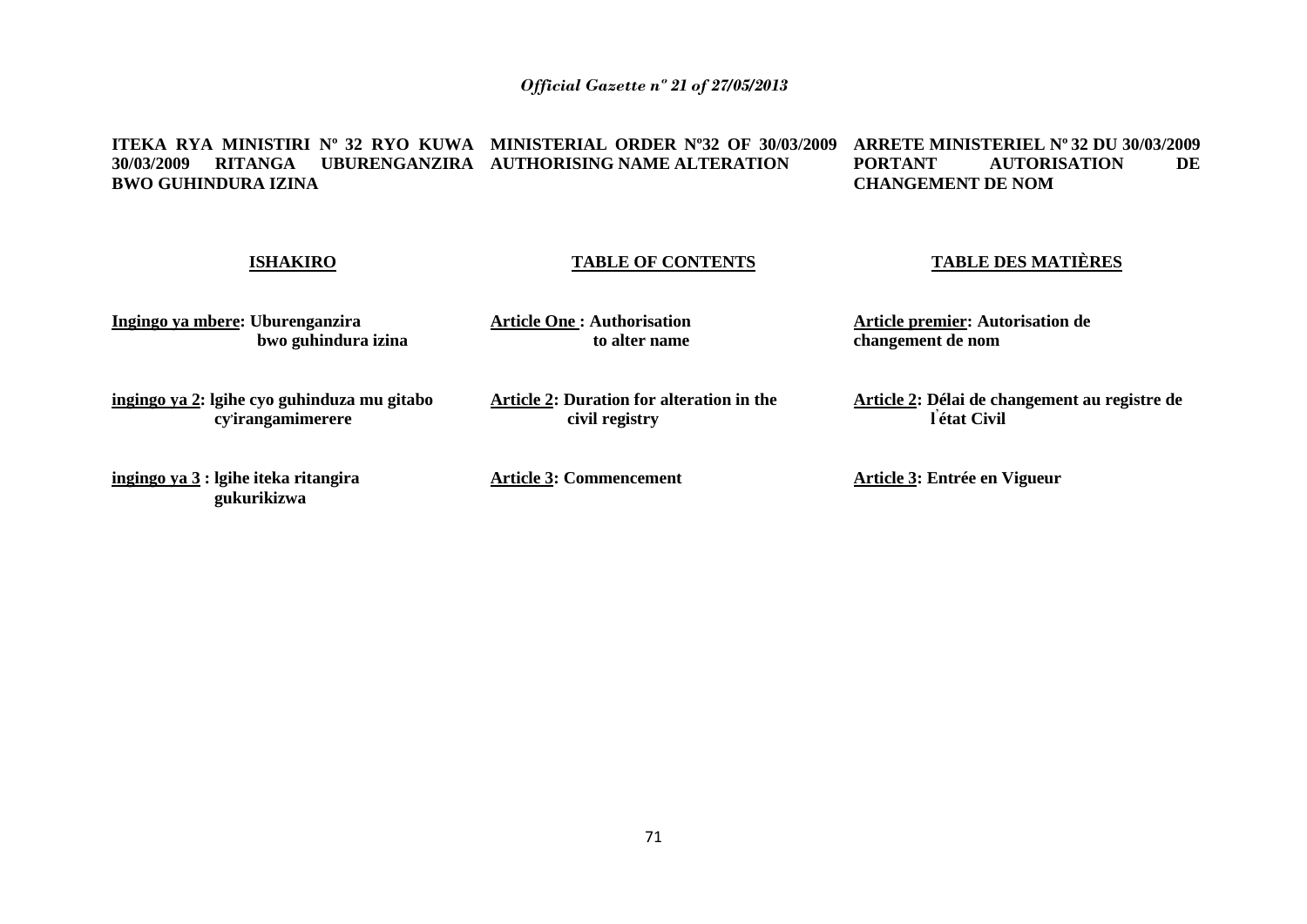#### **ITEKA RYA MINISTIRI Nº 32 RYO KUWA MINISTERIAL ORDER Nº32 OF 30/03/2009 30/03/2009 RITANGA UBURENGANZIRA AUTHORISING NAME ALTERATION BWO GUHINDURA IZINA ARRETE MINISTERIEL Nº32 DU 30/03/2009 PORTANT AUTORISATION DE CHANGEMENT DE NOM**

**The Minister of Justice / Attorney General,**

#### **Minisitiri w'Ubutabera / Intumwa Nkuru ya Leta,**

Ashingiye ku Itegeko Nshinga rya Repubulika y'u Pursuant to the Constitution of the Republic of Rwanda ryo kuwa 04 Kamena 2003, nk'uko ryavuguruwe kugeza ubu, cyane cyane mu ngingo zaryo iya 120, n'iya 121;

Ashingiye ku Itegeko nº 42/1988 ryo kuwa 27 Ukwakira 1988 rishiraho Interuro y'Ibanze n'Igitabo cya Mbere cy'Urwunge rw'Amategeko Mbonezamubano, cyane cyane mu ngingo zaryo, kuva ku ya 65 kugeza ku ya 71;

Ashingiye ku Iteka rya Perezida nº 27/01 ryo kuwa 18/07/2004 rigena amwe mu mateka y'Abaminisitiri yemezwa atanyuze mu Nama y'Abaminisitiri, cyane cyane mu ngingo yaryo ya mbere;

Amaze kubona Iteka rya Minisitiri nº 019/17 ryo kuwa 05/12/2001 rihindura Iteka rya Minisitiri n°097/05 ryo kuwa 25/03/1992 rishyiraho umubare w'amafaranga atangwa n'abashaka guhinduza amazina yabo n'uburyo yakirwa, cyane cyane mu ngingo yaryo ya mbere;

Ildéphonse Henry utuye muri Rwezamenyo, Akarere ka Nyarugenge, Umujyi wa Kigali, mu rwandiko rwe rwakiriwe kuwa 22/10/2007;

Rwanda of 04 June 2003 as amended to date, especially in Articles 120 and 121;

Pursuant to Law  $n^{\circ}$  42/1988 of 27 October 1988, establishing the Preliminary title and Volume One of the Civil Code, especially in Articles 65 to 71;

Pursuant to the Presidential Order nº 27/01 of 18/07/2004, determining certain Ministerial Orders which are adopted without consideration by the Cabinet, especially in Article One;

Pursuant to Ministerial Order  $n^{\circ}$  019/17 of  $5/12/2001$ , modifying Ministerial Order n° 097/05 of 25/03/1992, establishing the amount of fees to be paid for altering names and modalities for their collection, especially in Article One;

Abisabwe na Bwana MUSONI MUSONERA Upon request lodged by Mr. MUSONI MUSONERA Ildéphonse Henry domiciled in Rwezamenyo, Nyarugenge District, Kigali City, on 22/10/207;

Vu la Constitution de la République du Rwanda du 04 Juin 2003 telle que revisée à ce jour spécialement en ses articles 120 et 121;

**Le Ministre de la Justice / Garde des Sceaux,**

Vu la Loi nº 42/1988 du 27 octobre 1988 instituant le Titre Préliminarire et le Livre Premier du Code Civil, spécialement en ses articles de 65 à 71;

Vu l'Arrêté Présidentiel nº 27/01 du 18/07/2004 déterminant certains Arrêtés Ministériels qui ne sont pas adoptés par le Conseil des Ministres, spécialment en son article premier;

Considérant l'Arrêté Ministériel nº 019/17 du 05/12/2001 modifiant l'Arrêté Ministériel n o 097/05 du 25/03/1992 portant fixation du montant des frais relatifs au changament de noms ou prénoms ainsi que les modalités de leur perception, spéialement en son article premier;

Sur requête de Monsieur MUSONI MUSONERA Ildéphonse Henry domicilié à Rwezamenyo, District de Nyarugenge, Ville de Kigali, reçue le 22/10/2007;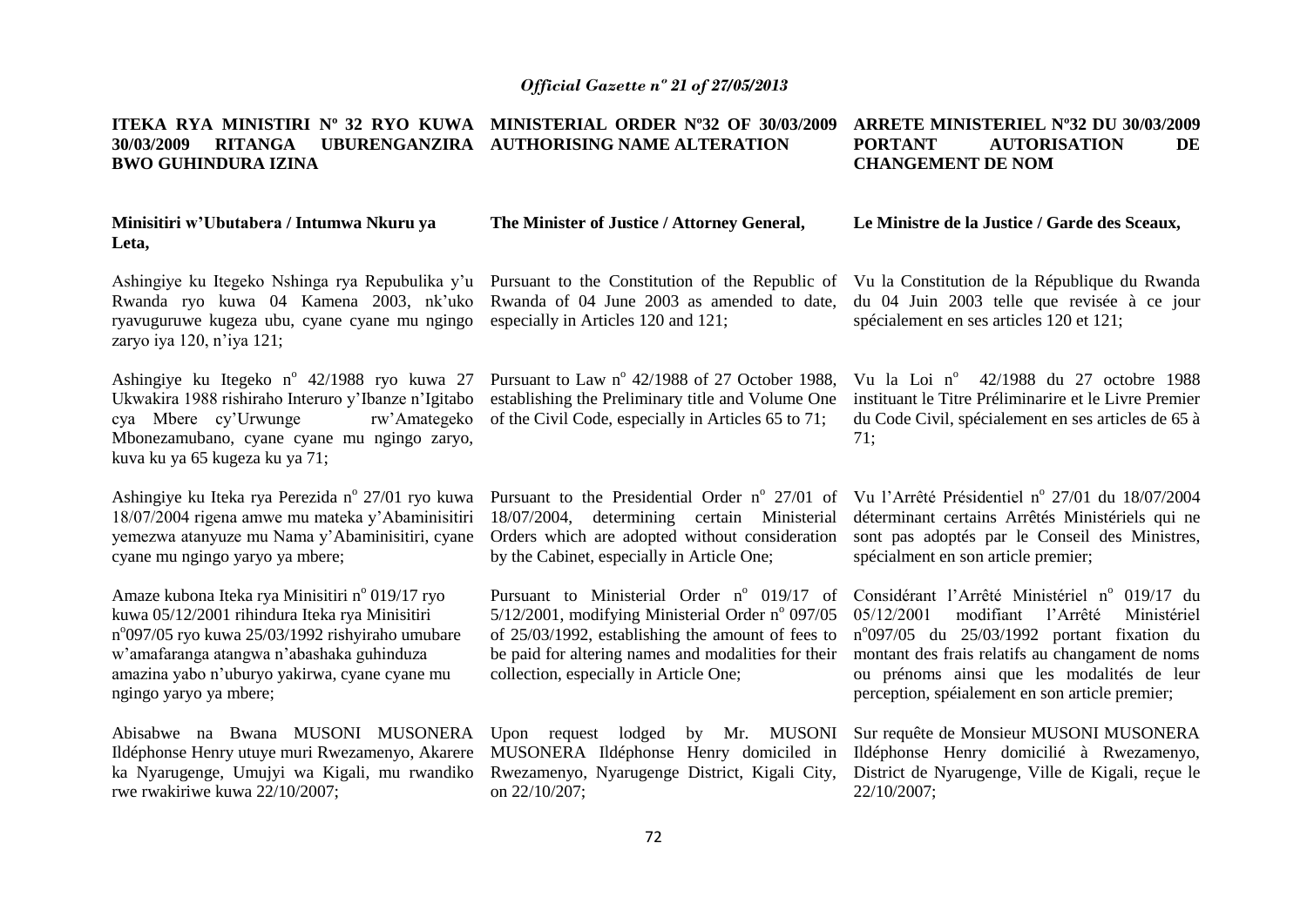#### *Official Gazette nº 21 of 27/05/2013*

#### **ATEGETSE:**

#### **Ingingo ya mbere: Uburenganzira bwo guhindura izina**

Bwana MUSONI MUSONERA Ildéphonse Henry, utuye muri Rwezamenyo, Akarere ka Nyarugenge, Umujyi wa Kigali, ahawe uburenganzira bwo gukura izina rya **MUSONI MUSONERA Ildéphonse Henry** mu irangamimerere ye rigasimbuzwa irya **MUSONI Henry**.

#### **Ingingo ya 2: lgihe cyo guhinduza mu gitabo cy ' irangamimerere**

Bwana MUSONI MUSONERA Ildéphonse Henry ahawe igihe cy'amezi atatu uhereye ku munsi iri teka ritangarijweho mu Igazeti ya Leta ya Repubulika y'u Rwanda kugira ngo akure amazina ya **MUSONI MUSONERA Ildéphonse Henry** mu gitabo cy'irangamimerere kirimo inyandiko ye y'ivuka.

#### **Ingingo ya 3 : Igihe iteka ritangira gukurikizwa**

Iri teka ritangira gukurikizwa umunsi ritangarijweho mu Igazeti ya Leta ya Repubulika y'u Rwanda.

#### Kigali, kuwa **30/03/2009**

**(sé) KARUGARAMA Tharcisse** Minisitiri w'Ubutabera / Intumwa Nkuru ya Leta

#### **ORDERS:**

#### **Article One: Authorisation to alter name**

Mr. MUSONI MUSONERA Ildéphonse Henry, domiciled in Rwezamenyo, Nyarugenge District, Kigali City, is hereby authorized to replace the name of **MUSONI MUSONERA Ildéphonse Henry** in his identification, with **MUSONI Henry**.

#### **Article 2: Duration for alteration in the civil registry**

Mr. MUSONI MUSONERA Ildéphonse Henry is hereby given three months commencing from the date of publication of this Order in the Official Gazette of the Republic of Rwanda to delete the names **MUSONI MUSONERA Ildéphonse Henry**in the Civil Registry of births.

#### **Article 3: Commencement**

This Ordert shall come into force the date of its publication in the Official Gazette of the Republic of Rwanda.

#### Kigali, on **30/03/2009**

**(sé) KARUGARAMA Tharcisse**

The Minister of Justice / Attorney General

#### **ARRETE:**

#### **Article premier: Autorisation de changement de nom**

Monsieur MUSONI MUSONERA Ildéphonse Henry, domicilié àrwezamenyo, District de Nyarugenge, Ville de Kigali, est autorisé á remplacer le nom de **MUSONI MUSONERA lldéphonse Henry** par celui de **MUSONI Henry**  dans son identification.

#### **Article 2: Délai de changement au registre de l'état Civil**

Monsieur MUSONI MUSONERA Ildéphonse Henry dispose d'un délai de trois mois à dater de la publication du présent arrêté au Journal Officiel de la République du Rwanda, pour changer les noms **MUSONI MUSONERA Ildéphonse Henry** dans le registre de l'état Civil contenant son acte de naissance.

#### **Article 3: Entrée en Vigueur**

Le présent arrêté entre en vigueur le jour de sa publication au Journal Official de la République du Rwanda.

#### Kigali, le **30/03/2009**

**(sé) KARUGARAMA Tharcisse** Le Ministre de la Justice / Garde des Sceaux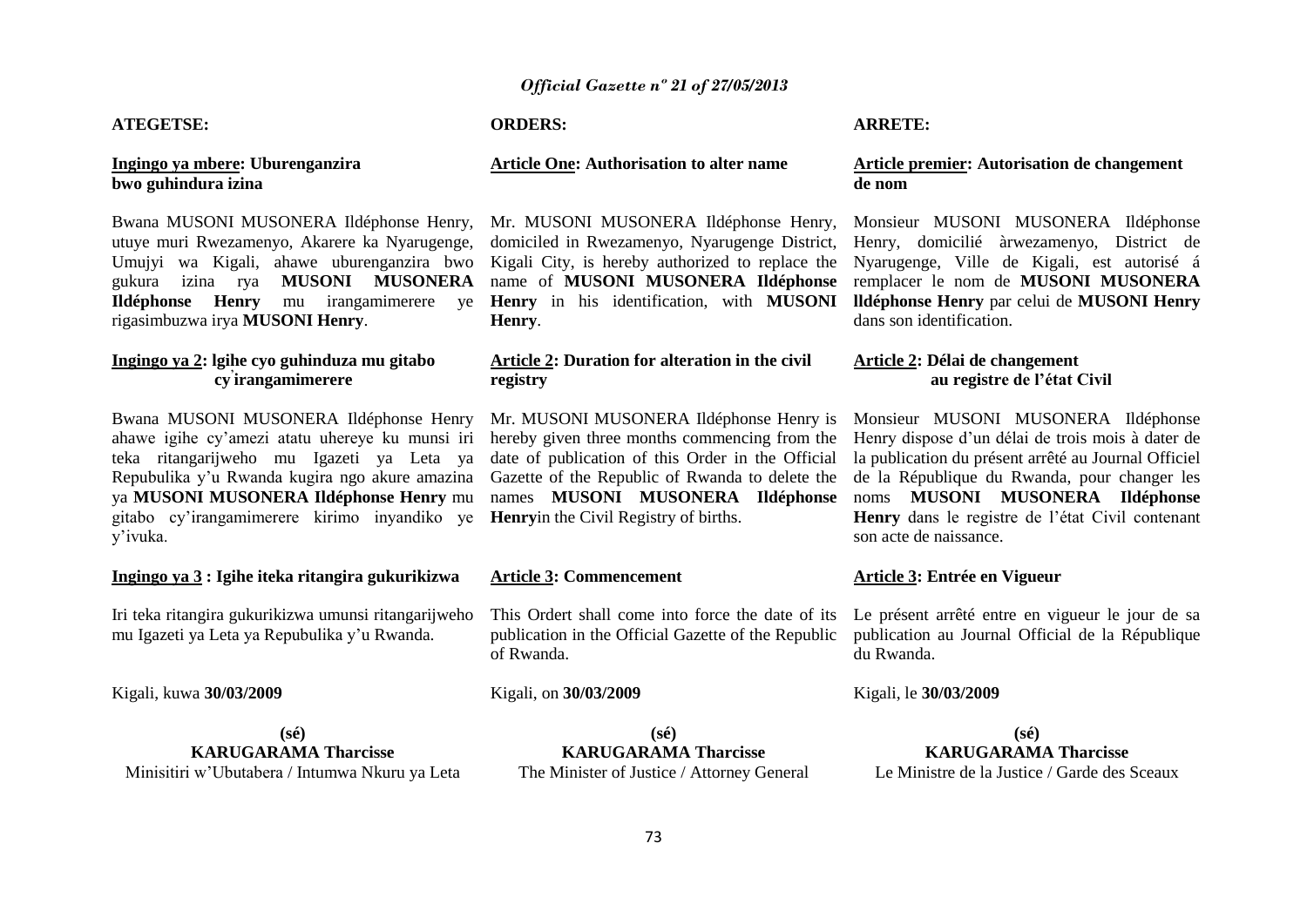#### *Official Gazette nº 21 of 27/05/2013*

# **INGINGO Z'INGENZI Z'URWANDIKO RWA NKUMBUYINKA R. Yves RUSABA GUHINDURA AMAZINA**

Uwitwa **NKUMBUYINKA R. Yves** utuye ubu ngubu Cape Town, muri Afurika y'Epfo kubera imirimo akora muri Banki y'Isi, mu Rwanda akaba abarizwa mu Mudugudu wa Rurama, Akagari ka Buriba, Umurenge wa Rukira, Akarere ka Ngoma, Intara y'Iburasirazuba, yasabye guhindura amazina ye ya **NKUMBUYINKA R. Yves** akayasimbuza aya **BIRERE Yves** mu irangamimerere ye.

Impamvu atanga ngo ni uko **BIRERE** ari izina rya Se umubyara nk'uko ibyangombwa bye bibigaragaza, ikindi ngo ni ukugira ngo amazina ye ahure n'ari muri za *documents officiels* no ku ma *comptes ye* ya Banki akoresha aho atuye.

Bityo akaba asaba kwemererwa binyuze mu nzira zemewe n'amategeko amazina **NKUMBUYINKA R. Yves** agasimbuzwa aya **BIRERE Yves** mu irangamimerere ye; bityo akitwa **BIRERE Yves.**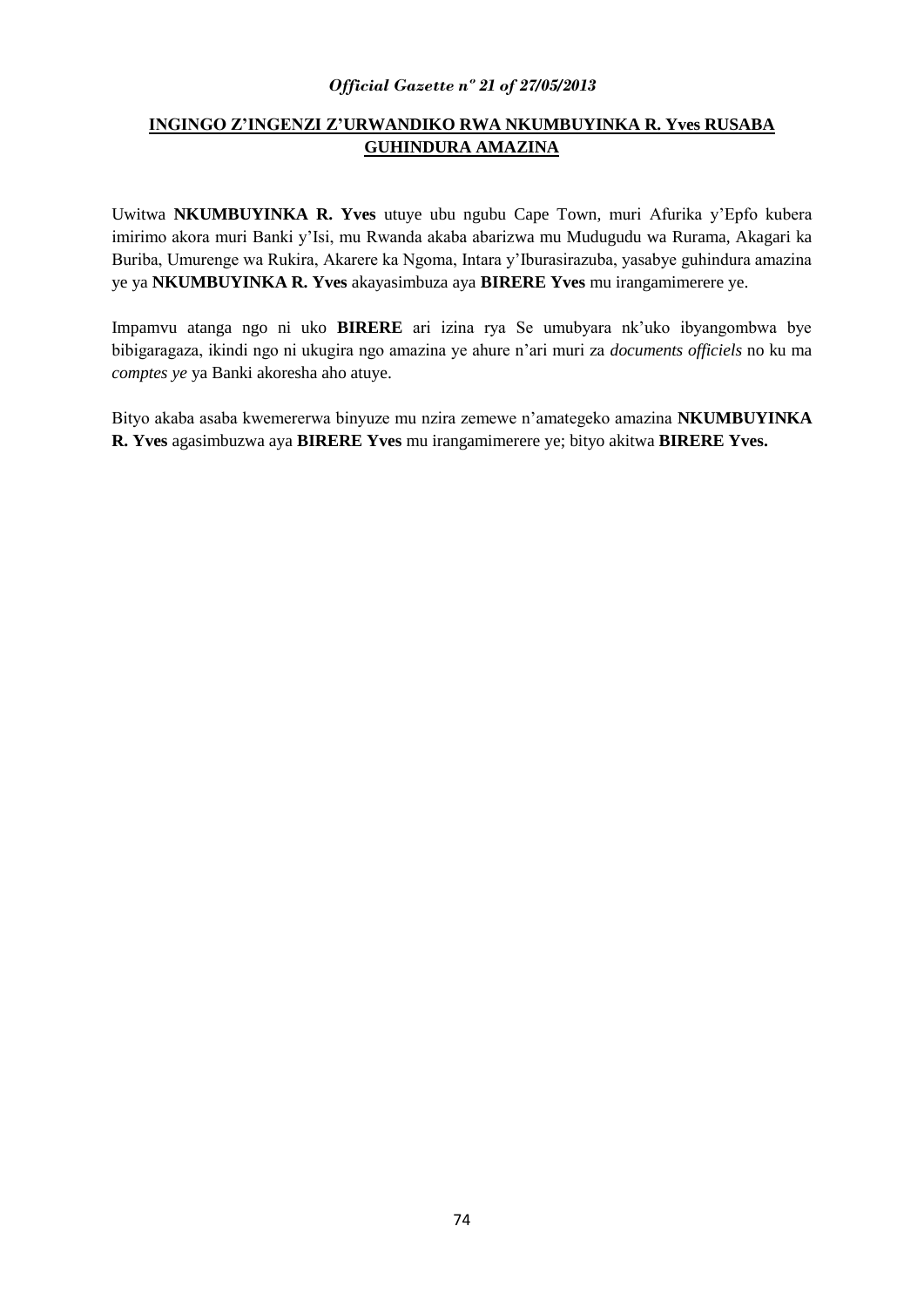# **ICYEMEZO** *N<sup>O</sup>RCA /145/2013* **CYO KUWA 05/03/2013 GIHA UBUZIMAGATOZI KOPERATIVE « UMURIMO MWIZA »**

## **Umuyobozi w'Ikigo cy'Igihugu gishinzwe guteza imbere Amakoperative;**

Ashingiye ku Itegeko nº 50/2007 ryo kuwa 18 Nzeri 2007 rigena ishyirwaho, imiterere n'imikorere y'Amakoperative mu Rwanda, cyane cyane mu ngingo yaryo ya 23, igika cya 3;

Ashingiye ku Itegeko nº 16/2008 ryo kuwa 11/06/2008 rishyiraho Ikigo cy'Igihugu gishinzwe guteza Imbere Amakoperative, cyane cyane mu ngingo yaryo ya 3, igika cya 2;

Abisabwe na Perezida wa Koperative **« UMURIMO MWIZA »**, ifite icyicaro mu Kiyovu, Umurenge wa Nyarugenge, Akarere ka Nyarugenge, Umujyi wa Kigali;

## **YEMEJE:**

### **Ingingo ya mbere:**

Koperative **« UMURIMO MWIZA »**, ifite icyicaro mu Kiyovu, Umurenge wa Nyarugenge, Akarere ka Nyarugenge, Umujyi wa Kigali, ihawe ubuzimagatozi.

## **Ingingo ya 2:**

Koperative **« UMURIMO MWIZA »** igamije guteza imbere umurimo wo gupakira no gupakurura imizigo. Ntiyemerewe gukora indi mirimo inyuranye n'iyo iherewe ubuzimagatozi, keretse ibanje kubisaba ikanabiherwa uburenganzira.

# **Ingingo ya 3:**

Koperative **« UMURIMO MWIZA »** itegetswe gutangaza iki Cyemezo mu Igazeti ya Leta ya Repubulika y'u Rwanda mu gihe kitarenze iminsi mirongo itatu (30) ikimara kugihabwa.

# **Kigali, kuwa 05/03/2013**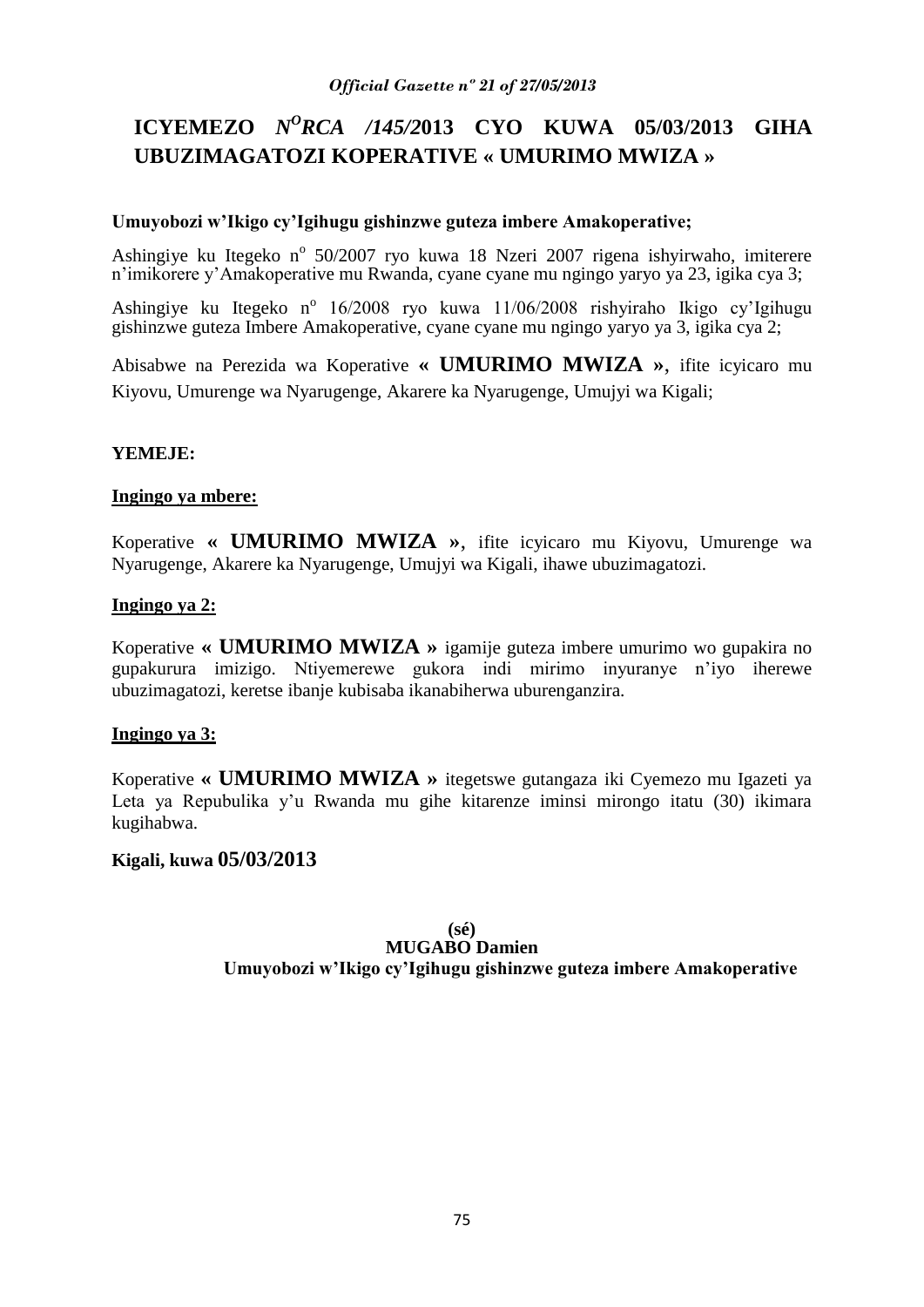# **ICYEMEZO** *N<sup>O</sup>RCA /150/2*013 **CYO KUWA 05/03/2013 GIHA UBUZIMAGATOZI KOPERATIVE « GIRISUKU HOSE»**

## **Umuyobozi w'Ikigo cy'Igihugu gishinzwe guteza imbere Amakoperative;**

Ashingiye ku Itegeko nº 50/2007 ryo kuwa 18 Nzeri 2007 rigena ishyirwaho, imiterere n'imikorere y'Amakoperative mu Rwanda, cyane cyane mu ngingo yaryo ya 23, igika cya 3;

Ashingiye ku Itegeko nº 16/2008 ryo kuwa 11/06/2008 rishyiraho Ikigo cy'Igihugu gishinzwe guteza Imbere Amakoperative, cyane cyane mu ngingo yaryo ya 3, igika cya 2;

Abisabwe na Perezida wa Koperative **« GIRISUKU HOSE »**, ifite icyicaro i Bugoyi, Umurenge wa Gisenyi, Akarere ka Rubavu, Intara y'Iburengerazuba;

# **YEMEJE:**

### **Ingingo ya mbere:**

Koperative **« GIRISUKU HOSE »**, ifite icyicaro i Bugoyi, Umurenge wa Gisenyi, Akarere ka Rubavu, Intara y'Iburengerazuba, ihawe ubuzimagatozi.

## **Ingingo ya 2:**

Koperative **« GIRISUKU HOSE »** igamije gutanga serivisi zijyanye n' isuku mu bigo bya Leta n'ibyigenga. Ntiyemerewe gukora indi mirimo inyuranye n'iyo iherewe ubuzimagatozi, keretse ibanje kubisaba ikanabiherwa uburenganzira.

# **Ingingo ya 3:**

Koperative **« GIRISUKU HOSE »** itegetswe gutangaza iki Cyemezo mu Igazeti ya Leta ya Repubulika y'u Rwanda mu gihe kitarenze iminsi mirongo itatu (30) ikimara kugihabwa.

# **Kigali, kuwa 05/03/2013**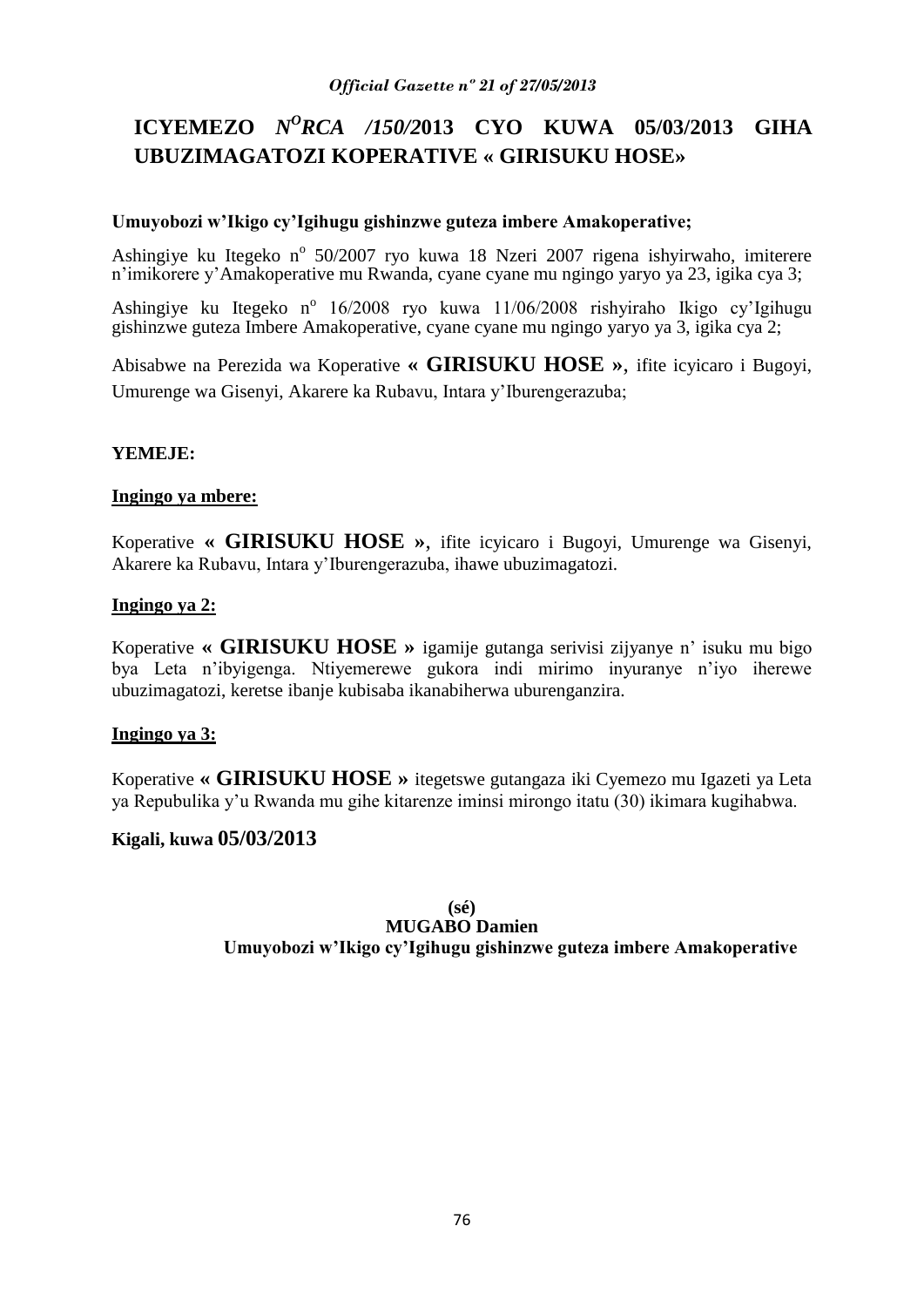# **ICYEMEZO** *N<sup>O</sup>RCA /199/2*013 **CYO KUWA 11/03/2013 GIHA UBUZIMAGATOZI « COOPERATIVE DES MOTARDS DE LA CRETE CONGO NIL » (COMOCCONI)**

### **Umuyobozi w'Ikigo cy'Igihugu gishinzwe guteza imbere Amakoperative;**

Ashingiye ku Itegeko nº 50/2007 ryo kuwa 18 Nzeri 2007 rigena ishyirwaho, imiterere n'imikorere y'Amakoperative mu Rwanda, cyane cyane mu ngingo yaryo ya 23, igika cya 3;

Ashingiye ku Itegeko nº 16/2008 ryo kuwa 11/06/2008 rishyiraho Ikigo cy'Igihugu gishinzwe guteza Imbere Amakoperative, cyane cyane mu ngingo yaryo ya 3, igika cya 2;

Abisabwe na Perezida wa Koperative **« COMOCCONI »**, ifite icyicaro i Tangabo, Umurenge wa Manihira, Akarere ka Rutsiro, Intara y'Iburengerazuba;

### **YEMEJE:**

#### **Ingingo ya mbere:**

Koperative **« COMOCCONI »**, ifite icyicaro i Tangabo, Umurenge wa Manihira, Akarere ka Rutsiro, Intara y'Iburengerazuba, ihawe ubuzimagatozi.

#### **Ingingo ya 2:**

Koperative **« COMOCCONI »** igamije gutanga serivisi zijyanye no gutwara abagenzi hakoreshejwe amapikipiki (Motos). Ntiyemerewe gukora indi mirimo inyuranye n'iyo iherewe ubuzimagatozi, keretse ibanje kubisaba ikanabiherwa uburenganzira.

### **Ingingo ya 3:**

Koperative **« COMOCCONI »** itegetswe gutangaza iki Cyemezo mu Igazeti ya Leta ya Repubulika y'u Rwanda mu gihe kitarenze iminsi mirongo itatu (30) ikimara kugihabwa.

### **Kigali, kuwa 11/03/2013**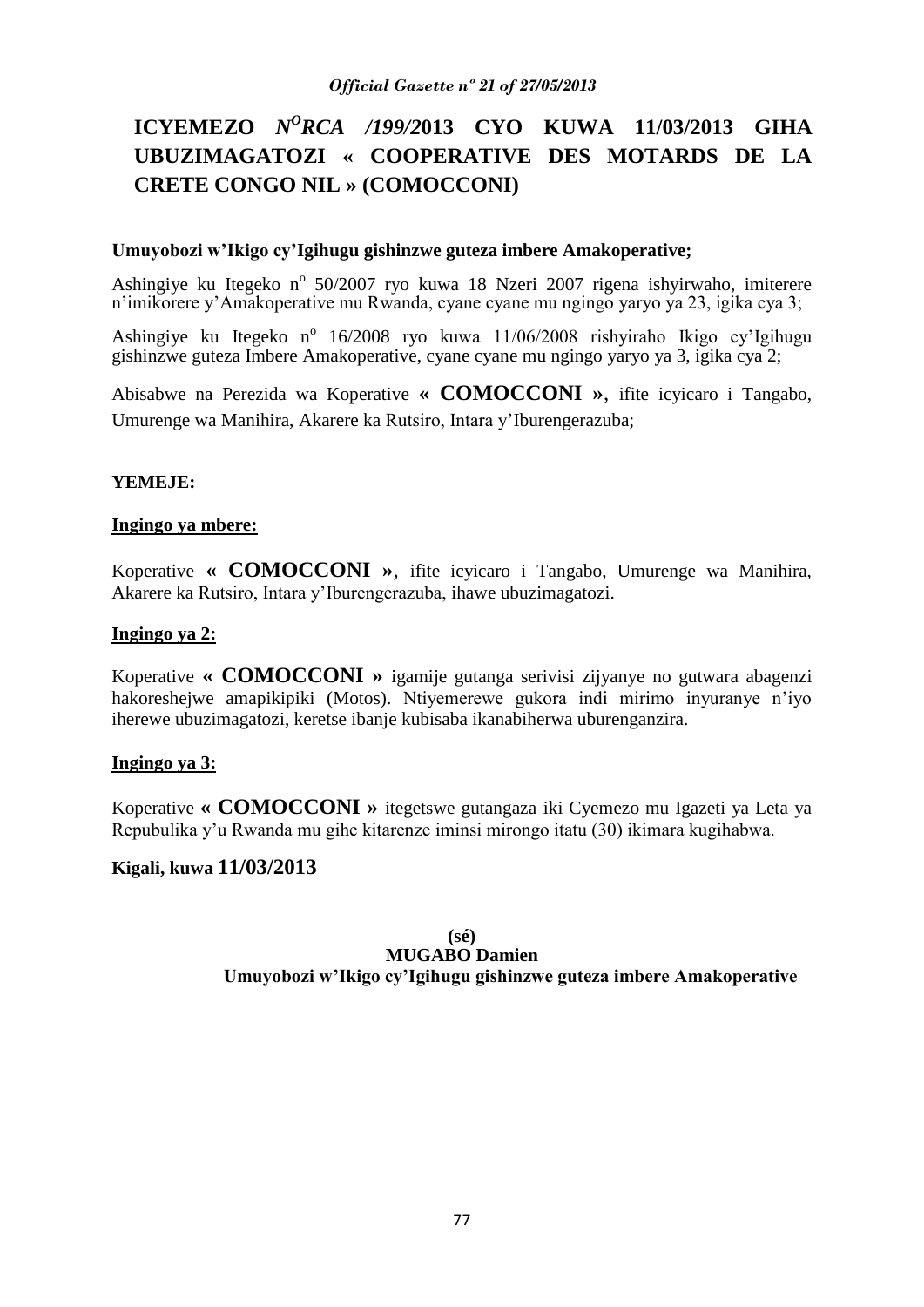# **ICYEMEZO** *N<sup>O</sup>RCA /006/2013* **CYO KUWA 25/01/2013 GIHA UBUZIMAGATOZI KOPERATIVE « DUHUZIMBARAGA TWORORE MUGOMBWA» (KODUTWOMU)**

### **Umuyobozi w'Ikigo cy'Igihugu gishinzwe guteza imbere Amakoperative;**

Ashingiye ku Itegeko nº 50/2007 ryo kuwa 18 Nzeri 2007 rigena ishyirwaho, imiterere n'imikorere y'Amakoperative mu Rwanda, cyane cyane mu ngingo yaryo ya 23, igika cya 3;

Ashingiye ku Itegeko nº 16/2008 ryo kuwa 11/06/2008 rishyiraho Ikigo cy'Igihugu gishinzwe guteza Imbere Amakoperative, cyane cyane mu ngingo yaryo ya 3, igika cya 2;

Abisabwe na Perezida wa Koperative **« KODUTWOMU »**, ifite icyicaro i Karambo, Umurenge wa Mugombwa, Akarere ka Gisagara, Intara y'Amajyepfo;

## **YEMEJE:**

### **Ingingo ya mbere:**

Koperative **« KODUTWOMU »**, ifite icyicaro i Karambo, Umurenge wa Mugombwa, Akarere ka Gisagara, Intara y'Amajyepfo, ihawe ubuzimagatozi.

### **Ingingo ya 2:**

Koperative **« KODUTWOMU »** igamije guteza imbere ubworozi bw'ingurube. Ntiyemerewe gukora indi mirimo inyuranye n'iyo iherewe ubuzimagatozi, keretse ibanje kubisaba ikanabiherwa uburenganzira.

### **Ingingo ya 3:**

Koperative **« KODUTWOMU »** itegetswe gutangaza iki Cyemezo mu Igazeti ya Leta ya Repubulika y'u Rwanda mu gihe kitarenze iminsi mirongo itatu (30) ikimara kugihabwa.

# **Kigali, kuwa 25/01/2013**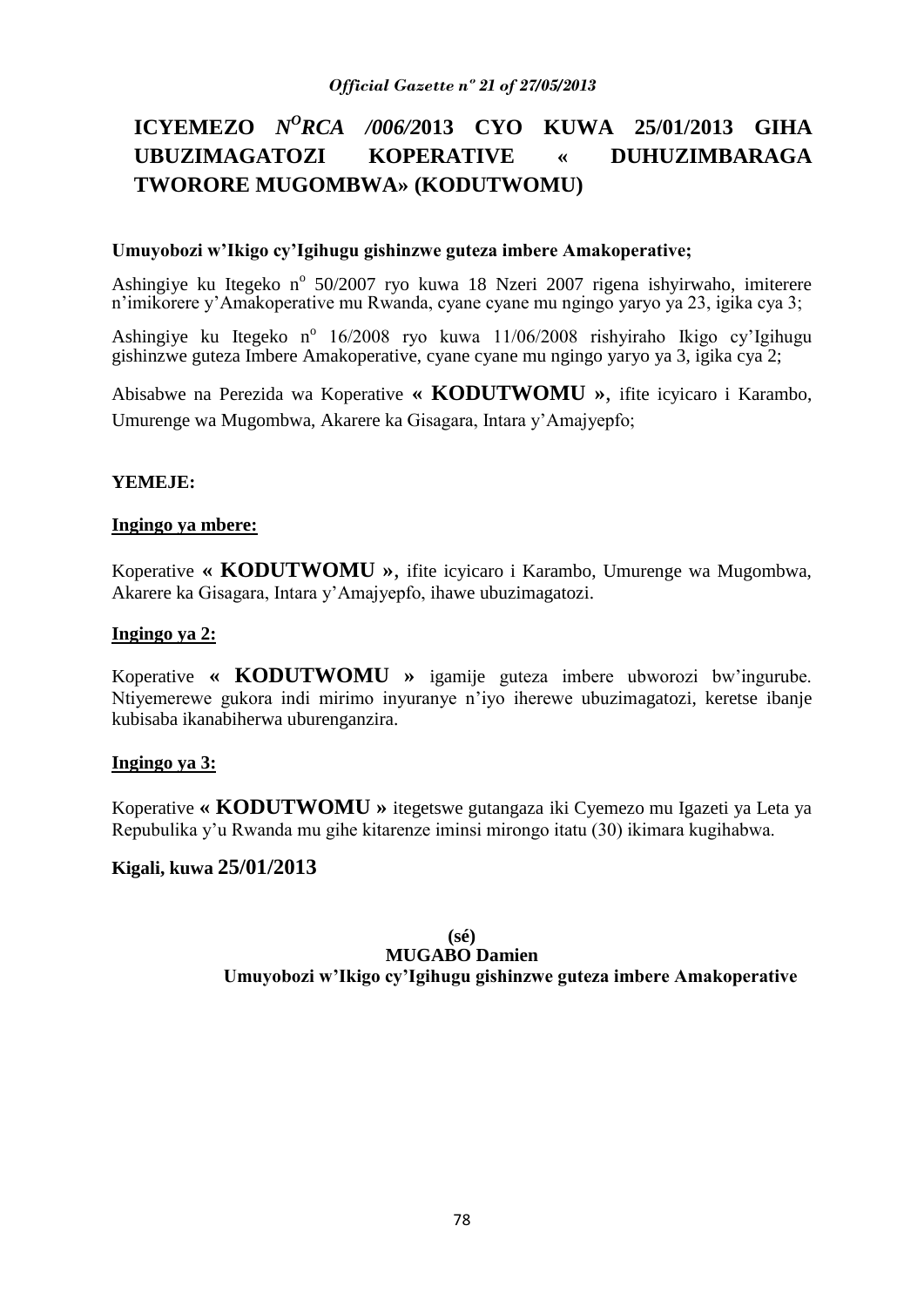# **ICYEMEZO** *N<sup>O</sup>RCA /143/2013* **CYO KUWA 05/03/2013 GIHA UBUZIMAGATOZI «COOPERATIVE DES TECHNICIENS EN ELECTRONIQUE DE RUHANGO » (COOTELRU)**

### **Umuyobozi w'Ikigo cy'Igihugu gishinzwe guteza imbere Amakoperative;**

Ashingiye ku Itegeko nº 50/2007 ryo kuwa 18 Nzeri 2007 rigena ishyirwaho, imiterere n'imikorere y'Amakoperative mu Rwanda, cyane cyane mu ngingo yaryo ya 23, igika cya 3;

Ashingiye ku Itegeko nº 16/2008 ryo kuwa 11/06/2008 rishyiraho Ikigo cy'Igihugu gishinzwe guteza Imbere Amakoperative, cyane cyane mu ngingo yaryo ya 3, igika cya 2;

Abisabwe na Perezida wa Koperative **« COOTELRU »**, ifite icyicaro i Nyamagana, Umurenge wa Ruhango, Akarere ka Ruhango, Intara y'Amajyepfo;

#### **YEMEJE:**

#### **Ingingo ya mbere:**

Koperative **« COOTELRU »**, ifite icyicaro i Nyamagana, Umurenge wa Ruhango, Akarere ka Ruhango, Intara y'Amajyepfo, ihawe ubuzimagatozi.

#### **Ingingo ya 2:**

Koperative **« COOTELRU »** igamije gutanga serivisi zijyanye no gukora no gusana ibikoresho bitandukanye bya "électronique". Ntiyemerewe gukora indi mirimo inyuranye n'iyo iherewe ubuzimagatozi, keretse ibanje kubisaba ikanabiherwa uburenganzira.

### **Ingingo ya 3:**

Koperative **« COOTELRU »** itegetswe gutangaza iki Cyemezo mu Igazeti ya Leta ya Repubulika y'u Rwanda mu gihe kitarenze iminsi mirongo itatu (30) ikimara kugihabwa.

### **Kigali, kuwa 05/03/2013**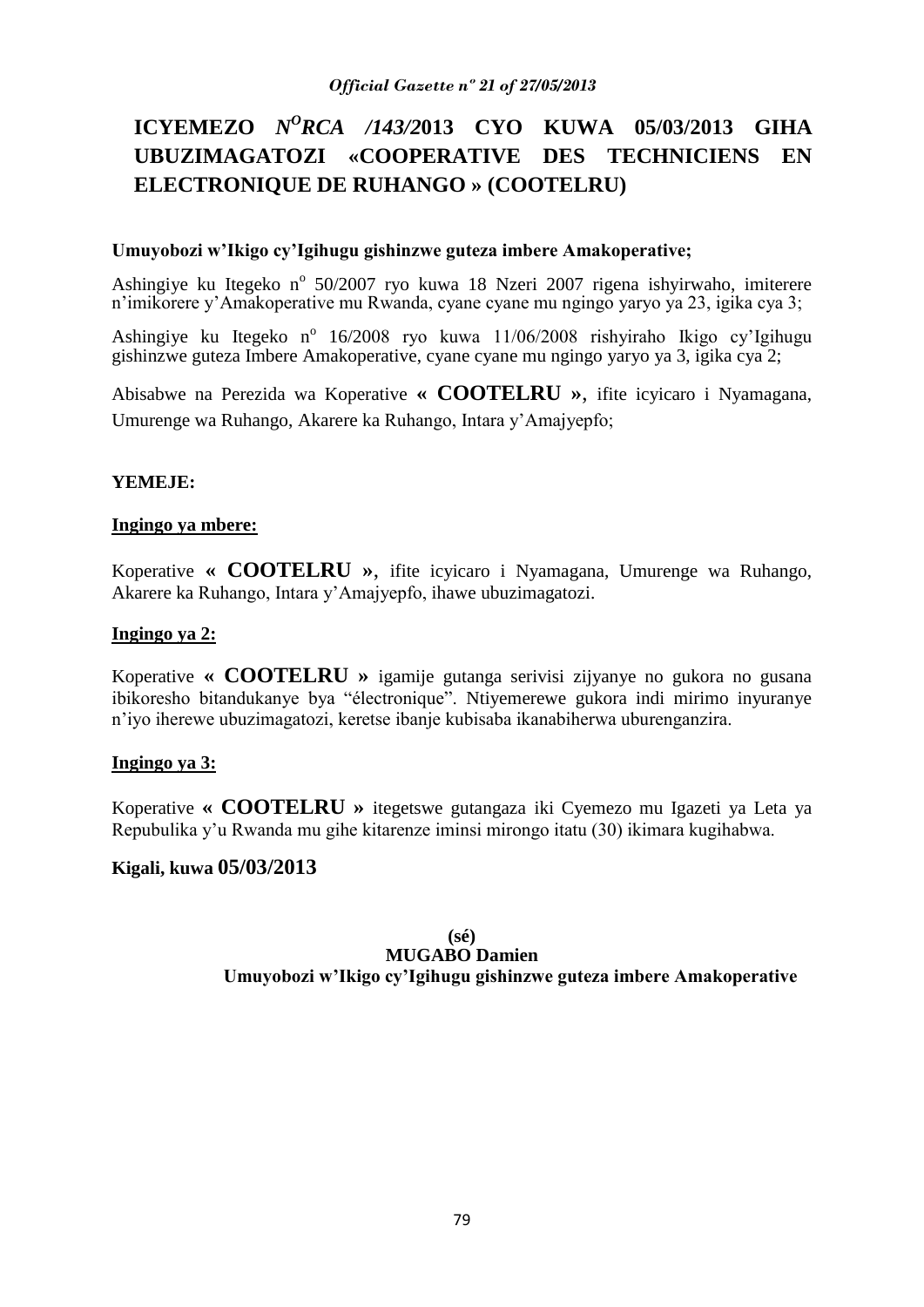# **ICYEMEZO** *N<sup>O</sup>RCA /211/2*013 **CYO KUWA 13/03/2013 GIHA UBUZIMAGATOZI KOPERATIVE « DUTERANINKUNGA GASHUBI »**

### **Umuyobozi w'Ikigo cy'Igihugu gishinzwe guteza imbere Amakoperative;**

Ashingiye ku Itegeko nº 50/2007 ryo kuwa 18 Nzeri 2007 rigena ishyirwaho, imiterere n'imikorere y'Amakoperative mu Rwanda, cyane cyane mu ngingo yaryo ya 23, igika cya 3;

Ashingiye ku Itegeko nº 16/2008 ryo kuwa 11/06/2008 rishyiraho Ikigo cy'Igihugu gishinzwe guteza Imbere Amakoperative, cyane cyane mu ngingo yaryo ya 3, igika cya 2;

Abisabwe na Perezida wa Koperative **« DUTERANINKUNGA GASHUBI »**, ifite icyicaro i Gashubi, Umurenge wa Bwira, Akarere ka Ngororero, Intara y'Iburengerazuba;

## **YEMEJE:**

### **Ingingo ya mbere:**

Koperative **« DUTERANINKUNGA GASHUBI »**, ifite icyicaro i Gashubi, Umurenge wa Bwira, Akarere ka Ngororero, Intara y'Iburengerazuba, ihawe ubuzimagatozi.

### **Ingingo ya 2:**

Koperative **« DUTERANINKUNGA GASHUBI »** igamije guteza imbere ubworozi bw'inzuki. Ntiyemerewe gukora indi mirimo inyuranye n'iyo iherewe ubuzimagatozi, keretse ibanje kubisaba ikanabiherwa uburenganzira.

### **Ingingo ya 3:**

Koperative **« DUTERANINKUNGA GASHUBI »** itegetswe gutangaza iki Cyemezo mu Igazeti ya Leta ya Repubulika y'u Rwanda mu gihe kitarenze iminsi mirongo itatu (30) ikimara kugihabwa.

# **Kigali, kuwa 13/03/2013**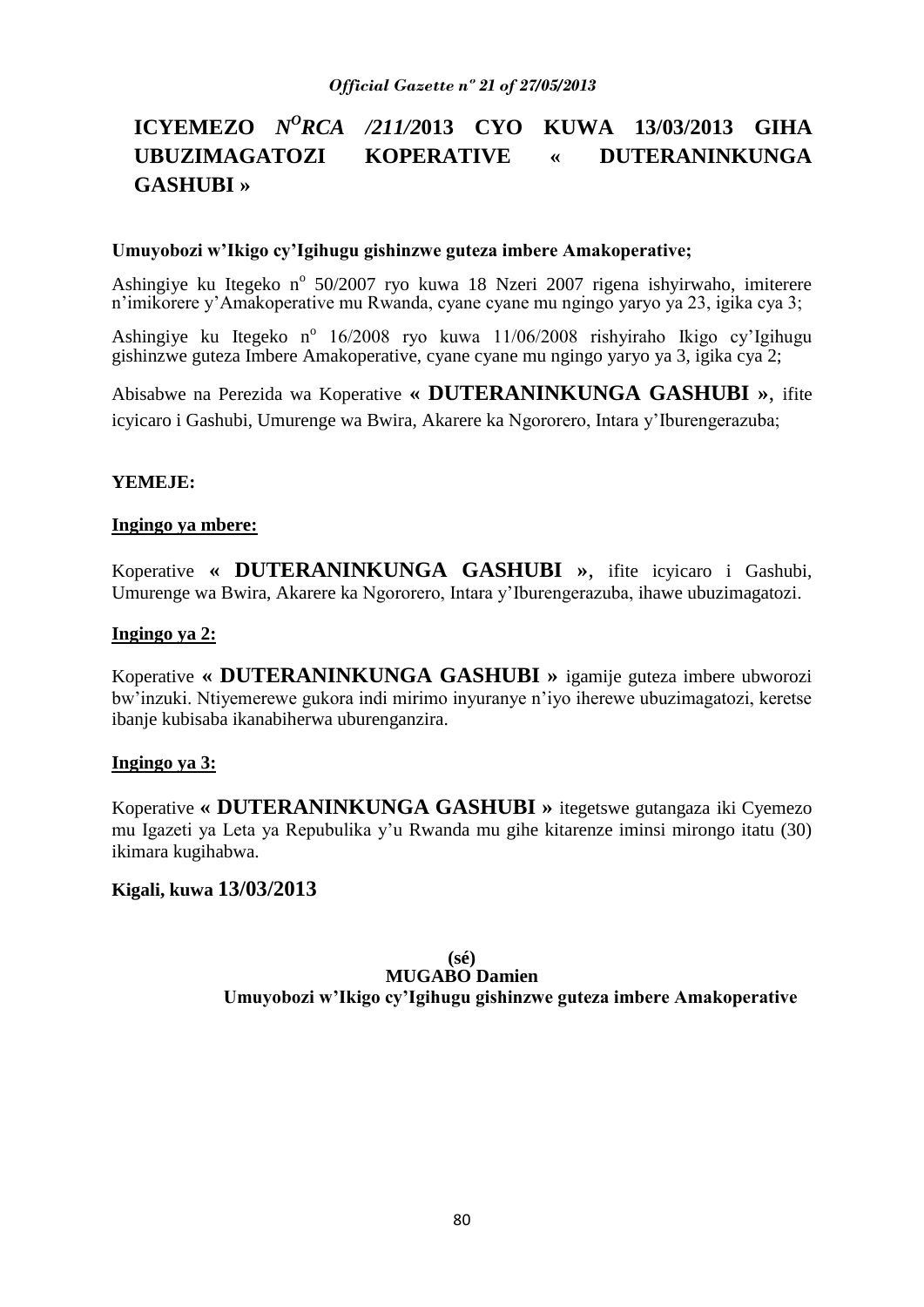# **ICYEMEZO** *N<sup>O</sup>RCA /194/2013* **CYO KUWA 11/03/2013 GIHA UBUZIMAGATOZI KOPERATIVE « ABAKOMEJE »**

### **Umuyobozi w'Ikigo cy'Igihugu gishinzwe guteza imbere Amakoperative;**

Ashingiye ku Itegeko nº 50/2007 ryo kuwa 18 Nzeri 2007 rigena ishyirwaho, imiterere n'imikorere y'Amakoperative mu Rwanda, cyane cyane mu ngingo yaryo ya 23, igika cya 3;

Ashingiye ku Itegeko nº 16/2008 ryo kuwa 11/06/2008 rishyiraho Ikigo cy'Igihugu gishinzwe guteza Imbere Amakoperative, cyane cyane mu ngingo yaryo ya 3, igika cya 2;

Abisabwe na Perezida wa Koperative **« ABAKOMEJE »**, ifite icyicaro i Tetero, Umurenge wa Muhima, Akarere ka Nyarugenge, Umujyi wa Kigali;

# **YEMEJE:**

### **Ingingo ya mbere:**

Koperative **« ABAKOMEJE »**, ifite icyicaro i Tetero, Umurenge wa Muhima, Akarere ka Nyarugenge, Umujyi wa Kigali, ihawe ubuzimagatozi.

## **Ingingo ya 2:**

Koperative **« ABAKOMEJE »** igamije guteza imbere umurimo w'ubudozi bw'imyenda. Ntiyemerewe gukora indi mirimo inyuranye n'iyo iherewe ubuzimagatozi, keretse ibanje kubisaba ikanabiherwa uburenganzira.

# **Ingingo ya 3:**

Koperative **« ABAKOMEJE »** itegetswe gutangaza iki Cyemezo mu Igazeti ya Leta ya Repubulika y'u Rwanda mu gihe kitarenze iminsi mirongo itatu (30) ikimara kugihabwa.

# **Kigali, kuwa 11/03/2013**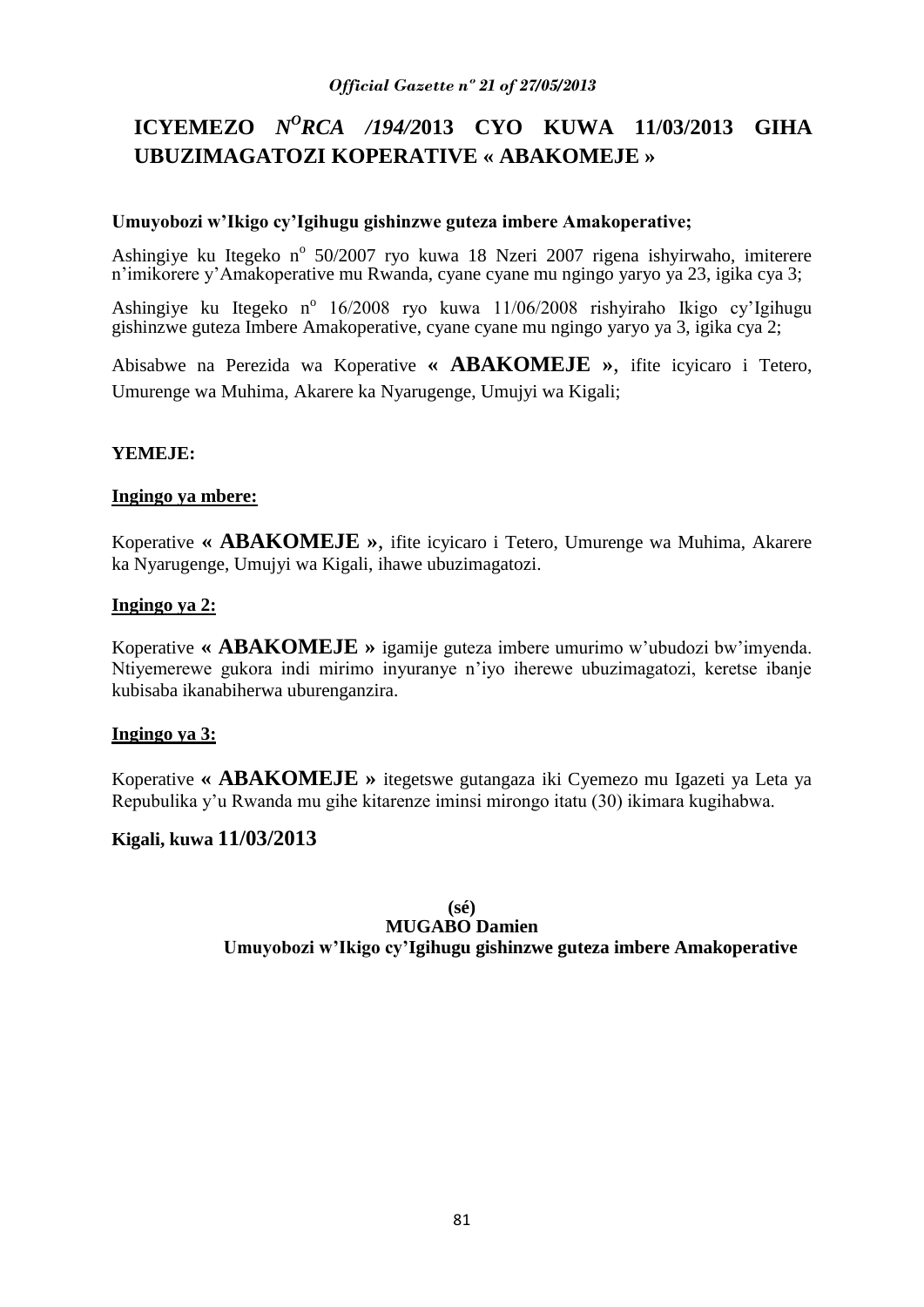# **ICYEMEZO** *N<sup>O</sup>RCA /186/2013* **CYO KUWA 11/03/2013 GIHA UBUZIMAGATOZI KOPERATIVE « IKIREZI MUHANGA »**

## **Umuyobozi w'Ikigo cy'Igihugu gishinzwe guteza imbere Amakoperative;**

Ashingiye ku Itegeko nº 50/2007 ryo kuwa 18 Nzeri 2007 rigena ishyirwaho, imiterere n'imikorere y'Amakoperative mu Rwanda, cyane cyane mu ngingo yaryo ya 23, igika cya 3;

Ashingiye ku Itegeko nº 16/2008 ryo kuwa 11/06/2008 rishyiraho Ikigo cy'Igihugu gishinzwe guteza Imbere Amakoperative, cyane cyane mu ngingo yaryo ya 3, igika cya 2;

Abisabwe na Perezida wa Koperative **« IKIREZI MUHANGA »**, ifite icyicaro i Kabgayi, Umurenge wa Nyamabuye, Akarere ka Muhanga, Intara y'Amajyepfo;

# **YEMEJE:**

### **Ingingo ya mbere:**

Koperative **« IKIREZI MUHANGA »**, ifite icyicaro i Kabgayi, Umurenge wa Nyamabuye, Akarere ka Muhanga, Intara y'Amajyepfo, ihawe ubuzimagatozi.

## **Ingingo ya 2:**

Koperative **« IKIREZI MUHANGA »** igamije guteza imbere ubucuruzi bw'imyaka. Ntiyemerewe gukora indi mirimo inyuranye n'iyo iherewe ubuzimagatozi, keretse ibanje kubisaba ikanabiherwa uburenganzira.

# **Ingingo ya 3:**

Koperative **« IKIREZI MUHANGA »** itegetswe gutangaza iki Cyemezo mu Igazeti ya Leta ya Repubulika y'u Rwanda mu gihe kitarenze iminsi mirongo itatu (30) ikimara kugihabwa.

# **Kigali, kuwa 11/03/2013**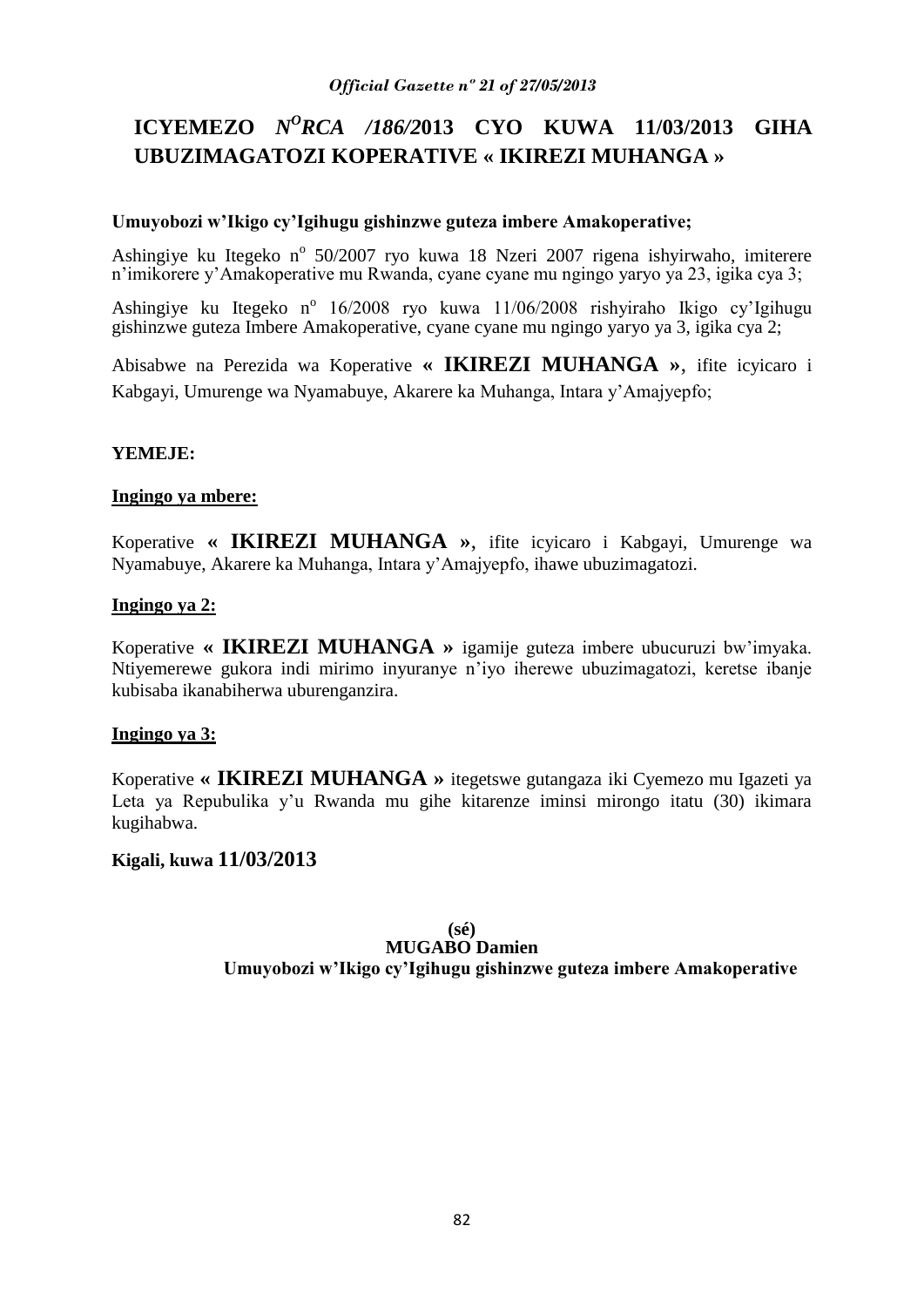# **ICYEMEZO** *N<sup>O</sup>RCA /215/2013* **CYO KUWA 18/03/2013 GIHA UBUZIMAGATOZI « COOPERATIVE ABAHUJURUGWIRO - KAGUGU» (COPAKA)**

#### **Umuyobozi w'Ikigo cy'Igihugu gishinzwe guteza imbere Amakoperative;**

Ashingiye ku Itegeko nº 50/2007 ryo kuwa 18 Nzeri 2007 rigena ishyirwaho, imiterere n'imikorere y'Amakoperative mu Rwanda, cyane cyane mu ngingo yaryo ya 23, igika cya 3;

Ashingiye ku Itegeko nº 16/2008 ryo kuwa 11/06/2008 rishyiraho Ikigo cy'Igihugu gishinzwe guteza Imbere Amakoperative, cyane cyane mu ngingo yaryo ya 3, igika cya 2;

Abisabwe na Perezida wa Koperative **« COPAKA »**, ifite icyicaro i Kagugu, Umurenge wa Kinyinya, Akarere ka Gasabo, Umujyi wa Kigali;

#### **YEMEJE:**

#### **Ingingo ya mbere:**

Koperative **« COPAKA »**, ifite icyicaro i Kagugu, Umurenge wa Kinyinya, Akarere ka Gasabo, Umujyi wa Kigali, ihawe ubuzimagatozi.

#### **Ingingo ya 2:**

Koperative **« COPAKA »** igamije guteza imbere ubuhinzi bw'ibigori, ibinyamisogwe (soya, ibishyimbo), imboga n'ubworozi bw'amafi mu byuzi bya kijyambere. Ntiyemerewe gukora indi mirimo inyuranye n'iyo iherewe ubuzimagatozi, keretse ibanje kubisaba ikanabiherwa uburenganzira.

#### **Ingingo ya 3:**

Koperative **« COPAKA »** itegetswe gutangaza iki Cyemezo mu Igazeti ya Leta ya Repubulika y'u Rwanda mu gihe kitarenze iminsi mirongo itatu (30) ikimara kugihabwa.

### **Kigali, kuwa 18/03/2013**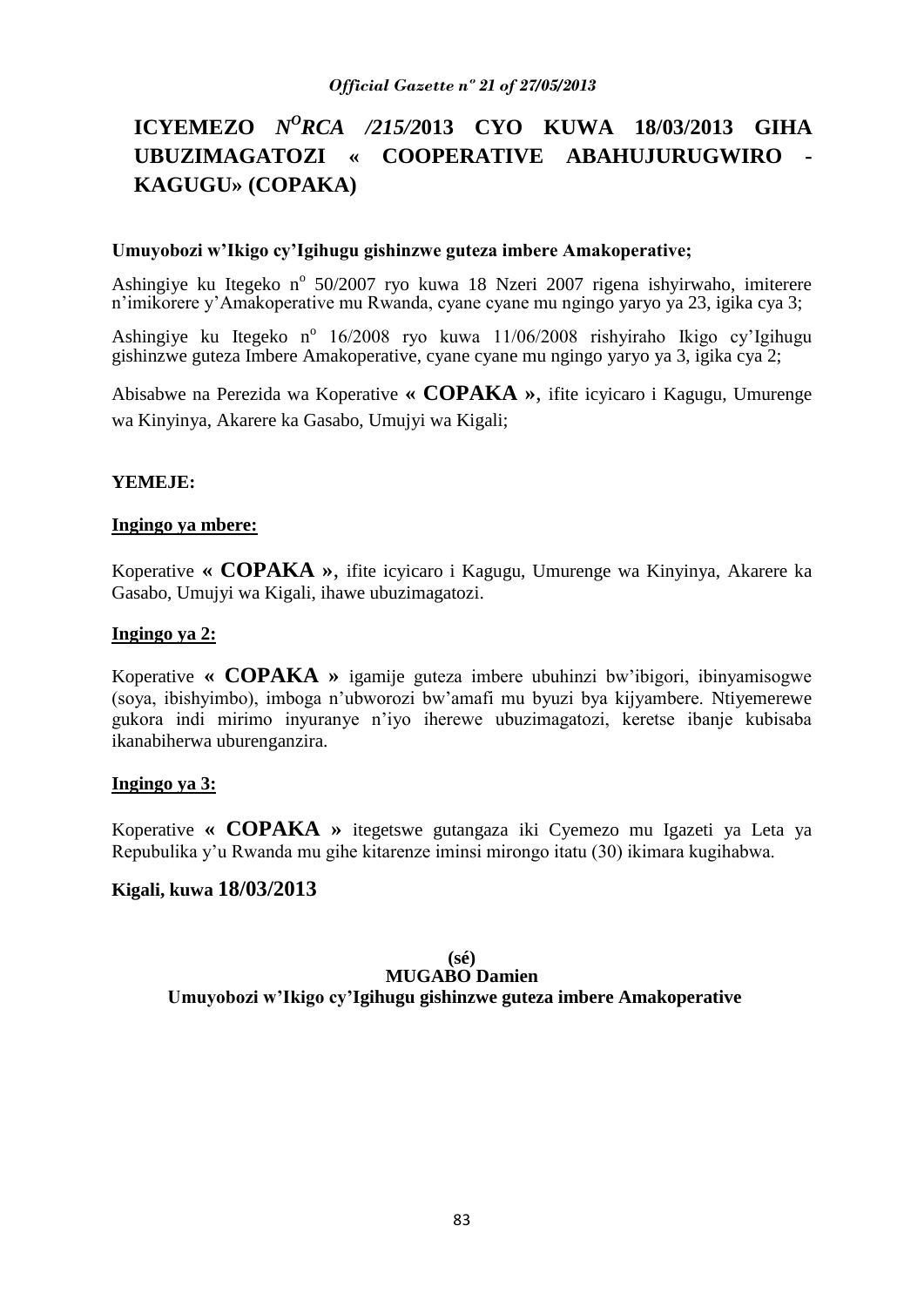# **ICYEMEZO** *N<sup>O</sup>RCA/147/2013* **CYO KUWA 05/03/2013 GIHA UBUZIMAGATOZI KOPERATIVE «IMBARAGA ZUBAKA/KINTOBO» (K.I.Z/ KINTOBO)**

### **Umuyobozi w'Ikigo cy'Igihugu gishinzwe guteza imbere Amakoperative;**

Ashingiye ku Itegeko nº 50/2007 ryo kuwa 18 Nzeri 2007 rigena ishyirwaho, imiterere n'imikorere y'Amakoperative mu Rwanda, cyane cyane mu ngingo yaryo ya 23, igika cya 3;

Ashingiye ku Itegeko nº 16/2008 ryo kuwa 11/06/2008 rishyiraho Ikigo cy'Igihugu gishinzwe guteza Imbere Amakoperative, cyane cyane mu ngingo yaryo ya 3, igika cya 2;

Abisabwe na Perezida wa Koperative **« K.I.Z/ KINTOBO »**, ifite icyicaro i Nyagisozi, Umurenge wa Kintobo, Akarere ka Nyabihu, Intara y'Iburengerazuba;

#### **YEMEJE:**

#### **Ingingo ya mbere:**

Koperative **« K.I.Z/ KINTOBO »**, ifite icyicaro i Nyagisozi, Umurenge wa Kintobo, Akarere ka Nyabihu, Intara y'Iburengerazuba, ihawe ubuzimagatozi.

#### **Ingingo ya 2:**

Koperative **« K.I.Z/ KINTOBO »** igamije guteza imbere ubuhinzi bw'imbuto (ibinyomoro) ibinyamisogwe (soya, ibishyimbo), imboga n'ubworozi bw'amafi mu byuzi bya kijyambere. Ntiyemerewe gukora indi mirimo inyuranye n'iyo iherewe ubuzimagatozi, keretse ibanje kubisaba ikanabiherwa uburenganzira.

#### **Ingingo ya 3:**

Koperative **« K.I.Z/ KINTOBO »** itegetswe gutangaza iki Cyemezo mu Igazeti ya Leta ya Repubulika y'u Rwanda mu gihe kitarenze iminsi mirongo itatu (30) ikimara kugihabwa.

### **Kigali, kuwa 05/03/2013**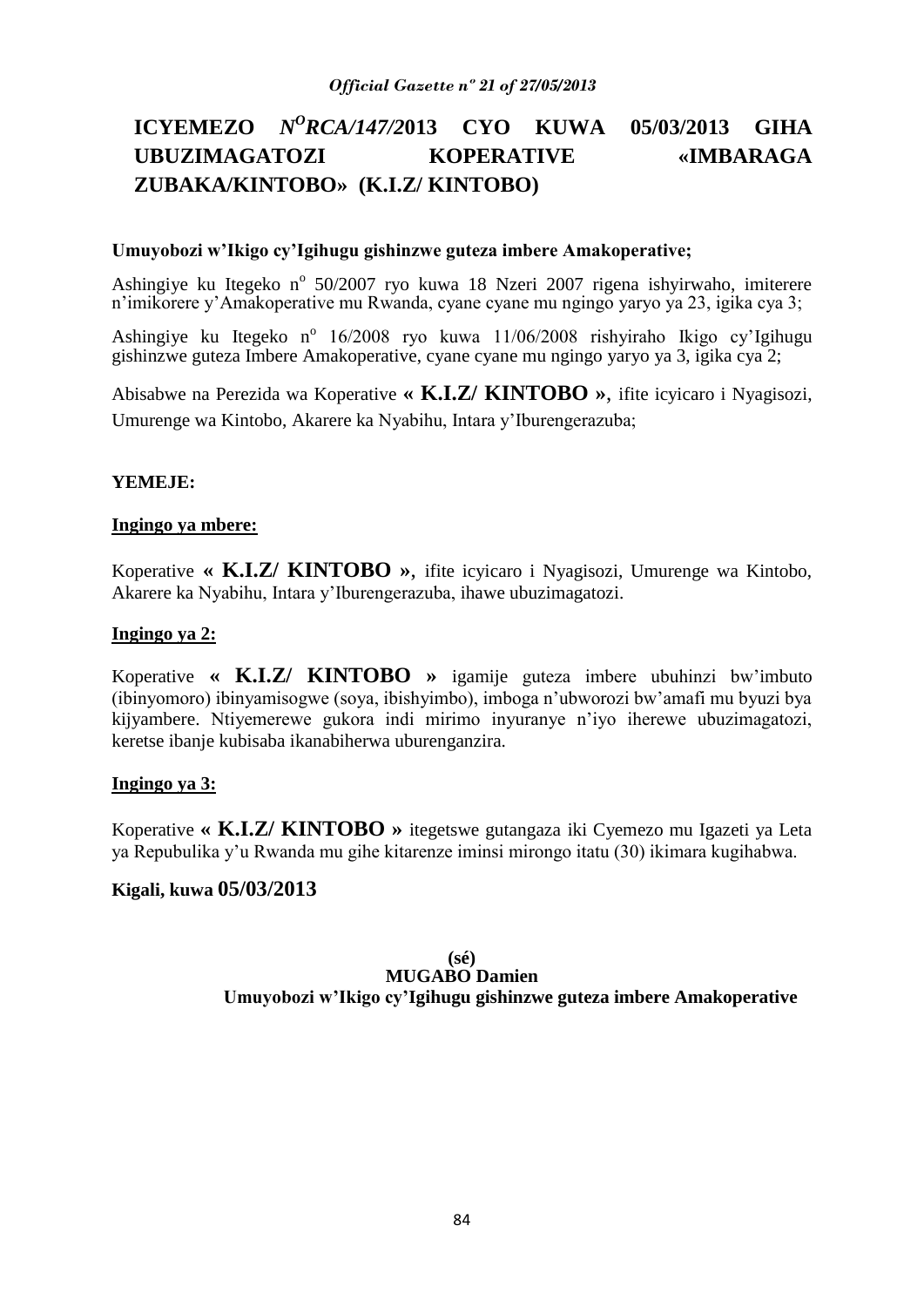# **ICYEMEZO** *N<sup>O</sup>RCA /330/2*012 **CYO KUWA 12/06/2012 GIHA UBUZIMAGATOZI «COOPERATIVE OF RWANDAN EAGLES GROUP » (CREG)**

#### **Umuyobozi w'Ikigo cy'Igihugu gishinzwe guteza imbere Amakoperative;**

Ashingiye ku Itegeko nº 50/2007 ryo kuwa 18 Nzeri 2007 rigena ishyirwaho, imiterere n'imikorere y'Amakoperative mu Rwanda, cyane cyane mu ngingo yaryo ya 23, igika cya 3;

Ashingiye ku Itegeko nº 16/2008 ryo kuwa 11/06/2008 rishyiraho Ikigo cy'Igihugu gishinzwe guteza Imbere Amakoperative, cyane cyane mu ngingo yaryo ya 3, igika cya 2;

Abisabwe na Perezida wa Koperative **« CREG »**, ifite icyicaro i Rubavu, Umurenge wa Gisenyi, Akarere ka Rubavu, Intara y'Iburengerazuba;

#### **YEMEJE:**

#### **Ingingo ya mbere:**

Koperative **« CREG »**, ifite icyicaro i Rubavu, Umurenge wa Gisenyi, Akarere ka Rubavu, Intara y'Iburengerazuba, ihawe ubuzimagatozi.

#### **Ingingo ya 2:**

Koperative **« CREG »** ifite intego yo gukora no gukina film. Ntiyemerewe gukora indi mirimo inyuranye n'iyo iherewe ubuzimagatozi, keretse ibanje kubisaba ikanabiherwa uburenganzira.

### **Ingingo ya 3:**

Koperative **« CREG »** itegetswe gutangaza iki Cyemezo mu Igazeti ya Leta ya Repubulika y'u Rwanda mu gihe kitarenze iminsi mirongo itatu (30) ikimara kugihabwa.

## **Kigali, kuwa 12/06/2012**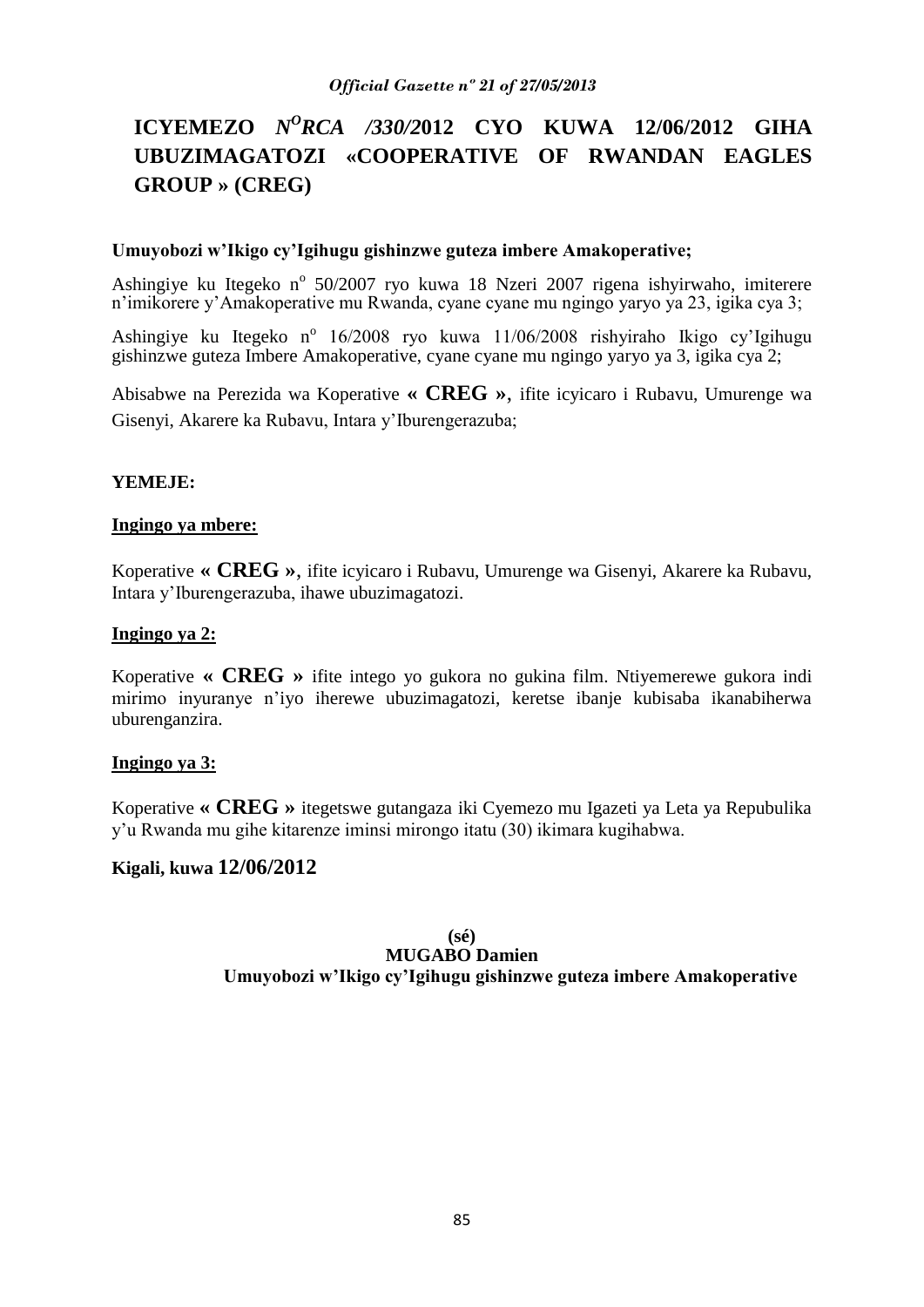# **ICYEMEZO** *N<sup>O</sup>RCA /881/2012* **CYO KUWA 24/12/2012 GIHA UBUZIMAGATOZI « KOPERATIVE TUZAMURANE DUKORA » (K.T.DU)**

### **Umuyobozi w'Ikigo cy'Igihugu gishinzwe guteza imbere Amakoperative;**

Ashingiye ku Itegeko nº 50/2007 ryo kuwa 18 Nzeri 2007 rigena ishyirwaho, imiterere n'imikorere y'Amakoperative mu Rwanda, cyane cyane mu ngingo yaryo ya 23, igika cya 3;

Ashingiye ku Itegeko nº 16/2008 ryo kuwa 11/06/2008 rishyiraho Ikigo cy'Igihugu gishinzwe guteza Imbere Amakoperative, cyane cyane mu ngingo yaryo ya 3, igika cya 2;

Abisabwe na Perezida wa Koperative **« K.T.DU »**, ifite icyicaro mu Kagari ka Nyundo, Umurenge wa Rambura, Akarere ka Nyabihu, Intara y'Iburengerazuba;

### **YEMEJE:**

### **Ingingo ya mbere:**

Koperative **« K.T.DU »**, ifite icyicaro mu Kagari ka Nyundo, Umurenge wa Rambura, Akarere ka Nyabihu, Intara y'Iburengerazuba, ihawe ubuzimagatozi.

### **Ingingo ya 2:**

Koperative **« K.T.DU »** igamije guteza imbere ubworozi bw'amafi mu byuzi. Ntiyemerewe gukora indi mirimo inyuranye n'iyo iherewe ubuzimagatozi, keretse ibanje kubisaba ikanabiherwa uburenganzira.

### **Ingingo ya 3:**

Koperative **« K.T.DU »** itegetswe gutangaza iki Cyemezo mu Igazeti ya Leta ya Repubulika y'u Rwanda mu gihe kitarenze iminsi mirongo itatu (30) ikimara kugihabwa.

# **Kigali, kuwa 24/12/2012**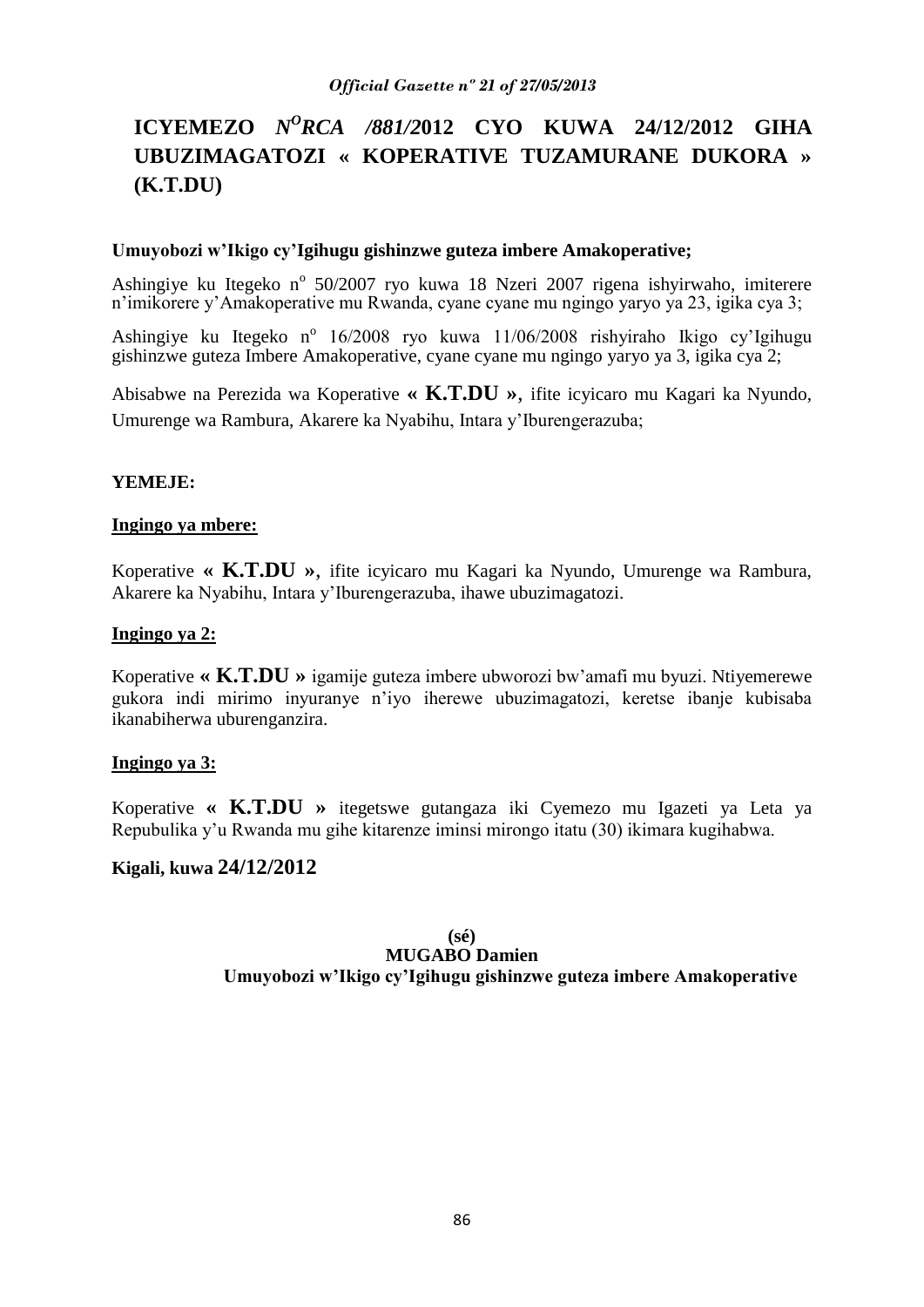# **ICYEMEZO** *N<sup>O</sup>RCA /283/2013* **CYO KUWA 25/03/2013 GIHA UBUZIMAGATOZI KOPERATIVE « LE PALMIER»**

## **Umuyobozi w'Ikigo cy'Igihugu gishinzwe guteza imbere Amakoperative;**

Ashingiye ku Itegeko nº 50/2007 ryo kuwa 18 Nzeri 2007 rigena ishyirwaho, imiterere n'imikorere y'Amakoperative mu Rwanda, cyane cyane mu ngingo yaryo ya 23, igika cya 3;

Ashingiye ku Itegeko nº 16/2008 ryo kuwa 11/06/2008 rishyiraho Ikigo cy'Igihugu gishinzwe guteza Imbere Amakoperative, cyane cyane mu ngingo yaryo ya 3, igika cya 2;

Abisabwe na Perezida wa Koperative **« LE PALMIER »**, ifite icyicaro i Nyarurembo, Umurenge wa Nyarugenge, Akarere ka Nyarugenge, Umujyi wa Kigali;

# **YEMEJE:**

### **Ingingo ya mbere:**

Koperative **« LE PALMIER »**, ifite icyicaro i Nyarurembo, Umurenge wa Nyarugenge, Akarere ka Nyarugenge, Umujyi wa Kigali, ihawe ubuzimagatozi.

## **Ingingo ya 2:**

Koperative **« LE PALMIER »** igamije guteza imbere ubucuruzi bw'amavuta y'amamesa atunganyije. Ntiyemerewe gukora indi mirimo inyuranye n'iyo iherewe ubuzimagatozi, keretse ibanje kubisaba ikanabiherwa uburenganzira.

# **Ingingo ya 3:**

Koperative **« LE PALMIER »** itegetswe gutangaza iki Cyemezo mu Igazeti ya Leta ya Repubulika y'u Rwanda mu gihe kitarenze iminsi mirongo itatu (30) ikimara kugihabwa.

# **Kigali, kuwa 25/03/2013**